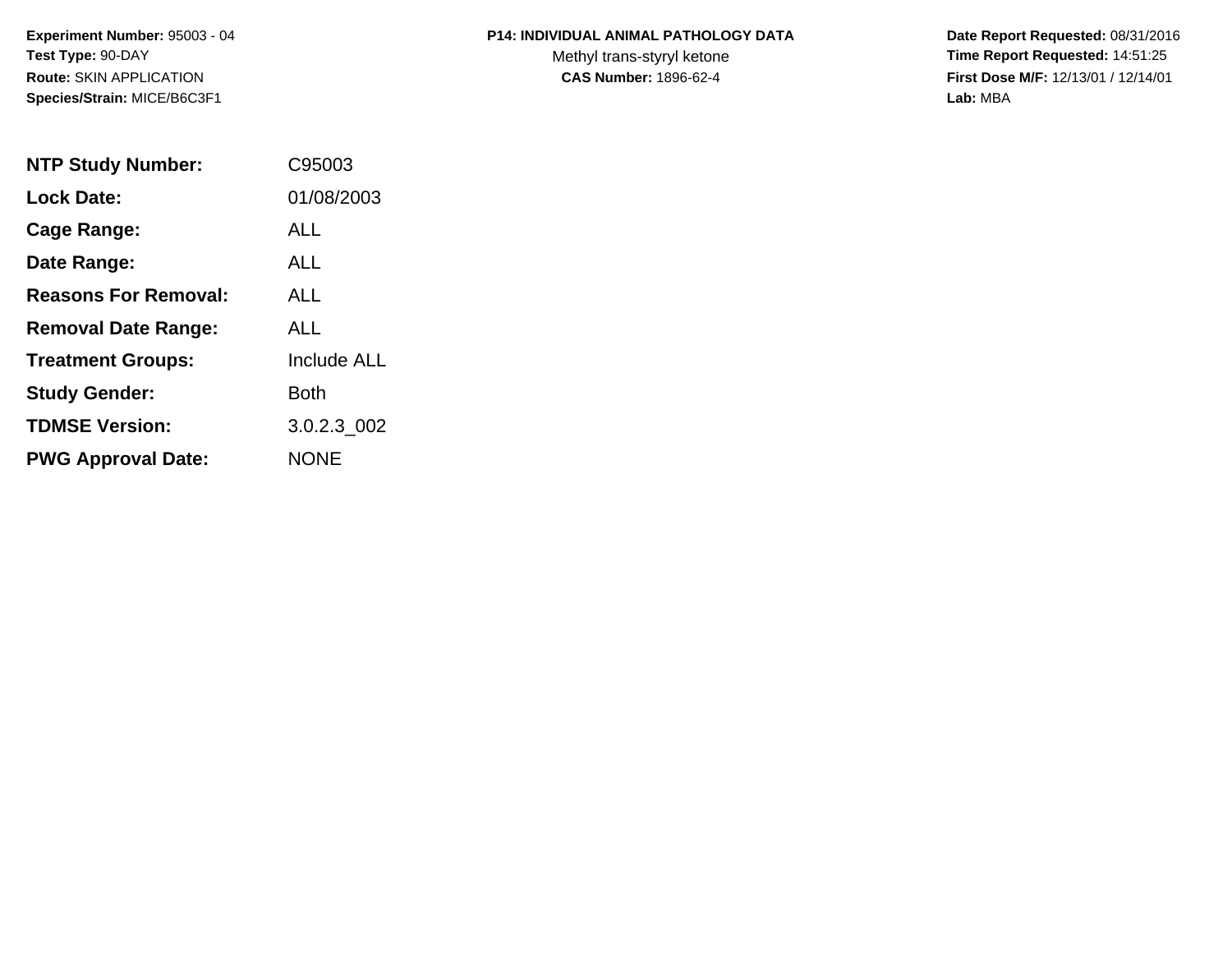**ANIMAL ID:** <sup>1</sup> **TRT#:** <sup>1</sup> **SEX:** Male **DAY ON TEST:** <sup>92</sup> **DOSE:** VEHICLE CONTROL**DISP:** Terminal Sacrifice **HISTO:** MB462M-1 **ORGAN AND ACCOUNTABLE SITE STATUSNORMAL** \* Adrenal Cortex\* Adrenal Medulla<br>\* Brain a the set of the set of the set of the set of the set of the set of the set of the set of the set of the set o<br>Set of the set of the set of the set of the set of the set of the set of the set of the set of the set of the s \* Bone Marrow \* Brain \* Epididymis \* Esophagus \* Eyee the second of the set of the set of the set of the set of the set of the set of the set of the set of the set of the set of the set of the set of the set of the set of the set of the set of the set of the set of the set \* Intestine Large, Cecumm and the state of the state of the state of the state of the state of the state of the state of the state of the state of the state of the state of the state of the state of the state of the state of the state of the stat \* Intestine Small, Ileum\* Intestine Small, Jejunum \* \* 1998 \* Islets, Pancreatic \* \* \* \* Kidney \* Kidney<br>
\* Lung \* Lymph Node, Mandibular \* The metal \* Lymph Node, Mesenteric \* Liver Liver \* Lung \* Lymph Node, Mandibular \* Lymph Node, Mesenteric \* Nosee the second of the second of the second vertex  $\ast$  Parathyroid Gland  $\ast$  Pituitary Gland  $\ast$  Pituitary Gland \* Preputial Gland \* Prostate \* Salivary Glands \* Seminal Vesicle \* Skin\* Spleen \* Stomach, Forestomach \* \* Stomach, \* Stomach, Glandular<br>\* Thymus \* Thyroid Gland \* \* Thymes \* Thomage \* Tonque \* Testes \* Thymus \* Thyroid Gland \* Tongue \* Trachea \* Urinary Bladder **MISSING** \* Mammary Gland**Experiment Number:** 95003 - 04 **P14: INDIVIDUAL ANIMAL PATHOLOGY DATA Date Report Requested:** 08/31/2016 **Test Type:** 90-DAYMethyl trans-styryl ketone<br>CAS Number: 1896-62-4 **Time Report Requested:** 14:51:25 **Route:** SKIN APPLICATION**First Dose M/F:** 12/13/01 / 12/14/01<br>**Lab:** MBA **Species/Strain:** MICE/B6C3F1**Lab:** MBA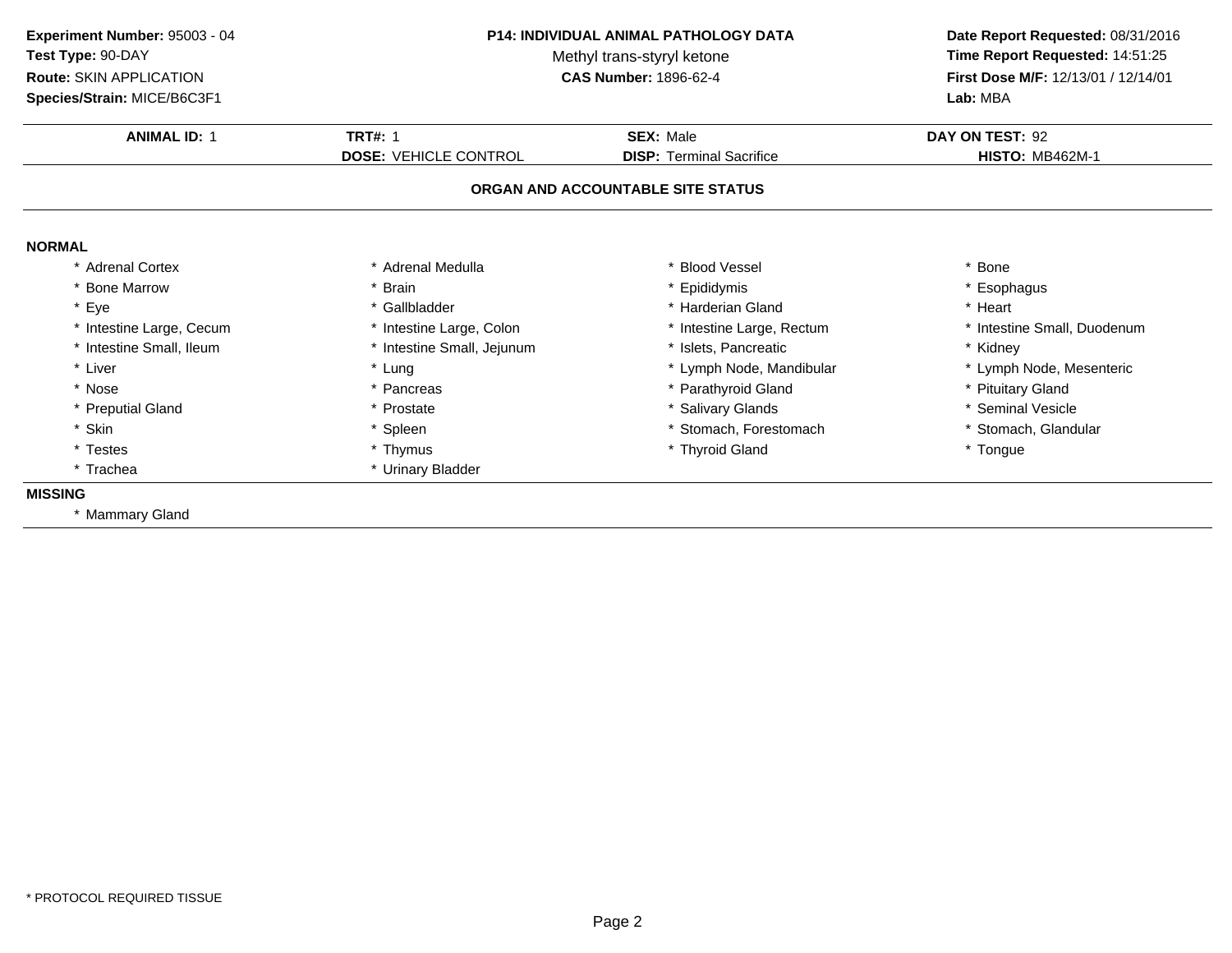| Experiment Number: 95003 - 04<br>Test Type: 90-DAY<br><b>Route: SKIN APPLICATION</b><br>Species/Strain: MICE/B6C3F1 | <b>P14: INDIVIDUAL ANIMAL PATHOLOGY DATA</b><br>Methyl trans-styryl ketone<br><b>CAS Number: 1896-62-4</b> |                                   | Date Report Requested: 08/31/2016<br>Time Report Requested: 14:51:25<br>First Dose M/F: 12/13/01 / 12/14/01<br>Lab: MBA |  |
|---------------------------------------------------------------------------------------------------------------------|------------------------------------------------------------------------------------------------------------|-----------------------------------|-------------------------------------------------------------------------------------------------------------------------|--|
| <b>ANIMAL ID: 2</b>                                                                                                 | <b>TRT#: 1</b>                                                                                             | <b>SEX: Male</b>                  | DAY ON TEST: 92                                                                                                         |  |
|                                                                                                                     | <b>DOSE: VEHICLE CONTROL</b>                                                                               | <b>DISP: Terminal Sacrifice</b>   | <b>HISTO: MB462M-2</b>                                                                                                  |  |
|                                                                                                                     |                                                                                                            | ORGAN AND ACCOUNTABLE SITE STATUS |                                                                                                                         |  |
| <b>NORMAL</b>                                                                                                       |                                                                                                            |                                   |                                                                                                                         |  |
| * Adrenal Cortex                                                                                                    | * Adrenal Medulla                                                                                          | <b>Blood Vessel</b>               | * Bone                                                                                                                  |  |
| <b>Bone Marrow</b>                                                                                                  | <b>Brain</b>                                                                                               | Epididymis                        | * Esophagus                                                                                                             |  |
| * Eye                                                                                                               | * Harderian Gland                                                                                          | * Heart                           | * Intestine Large, Cecum                                                                                                |  |
| * Intestine Large, Colon                                                                                            | * Intestine Large, Rectum                                                                                  | * Intestine Small, Duodenum       | * Intestine Small, Ileum                                                                                                |  |
| * Intestine Small, Jejunum                                                                                          | * Islets, Pancreatic                                                                                       | * Kidney                          | * Liver                                                                                                                 |  |
| * Lung                                                                                                              | * Lymph Node, Mandibular                                                                                   | * Lymph Node, Mesenteric          | * Nose                                                                                                                  |  |
| * Pancreas                                                                                                          | * Parathyroid Gland                                                                                        | * Pituitary Gland                 | * Preputial Gland                                                                                                       |  |
| * Prostate                                                                                                          | * Salivary Glands                                                                                          | * Seminal Vesicle                 | * Skin                                                                                                                  |  |
| * Stomach, Forestomach                                                                                              | * Stomach, Glandular                                                                                       | * Testes                          | * Thymus                                                                                                                |  |
| * Thyroid Gland                                                                                                     | * Tongue                                                                                                   | * Trachea                         | * Urinary Bladder                                                                                                       |  |
| <b>MISSING</b>                                                                                                      |                                                                                                            |                                   |                                                                                                                         |  |
| * Mammary Gland                                                                                                     |                                                                                                            |                                   |                                                                                                                         |  |
| <b>INSUFFICIENT TISSUE</b>                                                                                          |                                                                                                            |                                   |                                                                                                                         |  |
| * Gallbladder                                                                                                       |                                                                                                            |                                   |                                                                                                                         |  |
| <b>OBSERVATIONS</b>                                                                                                 |                                                                                                            |                                   |                                                                                                                         |  |
| * Spleen                                                                                                            |                                                                                                            | Hematopoietic Cell Proliferation  | Minimal                                                                                                                 |  |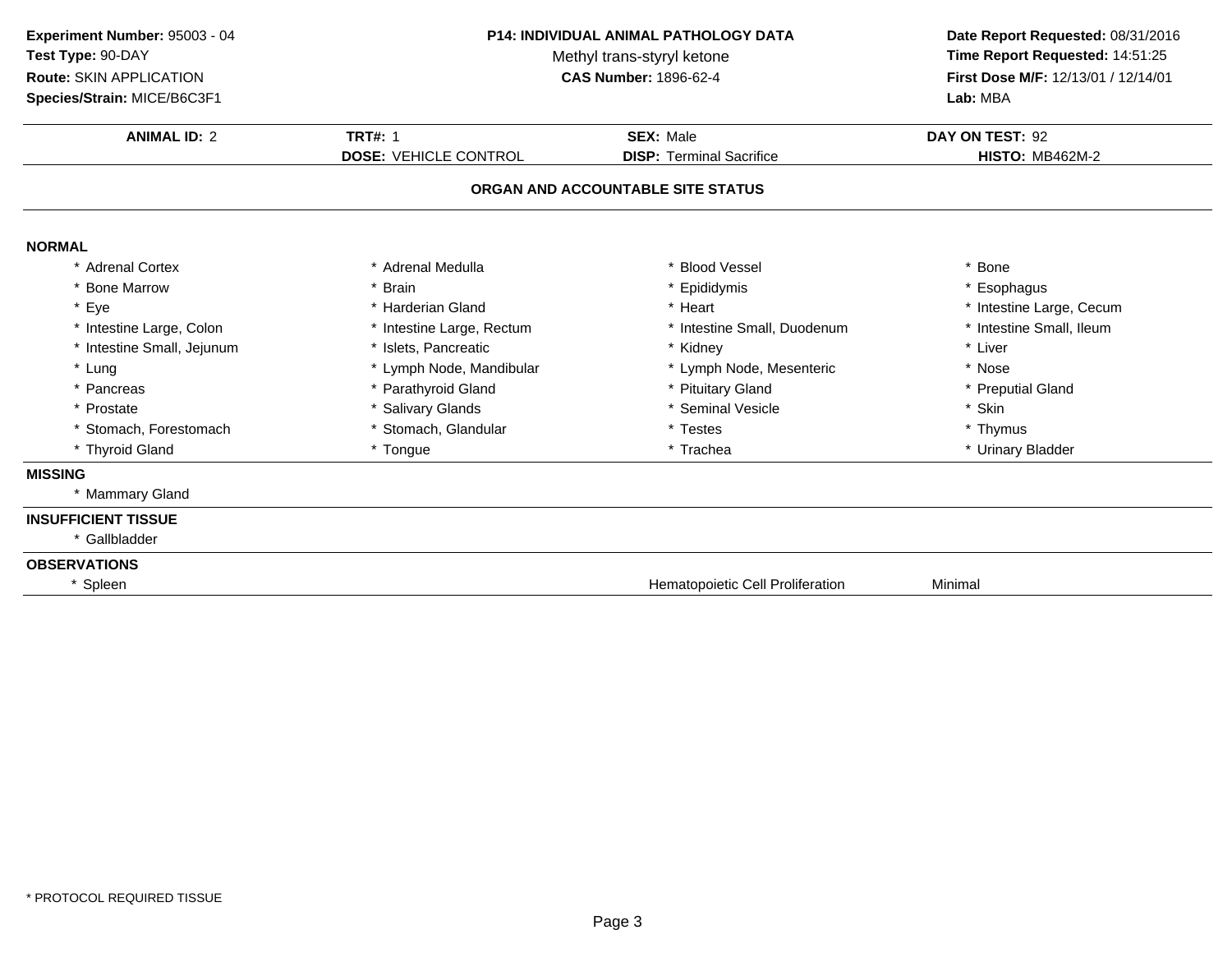| Experiment Number: 95003 - 04<br>Test Type: 90-DAY<br>Route: SKIN APPLICATION<br>Species/Strain: MICE/B6C3F1 | <b>P14: INDIVIDUAL ANIMAL PATHOLOGY DATA</b><br>Methyl trans-styryl ketone<br><b>CAS Number: 1896-62-4</b> |                                   | Time Report Requested: 14:51:25<br>First Dose M/F: 12/13/01 / 12/14/01<br>Lab: MBA |  | Date Report Requested: 08/31/2016 |
|--------------------------------------------------------------------------------------------------------------|------------------------------------------------------------------------------------------------------------|-----------------------------------|------------------------------------------------------------------------------------|--|-----------------------------------|
| <b>ANIMAL ID: 3</b>                                                                                          | <b>TRT#: 1</b>                                                                                             | <b>SEX: Male</b>                  | DAY ON TEST: 92                                                                    |  |                                   |
|                                                                                                              | <b>DOSE: VEHICLE CONTROL</b>                                                                               | <b>DISP: Terminal Sacrifice</b>   | <b>HISTO: MB462M-3</b>                                                             |  |                                   |
|                                                                                                              |                                                                                                            | ORGAN AND ACCOUNTABLE SITE STATUS |                                                                                    |  |                                   |
| <b>NORMAL</b>                                                                                                |                                                                                                            |                                   |                                                                                    |  |                                   |
| * Adrenal Cortex                                                                                             | * Adrenal Medulla                                                                                          | * Blood Vessel                    | * Bone                                                                             |  |                                   |
| * Bone Marrow                                                                                                | <b>Brain</b>                                                                                               | * Epididymis                      | * Esophagus                                                                        |  |                                   |
| * Eye                                                                                                        | * Gallbladder                                                                                              | * Harderian Gland                 | * Heart                                                                            |  |                                   |
| * Intestine Large, Cecum                                                                                     | * Intestine Large, Colon                                                                                   | * Intestine Large, Rectum         | * Intestine Small, Duodenum                                                        |  |                                   |
| * Intestine Small, Ileum                                                                                     | * Intestine Small, Jejunum                                                                                 | * Islets, Pancreatic              | * Kidney                                                                           |  |                                   |
| * Liver                                                                                                      | * Lung                                                                                                     | * Lymph Node, Mandibular          | * Lymph Node, Mesenteric                                                           |  |                                   |
| * Nose                                                                                                       | * Pancreas                                                                                                 | * Parathyroid Gland               | * Pituitary Gland                                                                  |  |                                   |
| * Preputial Gland                                                                                            | * Prostate                                                                                                 | * Salivary Glands                 | * Seminal Vesicle                                                                  |  |                                   |
| * Skin                                                                                                       | * Stomach, Forestomach                                                                                     | * Stomach, Glandular              | * Testes                                                                           |  |                                   |
| * Thymus                                                                                                     | * Thyroid Gland                                                                                            | * Tongue                          | * Trachea                                                                          |  |                                   |
| * Urinary Bladder                                                                                            |                                                                                                            |                                   |                                                                                    |  |                                   |
| <b>MISSING</b>                                                                                               |                                                                                                            |                                   |                                                                                    |  |                                   |
| * Mammary Gland                                                                                              |                                                                                                            |                                   |                                                                                    |  |                                   |
| <b>OBSERVATIONS</b>                                                                                          |                                                                                                            |                                   |                                                                                    |  |                                   |
| * Spleen                                                                                                     |                                                                                                            | Hematopoietic Cell Proliferation  | Minimal                                                                            |  |                                   |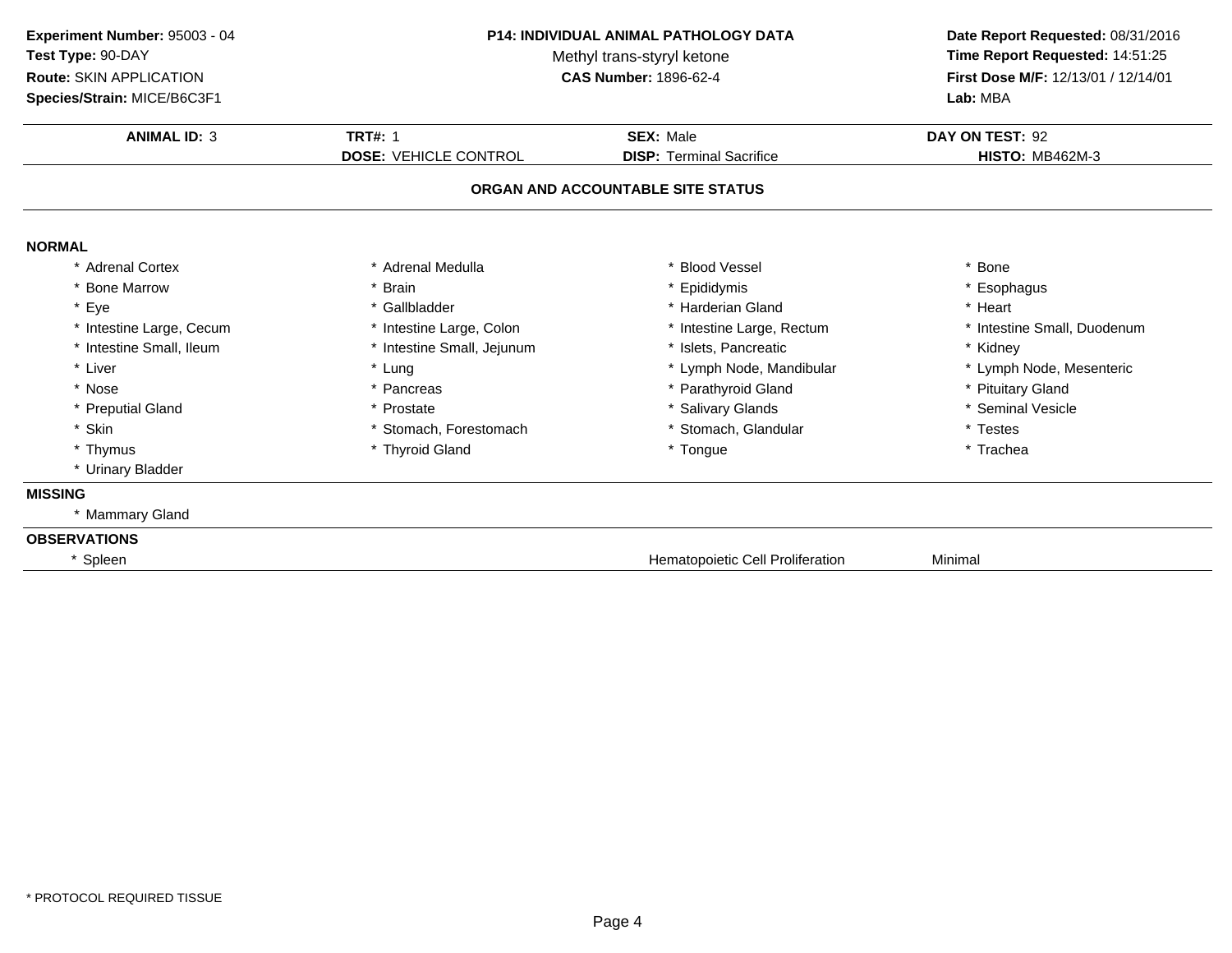**ANIMAL ID:** <sup>4</sup> **TRT#:** <sup>1</sup> **SEX:** Male **DAY ON TEST:** <sup>92</sup> **DOSE:** VEHICLE CONTROL**DISP:** Terminal Sacrifice **HISTO:** MB462M-4 **ORGAN AND ACCOUNTABLE SITE STATUSNORMAL** \* Adrenal Cortex\* Adrenal Medulla<br>\* Brain a the set of the set of the set of the set of the set of the set of the set of the set of the set of the set o<br>Set of the set of the set of the set of the set of the set of the set of the set of the set of the set of the s \* Bone Marrow \* Brain \* Epididymis \* Esophagus \* Eyee the second of the set of the set of the set of the set of the set of the set of the set of the set of the set of the set of the set of the set of the set of the set of the set of the set of the set of the set of the set \* Intestine Large, Cecumm and the state of the state of the state of the state of the state of the state of the state of the state of the state of the state of the state of the state of the state of the state of the state of the state of the stat \* Intestine Small, Ileum\* Intestine Small, Jejunum \* \* 1998 \* Islets, Pancreatic \* \* \* \* Kidney \* Kidney<br>
\* Lung \* Lymph Node, Mandibular \* The metal \* Lymph Node, Mesenteric \* Liver Liver \* Lung \* Lymph Node, Mandibular \* Lymph Node, Mesenteric \* Nosee the second of the second of the second vertex  $\ast$  Parathyroid Gland  $\ast$  Pituitary Gland  $\ast$  Pituitary Gland \* Preputial Gland \* Prostate \* Salivary Glands \* Seminal Vesicle \* Skin\* Spleen \* Stomach, Forestomach \* \* Stomach, \* Stomach, Glandular<br>\* Thymus \* Thyroid Gland \* \* Thymes \* Thomage \* Tonque \* Testes \* Thymus \* Thyroid Gland \* Tongue \* Trachea \* Urinary Bladder **MISSING** \* Mammary Gland**Experiment Number:** 95003 - 04 **P14: INDIVIDUAL ANIMAL PATHOLOGY DATA Date Report Requested:** 08/31/2016 **Test Type:** 90-DAYMethyl trans-styryl ketone<br>CAS Number: 1896-62-4 **Time Report Requested:** 14:51:25 **Route:** SKIN APPLICATION**First Dose M/F:** 12/13/01 / 12/14/01<br>**Lab:** MBA **Species/Strain:** MICE/B6C3F1**Lab:** MBA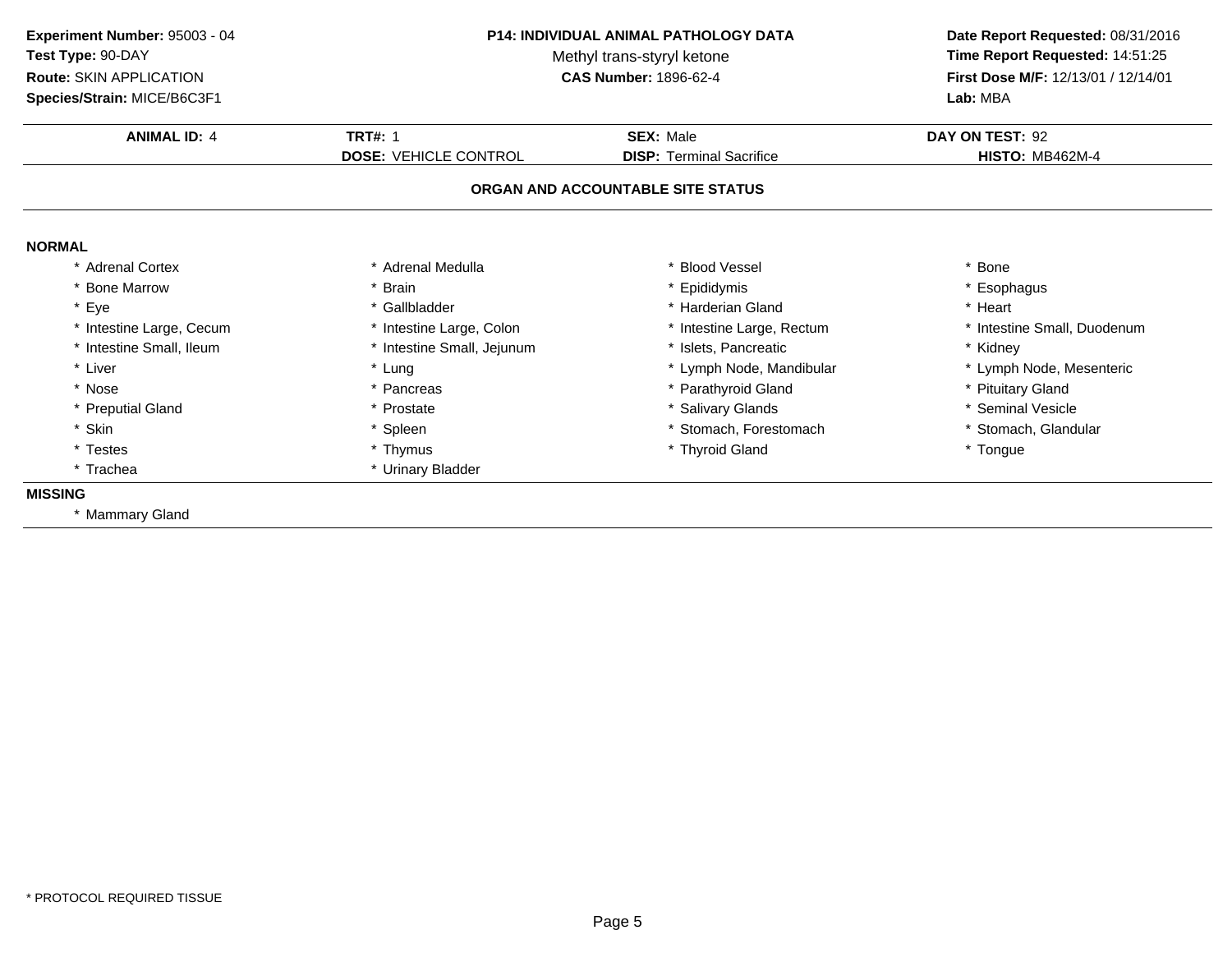| Experiment Number: 95003 - 04<br>Test Type: 90-DAY<br><b>Route: SKIN APPLICATION</b><br>Species/Strain: MICE/B6C3F1 | <b>P14: INDIVIDUAL ANIMAL PATHOLOGY DATA</b><br>Methyl trans-styryl ketone<br><b>CAS Number: 1896-62-4</b> |                                         | Date Report Requested: 08/31/2016<br>Time Report Requested: 14:51:25<br>First Dose M/F: 12/13/01 / 12/14/01<br>Lab: MBA |
|---------------------------------------------------------------------------------------------------------------------|------------------------------------------------------------------------------------------------------------|-----------------------------------------|-------------------------------------------------------------------------------------------------------------------------|
| <b>ANIMAL ID: 5</b>                                                                                                 | <b>TRT#: 1</b>                                                                                             | <b>SEX: Male</b>                        | DAY ON TEST: 92                                                                                                         |
|                                                                                                                     | <b>DOSE: VEHICLE CONTROL</b>                                                                               | <b>DISP:</b> Terminal Sacrifice         | <b>HISTO: MB462M-5</b>                                                                                                  |
|                                                                                                                     |                                                                                                            | ORGAN AND ACCOUNTABLE SITE STATUS       |                                                                                                                         |
| <b>NORMAL</b>                                                                                                       |                                                                                                            |                                         |                                                                                                                         |
| * Adrenal Cortex                                                                                                    | * Adrenal Medulla                                                                                          | * Blood Vessel                          | * Bone                                                                                                                  |
| * Bone Marrow                                                                                                       | * Brain                                                                                                    | * Epididymis                            | * Esophagus                                                                                                             |
| * Eye                                                                                                               | * Gallbladder                                                                                              | * Harderian Gland                       | * Heart                                                                                                                 |
| * Intestine Large, Cecum                                                                                            | * Intestine Large, Colon                                                                                   | * Intestine Large, Rectum               | * Intestine Small, Duodenum                                                                                             |
| * Intestine Small, Ileum                                                                                            | * Intestine Small, Jejunum                                                                                 | * Islets. Pancreatic                    | * Kidney                                                                                                                |
| * Liver                                                                                                             | * Lung                                                                                                     | * Lymph Node, Mesenteric                | * Nose                                                                                                                  |
| * Pancreas                                                                                                          | * Parathyroid Gland                                                                                        | * Pituitary Gland                       | * Preputial Gland                                                                                                       |
| * Prostate                                                                                                          | * Salivary Glands                                                                                          | * Seminal Vesicle                       | * Skin                                                                                                                  |
| * Stomach, Forestomach                                                                                              | * Stomach, Glandular                                                                                       | * Testes                                | * Thymus                                                                                                                |
| * Thyroid Gland                                                                                                     | * Tongue                                                                                                   | * Urinary Bladder                       |                                                                                                                         |
| <b>MISSING</b>                                                                                                      |                                                                                                            |                                         |                                                                                                                         |
| * Lymph Node, Mandibular                                                                                            | * Mammary Gland                                                                                            | * Trachea                               |                                                                                                                         |
| <b>OBSERVATIONS</b>                                                                                                 |                                                                                                            |                                         |                                                                                                                         |
| * Spleen                                                                                                            |                                                                                                            | <b>Hematopoietic Cell Proliferation</b> | Minimal                                                                                                                 |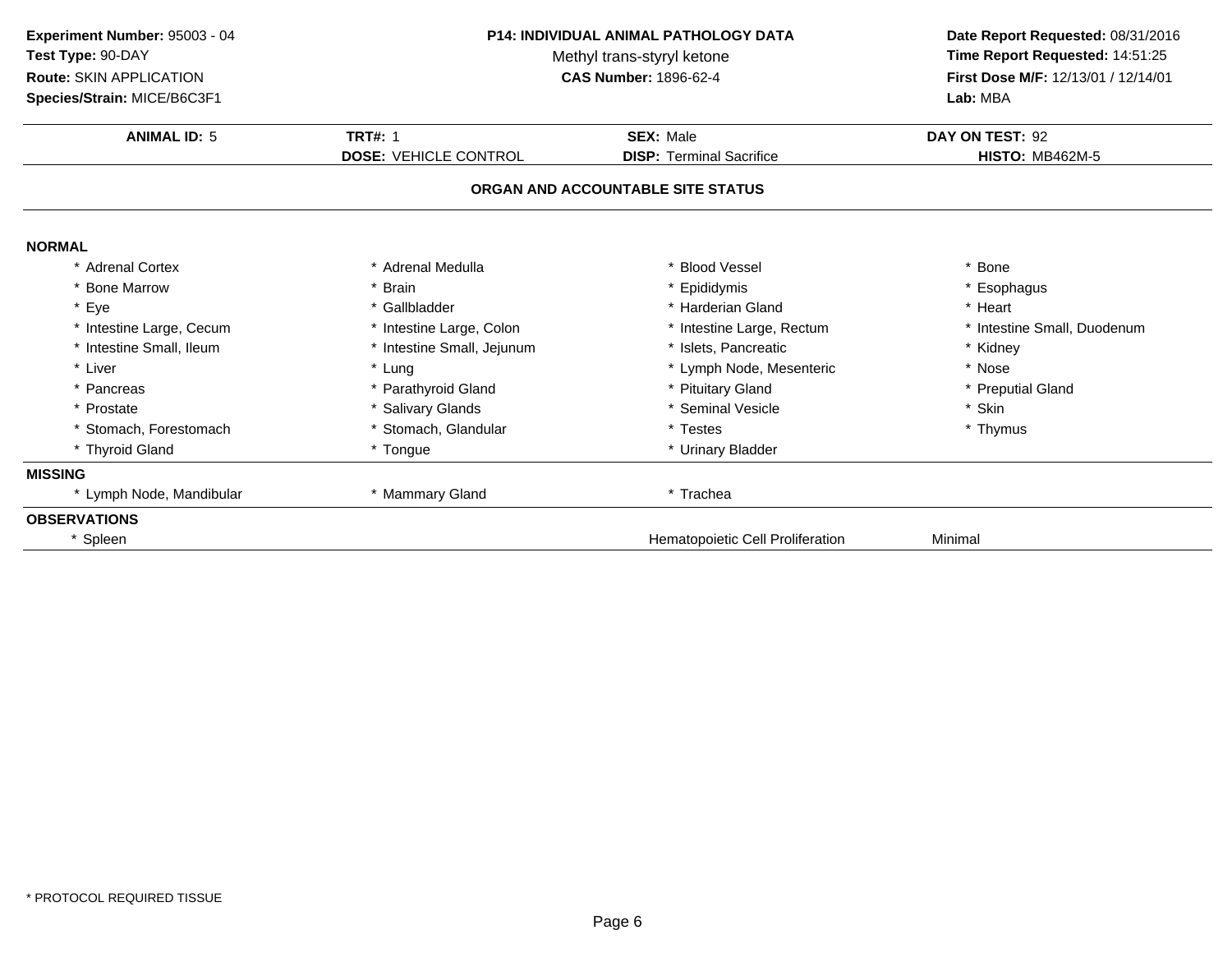| Experiment Number: 95003 - 04<br>Test Type: 90-DAY<br>Route: SKIN APPLICATION<br>Species/Strain: MICE/B6C3F1 | <b>P14: INDIVIDUAL ANIMAL PATHOLOGY DATA</b><br>Methyl trans-styryl ketone<br>CAS Number: 1896-62-4 |                                                                      | Date Report Requested: 08/31/2016<br>Time Report Requested: 14:51:25<br>First Dose M/F: 12/13/01 / 12/14/01<br>Lab: MBA |
|--------------------------------------------------------------------------------------------------------------|-----------------------------------------------------------------------------------------------------|----------------------------------------------------------------------|-------------------------------------------------------------------------------------------------------------------------|
| <b>ANIMAL ID: 6</b>                                                                                          | <b>TRT#: 1</b>                                                                                      | <b>SEX: Male</b>                                                     | DAY ON TEST: 92                                                                                                         |
|                                                                                                              | <b>DOSE: VEHICLE CONTROL</b>                                                                        | <b>DISP: Terminal Sacrifice</b><br>ORGAN AND ACCOUNTABLE SITE STATUS | <b>HISTO: MB462M-6</b>                                                                                                  |
|                                                                                                              |                                                                                                     |                                                                      |                                                                                                                         |
| <b>NORMAL</b>                                                                                                |                                                                                                     |                                                                      |                                                                                                                         |
| * Adrenal Cortex                                                                                             | * Adrenal Medulla                                                                                   | * Blood Vessel                                                       | * Bone                                                                                                                  |
| * Bone Marrow                                                                                                | * Brain                                                                                             | * Epididymis                                                         | * Esophagus                                                                                                             |
| * Eye                                                                                                        | * Gallbladder                                                                                       | * Harderian Gland                                                    | * Heart                                                                                                                 |
| * Intestine Large, Cecum                                                                                     | * Intestine Large, Colon                                                                            | * Intestine Large, Rectum                                            | * Intestine Small, Duodenum                                                                                             |
| * Intestine Small, Ileum                                                                                     | * Intestine Small, Jejunum                                                                          | * Islets, Pancreatic                                                 | * Kidney                                                                                                                |
| * Liver                                                                                                      | * Lung                                                                                              | * Lymph Node, Mandibular                                             | * Lymph Node, Mesenteric                                                                                                |
| * Nose                                                                                                       | * Pancreas                                                                                          | * Pituitary Gland                                                    | * Preputial Gland                                                                                                       |
| * Prostate                                                                                                   | * Salivary Glands                                                                                   | * Seminal Vesicle                                                    | * Skin                                                                                                                  |
| * Spleen                                                                                                     | * Stomach, Forestomach                                                                              | * Stomach, Glandular                                                 | * Testes                                                                                                                |
| * Thymus                                                                                                     | * Thyroid Gland                                                                                     | * Tongue                                                             | * Trachea                                                                                                               |
| * Urinary Bladder                                                                                            |                                                                                                     |                                                                      |                                                                                                                         |
| <b>MISSING</b>                                                                                               |                                                                                                     |                                                                      |                                                                                                                         |
| * Mammary Gland                                                                                              | * Parathyroid Gland                                                                                 |                                                                      |                                                                                                                         |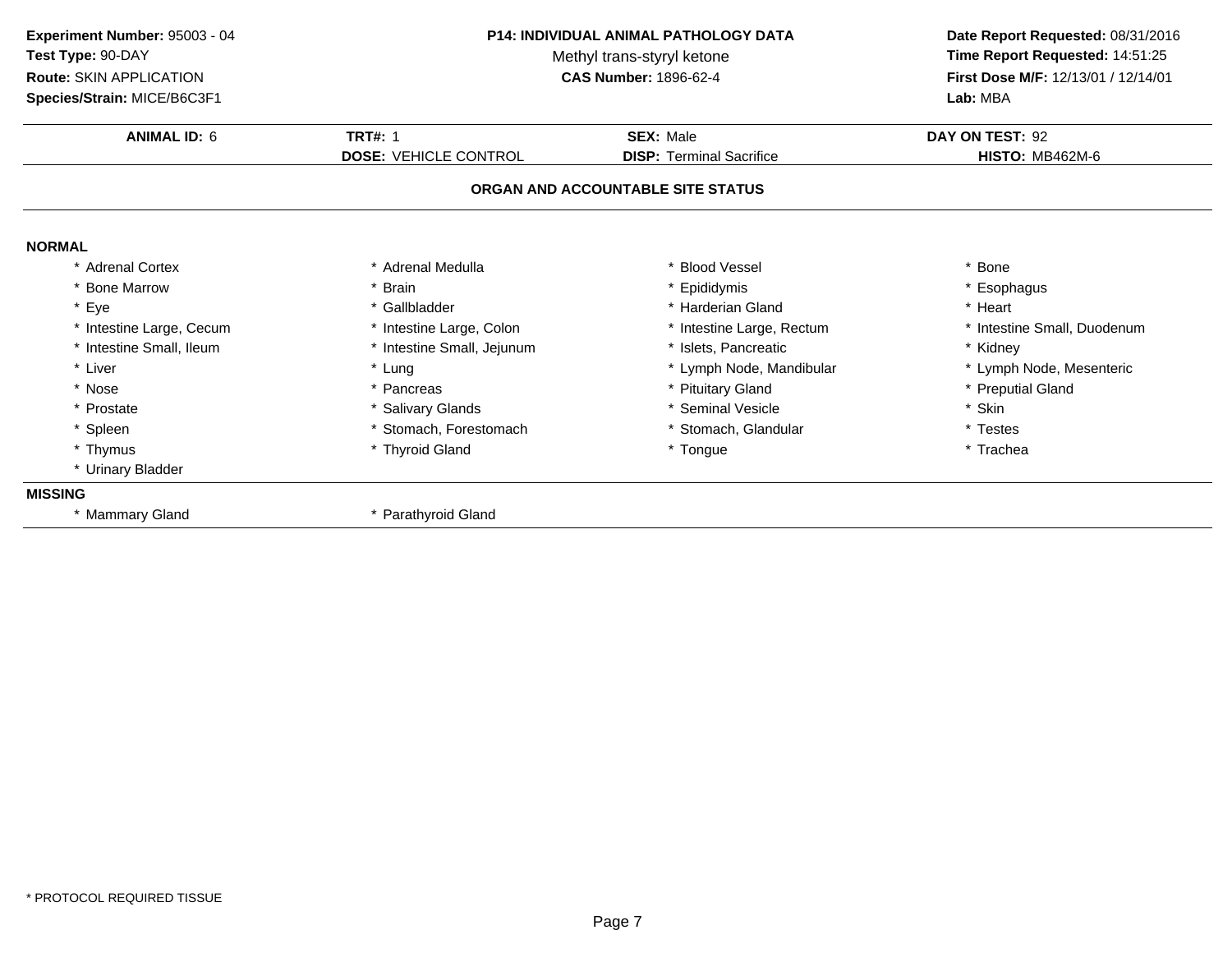| Experiment Number: 95003 - 04<br>Test Type: 90-DAY<br><b>Route: SKIN APPLICATION</b><br>Species/Strain: MICE/B6C3F1 | <b>P14: INDIVIDUAL ANIMAL PATHOLOGY DATA</b><br>Methyl trans-styryl ketone<br><b>CAS Number: 1896-62-4</b> |                                   | Date Report Requested: 08/31/2016<br>Time Report Requested: 14:51:25<br>First Dose M/F: 12/13/01 / 12/14/01<br>Lab: MBA |
|---------------------------------------------------------------------------------------------------------------------|------------------------------------------------------------------------------------------------------------|-----------------------------------|-------------------------------------------------------------------------------------------------------------------------|
| <b>ANIMAL ID: 7</b>                                                                                                 | <b>TRT#: 1</b>                                                                                             | <b>SEX: Male</b>                  | DAY ON TEST: 92                                                                                                         |
|                                                                                                                     | <b>DOSE: VEHICLE CONTROL</b>                                                                               | <b>DISP: Terminal Sacrifice</b>   | <b>HISTO: MB462M-7</b>                                                                                                  |
|                                                                                                                     |                                                                                                            | ORGAN AND ACCOUNTABLE SITE STATUS |                                                                                                                         |
| <b>NORMAL</b>                                                                                                       |                                                                                                            |                                   |                                                                                                                         |
| * Adrenal Cortex                                                                                                    | * Adrenal Medulla                                                                                          | * Blood Vessel                    | * Bone                                                                                                                  |
| * Bone Marrow                                                                                                       | * Brain                                                                                                    | * Epididymis                      | * Esophagus                                                                                                             |
| * Eye                                                                                                               | * Harderian Gland                                                                                          | * Heart                           | * Intestine Large, Cecum                                                                                                |
| * Intestine Large, Colon                                                                                            | * Intestine Large, Rectum                                                                                  | * Intestine Small, Duodenum       | * Intestine Small, Ileum                                                                                                |
| * Intestine Small, Jejunum                                                                                          | * Islets, Pancreatic                                                                                       | * Kidney                          | * Liver                                                                                                                 |
| * Lung                                                                                                              | * Lymph Node, Mandibular                                                                                   | * Lymph Node, Mesenteric          | * Nose                                                                                                                  |
| * Pancreas                                                                                                          | * Parathyroid Gland                                                                                        | * Preputial Gland                 | * Prostate                                                                                                              |
| * Salivary Glands                                                                                                   | * Seminal Vesicle                                                                                          | * Skin                            | * Stomach, Glandular                                                                                                    |
| * Testes                                                                                                            | * Thymus                                                                                                   | * Thyroid Gland                   | * Tongue                                                                                                                |
| * Trachea                                                                                                           | * Urinary Bladder                                                                                          |                                   |                                                                                                                         |
| <b>MISSING</b>                                                                                                      |                                                                                                            |                                   |                                                                                                                         |
| * Gallbladder                                                                                                       | * Mammary Gland                                                                                            | * Pituitary Gland                 |                                                                                                                         |
| <b>OBSERVATIONS</b>                                                                                                 |                                                                                                            |                                   |                                                                                                                         |
| * Spleen                                                                                                            |                                                                                                            | Hematopoietic Cell Proliferation  | Minimal                                                                                                                 |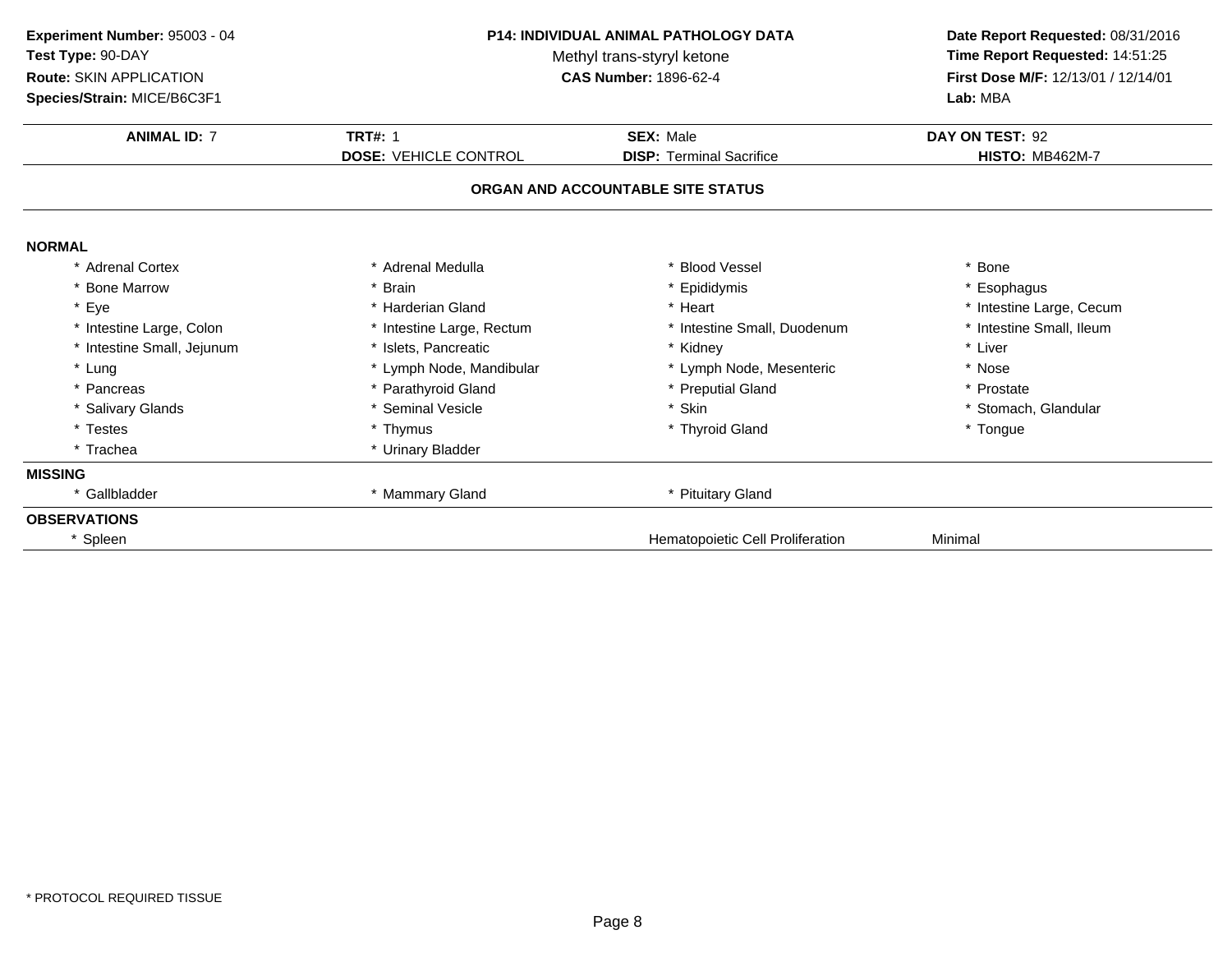**ANIMAL ID:** <sup>8</sup> **TRT#:** <sup>1</sup> **SEX:** Male **DAY ON TEST:** <sup>92</sup> **DOSE:** VEHICLE CONTROL**DISP:** Terminal Sacrifice **HISTO:** MB462M-8 **ORGAN AND ACCOUNTABLE SITE STATUSNORMAL** \* Adrenal Cortex\* Adrenal Medulla<br>\* Brain a the set of the set of the set of the set of the set of the set of the set of the set of the set of the set o<br>Set of the set of the set of the set of the set of the set of the set of the set of the set of the set of the s \* Bone Marrow \* Brain \* Epididymis \* Esophagus \* Eyee the second of the set of the set of the set of the set of the set of the set of the set of the set of the set of the set of the set of the set of the set of the set of the set of the set of the set of the set of the set \* Intestine Large, Cecumm and the state of the state of the state of the state of the state of the state of the state of the state of the state of the state of the state of the state of the state of the state of the state of the state of the stat \* Intestine Small, Ileum\* Intestine Small, Jejunum \* \* 1998 \* Islets, Pancreatic \* \* \* \* Kidney \* Kidney<br>
\* Lung \* Lymph Node, Mandibular \* The metal \* Lymph Node, Mesenteric \* Liver Liver \* Lung \* Lymph Node, Mandibular \* Lymph Node, Mesenteric \* Nosee the second of the second of the second vertex  $\ast$  Parathyroid Gland  $\ast$  Pituitary Gland  $\ast$  Pituitary Gland \* Preputial Gland \* Prostate \* Salivary Glands \* Seminal Vesicle \* Skin\* Stomach, Forestomach \* \* Stomach, Glandular \* Testes \* Testes \* Thyroid Gland<br>\* Thyroid Gland \* \* The \* Tongue \* Tongue \* Trachea \* Thymus \* Thyroid Gland \* Tongue \* Trachea \* Urinary Bladder **MISSING** \* Mammary Gland**OBSERVATIONS**\* SpleenHematopoietic Cell Proliferation Minimal **Experiment Number:** 95003 - 04 **P14: INDIVIDUAL ANIMAL PATHOLOGY DATA Date Report Requested:** 08/31/2016 **Test Type:** 90-DAYMethyl trans-styryl ketone<br>CAS Number: 1896-62-4 **Time Report Requested:** 14:51:25 **Route:** SKIN APPLICATION**First Dose M/F:** 12/13/01 / 12/14/01<br>**Lab:** MBA **Species/Strain:** MICE/B6C3F1**Lab:** MBA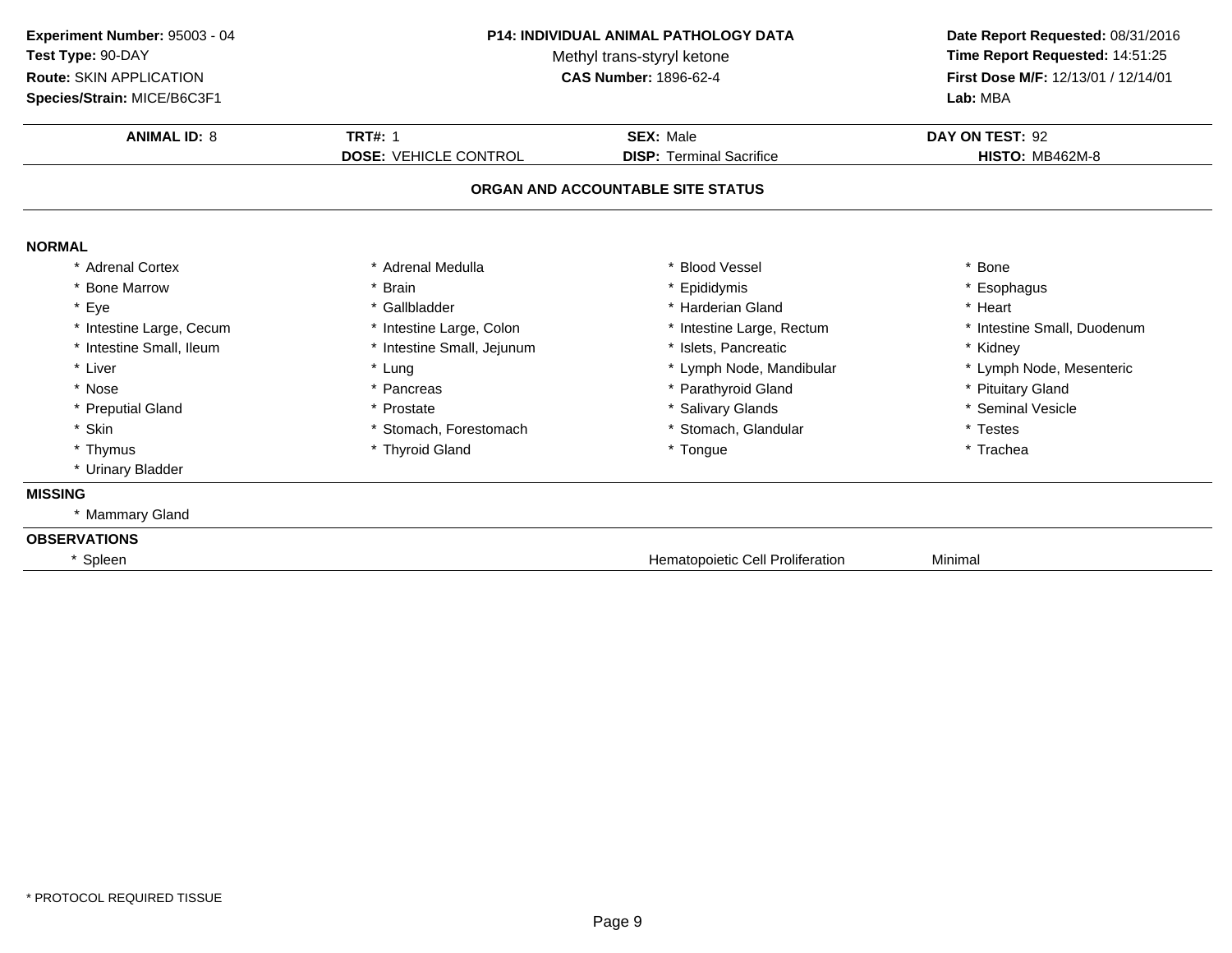| Experiment Number: 95003 - 04<br>Test Type: 90-DAY<br>Route: SKIN APPLICATION<br>Species/Strain: MICE/B6C3F1 | <b>P14: INDIVIDUAL ANIMAL PATHOLOGY DATA</b><br>Methyl trans-styryl ketone<br>CAS Number: 1896-62-4 |                                                     | Time Report Requested: 14:51:25<br>First Dose M/F: 12/13/01 / 12/14/01<br>Lab: MBA |  | Date Report Requested: 08/31/2016 |
|--------------------------------------------------------------------------------------------------------------|-----------------------------------------------------------------------------------------------------|-----------------------------------------------------|------------------------------------------------------------------------------------|--|-----------------------------------|
| <b>ANIMAL ID: 9</b>                                                                                          | <b>TRT#: 1</b><br><b>DOSE: VEHICLE CONTROL</b>                                                      | <b>SEX: Male</b><br><b>DISP: Terminal Sacrifice</b> | DAY ON TEST: 92<br><b>HISTO: MB462M-9</b>                                          |  |                                   |
|                                                                                                              |                                                                                                     |                                                     |                                                                                    |  |                                   |
|                                                                                                              |                                                                                                     | ORGAN AND ACCOUNTABLE SITE STATUS                   |                                                                                    |  |                                   |
| <b>NORMAL</b>                                                                                                |                                                                                                     |                                                     |                                                                                    |  |                                   |
| * Adrenal Cortex                                                                                             | * Adrenal Medulla                                                                                   | * Blood Vessel                                      | * Bone                                                                             |  |                                   |
| * Bone Marrow                                                                                                | * Brain                                                                                             | * Epididymis                                        | * Esophagus                                                                        |  |                                   |
| * Eye                                                                                                        | * Gallbladder                                                                                       | * Harderian Gland                                   | * Heart                                                                            |  |                                   |
| * Intestine Large, Cecum                                                                                     | * Intestine Large, Colon                                                                            | * Intestine Large, Rectum                           | * Intestine Small, Duodenum                                                        |  |                                   |
| * Intestine Small, Ileum                                                                                     | * Intestine Small, Jejunum                                                                          | * Islets, Pancreatic                                | * Kidney                                                                           |  |                                   |
| * Liver                                                                                                      | * Lung                                                                                              | * Lymph Node, Mandibular                            | * Lymph Node, Mesenteric                                                           |  |                                   |
| * Nose                                                                                                       | * Pancreas                                                                                          | * Parathyroid Gland                                 | * Preputial Gland                                                                  |  |                                   |
| * Prostate                                                                                                   | * Salivary Glands                                                                                   | <b>Seminal Vesicle</b>                              | * Skin                                                                             |  |                                   |
| * Spleen                                                                                                     | * Stomach, Forestomach                                                                              | * Stomach, Glandular                                | * Testes                                                                           |  |                                   |
| * Thymus                                                                                                     | * Tongue                                                                                            | * Trachea                                           | * Urinary Bladder                                                                  |  |                                   |
| <b>MISSING</b>                                                                                               |                                                                                                     |                                                     |                                                                                    |  |                                   |
| * Mammary Gland                                                                                              |                                                                                                     |                                                     |                                                                                    |  |                                   |
| <b>INSUFFICIENT TISSUE</b>                                                                                   |                                                                                                     |                                                     |                                                                                    |  |                                   |
| * Pituitary Gland                                                                                            |                                                                                                     |                                                     |                                                                                    |  |                                   |
| <b>OBSERVATIONS</b>                                                                                          |                                                                                                     |                                                     |                                                                                    |  |                                   |
| * Thyroid Gland                                                                                              |                                                                                                     | <b>Ectopic Thymus</b>                               | Minimal                                                                            |  |                                   |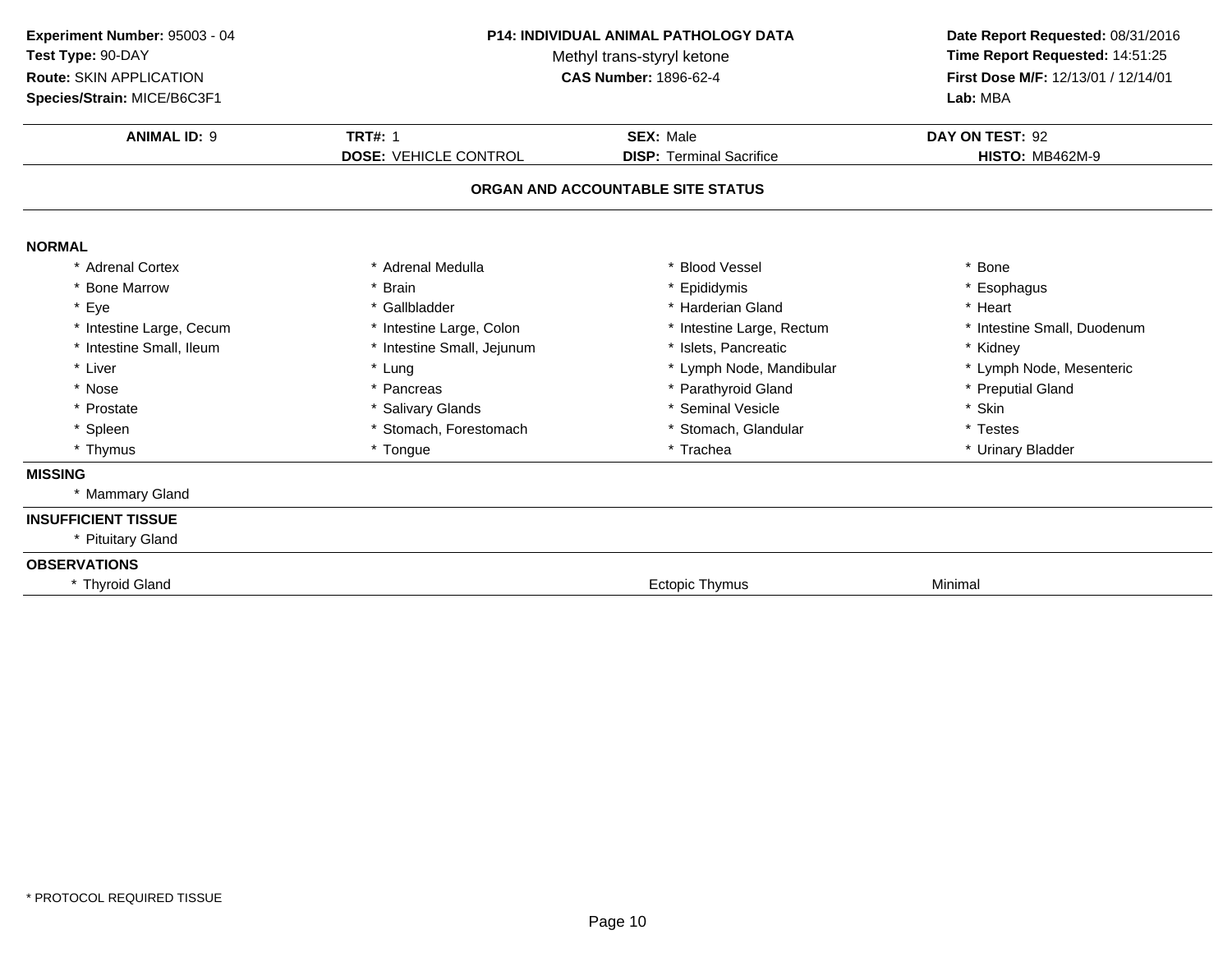| Experiment Number: 95003 - 04<br>Test Type: 90-DAY<br>Route: SKIN APPLICATION<br>Species/Strain: MICE/B6C3F1 | <b>P14: INDIVIDUAL ANIMAL PATHOLOGY DATA</b><br>Methyl trans-styryl ketone<br><b>CAS Number: 1896-62-4</b> |                                                     | Date Report Requested: 08/31/2016<br>Time Report Requested: 14:51:25<br>First Dose M/F: 12/13/01 / 12/14/01<br>Lab: MBA |  |
|--------------------------------------------------------------------------------------------------------------|------------------------------------------------------------------------------------------------------------|-----------------------------------------------------|-------------------------------------------------------------------------------------------------------------------------|--|
| <b>ANIMAL ID: 10</b>                                                                                         | <b>TRT#: 1</b><br><b>DOSE: VEHICLE CONTROL</b>                                                             | <b>SEX: Male</b><br><b>DISP: Terminal Sacrifice</b> | DAY ON TEST: 92<br><b>HISTO: MB462M-10</b>                                                                              |  |
|                                                                                                              |                                                                                                            | ORGAN AND ACCOUNTABLE SITE STATUS                   |                                                                                                                         |  |
| <b>NORMAL</b>                                                                                                |                                                                                                            |                                                     |                                                                                                                         |  |
| * Adrenal Cortex                                                                                             | * Adrenal Medulla                                                                                          | * Blood Vessel                                      | * Bone                                                                                                                  |  |
| <b>Bone Marrow</b>                                                                                           | * Brain                                                                                                    | * Epididymis                                        | * Esophagus                                                                                                             |  |
| * Eye                                                                                                        | * Gallbladder                                                                                              | * Harderian Gland                                   | * Heart                                                                                                                 |  |
| * Intestine Large, Cecum                                                                                     | * Intestine Large, Colon                                                                                   | * Intestine Large, Rectum                           | * Intestine Small, Duodenum                                                                                             |  |
| * Intestine Small, Ileum                                                                                     | * Intestine Small, Jejunum                                                                                 | * Islets, Pancreatic                                | * Kidney                                                                                                                |  |
| * Liver                                                                                                      | * Lung                                                                                                     | * Lymph Node, Mandibular                            | * Lymph Node, Mesenteric                                                                                                |  |
| * Nose                                                                                                       | * Pancreas                                                                                                 | * Parathyroid Gland                                 | * Pituitary Gland                                                                                                       |  |
| * Preputial Gland                                                                                            | * Prostate                                                                                                 | * Salivary Glands                                   | * Seminal Vesicle                                                                                                       |  |
| * Skin                                                                                                       | * Stomach, Forestomach                                                                                     | * Stomach, Glandular                                | * Testes                                                                                                                |  |
| * Thymus                                                                                                     | * Thyroid Gland                                                                                            | * Tongue                                            | * Urinary Bladder                                                                                                       |  |
| <b>MISSING</b>                                                                                               |                                                                                                            |                                                     |                                                                                                                         |  |
| * Mammary Gland                                                                                              |                                                                                                            |                                                     |                                                                                                                         |  |
| <b>INSUFFICIENT TISSUE</b>                                                                                   |                                                                                                            |                                                     |                                                                                                                         |  |
| * Trachea                                                                                                    |                                                                                                            |                                                     |                                                                                                                         |  |
| <b>OBSERVATIONS</b>                                                                                          |                                                                                                            |                                                     |                                                                                                                         |  |
| * Eye                                                                                                        |                                                                                                            |                                                     |                                                                                                                         |  |
| Note: no optic nerves in sections                                                                            |                                                                                                            |                                                     |                                                                                                                         |  |
| * Spleen                                                                                                     |                                                                                                            | Hematopoietic Cell Proliferation                    | Minimal                                                                                                                 |  |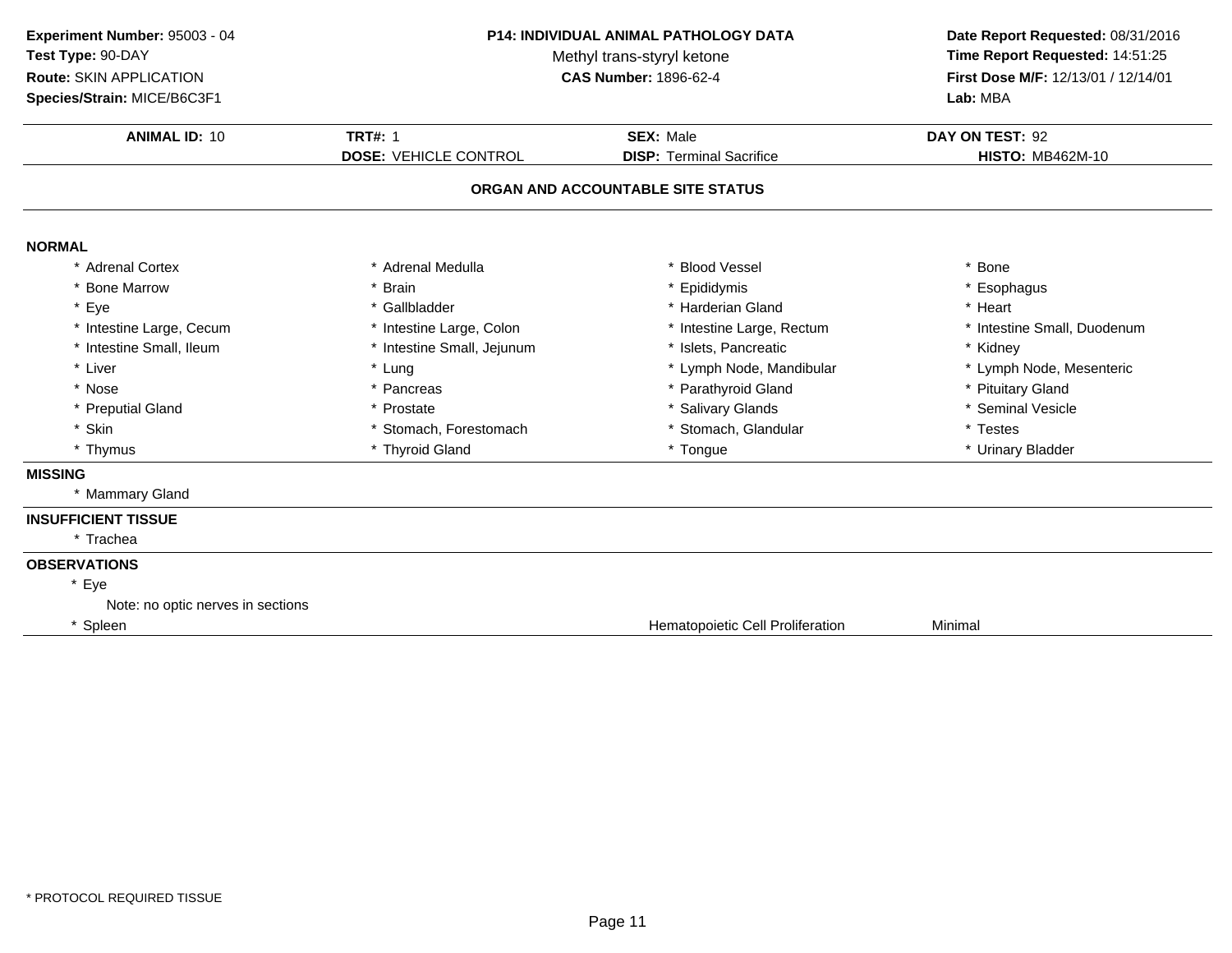| Experiment Number: 95003 - 04 | <b>P14: INDIVIDUAL ANIMAL PATHOLOGY DATA</b><br>Test Type: 90-DAY<br>Methyl trans-styryl ketone |                                   | Date Report Requested: 08/31/2016   |
|-------------------------------|-------------------------------------------------------------------------------------------------|-----------------------------------|-------------------------------------|
|                               |                                                                                                 |                                   | Time Report Requested: 14:51:25     |
| Route: SKIN APPLICATION       |                                                                                                 | <b>CAS Number: 1896-62-4</b>      | First Dose M/F: 12/13/01 / 12/14/01 |
| Species/Strain: MICE/B6C3F1   |                                                                                                 |                                   | Lab: MBA                            |
| <b>ANIMAL ID: 11</b>          | <b>TRT#: 2</b>                                                                                  | <b>SEX: Male</b>                  | DAY ON TEST: 92                     |
|                               | <b>DOSE: 87.5 MG/KG</b>                                                                         | <b>DISP: Terminal Sacrifice</b>   | <b>HISTO: MB462M-11</b>             |
|                               |                                                                                                 | ORGAN AND ACCOUNTABLE SITE STATUS |                                     |
| <b>NORMAL</b>                 |                                                                                                 |                                   |                                     |
| Kidney                        | Nose                                                                                            | Stomach, Glandular                |                                     |
| <b>OBSERVATIONS</b>           |                                                                                                 |                                   |                                     |
| Skin                          | <b>SOA</b>                                                                                      | Hyperkeratosis                    | Mild                                |
|                               | SOA Epidermis                                                                                   | Hyperplasia                       | Moderate                            |
|                               | Hair Follicle, SOA                                                                              | Hyperplasia                       | Minimal                             |
|                               | <b>SOA</b>                                                                                      | Inflammation                      | Chronic Active, Moderate            |
|                               | <b>SOA</b>                                                                                      | Ulcer                             |                                     |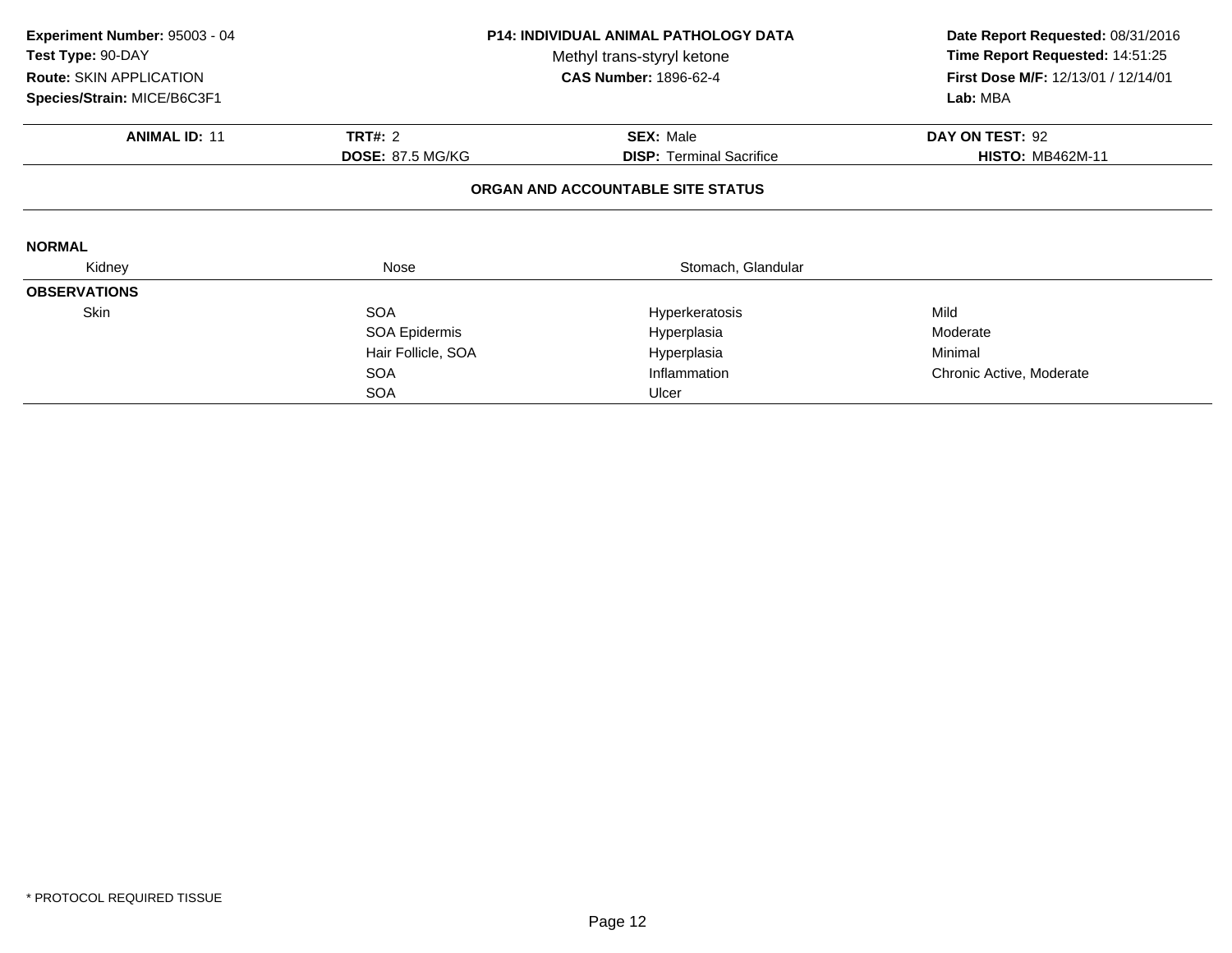| Experiment Number: 95003 - 04<br>Test Type: 90-DAY<br><b>Route: SKIN APPLICATION</b><br>Species/Strain: MICE/B6C3F1 |                         | <b>P14: INDIVIDUAL ANIMAL PATHOLOGY DATA</b><br>Methyl trans-styryl ketone<br><b>CAS Number: 1896-62-4</b> | Date Report Requested: 08/31/2016<br>Time Report Requested: 14:51:25<br>First Dose M/F: 12/13/01 / 12/14/01<br>Lab: MBA |
|---------------------------------------------------------------------------------------------------------------------|-------------------------|------------------------------------------------------------------------------------------------------------|-------------------------------------------------------------------------------------------------------------------------|
| <b>ANIMAL ID: 12</b>                                                                                                | <b>TRT#: 2</b>          | <b>SEX: Male</b>                                                                                           | DAY ON TEST: 92                                                                                                         |
|                                                                                                                     | <b>DOSE: 87.5 MG/KG</b> | <b>DISP:</b> Terminal Sacrifice                                                                            | <b>HISTO: MB462M-12</b>                                                                                                 |
|                                                                                                                     |                         | ORGAN AND ACCOUNTABLE SITE STATUS                                                                          |                                                                                                                         |
| <b>NORMAL</b>                                                                                                       |                         |                                                                                                            |                                                                                                                         |
| Kidney                                                                                                              | Nose                    | Stomach, Glandular                                                                                         |                                                                                                                         |
| <b>OBSERVATIONS</b>                                                                                                 |                         |                                                                                                            |                                                                                                                         |
| <b>Skin</b>                                                                                                         | <b>SOA</b>              | Hyperkeratosis                                                                                             | Minimal                                                                                                                 |
|                                                                                                                     | SOA Epidermis           | Hyperplasia                                                                                                | Minimal                                                                                                                 |
|                                                                                                                     | Hair Follicle, SOA      | Hyperplasia                                                                                                | Mild                                                                                                                    |
|                                                                                                                     | <b>SOA</b>              | Inflammation                                                                                               | Chronic Active, Mild                                                                                                    |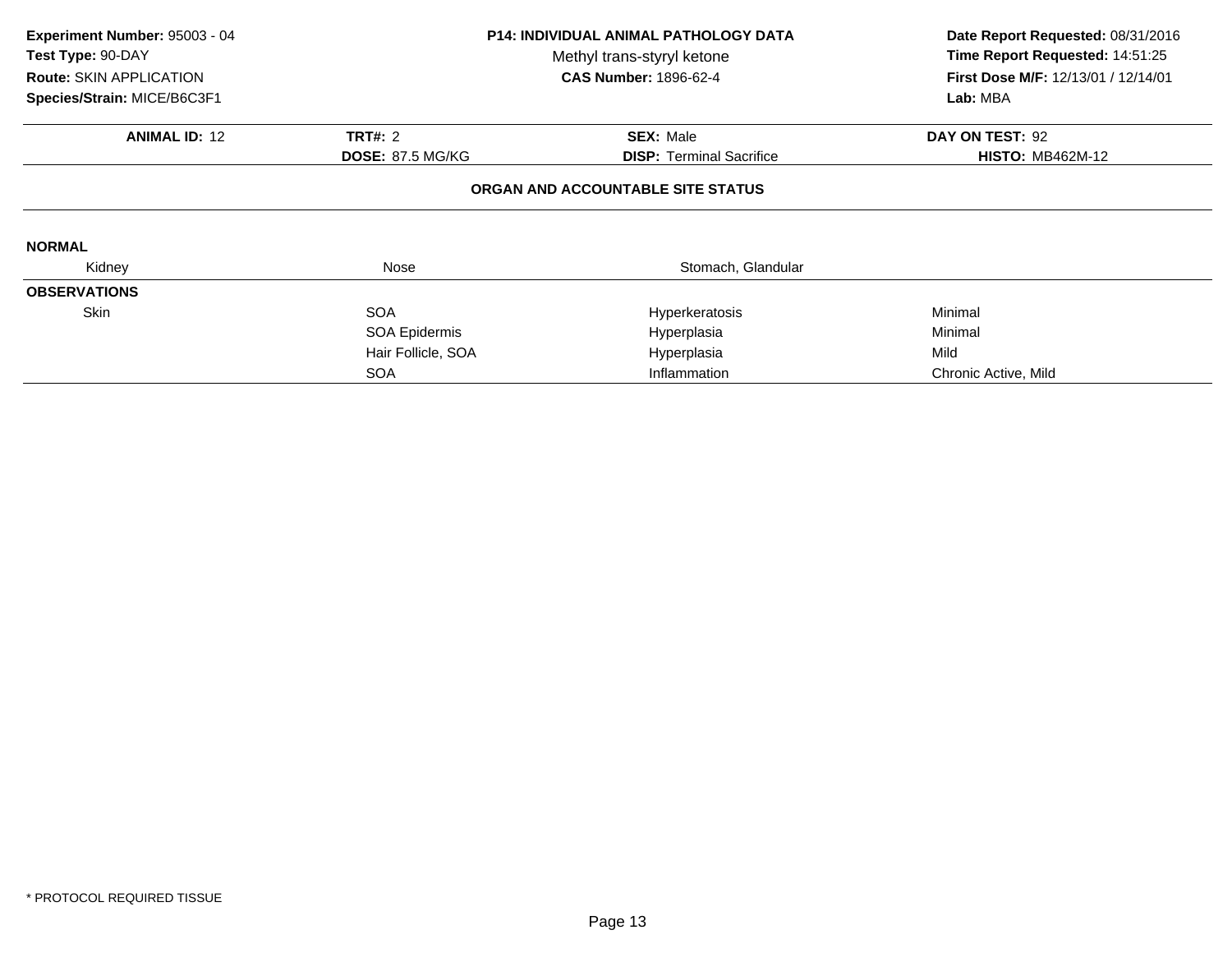| Experiment Number: 95003 - 04<br>Test Type: 90-DAY<br><b>Route: SKIN APPLICATION</b><br>Species/Strain: MICE/B6C3F1 | <b>P14: INDIVIDUAL ANIMAL PATHOLOGY DATA</b><br>Methyl trans-styryl ketone<br><b>CAS Number: 1896-62-4</b> |                                   | Date Report Requested: 08/31/2016<br>Time Report Requested: 14:51:25<br>First Dose M/F: 12/13/01 / 12/14/01<br>Lab: MBA |
|---------------------------------------------------------------------------------------------------------------------|------------------------------------------------------------------------------------------------------------|-----------------------------------|-------------------------------------------------------------------------------------------------------------------------|
| <b>ANIMAL ID: 13</b>                                                                                                | <b>TRT#: 2</b>                                                                                             | <b>SEX: Male</b>                  | DAY ON TEST: 92                                                                                                         |
|                                                                                                                     | <b>DOSE: 87.5 MG/KG</b>                                                                                    | <b>DISP:</b> Terminal Sacrifice   | <b>HISTO: MB462M-13</b>                                                                                                 |
|                                                                                                                     |                                                                                                            | ORGAN AND ACCOUNTABLE SITE STATUS |                                                                                                                         |
| <b>NORMAL</b>                                                                                                       |                                                                                                            |                                   |                                                                                                                         |
| Kidney                                                                                                              | Nose                                                                                                       | Stomach, Glandular                |                                                                                                                         |
| <b>OBSERVATIONS</b>                                                                                                 |                                                                                                            |                                   |                                                                                                                         |
| <b>Skin</b>                                                                                                         | <b>SOA</b>                                                                                                 | Hyperkeratosis                    | Minimal                                                                                                                 |
|                                                                                                                     | Hair Follicle, SOA                                                                                         | Hyperplasia                       | Minimal                                                                                                                 |
|                                                                                                                     | SOA Epidermis                                                                                              | Hyperplasia                       | Minimal                                                                                                                 |
|                                                                                                                     | <b>SOA</b>                                                                                                 | Inflammation                      | Chronic Active, Mild                                                                                                    |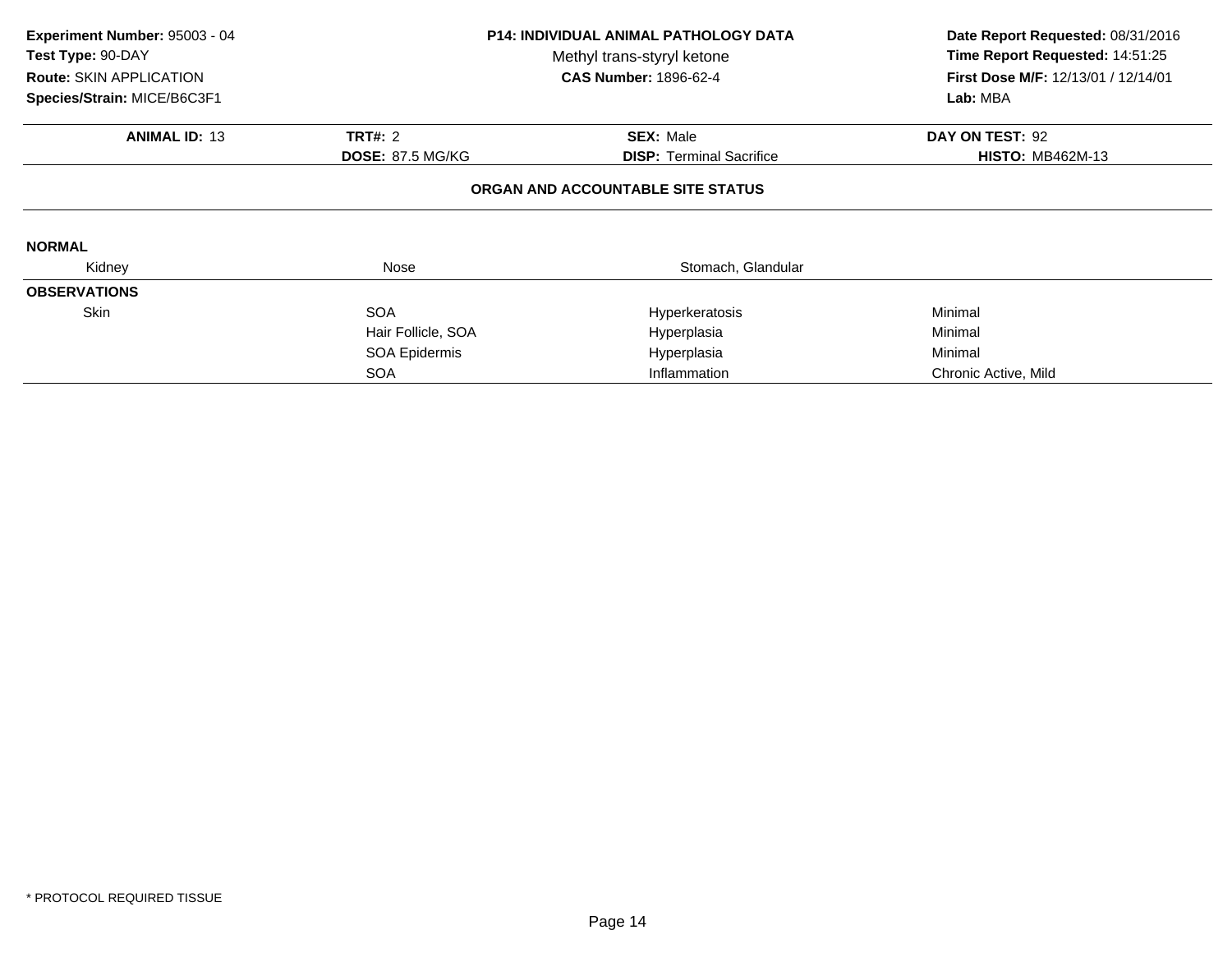| Experiment Number: 95003 - 04<br>Test Type: 90-DAY<br><b>Route: SKIN APPLICATION</b><br>Species/Strain: MICE/B6C3F1 | <b>P14: INDIVIDUAL ANIMAL PATHOLOGY DATA</b><br>Methyl trans-styryl ketone<br><b>CAS Number: 1896-62-4</b><br>TRT#: 2<br><b>SEX: Male</b><br><b>DOSE: 87.5 MG/KG</b><br><b>DISP:</b> Terminal Sacrifice |                                   | Date Report Requested: 08/31/2016<br>Time Report Requested: 14:51:25<br>First Dose M/F: 12/13/01 / 12/14/01<br>Lab: MBA |
|---------------------------------------------------------------------------------------------------------------------|---------------------------------------------------------------------------------------------------------------------------------------------------------------------------------------------------------|-----------------------------------|-------------------------------------------------------------------------------------------------------------------------|
| <b>ANIMAL ID: 14</b>                                                                                                |                                                                                                                                                                                                         |                                   | DAY ON TEST: 92<br><b>HISTO: MB462M-14</b>                                                                              |
|                                                                                                                     |                                                                                                                                                                                                         | ORGAN AND ACCOUNTABLE SITE STATUS |                                                                                                                         |
| <b>NORMAL</b>                                                                                                       |                                                                                                                                                                                                         |                                   |                                                                                                                         |
| Kidney                                                                                                              | Nose                                                                                                                                                                                                    | Stomach, Glandular                |                                                                                                                         |
| <b>OBSERVATIONS</b>                                                                                                 |                                                                                                                                                                                                         |                                   |                                                                                                                         |
| Skin                                                                                                                | <b>SOA</b>                                                                                                                                                                                              | Hyperkeratosis                    | Minimal                                                                                                                 |
|                                                                                                                     | SOA Epidermis                                                                                                                                                                                           | Hyperplasia                       | Mild                                                                                                                    |
|                                                                                                                     | <b>SOA</b>                                                                                                                                                                                              | Inflammation                      | Chronic Active, Mild                                                                                                    |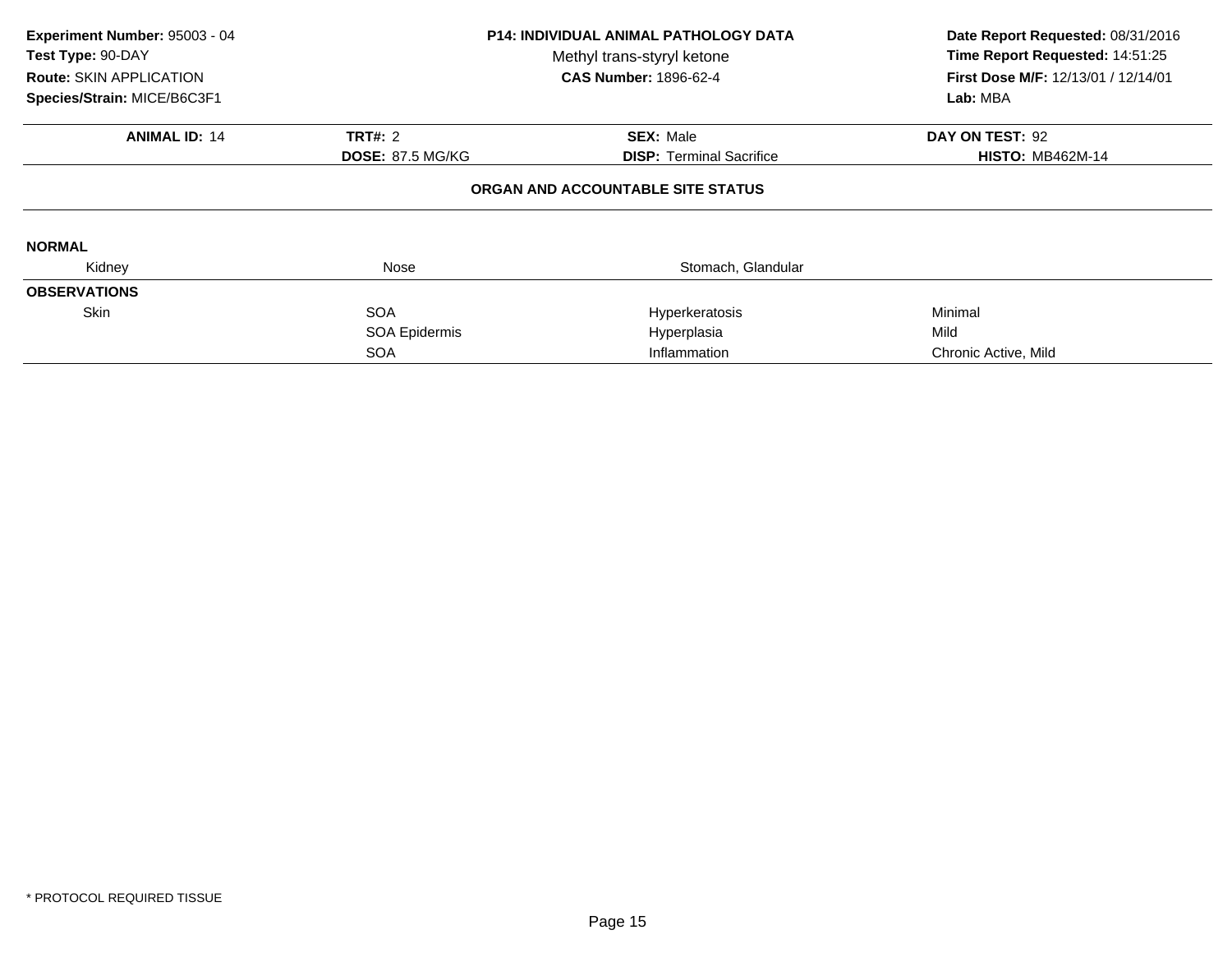| Experiment Number: 95003 - 04<br>Test Type: 90-DAY<br><b>Route: SKIN APPLICATION</b><br>Species/Strain: MICE/B6C3F1 | <b>P14: INDIVIDUAL ANIMAL PATHOLOGY DATA</b><br>Methyl trans-styryl ketone<br><b>CAS Number: 1896-62-4</b><br><b>TRT#: 2</b><br><b>SEX: Male</b><br><b>DOSE: 87.5 MG/KG</b><br><b>DISP:</b> Terminal Sacrifice |                                   | Date Report Requested: 08/31/2016<br>Time Report Requested: 14:51:25<br>First Dose M/F: 12/13/01 / 12/14/01<br>Lab: MBA |
|---------------------------------------------------------------------------------------------------------------------|----------------------------------------------------------------------------------------------------------------------------------------------------------------------------------------------------------------|-----------------------------------|-------------------------------------------------------------------------------------------------------------------------|
| <b>ANIMAL ID: 15</b>                                                                                                |                                                                                                                                                                                                                |                                   | DAY ON TEST: 92<br><b>HISTO: MB462M-15</b>                                                                              |
|                                                                                                                     |                                                                                                                                                                                                                | ORGAN AND ACCOUNTABLE SITE STATUS |                                                                                                                         |
| <b>NORMAL</b>                                                                                                       |                                                                                                                                                                                                                |                                   |                                                                                                                         |
| Kidney                                                                                                              | Nose                                                                                                                                                                                                           | Stomach, Glandular                |                                                                                                                         |
| <b>OBSERVATIONS</b>                                                                                                 |                                                                                                                                                                                                                |                                   |                                                                                                                         |
| <b>Skin</b>                                                                                                         | <b>SOA</b>                                                                                                                                                                                                     | Hyperkeratosis                    | Minimal                                                                                                                 |
|                                                                                                                     | Hair Follicle, SOA                                                                                                                                                                                             | Hyperplasia                       | Mild                                                                                                                    |
|                                                                                                                     | SOA Epidermis                                                                                                                                                                                                  | Hyperplasia                       | Mild                                                                                                                    |
|                                                                                                                     | SOA, Sebaceous GI                                                                                                                                                                                              | Hypertrophy                       | Minimal                                                                                                                 |
|                                                                                                                     | <b>SOA</b>                                                                                                                                                                                                     | Inflammation                      | Chronic Active, Mild                                                                                                    |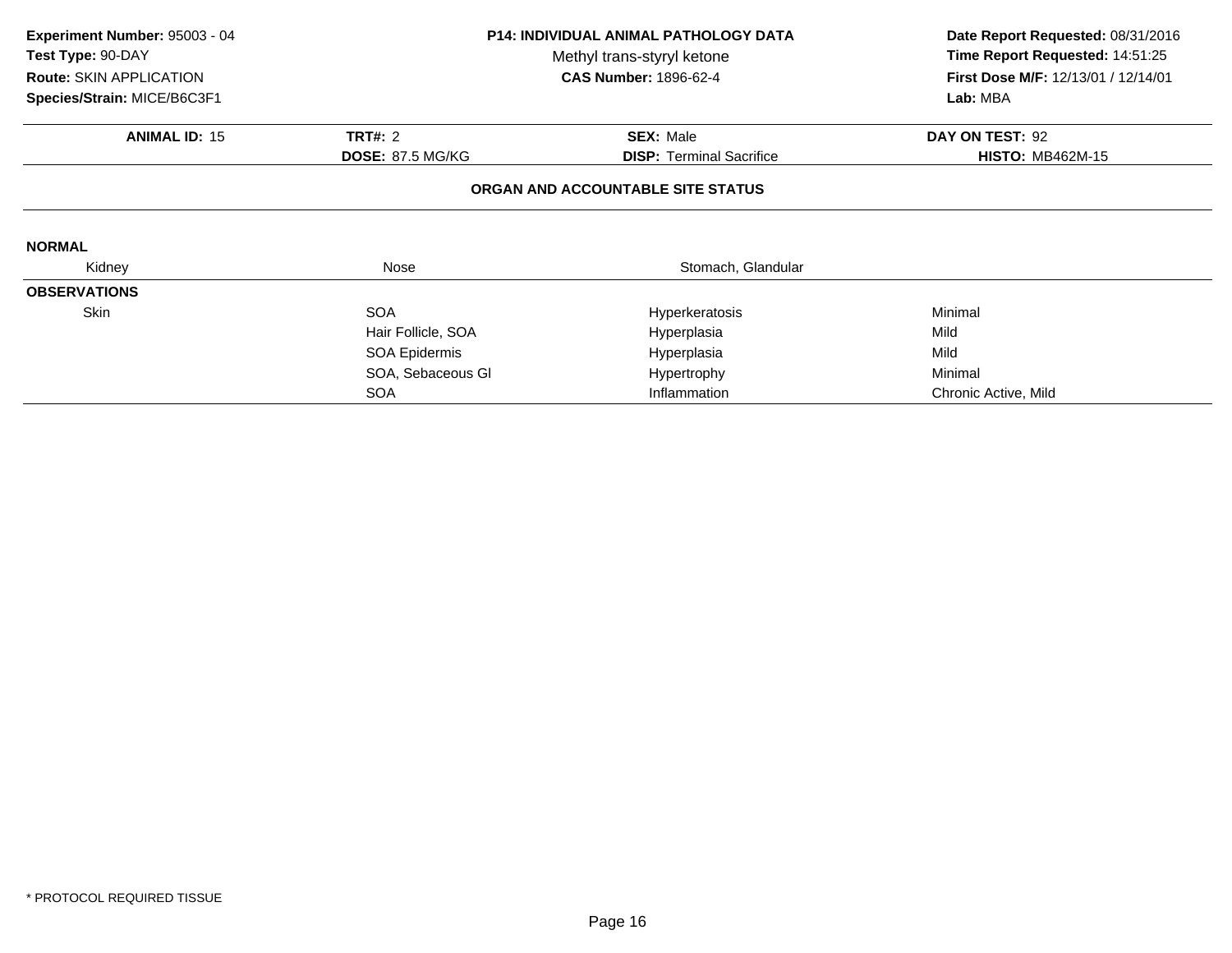| Experiment Number: 95003 - 04<br>Test Type: 90-DAY<br><b>Route: SKIN APPLICATION</b><br>Species/Strain: MICE/B6C3F1 |                         | <b>P14: INDIVIDUAL ANIMAL PATHOLOGY DATA</b><br>Methyl trans-styryl ketone<br><b>CAS Number: 1896-62-4</b> | Date Report Requested: 08/31/2016<br>Time Report Requested: 14:51:25<br>First Dose M/F: 12/13/01 / 12/14/01<br>Lab: MBA |
|---------------------------------------------------------------------------------------------------------------------|-------------------------|------------------------------------------------------------------------------------------------------------|-------------------------------------------------------------------------------------------------------------------------|
| <b>ANIMAL ID: 16</b>                                                                                                | <b>TRT#: 2</b>          | <b>SEX: Male</b>                                                                                           | DAY ON TEST: 92                                                                                                         |
|                                                                                                                     | <b>DOSE: 87.5 MG/KG</b> | <b>DISP:</b> Terminal Sacrifice                                                                            | <b>HISTO: MB462M-16</b>                                                                                                 |
|                                                                                                                     |                         | ORGAN AND ACCOUNTABLE SITE STATUS                                                                          |                                                                                                                         |
| <b>NORMAL</b>                                                                                                       |                         |                                                                                                            |                                                                                                                         |
| Kidney                                                                                                              | Nose                    | Stomach, Glandular                                                                                         |                                                                                                                         |
| <b>OBSERVATIONS</b>                                                                                                 |                         |                                                                                                            |                                                                                                                         |
| <b>Skin</b>                                                                                                         | Hair Follicle, SOA      | Hyperplasia                                                                                                | Minimal                                                                                                                 |
|                                                                                                                     | SOA Epidermis           | Hyperplasia                                                                                                | Minimal                                                                                                                 |
|                                                                                                                     | SOA, Sebaceous GI       | Hypertrophy                                                                                                | Minimal                                                                                                                 |
|                                                                                                                     | <b>SOA</b>              | Inflammation                                                                                               | Chronic Active, Minimal                                                                                                 |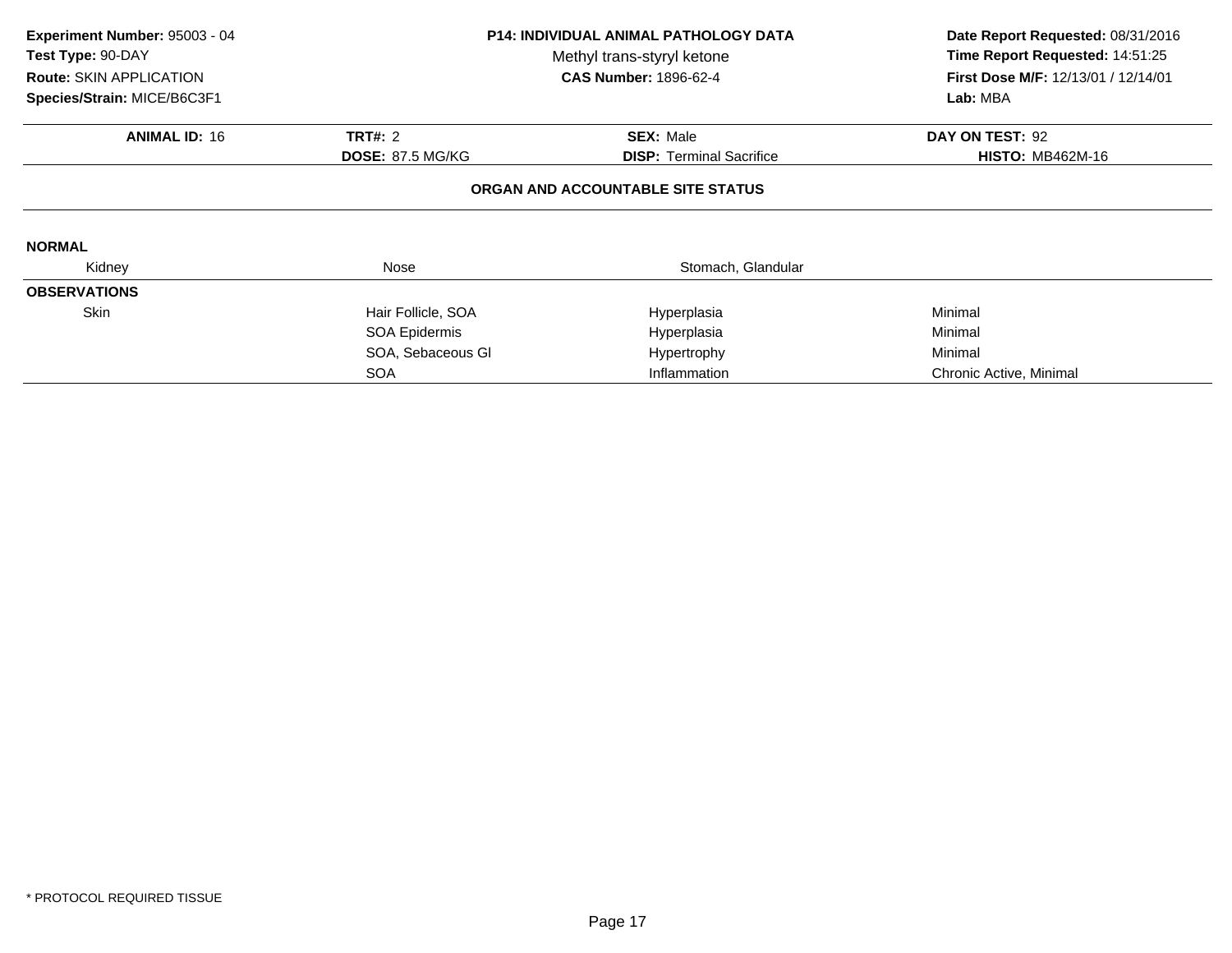| Experiment Number: 95003 - 04<br>Test Type: 90-DAY<br><b>Route: SKIN APPLICATION</b><br>Species/Strain: MICE/B6C3F1 | <b>P14: INDIVIDUAL ANIMAL PATHOLOGY DATA</b><br>Methyl trans-styryl ketone<br><b>CAS Number: 1896-62-4</b><br><b>TRT#: 2</b><br><b>SEX: Male</b><br><b>DOSE: 87.5 MG/KG</b><br><b>DISP:</b> Terminal Sacrifice |                                   | Date Report Requested: 08/31/2016<br>Time Report Requested: 14:51:25<br>First Dose M/F: 12/13/01 / 12/14/01<br>Lab: MBA |
|---------------------------------------------------------------------------------------------------------------------|----------------------------------------------------------------------------------------------------------------------------------------------------------------------------------------------------------------|-----------------------------------|-------------------------------------------------------------------------------------------------------------------------|
| <b>ANIMAL ID: 17</b>                                                                                                |                                                                                                                                                                                                                |                                   | DAY ON TEST: 92<br><b>HISTO: MB462M-17</b>                                                                              |
|                                                                                                                     |                                                                                                                                                                                                                | ORGAN AND ACCOUNTABLE SITE STATUS |                                                                                                                         |
| <b>NORMAL</b>                                                                                                       |                                                                                                                                                                                                                |                                   |                                                                                                                         |
| Kidney                                                                                                              | Nose                                                                                                                                                                                                           | Stomach, Glandular                |                                                                                                                         |
| <b>OBSERVATIONS</b>                                                                                                 |                                                                                                                                                                                                                |                                   |                                                                                                                         |
| <b>Skin</b>                                                                                                         | <b>SOA</b>                                                                                                                                                                                                     | Hyperkeratosis                    | Minimal                                                                                                                 |
|                                                                                                                     | Hair Follicle, SOA                                                                                                                                                                                             | Hyperplasia                       | Minimal                                                                                                                 |
|                                                                                                                     | SOA Epidermis                                                                                                                                                                                                  | Hyperplasia                       | Minimal                                                                                                                 |
|                                                                                                                     | SOA, Sebaceous GI                                                                                                                                                                                              | Hypertrophy                       | Minimal                                                                                                                 |
|                                                                                                                     | <b>SOA</b>                                                                                                                                                                                                     | Inflammation                      | Chronic Active, Mild                                                                                                    |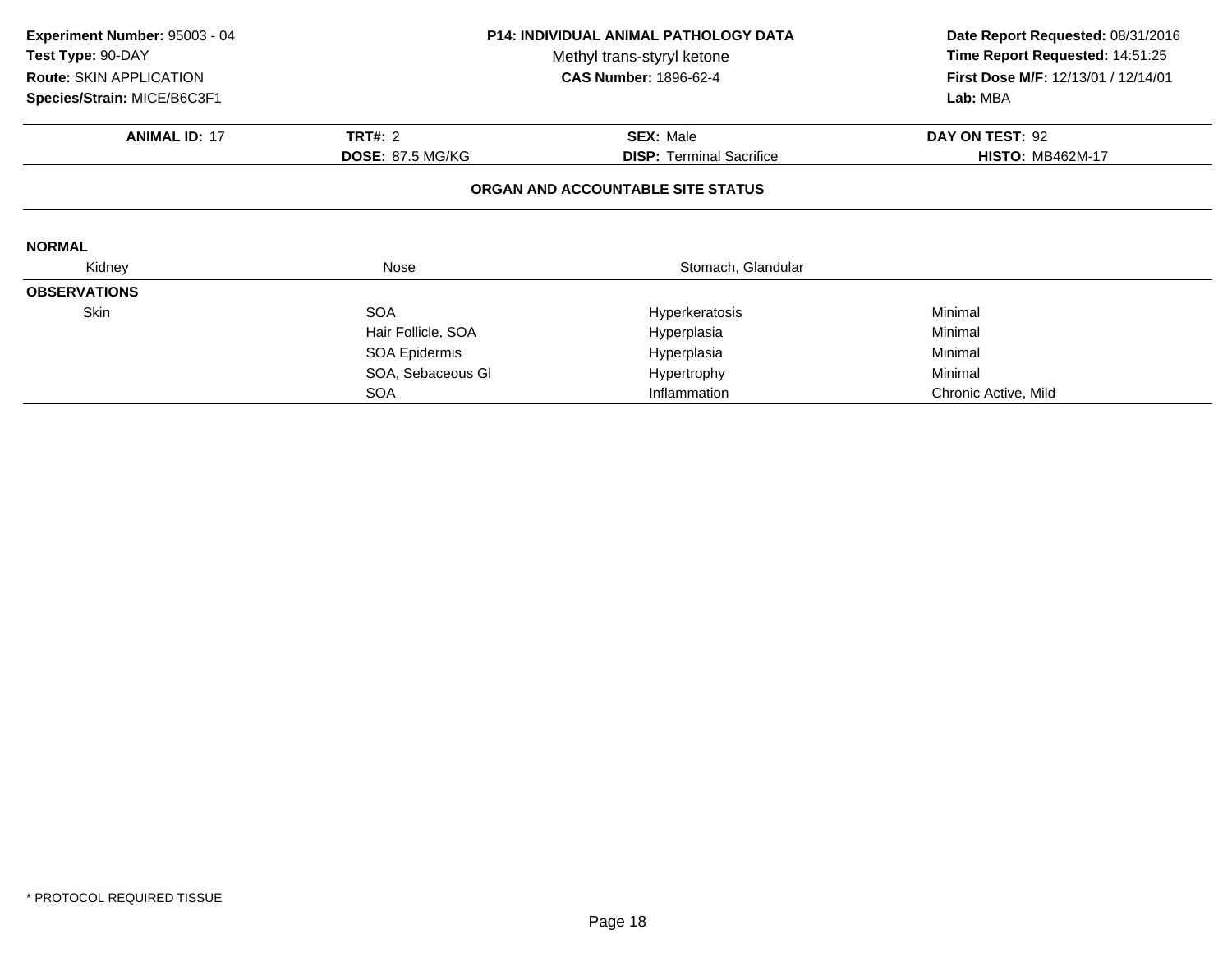| Experiment Number: 95003 - 04<br>Test Type: 90-DAY<br><b>Route: SKIN APPLICATION</b><br>Species/Strain: MICE/B6C3F1 |                         | <b>P14: INDIVIDUAL ANIMAL PATHOLOGY DATA</b><br>Methyl trans-styryl ketone<br><b>CAS Number: 1896-62-4</b> | Date Report Requested: 08/31/2016<br>Time Report Requested: 14:51:25<br><b>First Dose M/F: 12/13/01 / 12/14/01</b><br>Lab: MBA |
|---------------------------------------------------------------------------------------------------------------------|-------------------------|------------------------------------------------------------------------------------------------------------|--------------------------------------------------------------------------------------------------------------------------------|
| <b>ANIMAL ID: 18</b>                                                                                                | <b>TRT#: 2</b>          | <b>SEX: Male</b>                                                                                           | DAY ON TEST: 92                                                                                                                |
|                                                                                                                     | <b>DOSE: 87.5 MG/KG</b> | <b>DISP:</b> Terminal Sacrifice                                                                            | <b>HISTO: MB462M-18</b>                                                                                                        |
|                                                                                                                     |                         | ORGAN AND ACCOUNTABLE SITE STATUS                                                                          |                                                                                                                                |
| <b>NORMAL</b>                                                                                                       |                         |                                                                                                            |                                                                                                                                |
| Kidney                                                                                                              | Nose                    | Stomach, Glandular                                                                                         |                                                                                                                                |
| <b>OBSERVATIONS</b>                                                                                                 |                         |                                                                                                            |                                                                                                                                |
| <b>Skin</b>                                                                                                         | <b>SOA</b>              | Hyperkeratosis                                                                                             | Minimal                                                                                                                        |
|                                                                                                                     | Hair Follicle, SOA      | Hyperplasia                                                                                                | Minimal                                                                                                                        |
|                                                                                                                     | SOA Epidermis           | Hyperplasia                                                                                                | Mild                                                                                                                           |
|                                                                                                                     | <b>SOA</b>              | Inflammation                                                                                               | Chronic Active, Mild                                                                                                           |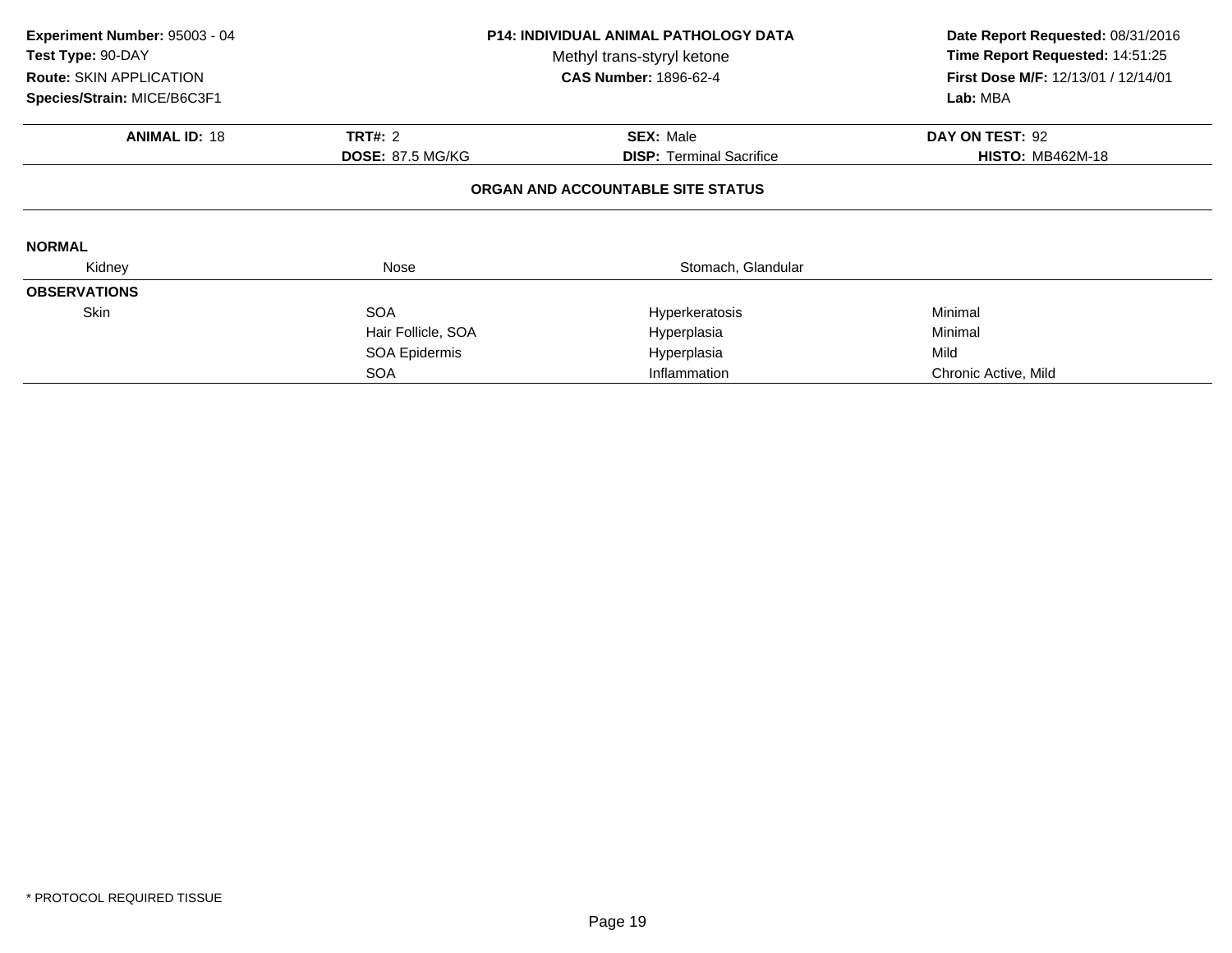| Experiment Number: 95003 - 04<br>Test Type: 90-DAY<br><b>Route: SKIN APPLICATION</b> | <b>P14: INDIVIDUAL ANIMAL PATHOLOGY DATA</b><br>Methyl trans-styryl ketone<br><b>CAS Number: 1896-62-4</b> |                                   | Date Report Requested: 08/31/2016<br>Time Report Requested: 14:51:25<br>First Dose M/F: 12/13/01 / 12/14/01<br>Lab: MBA |
|--------------------------------------------------------------------------------------|------------------------------------------------------------------------------------------------------------|-----------------------------------|-------------------------------------------------------------------------------------------------------------------------|
| Species/Strain: MICE/B6C3F1                                                          |                                                                                                            |                                   |                                                                                                                         |
| <b>ANIMAL ID: 19</b>                                                                 | <b>TRT#: 2</b>                                                                                             | <b>SEX: Male</b>                  | DAY ON TEST: 92                                                                                                         |
|                                                                                      | <b>DOSE: 87.5 MG/KG</b>                                                                                    | <b>DISP:</b> Terminal Sacrifice   | <b>HISTO: MB462M-19</b>                                                                                                 |
|                                                                                      |                                                                                                            | ORGAN AND ACCOUNTABLE SITE STATUS |                                                                                                                         |
| <b>NORMAL</b>                                                                        |                                                                                                            |                                   |                                                                                                                         |
| Kidney                                                                               | Nose                                                                                                       | Stomach, Glandular                |                                                                                                                         |
| <b>OBSERVATIONS</b>                                                                  |                                                                                                            |                                   |                                                                                                                         |
| Skin                                                                                 | <b>SOA</b>                                                                                                 | Hyperkeratosis                    | Minimal                                                                                                                 |
|                                                                                      | SOA Epidermis                                                                                              | Hyperplasia                       | Mild                                                                                                                    |
|                                                                                      | Hair Follicle, SOA                                                                                         | Hyperplasia                       | Minimal                                                                                                                 |
|                                                                                      | SOA, Sebaceous GI                                                                                          | Hypertrophy                       | Minimal                                                                                                                 |
|                                                                                      | <b>SOA</b>                                                                                                 | Inflammation                      | Chronic Active, Mild                                                                                                    |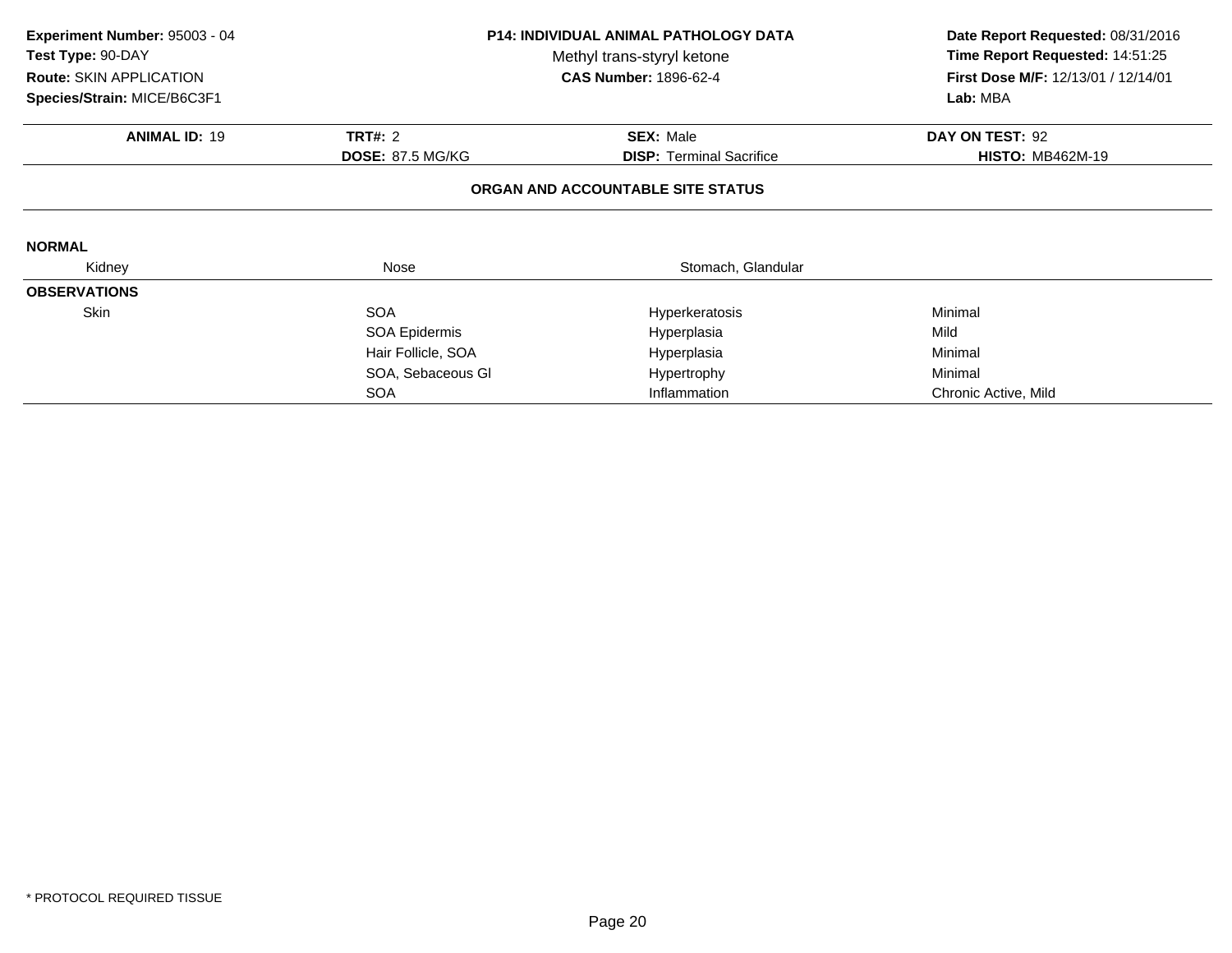| Experiment Number: 95003 - 04<br>Test Type: 90-DAY<br><b>Route: SKIN APPLICATION</b> | <b>P14: INDIVIDUAL ANIMAL PATHOLOGY DATA</b><br>Methyl trans-styryl ketone<br><b>CAS Number: 1896-62-4</b> |                                   | Date Report Requested: 08/31/2016<br>Time Report Requested: 14:51:25<br>First Dose M/F: 12/13/01 / 12/14/01<br>Lab: MBA |
|--------------------------------------------------------------------------------------|------------------------------------------------------------------------------------------------------------|-----------------------------------|-------------------------------------------------------------------------------------------------------------------------|
| Species/Strain: MICE/B6C3F1                                                          |                                                                                                            |                                   |                                                                                                                         |
| <b>ANIMAL ID: 20</b>                                                                 | <b>TRT#: 2</b>                                                                                             | <b>SEX: Male</b>                  | DAY ON TEST: 92                                                                                                         |
|                                                                                      | <b>DOSE: 87.5 MG/KG</b>                                                                                    | <b>DISP:</b> Terminal Sacrifice   | <b>HISTO: MB462M-20</b>                                                                                                 |
|                                                                                      |                                                                                                            | ORGAN AND ACCOUNTABLE SITE STATUS |                                                                                                                         |
| <b>NORMAL</b>                                                                        |                                                                                                            |                                   |                                                                                                                         |
| Kidney                                                                               | Nose                                                                                                       | Stomach, Glandular                |                                                                                                                         |
| <b>OBSERVATIONS</b>                                                                  |                                                                                                            |                                   |                                                                                                                         |
| Skin                                                                                 | <b>SOA</b>                                                                                                 | Hyperkeratosis                    | Minimal                                                                                                                 |
|                                                                                      | SOA Epidermis                                                                                              | Hyperplasia                       | Mild                                                                                                                    |
|                                                                                      | Hair Follicle, SOA                                                                                         | Hyperplasia                       | Mild                                                                                                                    |
|                                                                                      | SOA, Sebaceous GI                                                                                          | Hypertrophy                       | Minimal                                                                                                                 |
|                                                                                      | <b>SOA</b>                                                                                                 | Inflammation                      | Chronic Active, Mild                                                                                                    |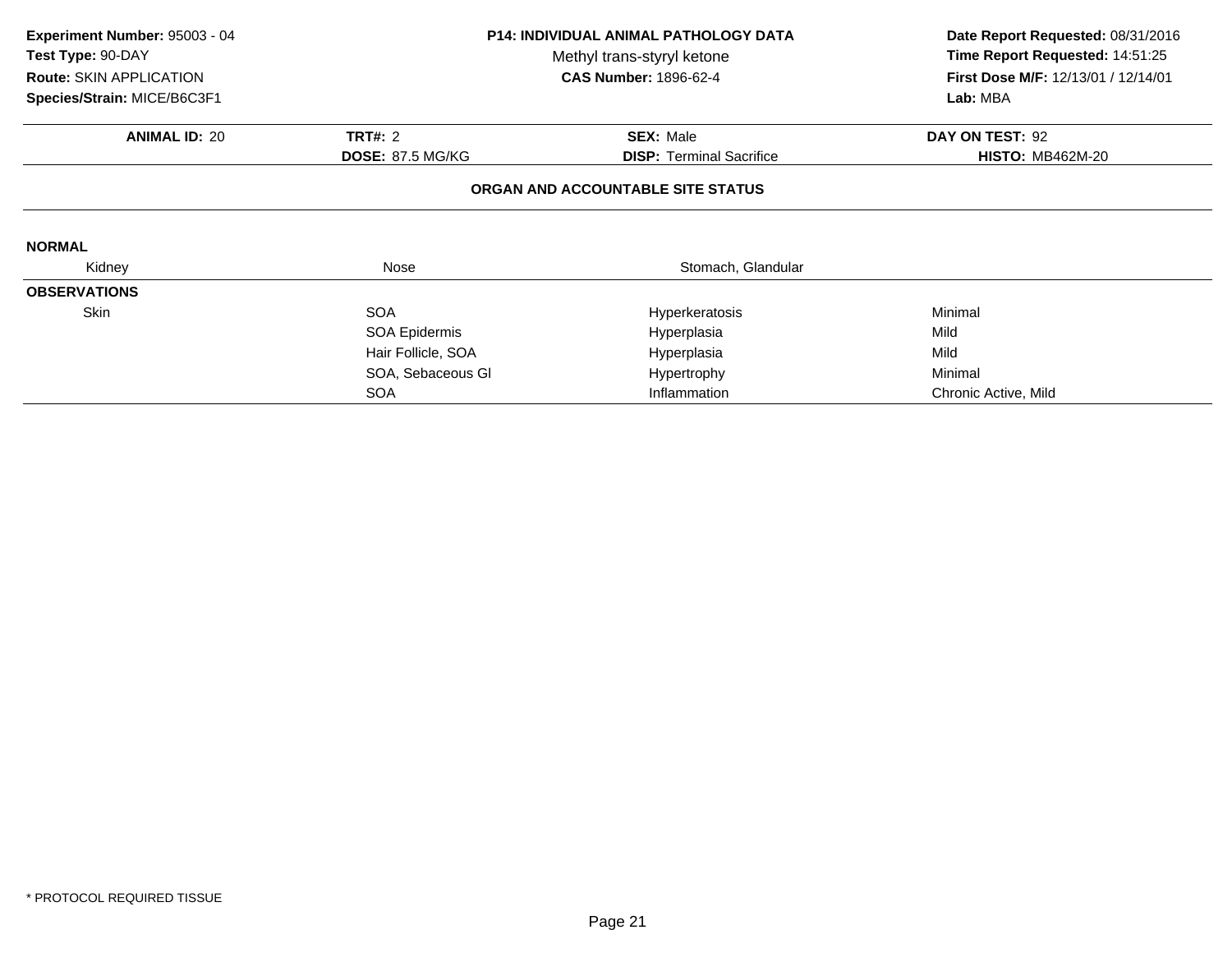| Experiment Number: 95003 - 04<br>Test Type: 90-DAY<br><b>Route: SKIN APPLICATION</b> | <b>P14: INDIVIDUAL ANIMAL PATHOLOGY DATA</b><br>Methyl trans-styryl ketone<br><b>CAS Number: 1896-62-4</b> |                                                     | Date Report Requested: 08/31/2016<br>Time Report Requested: 14:51:25<br>First Dose M/F: 12/13/01 / 12/14/01 |
|--------------------------------------------------------------------------------------|------------------------------------------------------------------------------------------------------------|-----------------------------------------------------|-------------------------------------------------------------------------------------------------------------|
| Species/Strain: MICE/B6C3F1                                                          |                                                                                                            |                                                     | Lab: MBA                                                                                                    |
| <b>ANIMAL ID: 21</b>                                                                 | <b>TRT#: 3</b><br><b>DOSE: 175 MG/KG</b>                                                                   | <b>SEX: Male</b><br><b>DISP:</b> Terminal Sacrifice | DAY ON TEST: 92<br><b>HISTO: MB462M-21</b>                                                                  |
|                                                                                      |                                                                                                            | ORGAN AND ACCOUNTABLE SITE STATUS                   |                                                                                                             |
| <b>NORMAL</b>                                                                        |                                                                                                            |                                                     |                                                                                                             |
| Kidney                                                                               | Nose                                                                                                       | Stomach, Glandular                                  |                                                                                                             |
| <b>OBSERVATIONS</b>                                                                  |                                                                                                            |                                                     |                                                                                                             |
| Skin                                                                                 | <b>SOA</b>                                                                                                 | Hyperkeratosis                                      | Minimal                                                                                                     |
|                                                                                      | SOA Epidermis                                                                                              | Hyperplasia                                         | Mild                                                                                                        |
|                                                                                      | Hair Follicle, SOA                                                                                         | Hyperplasia                                         | Mild                                                                                                        |
|                                                                                      | SOA, Sebaceous GI                                                                                          | Hypertrophy                                         | Mild                                                                                                        |
|                                                                                      | <b>SOA</b>                                                                                                 | Inflammation                                        | Chronic Active, Mild                                                                                        |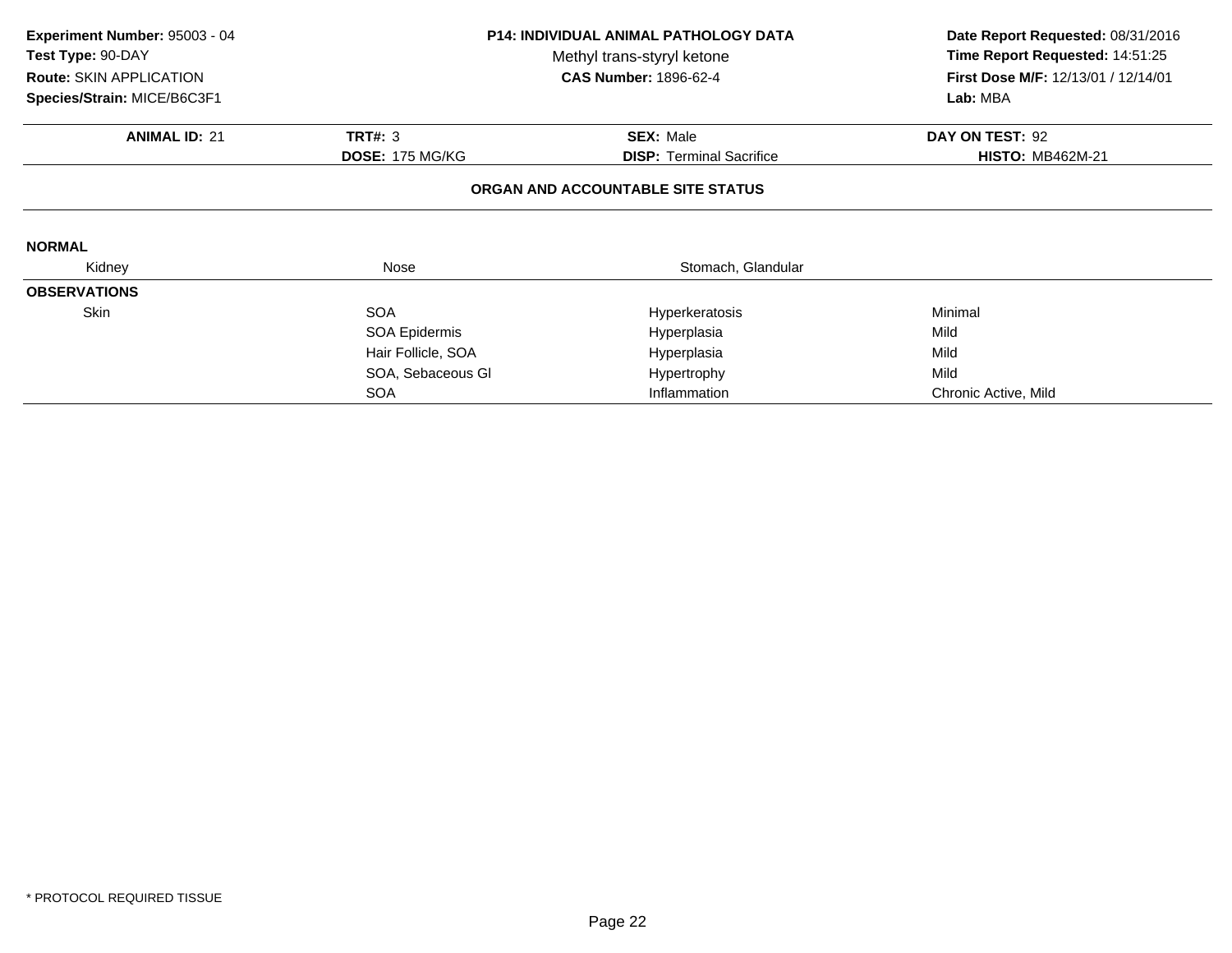| Experiment Number: 95003 - 04                   | <b>P14: INDIVIDUAL ANIMAL PATHOLOGY DATA</b> |                                   | Date Report Requested: 08/31/2016   |
|-------------------------------------------------|----------------------------------------------|-----------------------------------|-------------------------------------|
| Test Type: 90-DAY<br>Methyl trans-styryl ketone |                                              |                                   | Time Report Requested: 14:51:25     |
| <b>Route: SKIN APPLICATION</b>                  |                                              | <b>CAS Number: 1896-62-4</b>      | First Dose M/F: 12/13/01 / 12/14/01 |
| Species/Strain: MICE/B6C3F1                     |                                              |                                   | Lab: MBA                            |
| <b>ANIMAL ID: 22</b>                            | <b>TRT#: 3</b>                               | <b>SEX: Male</b>                  | DAY ON TEST: 92                     |
|                                                 | <b>DOSE: 175 MG/KG</b>                       | <b>DISP: Terminal Sacrifice</b>   | <b>HISTO: MB462M-22</b>             |
|                                                 |                                              | ORGAN AND ACCOUNTABLE SITE STATUS |                                     |
| <b>NORMAL</b>                                   |                                              |                                   |                                     |
| Kidney                                          | Nose                                         | Stomach, Glandular                |                                     |
| <b>OBSERVATIONS</b>                             |                                              |                                   |                                     |
| Skin                                            | <b>SOA</b>                                   | Hyperkeratosis                    | Minimal                             |
|                                                 | SOA Epidermis                                | Hyperplasia                       | Minimal                             |
|                                                 | Hair Follicle, SOA                           | Hyperplasia                       | Moderate                            |
|                                                 | SOA, Sebaceous GI                            | Hypertrophy                       | Moderate                            |
|                                                 | <b>SOA</b>                                   | Inflammation                      | Chronic Active, Minimal             |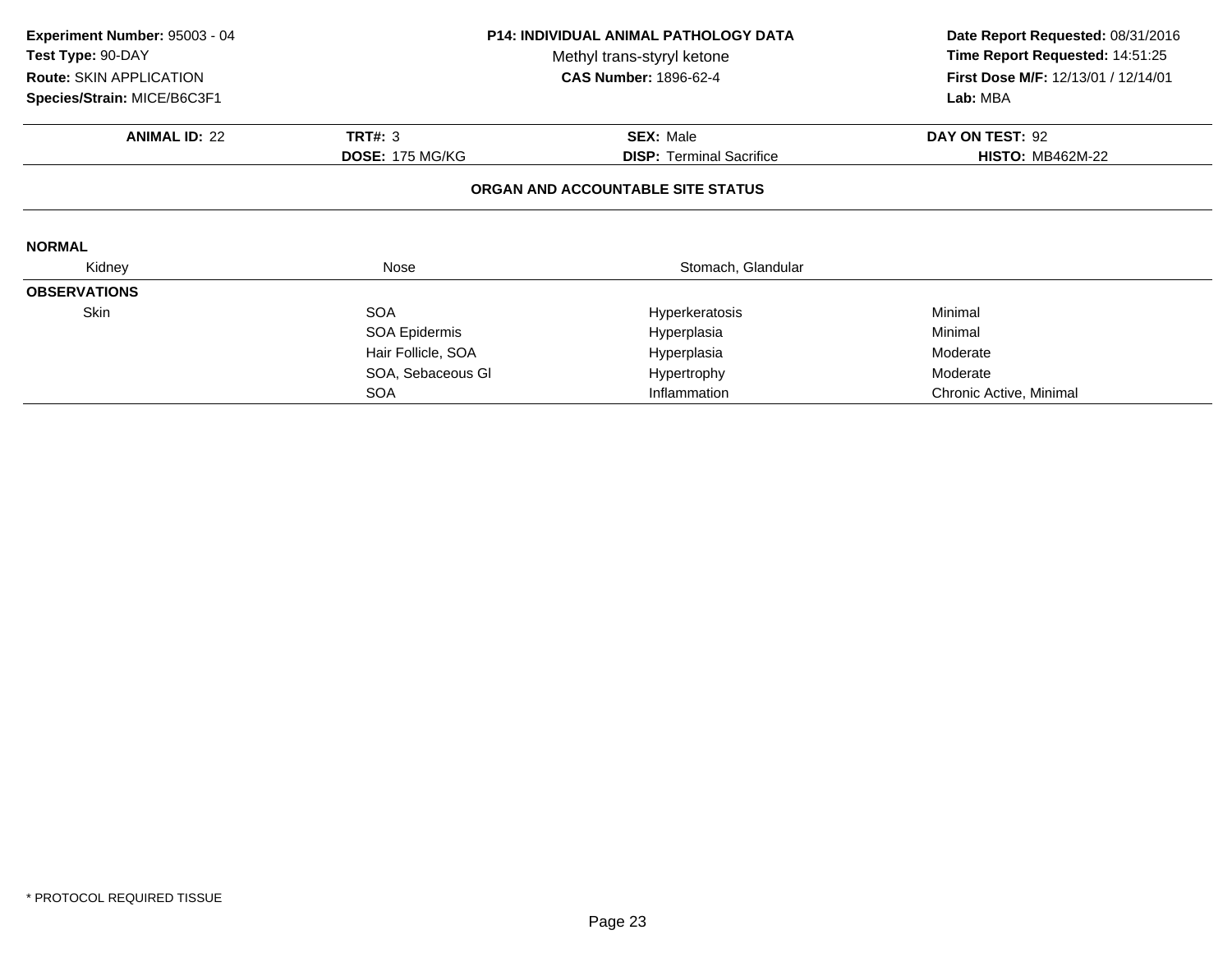| Experiment Number: 95003 - 04<br>Test Type: 90-DAY<br>Route: SKIN APPLICATION<br>Species/Strain: MICE/B6C3F1 | <b>P14: INDIVIDUAL ANIMAL PATHOLOGY DATA</b><br>Methyl trans-styryl ketone<br><b>CAS Number: 1896-62-4</b><br><b>ANIMAL ID: 23</b><br><b>TRT#: 3</b><br><b>SEX: Male</b><br><b>DOSE: 175 MG/KG</b><br><b>DISP:</b> Terminal Sacrifice |                                   | Date Report Requested: 08/31/2016<br>Time Report Requested: 14:51:25<br>First Dose M/F: 12/13/01 / 12/14/01<br>Lab: MBA |
|--------------------------------------------------------------------------------------------------------------|---------------------------------------------------------------------------------------------------------------------------------------------------------------------------------------------------------------------------------------|-----------------------------------|-------------------------------------------------------------------------------------------------------------------------|
|                                                                                                              |                                                                                                                                                                                                                                       |                                   | DAY ON TEST: 92<br><b>HISTO: MB462M-23</b>                                                                              |
|                                                                                                              |                                                                                                                                                                                                                                       | ORGAN AND ACCOUNTABLE SITE STATUS |                                                                                                                         |
| <b>NORMAL</b>                                                                                                |                                                                                                                                                                                                                                       |                                   |                                                                                                                         |
| Kidney                                                                                                       | Nose                                                                                                                                                                                                                                  | Stomach, Glandular                |                                                                                                                         |
| <b>OBSERVATIONS</b>                                                                                          |                                                                                                                                                                                                                                       |                                   |                                                                                                                         |
| Skin                                                                                                         | SOA Epidermis                                                                                                                                                                                                                         | Hyperplasia                       | Mild                                                                                                                    |
|                                                                                                              | Hair Follicle, SOA                                                                                                                                                                                                                    | Hyperplasia                       | Minimal                                                                                                                 |
|                                                                                                              | <b>SOA</b>                                                                                                                                                                                                                            | Inflammation                      | Chronic Active, Minimal                                                                                                 |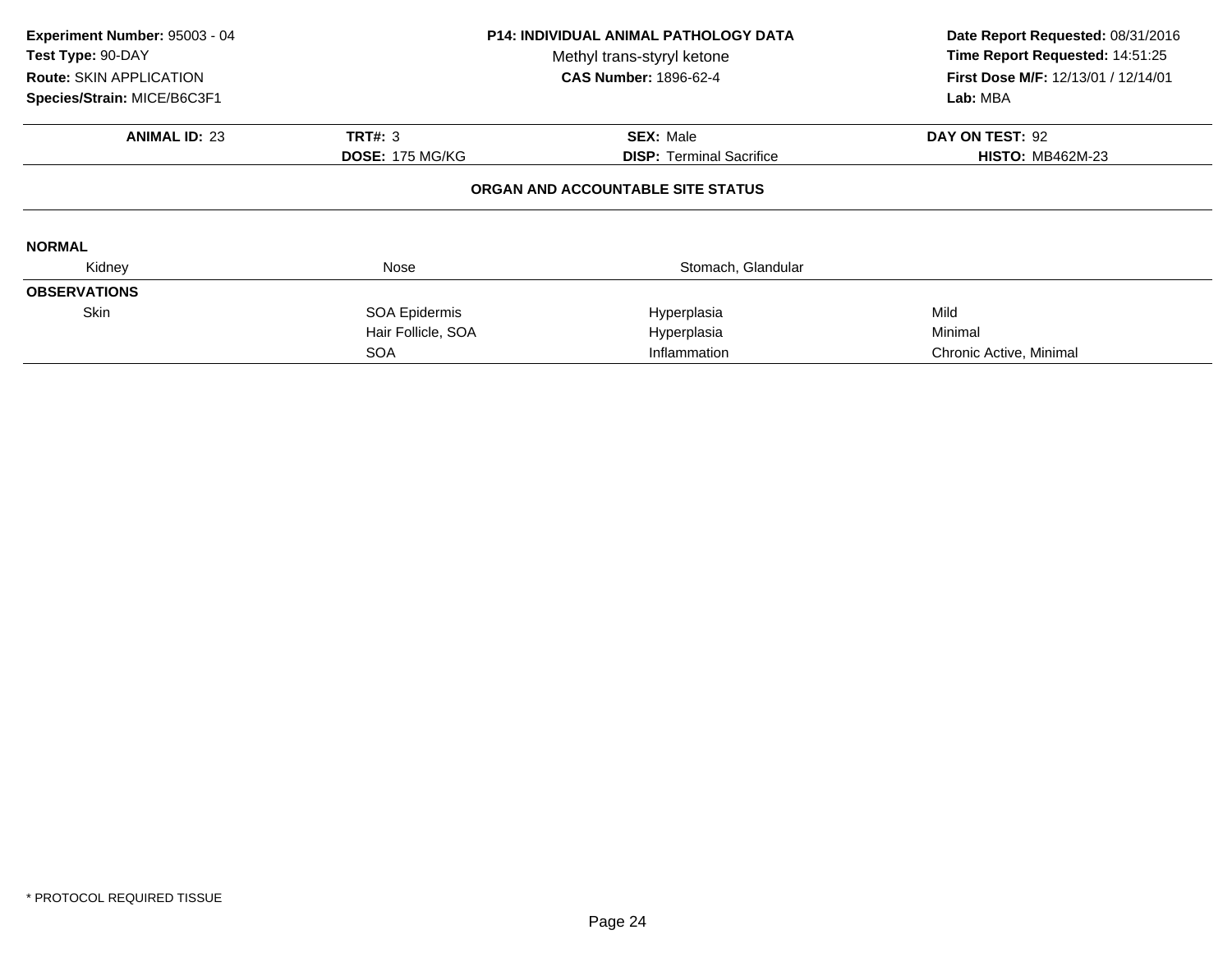| Experiment Number: 95003 - 04                   | <b>P14: INDIVIDUAL ANIMAL PATHOLOGY DATA</b> |                                   | Date Report Requested: 08/31/2016   |
|-------------------------------------------------|----------------------------------------------|-----------------------------------|-------------------------------------|
| Test Type: 90-DAY<br>Methyl trans-styryl ketone |                                              | Time Report Requested: 14:51:25   |                                     |
| Route: SKIN APPLICATION                         |                                              | <b>CAS Number: 1896-62-4</b>      | First Dose M/F: 12/13/01 / 12/14/01 |
| Species/Strain: MICE/B6C3F1                     |                                              |                                   | Lab: MBA                            |
| <b>ANIMAL ID: 24</b>                            | <b>TRT#: 3</b>                               | <b>SEX: Male</b>                  | DAY ON TEST: 92                     |
|                                                 | <b>DOSE: 175 MG/KG</b>                       | <b>DISP: Terminal Sacrifice</b>   | <b>HISTO: MB462M-24</b>             |
|                                                 |                                              | ORGAN AND ACCOUNTABLE SITE STATUS |                                     |
| <b>NORMAL</b>                                   |                                              |                                   |                                     |
| Kidney                                          | Nose                                         | Stomach, Glandular                |                                     |
| <b>OBSERVATIONS</b>                             |                                              |                                   |                                     |
| Skin                                            | <b>SOA</b>                                   | Hyperkeratosis                    | Minimal                             |
|                                                 | Hair Follicle, SOA                           | Hyperplasia                       | Moderate                            |
|                                                 | SOA Epidermis                                | Hyperplasia                       | Minimal                             |
|                                                 | SOA, Sebaceous GI                            | Hypertrophy                       | Moderate                            |
|                                                 | <b>SOA</b>                                   | Inflammation                      | Chronic Active, Mild                |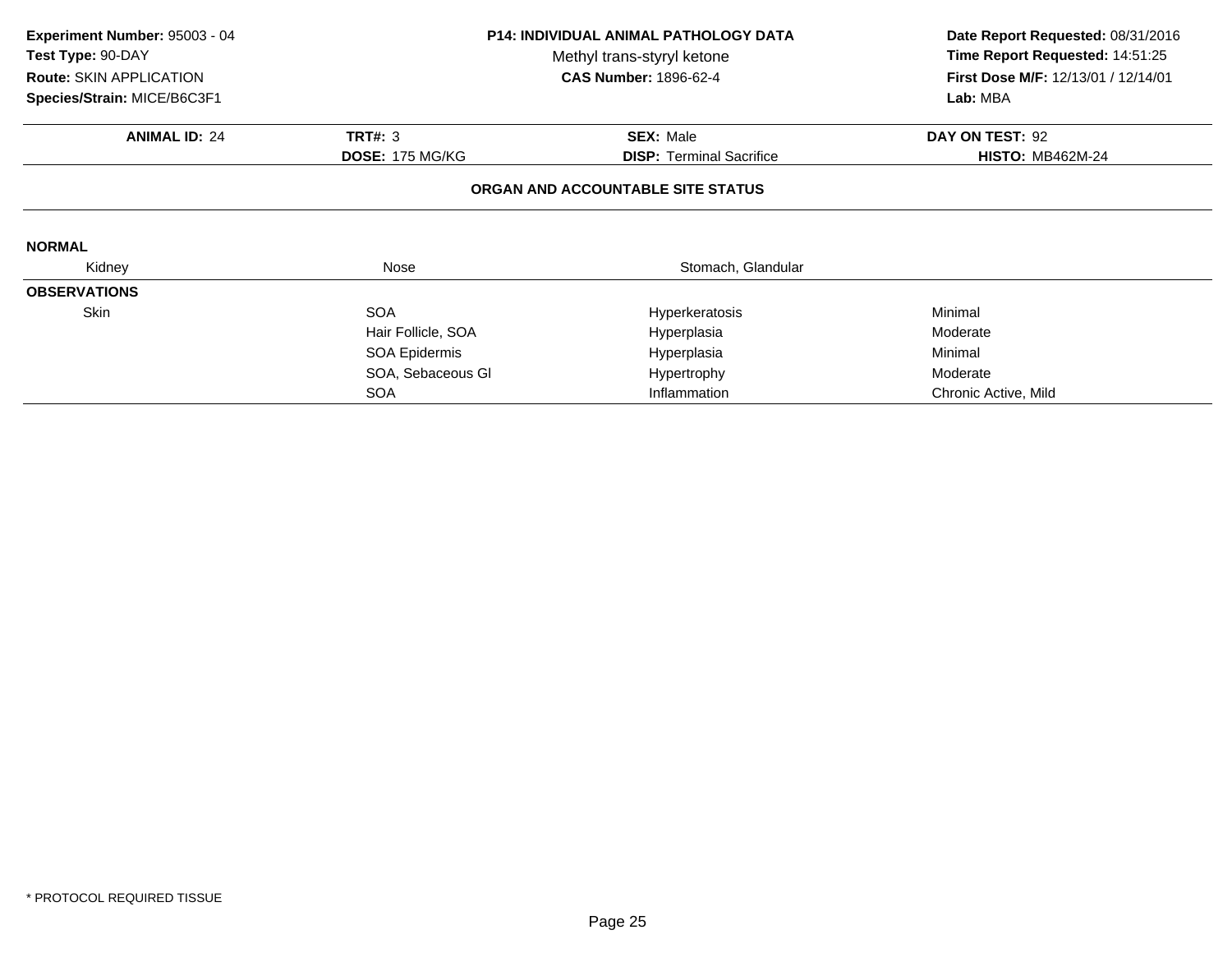| Experiment Number: 95003 - 04<br>Test Type: 90-DAY<br>Route: SKIN APPLICATION<br>Species/Strain: MICE/B6C3F1 | <b>P14: INDIVIDUAL ANIMAL PATHOLOGY DATA</b><br>Methyl trans-styryl ketone<br><b>CAS Number: 1896-62-4</b> |                                   | Date Report Requested: 08/31/2016<br>Time Report Requested: 14:51:25<br>First Dose M/F: 12/13/01 / 12/14/01<br>Lab: MBA |
|--------------------------------------------------------------------------------------------------------------|------------------------------------------------------------------------------------------------------------|-----------------------------------|-------------------------------------------------------------------------------------------------------------------------|
| <b>ANIMAL ID: 25</b>                                                                                         | TRT#: 3                                                                                                    | <b>SEX: Male</b>                  | DAY ON TEST: 92                                                                                                         |
|                                                                                                              | <b>DOSE: 175 MG/KG</b>                                                                                     | <b>DISP:</b> Terminal Sacrifice   | <b>HISTO: MB462M-25</b>                                                                                                 |
|                                                                                                              |                                                                                                            | ORGAN AND ACCOUNTABLE SITE STATUS |                                                                                                                         |
| <b>NORMAL</b>                                                                                                |                                                                                                            |                                   |                                                                                                                         |
| Kidney                                                                                                       | Nose                                                                                                       | Stomach, Glandular                |                                                                                                                         |
| <b>OBSERVATIONS</b>                                                                                          |                                                                                                            |                                   |                                                                                                                         |
| <b>Skin</b>                                                                                                  | SOA, Sebaceous Gl                                                                                          | Hypertrophy                       | Minimal                                                                                                                 |
|                                                                                                              | <b>SOA</b>                                                                                                 | Inflammation                      | Chronic Active, Minimal                                                                                                 |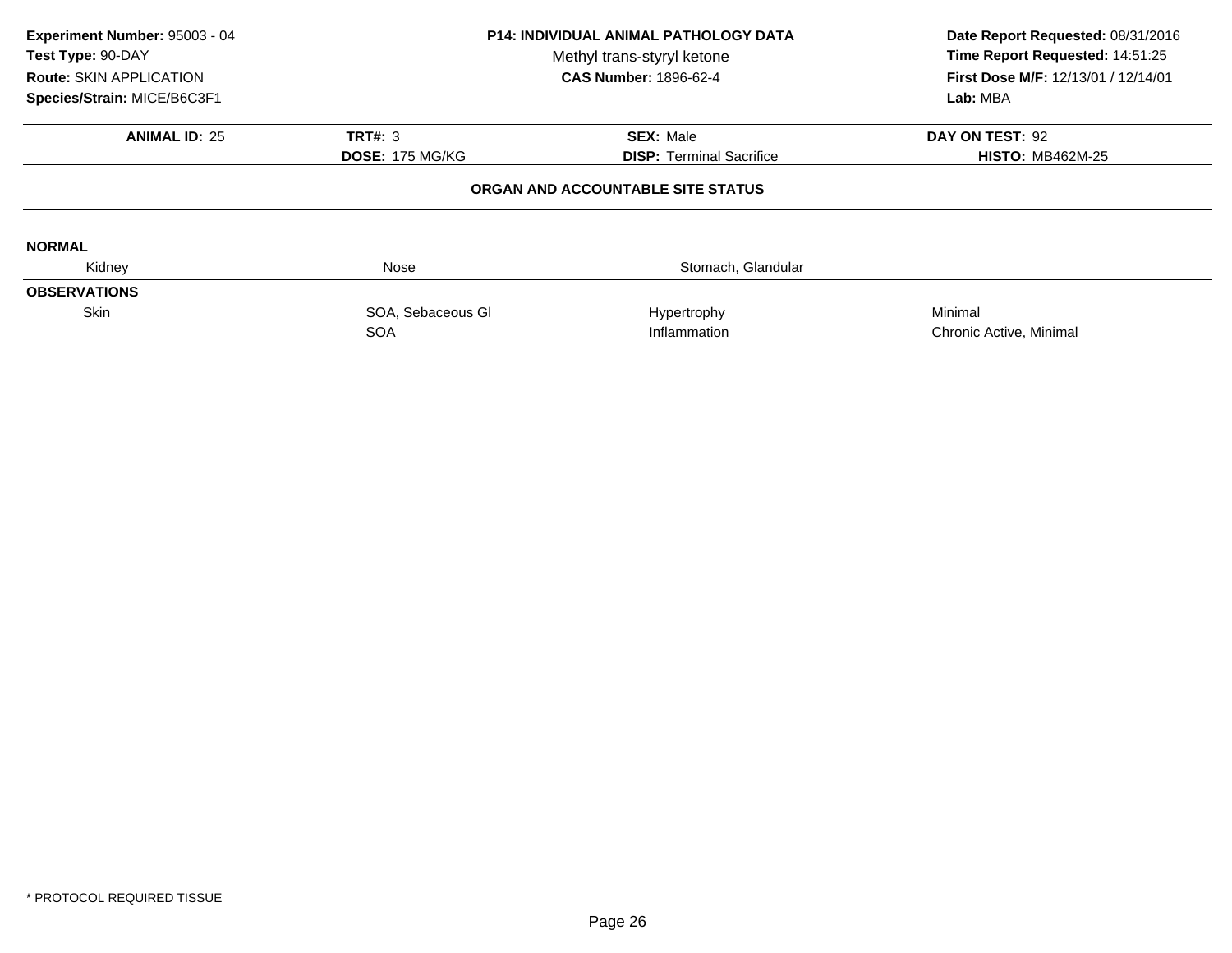| Experiment Number: 95003 - 04<br>Test Type: 90-DAY<br><b>Route: SKIN APPLICATION</b><br>Species/Strain: MICE/B6C3F1 | <b>P14: INDIVIDUAL ANIMAL PATHOLOGY DATA</b><br>Methyl trans-styryl ketone<br><b>CAS Number: 1896-62-4</b> |                                                      | Date Report Requested: 08/31/2016<br>Time Report Requested: 14:51:25<br><b>First Dose M/F: 12/13/01 / 12/14/01</b><br>Lab: MBA |
|---------------------------------------------------------------------------------------------------------------------|------------------------------------------------------------------------------------------------------------|------------------------------------------------------|--------------------------------------------------------------------------------------------------------------------------------|
| <b>ANIMAL ID: 26</b>                                                                                                | TRT#: 3<br><b>DOSE: 175 MG/KG</b>                                                                          | <b>SEX: Male</b><br><b>DISP:</b> Accidentally Killed | DAY ON TEST: 92<br><b>HISTO: MB462M-26</b>                                                                                     |
|                                                                                                                     |                                                                                                            | ORGAN AND ACCOUNTABLE SITE STATUS                    |                                                                                                                                |
| <b>NORMAL</b>                                                                                                       |                                                                                                            |                                                      |                                                                                                                                |
| Kidney                                                                                                              | Nose                                                                                                       | Stomach, Glandular                                   |                                                                                                                                |
| <b>OBSERVATIONS</b>                                                                                                 |                                                                                                            |                                                      |                                                                                                                                |
| <b>Skin</b>                                                                                                         | Hair Follicle, SOA                                                                                         | Hyperplasia                                          | Minimal                                                                                                                        |
|                                                                                                                     | SOA, Sebaceous Gl                                                                                          | Hypertrophy                                          | Mild                                                                                                                           |
|                                                                                                                     | <b>SOA</b>                                                                                                 | Inflammation                                         | Chronic Active, Minimal                                                                                                        |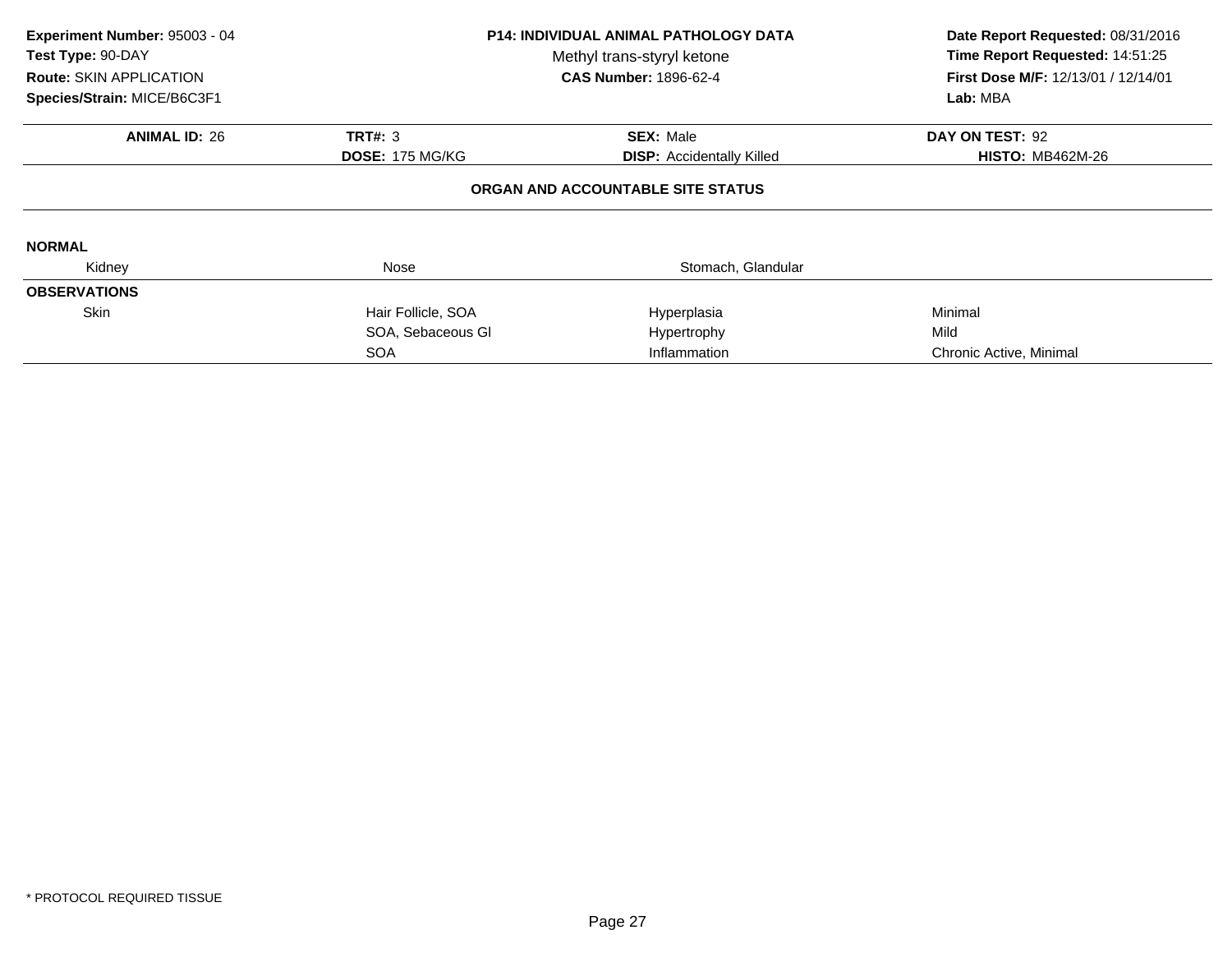| Experiment Number: 95003 - 04<br>Test Type: 90-DAY<br><b>Route: SKIN APPLICATION</b><br>Species/Strain: MICE/B6C3F1 |                        | <b>P14: INDIVIDUAL ANIMAL PATHOLOGY DATA</b><br>Methyl trans-styryl ketone<br><b>CAS Number: 1896-62-4</b> | Date Report Requested: 08/31/2016<br>Time Report Requested: 14:51:25<br>First Dose M/F: 12/13/01 / 12/14/01<br>Lab: MBA |
|---------------------------------------------------------------------------------------------------------------------|------------------------|------------------------------------------------------------------------------------------------------------|-------------------------------------------------------------------------------------------------------------------------|
| <b>ANIMAL ID: 27</b>                                                                                                | <b>TRT#: 3</b>         | <b>SEX: Male</b>                                                                                           | DAY ON TEST: 92                                                                                                         |
|                                                                                                                     | <b>DOSE: 175 MG/KG</b> | <b>DISP: Terminal Sacrifice</b>                                                                            | <b>HISTO: MB462M-27</b>                                                                                                 |
|                                                                                                                     |                        | ORGAN AND ACCOUNTABLE SITE STATUS                                                                          |                                                                                                                         |
| <b>NORMAL</b>                                                                                                       |                        |                                                                                                            |                                                                                                                         |
| Kidney                                                                                                              | Nose                   | Stomach, Glandular                                                                                         |                                                                                                                         |
| <b>OBSERVATIONS</b>                                                                                                 |                        |                                                                                                            |                                                                                                                         |
| Skin                                                                                                                | SOA Epidermis          | Hyperplasia                                                                                                | Minimal                                                                                                                 |
|                                                                                                                     | Hair Follicle, SOA     | Hyperplasia                                                                                                | Minimal                                                                                                                 |
|                                                                                                                     | SOA, Sebaceous GI      | Hypertrophy                                                                                                | Mild                                                                                                                    |
|                                                                                                                     | <b>SOA</b>             | Inflammation                                                                                               | Chronic Active, Moderate                                                                                                |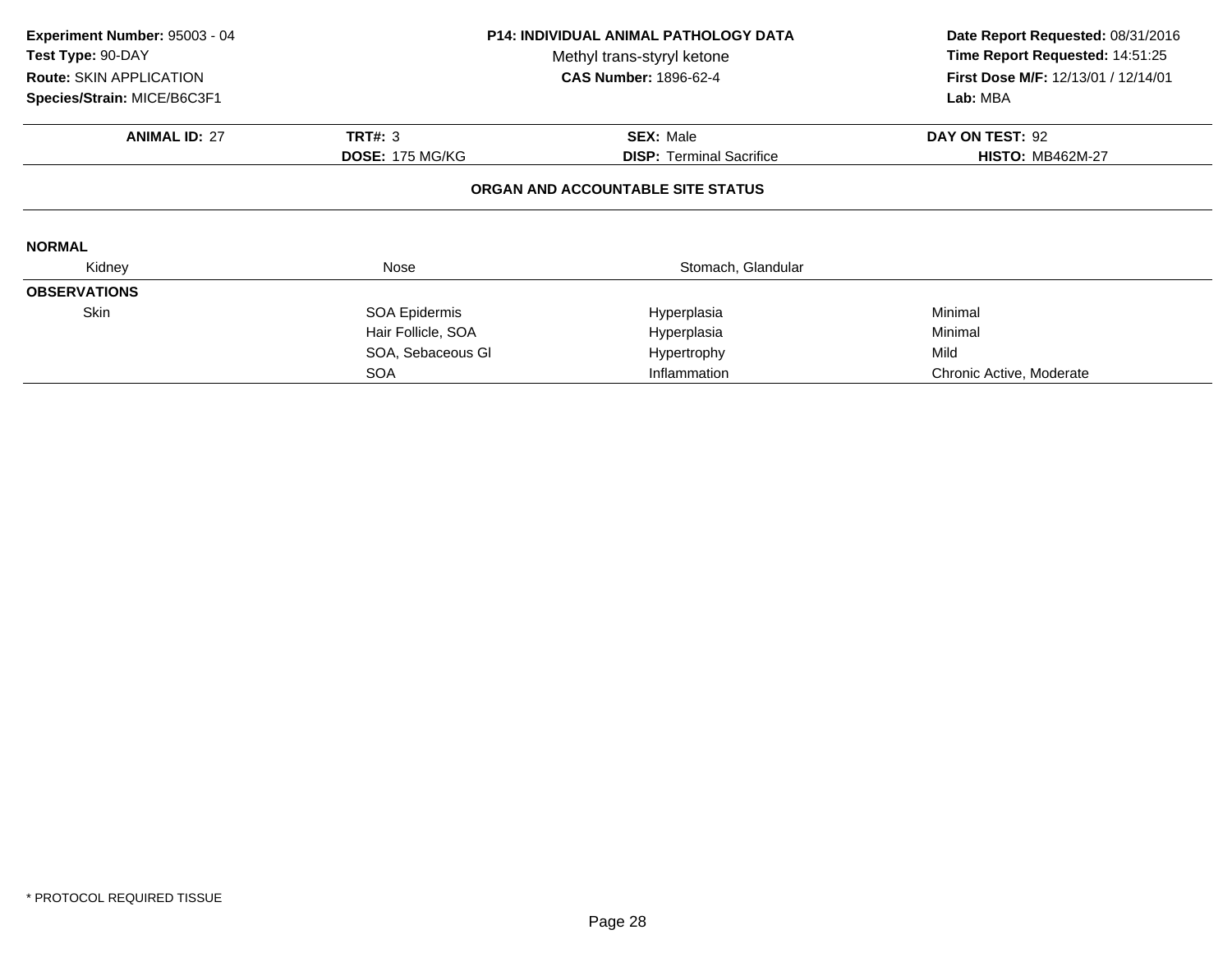| Experiment Number: 95003 - 04<br>Test Type: 90-DAY | <b>P14: INDIVIDUAL ANIMAL PATHOLOGY DATA</b><br>Methyl trans-styryl ketone<br><b>CAS Number: 1896-62-4</b><br><b>Route: SKIN APPLICATION</b> |                                                     | Date Report Requested: 08/31/2016<br>Time Report Requested: 14:51:25<br>First Dose M/F: 12/13/01 / 12/14/01<br>Lab: MBA |
|----------------------------------------------------|----------------------------------------------------------------------------------------------------------------------------------------------|-----------------------------------------------------|-------------------------------------------------------------------------------------------------------------------------|
| Species/Strain: MICE/B6C3F1                        |                                                                                                                                              |                                                     |                                                                                                                         |
| <b>ANIMAL ID: 28</b>                               | <b>TRT#: 3</b><br><b>DOSE: 175 MG/KG</b>                                                                                                     | <b>SEX: Male</b><br><b>DISP:</b> Terminal Sacrifice | DAY ON TEST: 92<br><b>HISTO: MB462M-28</b>                                                                              |
|                                                    |                                                                                                                                              | ORGAN AND ACCOUNTABLE SITE STATUS                   |                                                                                                                         |
| <b>NORMAL</b>                                      |                                                                                                                                              |                                                     |                                                                                                                         |
| Kidney                                             | Nose                                                                                                                                         | Stomach, Glandular                                  |                                                                                                                         |
| <b>OBSERVATIONS</b>                                |                                                                                                                                              |                                                     |                                                                                                                         |
| Skin                                               | <b>SOA</b>                                                                                                                                   | Hyperkeratosis                                      | Minimal                                                                                                                 |
|                                                    | SOA Epidermis                                                                                                                                | Hyperplasia                                         | Mild                                                                                                                    |
|                                                    | Hair Follicle, SOA                                                                                                                           | Hyperplasia                                         | Mild                                                                                                                    |
|                                                    | SOA, Sebaceous GI                                                                                                                            | Hypertrophy                                         | Minimal                                                                                                                 |
|                                                    | <b>SOA</b>                                                                                                                                   | Inflammation                                        | Chronic Active, Mild                                                                                                    |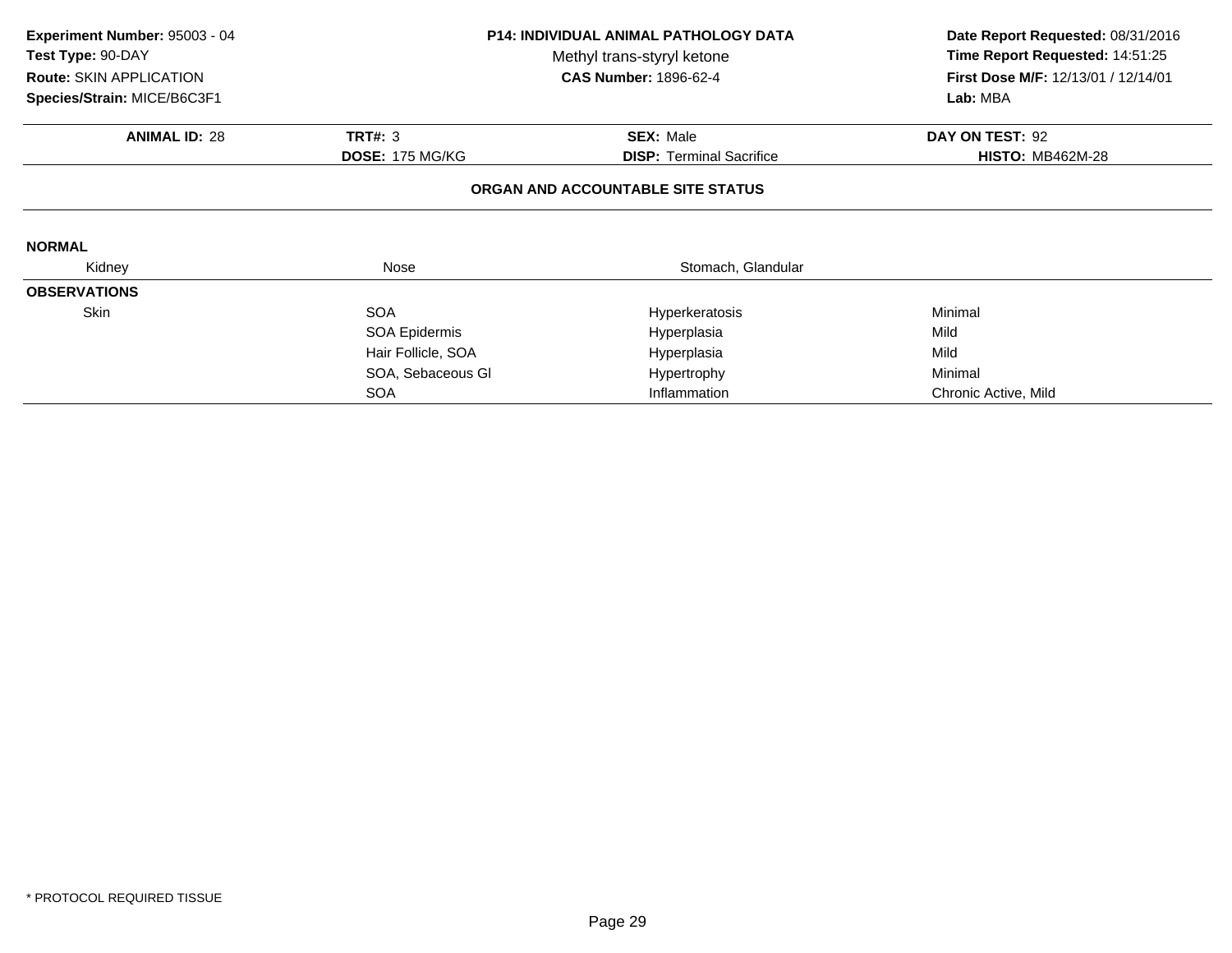| Experiment Number: 95003 - 04<br>Test Type: 90-DAY<br><b>Route: SKIN APPLICATION</b><br>Species/Strain: MICE/B6C3F1 | <b>P14: INDIVIDUAL ANIMAL PATHOLOGY DATA</b><br>Methyl trans-styryl ketone<br><b>CAS Number: 1896-62-4</b> |                                   | Date Report Requested: 08/31/2016<br>Time Report Requested: 14:51:25<br>First Dose M/F: 12/13/01 / 12/14/01<br>Lab: MBA |
|---------------------------------------------------------------------------------------------------------------------|------------------------------------------------------------------------------------------------------------|-----------------------------------|-------------------------------------------------------------------------------------------------------------------------|
| <b>ANIMAL ID: 29</b>                                                                                                | <b>TRT#: 3</b>                                                                                             | <b>SEX: Male</b>                  | DAY ON TEST: 92                                                                                                         |
|                                                                                                                     | <b>DOSE: 175 MG/KG</b>                                                                                     | <b>DISP:</b> Terminal Sacrifice   | <b>HISTO: MB462M-29</b>                                                                                                 |
|                                                                                                                     |                                                                                                            | ORGAN AND ACCOUNTABLE SITE STATUS |                                                                                                                         |
| <b>NORMAL</b>                                                                                                       |                                                                                                            |                                   |                                                                                                                         |
| Kidney                                                                                                              | Nose                                                                                                       | Stomach, Glandular                |                                                                                                                         |
| <b>OBSERVATIONS</b>                                                                                                 |                                                                                                            |                                   |                                                                                                                         |
| <b>Skin</b>                                                                                                         | SOA Epidermis                                                                                              | Hyperplasia                       | Minimal                                                                                                                 |
|                                                                                                                     | Hair Follicle, SOA                                                                                         | Hyperplasia                       | Minimal                                                                                                                 |
|                                                                                                                     | SOA, Sebaceous GI                                                                                          | Hypertrophy                       | Mild                                                                                                                    |
|                                                                                                                     | <b>SOA</b>                                                                                                 | Inflammation                      | Chronic Active, Minimal                                                                                                 |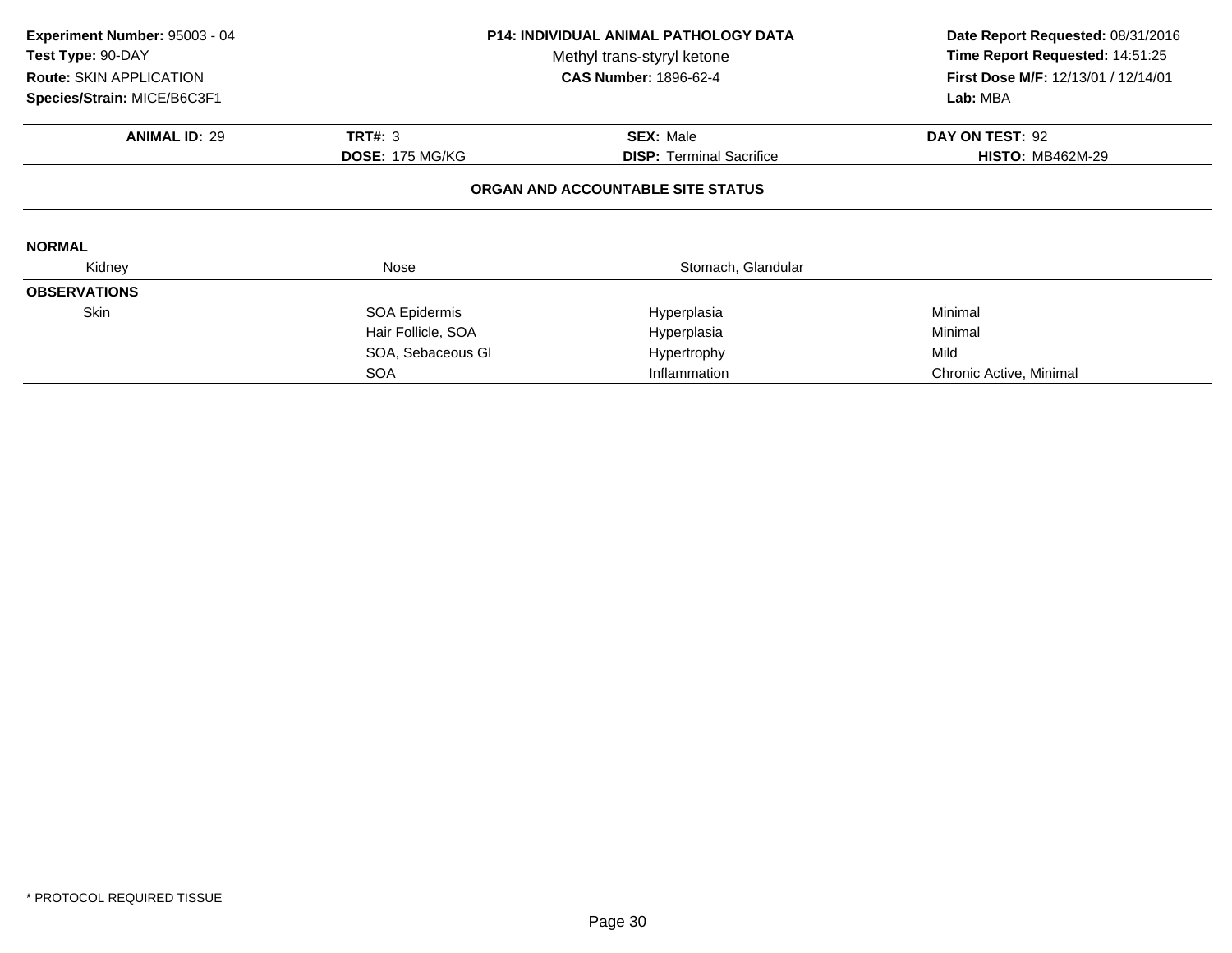| Experiment Number: 95003 - 04<br>Test Type: 90-DAY<br><b>Route: SKIN APPLICATION</b><br>Species/Strain: MICE/B6C3F1 | <b>P14: INDIVIDUAL ANIMAL PATHOLOGY DATA</b><br>Methyl trans-styryl ketone<br><b>CAS Number: 1896-62-4</b> |                                   | Date Report Requested: 08/31/2016<br>Time Report Requested: 14:51:25<br><b>First Dose M/F: 12/13/01 / 12/14/01</b><br>Lab: MBA |  |
|---------------------------------------------------------------------------------------------------------------------|------------------------------------------------------------------------------------------------------------|-----------------------------------|--------------------------------------------------------------------------------------------------------------------------------|--|
| <b>ANIMAL ID: 30</b>                                                                                                | <b>TRT#: 3</b>                                                                                             | <b>SEX: Male</b>                  | DAY ON TEST: 92                                                                                                                |  |
|                                                                                                                     | <b>DOSE: 175 MG/KG</b>                                                                                     | <b>DISP:</b> Terminal Sacrifice   | <b>HISTO: MB462M-30</b>                                                                                                        |  |
|                                                                                                                     |                                                                                                            | ORGAN AND ACCOUNTABLE SITE STATUS |                                                                                                                                |  |
| <b>NORMAL</b>                                                                                                       |                                                                                                            |                                   |                                                                                                                                |  |
| Kidney                                                                                                              | <b>Nose</b>                                                                                                | Stomach, Glandular                |                                                                                                                                |  |
| <b>OBSERVATIONS</b>                                                                                                 |                                                                                                            |                                   |                                                                                                                                |  |
| <b>Skin</b>                                                                                                         | Hair Follicle, SOA                                                                                         | Hyperplasia                       | Minimal                                                                                                                        |  |
|                                                                                                                     | SOA, Sebaceous GI                                                                                          | Hypertrophy                       | Mild                                                                                                                           |  |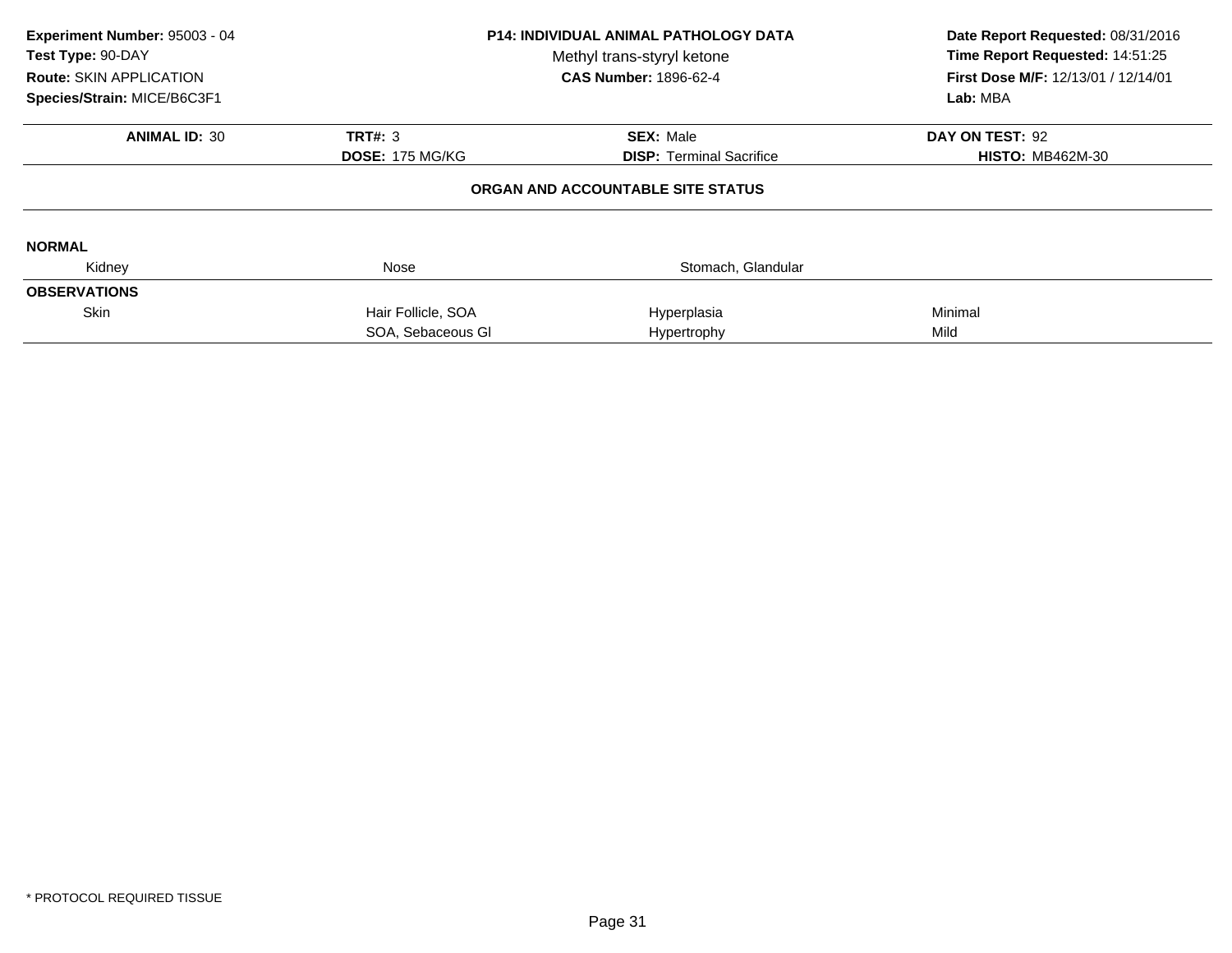**ANIMAL ID:** <sup>31</sup> **TRT#:** <sup>4</sup> **SEX:** Male **DAY ON TEST:** <sup>92</sup> **DOSE:** 350 MG/KG**DISP:** Terminal Sacrifice **HISTO:** MB462M-31 **ORGAN AND ACCOUNTABLE SITE STATUSNORMAL** \* Adrenal Cortex \* Adrenal Medullaa the set of the set of the set of the set of the set of the set of the set of the set of the set of the set o<br>Set of the set of the set of the set of the set of the set of the set of the set of the set of the set of the s \* Bone Marrow \* Brain \* Epididymis \* Esophagus \* Eyee the second of the set of the set of the set of the set of the set of the set of the set of the set of the set of the set of the set of the set of the set of the set of the set of the set of the set of the set of the set \* Intestine Large, Cecumm and the state of the state of the state of the state of the state of the state of the state of the state of the state of the state of the state of the state of the state of the state of the state of the state of the stat \* Intestine Small, Ileum\* Intestine Small, Jejunum \* 1990 \* 1991 \* Islets, Pancreatic \* The many \* Kidney \* Kidney<br>
\* Lung \* Lymph Nome, Mandibular \* Kymph Node, Mesenteric \* Liver Liver \* Lung \* Lymph Node, Mandibular \* Lymph Node, Mesenteric \* Nosee the second of the second of the second vertex  $\ast$  Parathyroid Gland  $\ast$  Pituitary Gland  $\ast$  Pituitary Gland \* Preputial Gland \* Prostate \* Salivary Glands \* Seminal Vesicle \* Spleen\* Stomach, Forestomach \* \* Stomach, Glandular \* Testes \* Testes \* Testes \* Thyroid Gland<br>\* Thyroid Gland \* \* Trachea \* Thymus \* Thyroid Gland \* Tongue \* Trachea \* Urinary Bladder **MISSING** \* Mammary Gland**OBSERVATIONS**\* EyeNote: no optic nerve in sections\* Skinn SOA A Research of the Hyperkeratosis and the Minimal Minimal Service of the Minimal Service of the Minimal Service of the Minimal Service of the Minimal Service of the Minimal Service of the Minimal Service of the Minimal Serv SOA Epidermis Hyperplasiaa Minimal Hair Follicle, SOAA Mild SOA, Sebaceous Gl Hypertrophy ModerateA contraction contraction and the Inflammation contractive Chronic Active, Minimal SOANote: non-SOA skin is normal**Experiment Number:** 95003 - 04 **P14: INDIVIDUAL ANIMAL PATHOLOGY DATA Date Report Requested:** 08/31/2016 **Test Type:** 90-DAYMethyl trans-styryl ketone<br>CAS Number: 1896-62-4 **Time Report Requested:** 14:51:25 **Route:** SKIN APPLICATION**First Dose M/F:** 12/13/01 / 12/14/01<br>**Lab:** MBA **Species/Strain:** MICE/B6C3F1**Lab:** MBA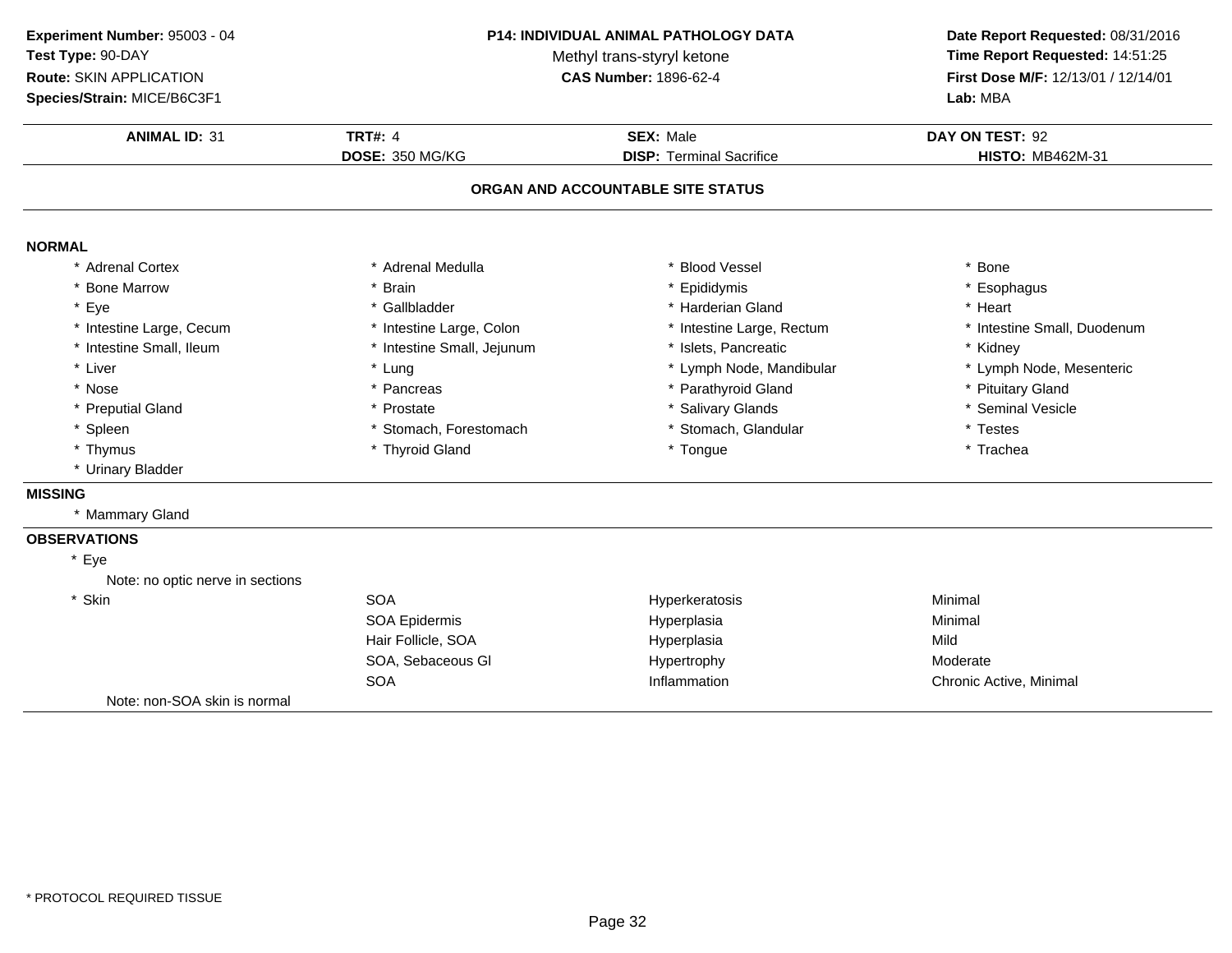**ANIMAL ID:** <sup>32</sup> **TRT#:** <sup>4</sup> **SEX:** Male **DAY ON TEST:** <sup>92</sup> **DOSE:** 350 MG/KG**DISP:** Terminal Sacrifice **HISTO:** MB462M-32 **ORGAN AND ACCOUNTABLE SITE STATUSNORMAL** \* Adrenal Cortex \* Adrenal Medullaa the set of the set of the set of the set of the set of the set of the set of the set of the set of the set o<br>Set of the set of the set of the set of the set of the set of the set of the set of the set of the set of the s \* Bone Marrow \* Brain \* Epididymis \* Esophagus \* Eyee the second of the set of the set of the set of the set of the set of the set of the set of the set of the set of the set of the set of the set of the set of the set of the set of the set of the set of the set of the set \* Intestine Large, Cecumm and the state of the state of the state of the state of the state of the state of the state of the state of the state of the state of the state of the state of the state of the state of the state of the state of the stat \* Intestine Small, Ileum\* Intestine Small, Jejunum \* 1990 \* 1991 \* Islets, Pancreatic \* The many \* Kidney \* Kidney<br>
\* Lung \* Lymph Nome, Mandibular \* Kymph Node, Mesenteric \* Liver Liver \* Lung\* Lymph Node, Mandibular<br>\* Pituitary Gland \* Pancreas\* Parathyroid Gland<br>\* Salivary Glands \* Pituitary Gland \* **and \* Preputial Gland \* Preputial Gland \*** Steminal Vesicle \* 8. And \* Steminal American \* Steminal Preputial Gland \* Steminal Yesicle \* 8. And \* Steminal \* Steminal \* Steminal \* 8. And \* Steminal \* St \* Prostatee the state of the Salivary Glands the state of the seminal Vesicle the state of the stomach, Forestomach entries the state of the state of the state of the state of the state of the state of the state of the state of the \* Stomach, Glandular \* Testes \* Testes \* Thyroid Gland \* Tongue \* Trachea \* Urinary Bladder **MISSING** \* Mammary Gland**OBSERVATIONS**\* Nosee and the Colfactory Epi and the Atrophy Atrophy and the Minimal \* Skin SOA Epidermis Hyperplasia Minimal Hair Follicle, SOAA Mild SOA, Sebaceous Gl Hypertrophy ModerateA contraction contraction and the Inflammation contractive Chronic Active, Minimal **SOA** Note: non-SOA skin is normal\* SpleenHematopoietic Cell Proliferation **Minimal**<br>Atrophy Minimal \* Thymus Atrophy Minimal Note: increased tingible bodies**Experiment Number:** 95003 - 04 **P14: INDIVIDUAL ANIMAL PATHOLOGY DATA Date Report Requested:** 08/31/2016 **Test Type:** 90-DAYMethyl trans-styryl ketone<br>CAS Number: 1896-62-4 **Time Report Requested:** 14:51:25 **Route:** SKIN APPLICATION**First Dose M/F:** 12/13/01 / 12/14/01<br>**Lab:** MBA **Species/Strain:** MICE/B6C3F1**Lab:** MBA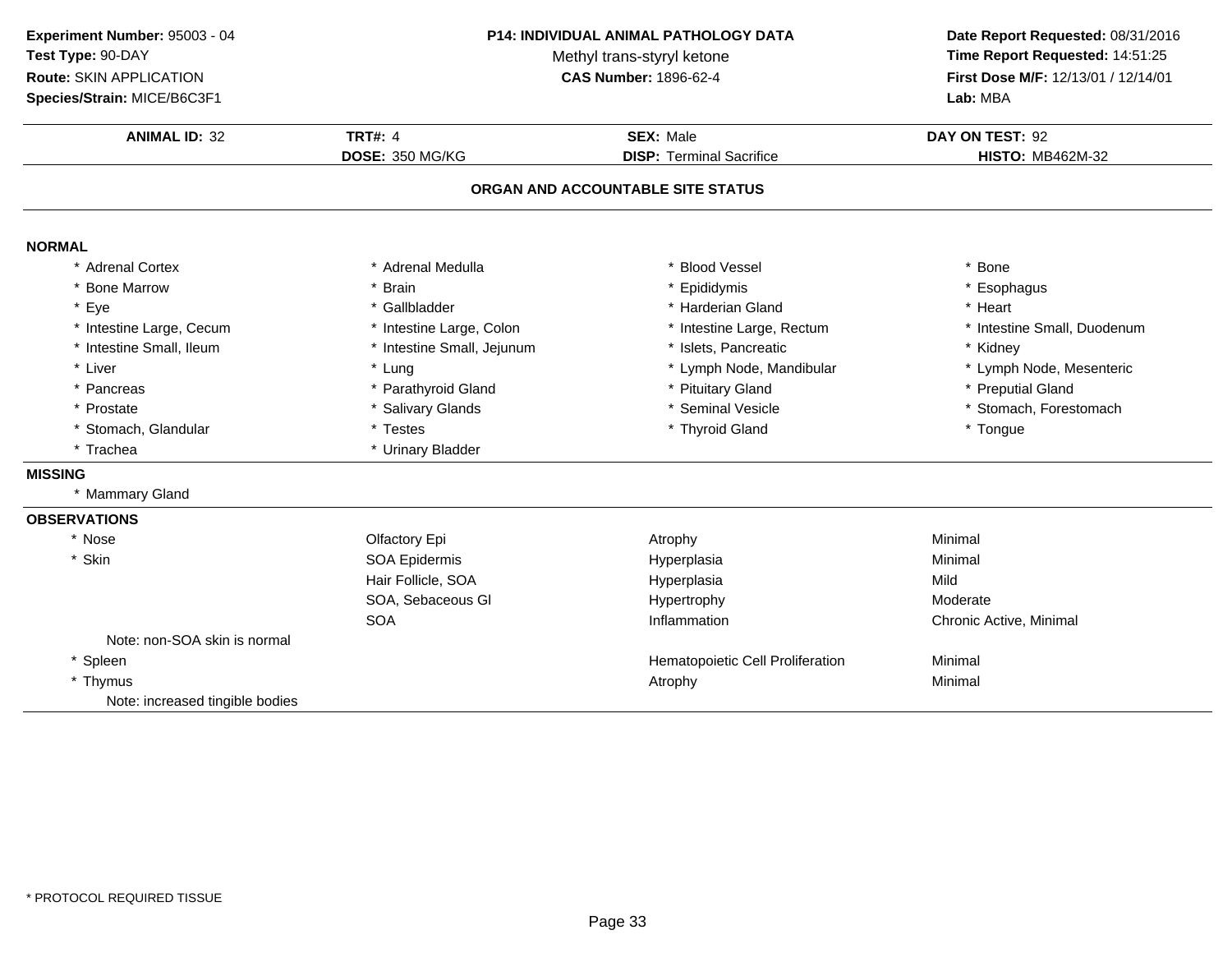**ANIMAL ID:** <sup>33</sup> **TRT#:** <sup>4</sup> **SEX:** Male **DAY ON TEST:** <sup>92</sup> **DOSE:** 350 MG/KG**DISP:** Terminal Sacrifice **HISTO:** MB462M-33 **ORGAN AND ACCOUNTABLE SITE STATUSNORMAL** \* Adrenal Cortex \* Adrenal Medullaa the set of the set of the set of the set of the set of the set of the set of the set of the set of the set o<br>Set of the set of the set of the set of the set of the set of the set of the set of the set of the set of the s \* Bone Marrow \* Brain \* Epididymis \* Esophagus \* Eyee the second of the set of the set of the set of the set of the set of the set of the set of the set of the set of the set of the set of the set of the set of the set of the set of the set of the set of the set of the set \* Intestine Large, Cecumm and the state of the state of the state of the state of the state of the state of the state of the state of the state of the state of the state of the state of the state of the state of the state of the state of the stat \* Intestine Small, Ileum\* Intestine Small, Jejunum \* 1990 \* 1991 \* Islets, Pancreatic \* The many \* Kidney \* Kidney \* Lymph Node, Mesenteric \* Lymph Node, Mesenteric \* Lymph Node, Mesenteric \* Liver Liver \* Lung \* Lymph Node, Mandibular \* Lymph Node, Mesenteric \* Nosee the second of the second of the second vertex  $\ast$  Parathyroid Gland  $\ast$  Pituitary Gland  $\ast$  Pituitary Gland \* Preputial Gland \* Prostate \* Salivary Glands \* Seminal Vesicle \* Spleen\* Stomach, Forestomach \* \* Stomach, Glandular \* Testes \* Testes \* Testes \* Tongue \* Trachea \* Trachea \* Trachea \*  $\frac{1}{2}$  \* Urinary Bladder \* Thyroid Gland \* Tongue \* Trachea \* Urinary Bladder **MISSING** \* Mammary Gland**OBSERVATIONS**\* Skinn SOA A Research of the Hyperkeratosis and the Minimal Minimal Service of the Minimal Service of the Minimal Service of the Minimal Service of the Minimal Service of the Minimal Service of the Minimal Service of the Minimal Serv Hair Follicle, SOAA merupakan Hyperplasia (Moderate Moderate Moderate Moderate Moderate Moderate Mo SOA Epidermis Hyperplasia Moderate SOA, Sebaceous Gl Hypertrophy ModerateA contraction contraction and the Inflammation contractive Chronic Active, Minimal **SOA** Note: non-SOA skin is normal\* Thymuss and the contract of the contract of the contract of the contract of the contract of the contract of the contract of  $\lambda$ Note: increased tingible bodies**Experiment Number:** 95003 - 04 **P14: INDIVIDUAL ANIMAL PATHOLOGY DATA Date Report Requested:** 08/31/2016 **Test Type:** 90-DAYMethyl trans-styryl ketone<br>CAS Number: 1896-62-4 **Time Report Requested:** 14:51:25 **Route:** SKIN APPLICATION**First Dose M/F:** 12/13/01 / 12/14/01<br>**Lab:** MBA **Species/Strain:** MICE/B6C3F1**Lab:** MBA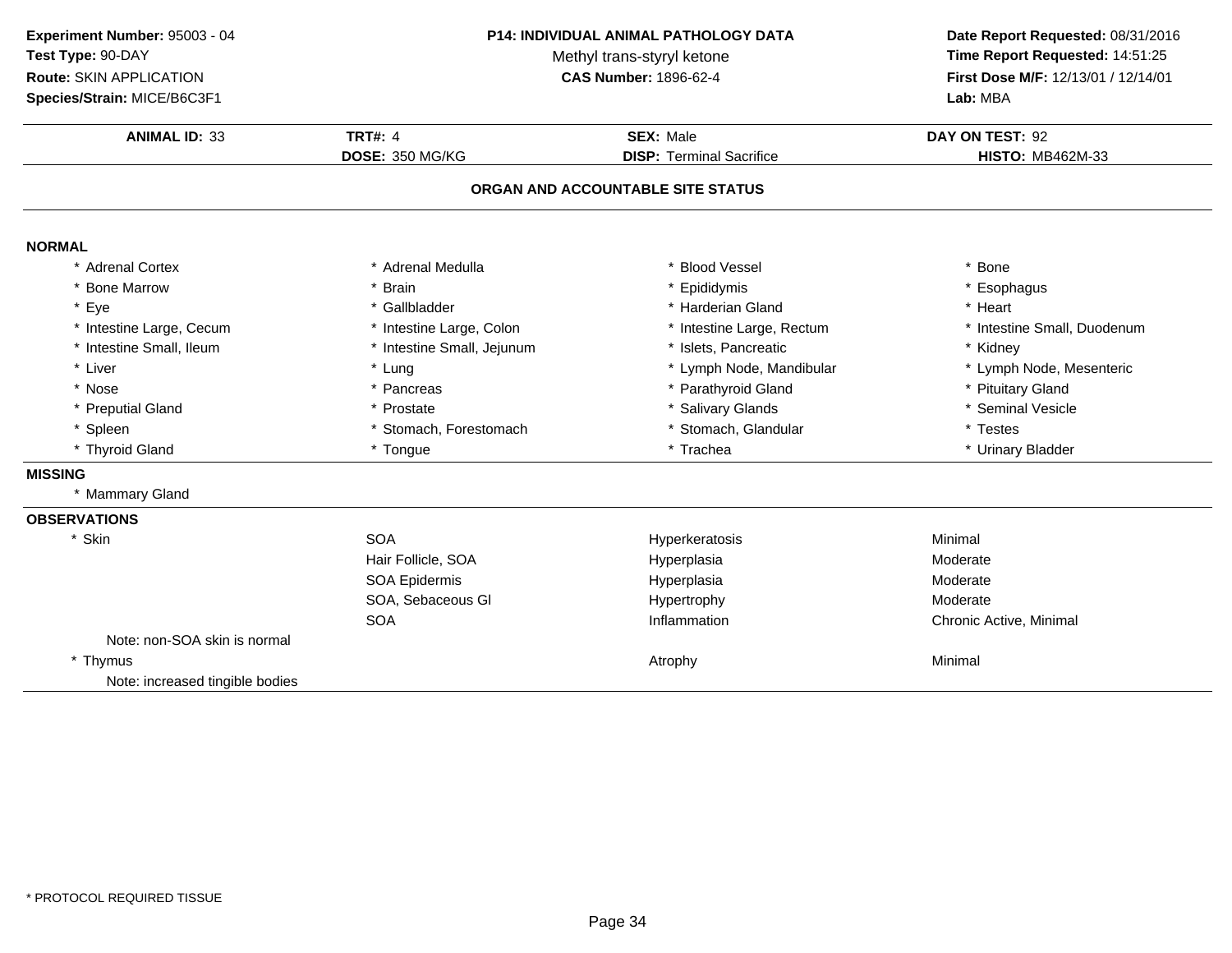**ANIMAL ID:** <sup>34</sup> **TRT#:** <sup>4</sup> **SEX:** Male **DAY ON TEST:** <sup>92</sup> **DOSE:** 350 MG/KG**DISP:** Terminal Sacrifice **HISTO:** MB462M-34 **ORGAN AND ACCOUNTABLE SITE STATUSNORMAL** \* Adrenal Cortex \* Adrenal Medullaa the set of the set of the set of the set of the set of the set of the set of the set of the set of the set o<br>Set of the set of the set of the set of the set of the set of the set of the set of the set of the set of the s \* Bone Marrow \* Brain \* Epididymis \* Esophagus \* Eyee the second of the set of the set of the set of the set of the set of the set of the set of the set of the set of the set of the set of the set of the set of the set of the set of the set of the set of the set of the set \* Intestine Large, Cecumm and the state of the state of the state of the state of the state of the state of the state of the state of the state of the state of the state of the state of the state of the state of the state of the state of the stat \* Intestine Small, Ileum\* Intestine Small, Jejunum \* 1990 \* 1991 \* Islets, Pancreatic \* The many \* Kidney \* Kidney \* Lymph Node, Mesenteric \* Lymph Node, Mesenteric \* Lymph Node, Mesenteric \* Liver Liver \* Lung \* Lymph Node, Mandibular \* Lymph Node, Mesenteric \* Nosee the second of the second of the second of the second of the second of the second of the second of the second  $^*$  Preputial Gland \* Prostatee the state of the Salivary Glands the state of the seminal Vesicle the state of the stomach, Forestomach entries the state of the state of the state of the state of the state of the state of the state of the state of the \* Stomach, Glandular \* Testes \* Testes \* Thyroid Gland \* Tongue \* Trachea \* Urinary Bladder **MISSING** \* Mammary GlandParathyroid Gland **OBSERVATIONS**\* Skinn SOA A Research of the Hyperkeratosis and the Minimal Minimal Service of the Minimal Service of the Minimal Service of the Minimal Service of the Minimal Service of the Minimal Service of the Minimal Service of the Minimal Serv Hair Follicle, SOAHyperplasia Mild SOA Epidermis Hyperplasia Moderate SOA, Sebaceous Gl Hypertrophy ModerateA contraction contraction and the Inflammation contractive Chronic Active, Minimal **SOA** Note: non-SOA skin is normal\* SpleenHematopoietic Cell Proliferation **Minimal**<br>Atrophy Minimal \* Thymus Atrophy Minimal Note: increased tingible bodies**Experiment Number:** 95003 - 04 **P14: INDIVIDUAL ANIMAL PATHOLOGY DATA Date Report Requested:** 08/31/2016 **Test Type:** 90-DAYMethyl trans-styryl ketone<br>CAS Number: 1896-62-4 **Time Report Requested:** 14:51:25 **Route:** SKIN APPLICATION**First Dose M/F:** 12/13/01 / 12/14/01<br>**Lab:** MBA **Species/Strain:** MICE/B6C3F1**Lab:** MBA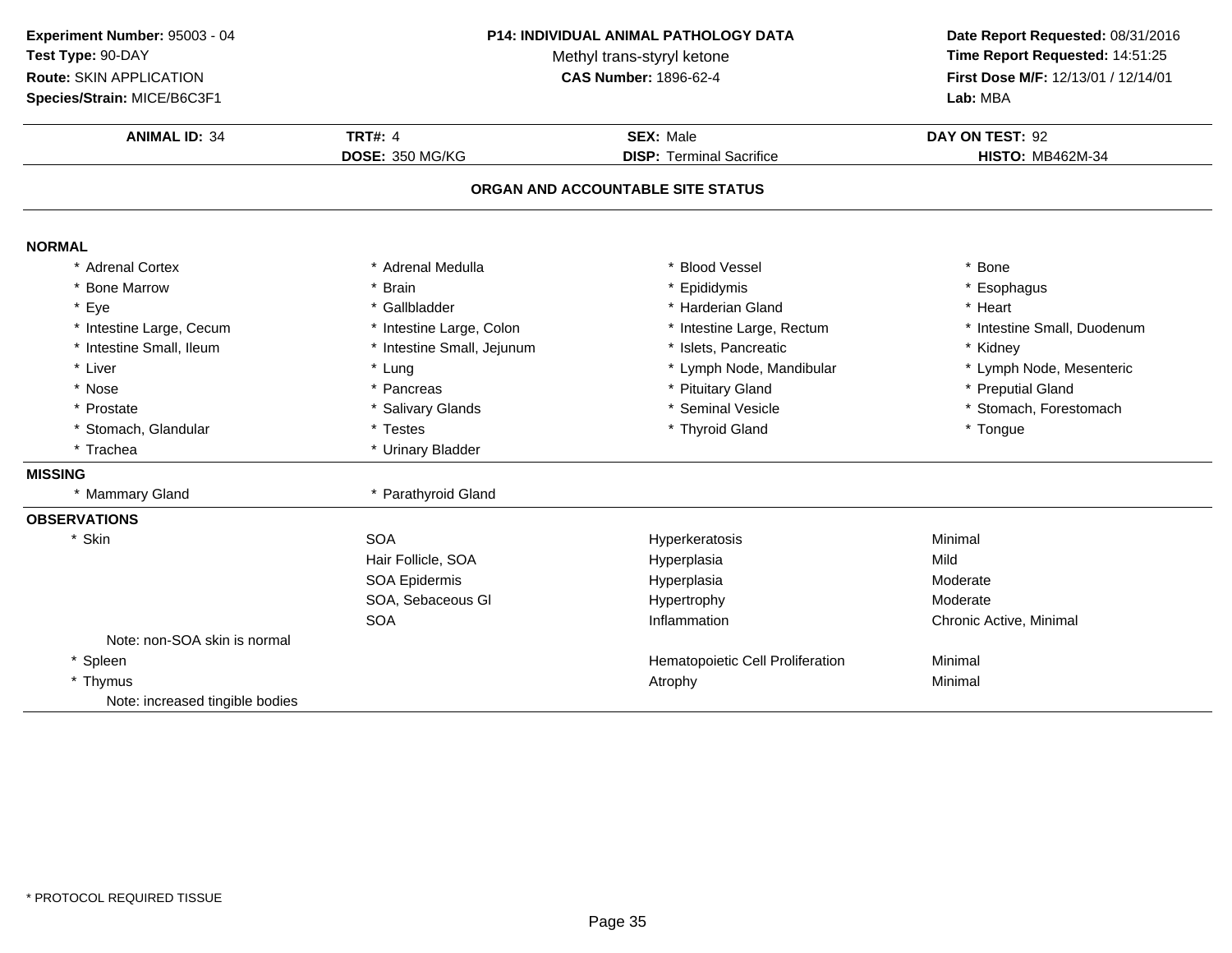**ANIMAL ID:** <sup>35</sup> **TRT#:** <sup>4</sup> **SEX:** Male **DAY ON TEST:** <sup>92</sup> **DOSE:** 350 MG/KG**DISP:** Terminal Sacrifice **HISTO:** MB462M-35 **ORGAN AND ACCOUNTABLE SITE STATUSNORMAL** \* Adrenal Cortex \* Adrenal Medullaa the set of the set of the set of the set of the set of the set of the set of the set of the set of the set o<br>Set of the set of the set of the set of the set of the set of the set of the set of the set of the set of the s \* Bone Marrow \* Brain \* Epididymis \* Esophagus \* Eyee the second of the set of the set of the set of the set of the set of the set of the set of the set of the set of the set of the set of the set of the set of the set of the set of the set of the set of the set of the set \* Intestine Large, Cecumm and the state of the state of the state of the state of the state of the state of the state of the state of the state of the state of the state of the state of the state of the state of the state of the state of the stat \* Intestine Small, Ileum\* Intestine Small, Jejunum \* 1990 \* 1991 \* Islets, Pancreatic \* The many \* Kidney \* Kidney<br>
\* Lung \* Lymph Nome, Mandibular \* Kymph Node, Mesenteric \* Liver Liver \* Lung \* Lymph Node, Mandibular \* Lymph Node, Mesenteric \* Nosee the second of the second of the second vertex  $\ast$  Parathyroid Gland  $\ast$  Pituitary Gland  $\ast$  Pituitary Gland \* Preputial Gland \* Prostate \* Salivary Glands \* Seminal Vesicle \* Stomach, Forestomach\* Stomach, Glandular \* \* Testes \* Testes \* Thymus \* Thymus \* Thymus \* Thymus \* Thymus \* Thymus \* Thymus \* Theorem \* Trachea \* Thyroid Gland \* Tongue \* Trachea \* Urinary Bladder **MISSING** \* Mammary Gland**OBSERVATIONS**\* Skinn SOA A Research of the Hyperkeratosis and the Minimal Minimal Service of the Minimal Service of the Minimal Service of the Minimal Service of the Minimal Service of the Minimal Service of the Minimal Service of the Minimal Serv Hair Follicle, SOAHyperplasia Mild SOA Epidermis Hyperplasia Moderate SOA, Sebaceous Gl Hypertrophy ModerateA contraction contraction and the Inflammation contractive Chronic Active, Minimal **SOA** Note: non-SOA skin is normal[ Hyperplasia TGLs = 1-11 ]\* SpleenHematopoietic Cell Proliferation Minimal **Experiment Number:** 95003 - 04 **P14: INDIVIDUAL ANIMAL PATHOLOGY DATA Date Report Requested:** 08/31/2016 **Test Type:** 90-DAYMethyl trans-styryl ketone<br>CAS Number: 1896-62-4 **Time Report Requested:** 14:51:25 **Route:** SKIN APPLICATION**First Dose M/F:** 12/13/01 / 12/14/01<br>**Lab:** MBA **Species/Strain:** MICE/B6C3F1**Lab:** MBA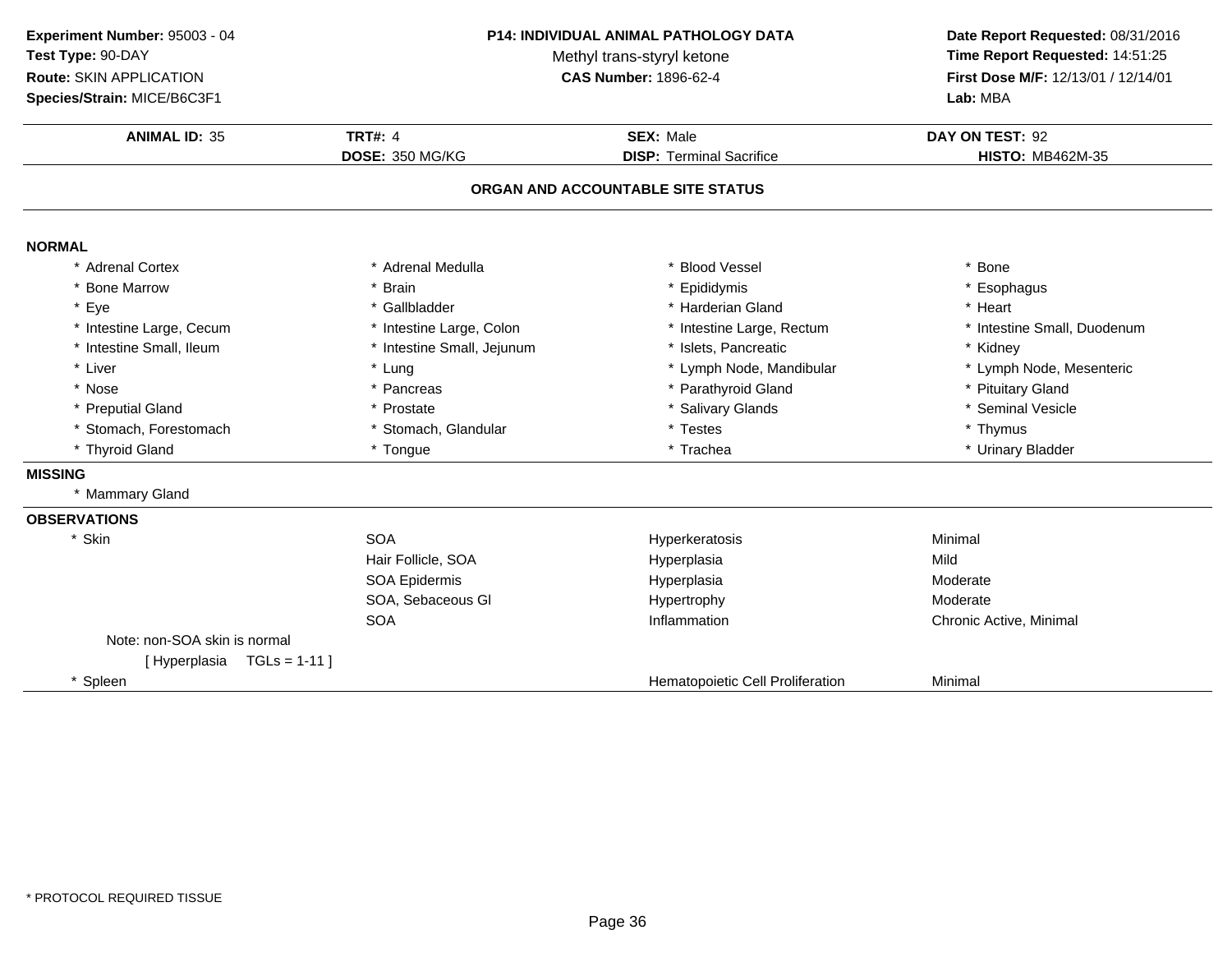**ANIMAL ID:** <sup>36</sup> **TRT#:** <sup>4</sup> **SEX:** Male **DAY ON TEST:** <sup>92</sup> **DOSE:** 350 MG/KG**DISP:** Terminal Sacrifice **HISTO:** MB462M-36 **ORGAN AND ACCOUNTABLE SITE STATUSNORMAL** \* Adrenal Cortex\* Adrenal Medulla<br>\* Brain a the set of the set of the set of the set of the set of the set of the set of the set of the set of the set o<br>Set of the set of the set of the set of the set of the set of the set of the set of the set of the set of the s \* Bone Marrow \* Brain \* Epididymis \* Esophagus \* Eyee the second of the set of the set of the set of the set of the set of the set of the set of the set of the set of the set of the set of the set of the set of the set of the set of the set of the set of the set of the set \* Intestine Large, Cecumm and the state of the state of the state of the state of the state of the state of the state of the state of the state of the state of the state of the state of the state of the state of the state of the state of the stat \* Intestine Small, Ileum\* Intestine Small, Jejunum \* 1990 \* 1991 \* Islets, Pancreatic \* The many \* Kidney \* Kidney<br>
\* Lung \* Lymph Note, Mandibular \* Kymph Note, Mesenteric \* Liver \* Lung \* Lymph Node, Mandibular<br>\* Pituitary Gland \* Pancreas\* Parathyroid Gland<br>\* Salivary Glands \* Pituitary Gland \* Preputial Gland<br>
\* Seminal Vesicle \* \* Spleen \* Spleen \* Prostate \* Salivary Glands \* Seminal Vesicle \* Spleen \* Stomach, Forestomach\* Stomach, Glandular \* \* Testes \* Testes \* Thymus \* Thymus \* Thymus \* Thymus \* Thymus \* Thymus \* Thymus \* Thymus \* Thymus \* Thymus \* Thymus \* Thymus \* Thymus \* Thymus \* Thymus \* Thymus \* Thymus \* Thymus \* Thymus \* Thymus \* \* Thyroid Gland \* Tongue \* Trachea \* Urinary Bladder **MISSING** \* Mammary Gland**OBSERVATIONS**\* Nosee and the Colfactory Epi and the Atrophy Atrophy and the Minimal \* Skin Hair Follicle, SOA Hyperplasia Minimal SOA, Sebaceous Gl Hypertrophy Minimal Note: non-SOA skin is normal**Experiment Number:** 95003 - 04 **P14: INDIVIDUAL ANIMAL PATHOLOGY DATA Date Report Requested:** 08/31/2016 **Test Type:** 90-DAYMethyl trans-styryl ketone<br>CAS Number: 1896-62-4 **Time Report Requested:** 14:51:25 **Route:** SKIN APPLICATION**First Dose M/F:** 12/13/01 / 12/14/01<br>**Lab:** MBA **Species/Strain:** MICE/B6C3F1**Lab:** MBA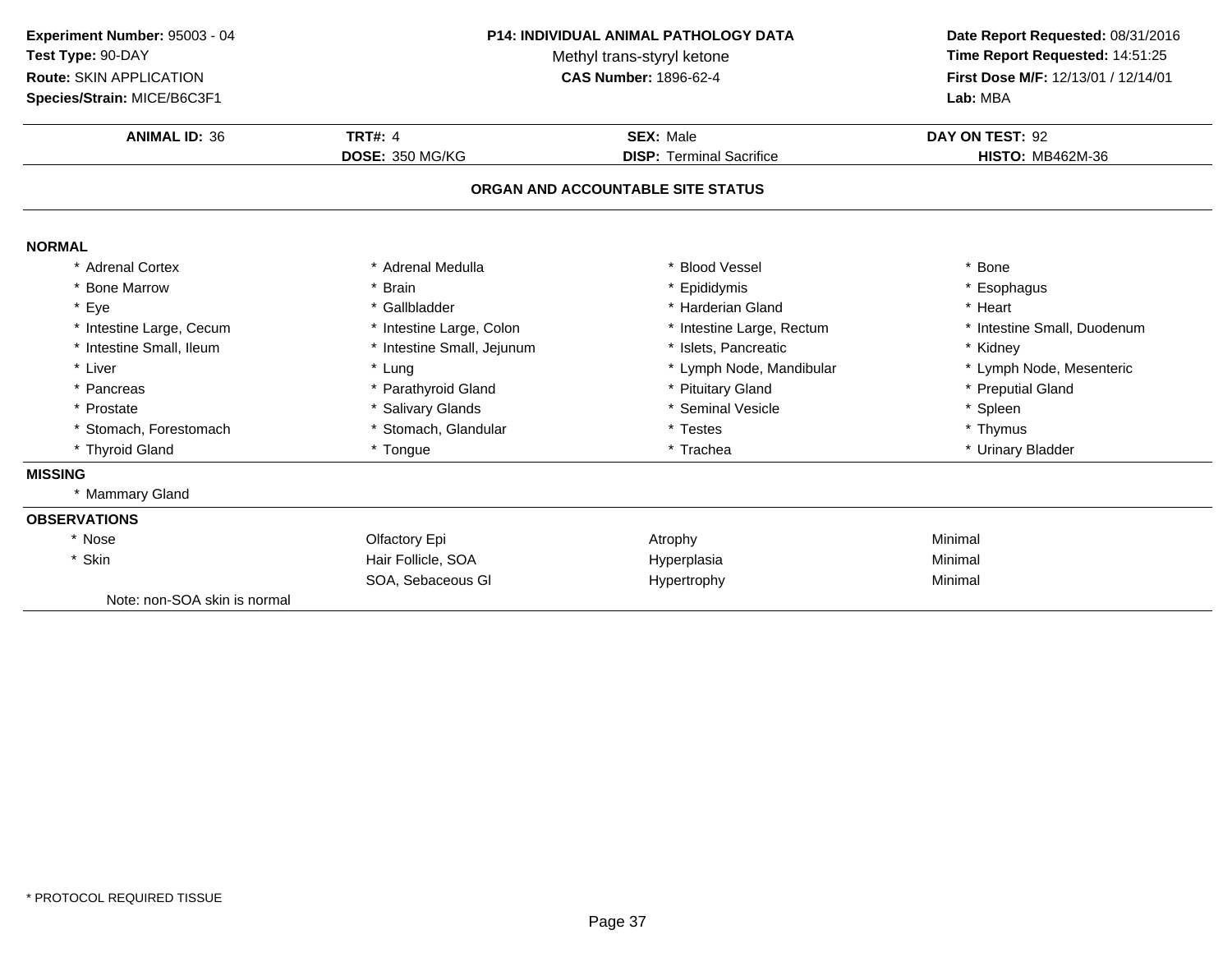**ANIMAL ID:** <sup>37</sup> **TRT#:** <sup>4</sup> **SEX:** Male **DAY ON TEST:** <sup>92</sup> **DOSE:** 350 MG/KG**DISP:** Terminal Sacrifice **HISTO:** MB462M-37 **ORGAN AND ACCOUNTABLE SITE STATUSNORMAL** \* Adrenal Cortex \* Adrenal Medullaa the set of the set of the set of the set of the set of the set of the set of the set of the set of the set o<br>Set of the set of the set of the set of the set of the set of the set of the set of the set of the set of the s \* Bone Marrow \* Brain \* Epididymis \* Esophagus \* Eyee the second of the set of the set of the set of the set of the set of the set of the set of the set of the set of the set of the set of the set of the set of the set of the set of the set of the set of the set of the set \* Intestine Large, Cecumm and the state of the state of the state of the state of the state of the state of the state of the state of the state of the state of the state of the state of the state of the state of the state of the state of the stat \* Intestine Small, Ileum\* Intestine Small, Jejunum \* 1990 \* 1991 \* Islets, Pancreatic \* The many \* Kidney \* Kidney<br>
\* Lung \* Lymph Note, Mandibular \* Kymph Note, Mesenteric \* Liver Liver \* Lung \* Lymph Node, Mandibular \* Lymph Node, Mesenteric \* Nosee the second of the second of the second vertex  $\ast$  Parathyroid Gland  $\ast$  Pituitary Gland  $\ast$  Pituitary Gland \* Preputial Gland \* Prostate \* Salivary Glands \* Seminal Vesicle \* Spleen\* Stomach, Forestomach \* \* Stomach, Glandular \* Testes \* Testes \* Testes \* Thyroid Gland<br>\* Thyroid Gland \* \* Trachea \* Thymus \* Thyroid Gland \* Tongue \* Trachea \* Urinary Bladder **MISSING** \* Mammary Gland**OBSERVATIONS**\* Skinn SOA A Research Minimal Research Hyperkeratosis and the Minimal Minimal Research Minimal Research Minimal Research M<br>A Research Minimal Research Minimal Research Minimal Research Minimal Research Minimal Research Minimal Resear SOA Epidermis Hyperplasiaa Mild Hair Follicle, SOAA Mild SOA, Sebaceous Gl Hypertrophy ModerateA contraction contraction and the Inflammation contractive Chronic Active, Minimal SOANote: non-SOA skin is normal**Experiment Number:** 95003 - 04 **P14: INDIVIDUAL ANIMAL PATHOLOGY DATA Date Report Requested:** 08/31/2016 **Test Type:** 90-DAYMethyl trans-styryl ketone<br>CAS Number: 1896-62-4 **Time Report Requested:** 14:51:25 **Route:** SKIN APPLICATION**First Dose M/F:** 12/13/01 / 12/14/01<br>**Lab:** MBA **Species/Strain:** MICE/B6C3F1**Lab:** MBA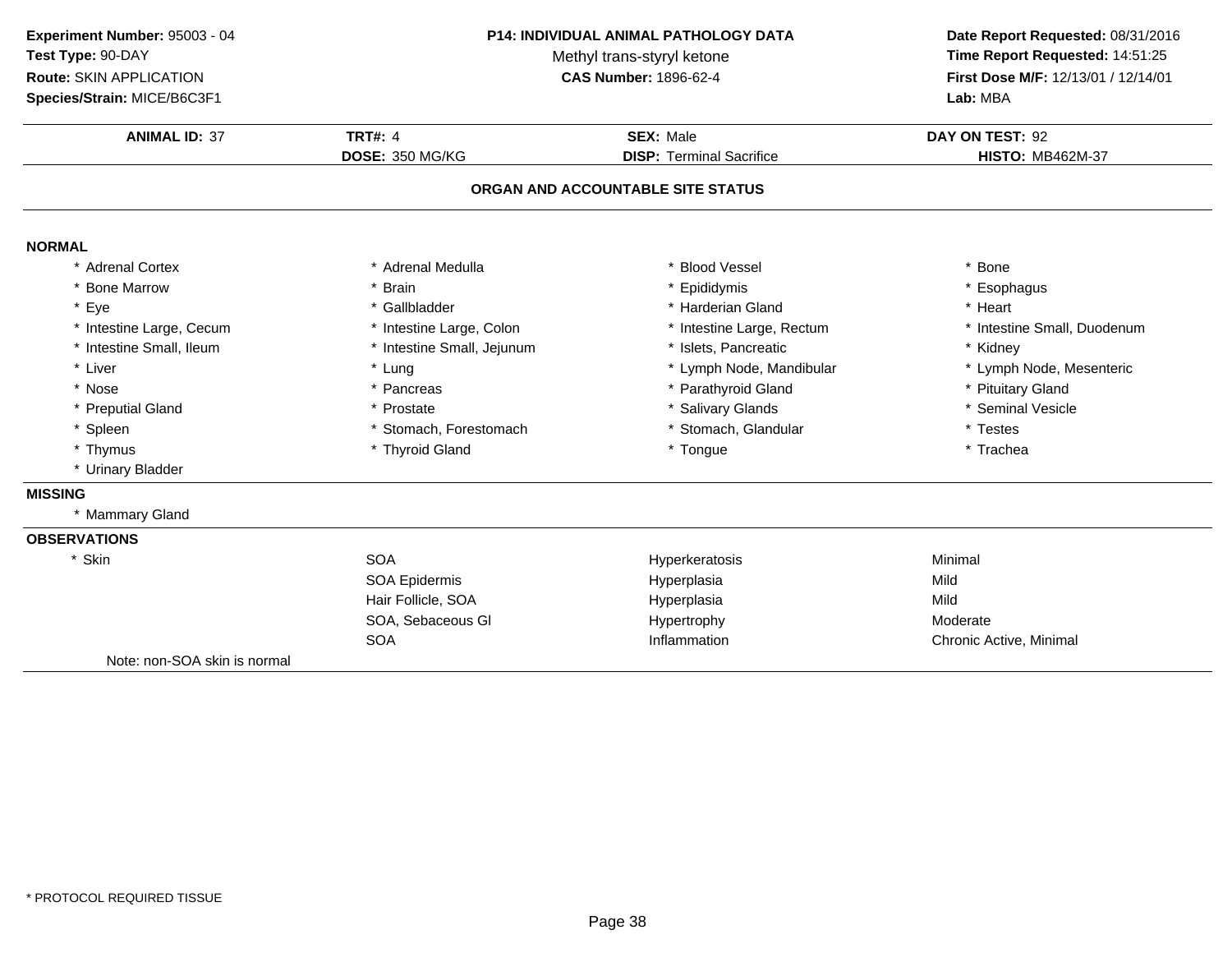**ANIMAL ID:** <sup>38</sup> **TRT#:** <sup>4</sup> **SEX:** Male **DAY ON TEST:** <sup>92</sup> **DOSE:** 350 MG/KG**DISP:** Terminal Sacrifice **HISTO:** MB462M-38 **ORGAN AND ACCOUNTABLE SITE STATUSNORMAL** \* Adrenal Cortex \* Adrenal Medullaa the set of the set of the set of the set of the set of the set of the set of the set of the set of the set o<br>Set of the set of the set of the set of the set of the set of the set of the set of the set of the set of the s \* Bone Marrow \* Brain \* Epididymis \* Esophagus \* Eyee the second of the set of the set of the set of the set of the set of the set of the set of the set of the set of the set of the set of the set of the set of the set of the set of the set of the set of the set of the set \* Intestine Large, Cecumm and the state of the state of the state of the state of the state of the state of the state of the state of the state of the state of the state of the state of the state of the state of the state of the state of the stat \* Intestine Small, Ileum\* Intestine Small, Jejunum \* 1990 \* 1991 \* Islets, Pancreatic \* The many \* Kidney \* Kidney<br>
\* Lung \* Lymph Nome, Mandibular \* Kymph Node, Mesenteric \* Liver Liver \* Lung\* Lymph Node, Mandibular<br>\* Pituitary Gland \* Pancreas\* Parathyroid Gland<br>\* Salivary Glands \* Pituitary Gland \* **and \* Preputial Gland \* Preputial Gland \*** Steminal Vesicle \* 8. 1999<br>\* Steminal Vesicle \* \* 8. 1999 \* 1999 \* Stemach. Forestomach \* Prostatee the state of the Salivary Glands the state of the seminal Vesicle the state of the stomach, Forestomach entries the state of the state of the state of the state of the state of the state of the state of the state of the \* Stomach, Glandular \* Testes \* Testes \* Thyroid Gland \* Tongue \* Trachea \* Urinary Bladder **MISSING** \* Mammary Gland**OBSERVATIONS**\* Nosee and the Colfactory Epi and the Atrophy Atrophy and the Minimal \* Skinn SOA A Research Minimal Research Hyperkeratosis and the Minimal Minimal Research Minimal Research Minimal Research M<br>A Research Minimal Research Minimal Research Minimal Research Minimal Research Minimal Research Minimal Resear SOA Epidermis HyperplasiaModerate<br>Moderate Hair Follicle, SOAA Research Moderate Hyperplasia SOA, Sebaceous Gl Hypertrophy ModerateA contraction contraction and the Inflammation contractive Chronic Active, Minimal **SOA** Note: non-SOA skin is normal\* SpleenHematopoietic Cell Proliferation **Minimal**<br>Atrophy Minimal \* Thymus Atrophy Minimal Note: increased tingible bodies**Experiment Number:** 95003 - 04 **P14: INDIVIDUAL ANIMAL PATHOLOGY DATA Date Report Requested:** 08/31/2016 **Test Type:** 90-DAYMethyl trans-styryl ketone<br>CAS Number: 1896-62-4 **Time Report Requested:** 14:51:25 **Route:** SKIN APPLICATION**First Dose M/F:** 12/13/01 / 12/14/01<br>**Lab:** MBA **Species/Strain:** MICE/B6C3F1**Lab:** MBA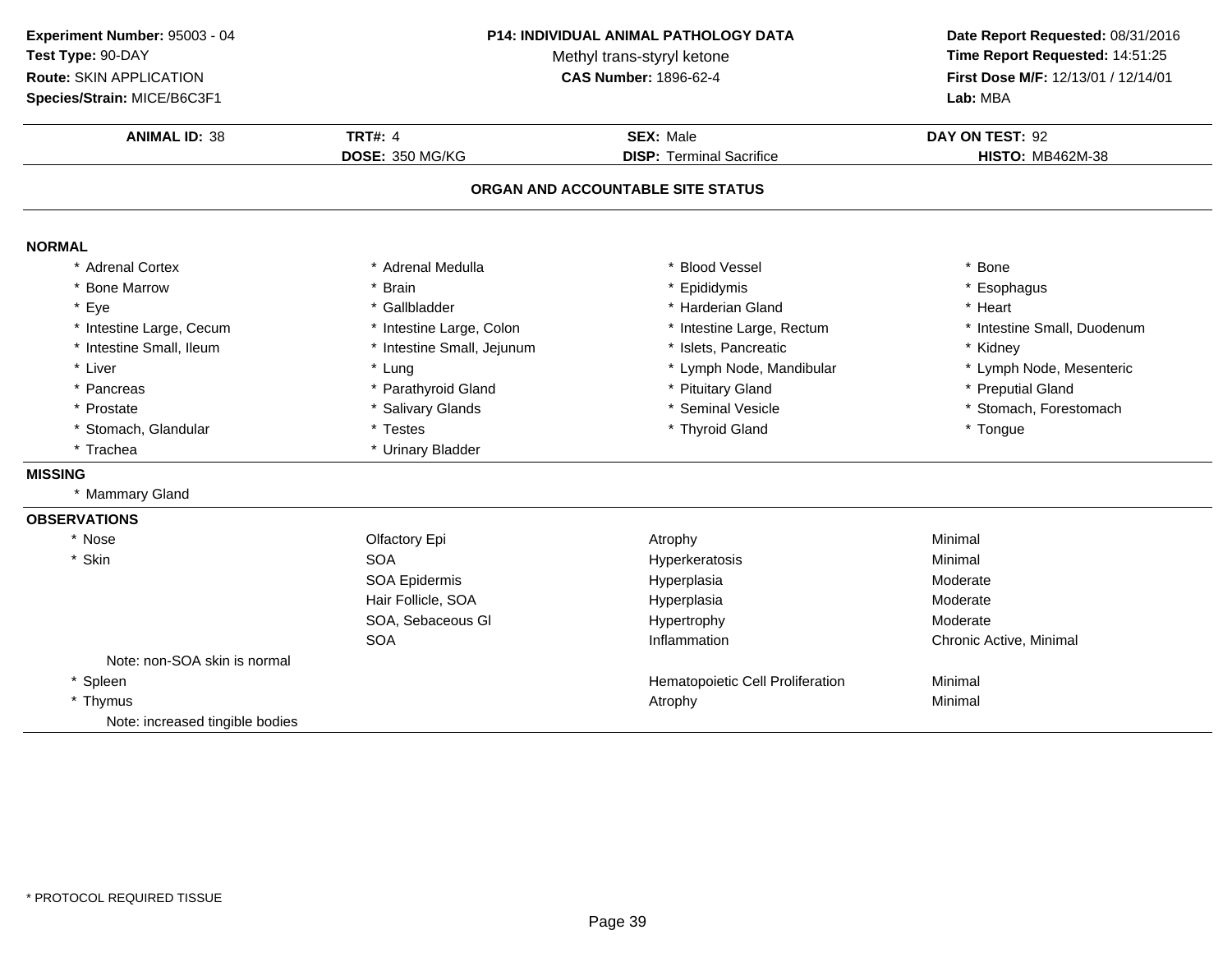**Experiment Number:** 95003 - 04**Test Type:** 90-DAY**Route:** SKIN APPLICATION

**Species/Strain:** MICE/B6C3F1

#### **P14: INDIVIDUAL ANIMAL PATHOLOGY DATA**

Methyl trans-styryl ketone<br>CAS Number: 1896-62-4

### **Date Report Requested:** 08/31/2016 **Time Report Requested:** 14:51:25 **First Dose M/F:** 12/13/01 / 12/14/01<br>Lab: MBA **Lab:** MBA

| <b>ANIMAL ID: 39</b>              | <b>TRT#: 4</b>             | <b>SEX: Male</b>                | DAY ON TEST: 92             |  |  |
|-----------------------------------|----------------------------|---------------------------------|-----------------------------|--|--|
|                                   | DOSE: 350 MG/KG            | <b>DISP: Terminal Sacrifice</b> | <b>HISTO: MB462M-39</b>     |  |  |
| ORGAN AND ACCOUNTABLE SITE STATUS |                            |                                 |                             |  |  |
| <b>NORMAL</b>                     |                            |                                 |                             |  |  |
| * Adrenal Cortex                  | * Adrenal Medulla          | * Blood Vessel                  | * Bone                      |  |  |
| <b>Bone Marrow</b>                | Brain                      | * Epididymis                    | * Esophagus                 |  |  |
| * Eye                             | * Gallbladder              | * Harderian Gland               | * Heart                     |  |  |
| * Intestine Large, Cecum          | * Intestine Large, Colon   | * Intestine Large, Rectum       | * Intestine Small, Duodenum |  |  |
| * Intestine Small, Ileum          | * Intestine Small, Jejunum | * Islets, Pancreatic            | * Kidney                    |  |  |
| * Liver                           | * Lung                     | * Lymph Node, Mandibular        | * Lymph Node, Mesenteric    |  |  |
| * Nose                            | * Pancreas                 | * Parathyroid Gland             | * Pituitary Gland           |  |  |
| * Preputial Gland                 | * Prostate                 | * Salivary Glands               | * Seminal Vesicle           |  |  |
| * Spleen                          | * Stomach, Forestomach     | * Stomach, Glandular            | * Testes                    |  |  |
| * Thymus                          | * Thyroid Gland            | * Tongue                        | * Trachea                   |  |  |
| * Urinary Bladder                 |                            |                                 |                             |  |  |
| <b>MISSING</b>                    |                            |                                 |                             |  |  |
| * Mammary Gland                   |                            |                                 |                             |  |  |
| <b>OBSERVATIONS</b>               |                            |                                 |                             |  |  |
| * Skin                            | <b>SOA</b>                 | Hyperkeratosis                  | Minimal                     |  |  |
|                                   | Hair Follicle, SOA         | Hyperplasia                     | Mild                        |  |  |
|                                   | SOA Epidermis              | Hyperplasia                     | Moderate                    |  |  |
|                                   | SOA, Sebaceous GI          | Hypertrophy                     | Moderate                    |  |  |
|                                   | <b>SOA</b>                 | Inflammation                    | Chronic Active, Minimal     |  |  |
| Note: non-SOA skin is normal      |                            |                                 |                             |  |  |
| [Hyperplasia TGLs = 1-11]         |                            |                                 |                             |  |  |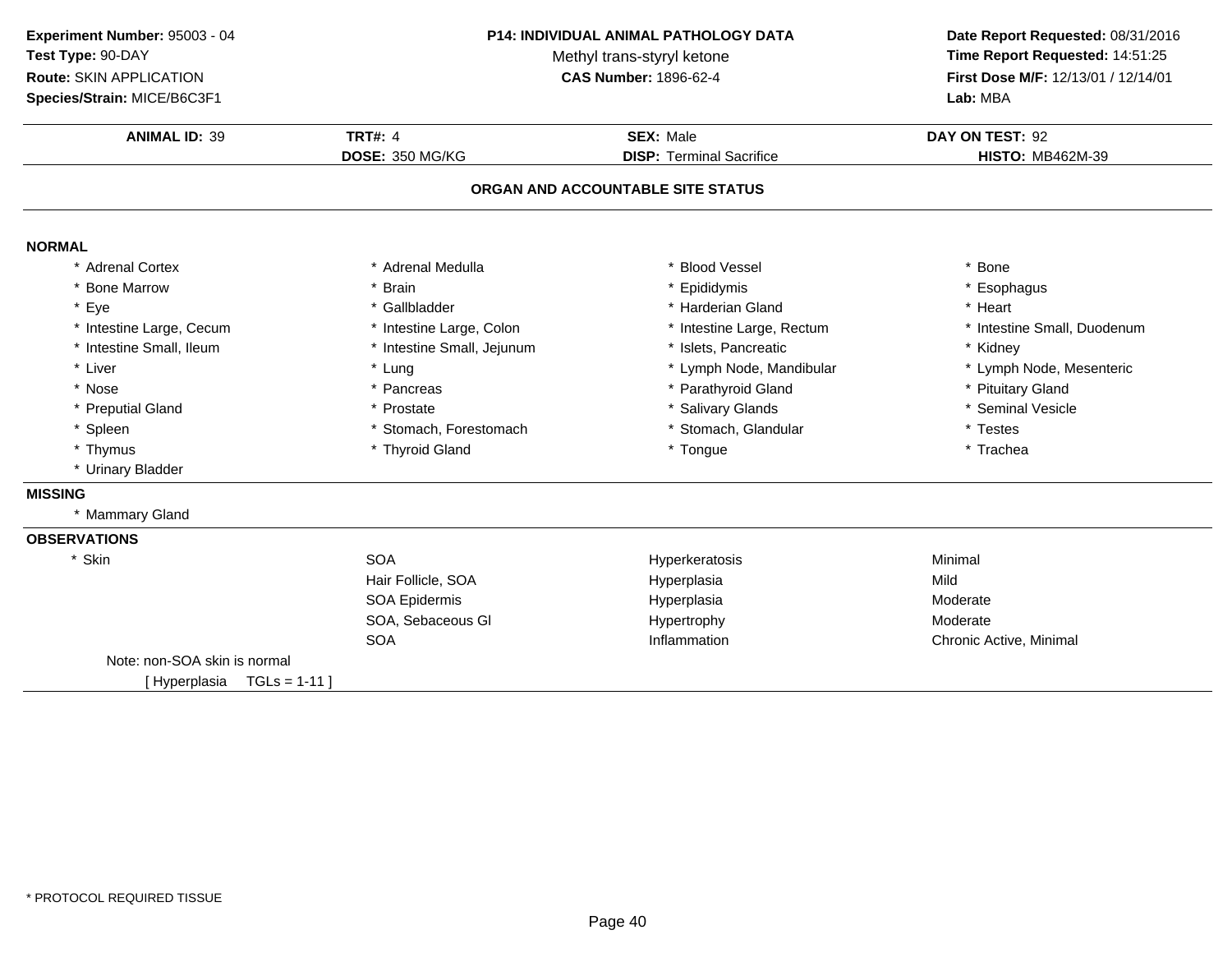**ANIMAL ID:** <sup>40</sup>**TRT#:** 4 **SEX:** Male **DAY ON TEST:** 92 **DOSE:** 350 MG/KG**DISP:** Terminal Sacrifice **HISTO:** MB462M-40 **ORGAN AND ACCOUNTABLE SITE STATUSNORMAL** \* Adrenal Cortex \* Adrenal Medullaa the set of the set of the set of the set of the set of the set of the set of the set of the set of the set o<br>Set of the set of the set of the set of the set of the set of the set of the set of the set of the set of the s \* Bone Marrow \* Brain \* Epididymis \* Esophagus \* Eyee the second of the set of the set of the set of the set of the set of the set of the set of the set of the set of the set of the set of the set of the set of the set of the set of the set of the set of the set of the set \* Intestine Large, Cecumm and the state of the state of the state of the state of the state of the state of the state of the state of the state of the state of the state of the state of the state of the state of the state of the state of the stat \* Intestine Small, Ileum\* Intestine Small, Jejunum \* 1990 \* 1991 \* Islets, Pancreatic \* The many \* Kidney \* Kidney<br>
\* Lung \* Lymph Note, Mandibular \* Kymph Note, Mesenteric \* Liver Liver \* Lung \* Lymph Node, Mandibular \* Lymph Node, Mesenteric \* Nosee the second of the second of the second of the second of the second of the second of the second of the second  $^*$  Preputial Gland \* Prostate \* Salivary Glands \* Seminal Vesicle \* Spleen \* Stomach, Forestomach\* Stomach, Glandular \* \* Testes \* Testes \* Thymus \* Thymus \* Thymus \* Thymus \* Thymus \* Thymus \* Thymus \* Theorem \* Trachea \* Thyroid Gland \* Tongue \* Trachea \* Urinary Bladder **MISSING** \* Mammary Gland \* Parathyroid Gland **OBSERVATIONS**\* Skinn SOA A Research of the Hyperkeratosis and the Minimal Minimal Service of the Minimal Service of the Minimal Service of the Minimal Service of the Minimal Service of the Minimal Service of the Minimal Service of the Minimal Serv Hair Follicle, SOAA merupakan Hyperplasia (Moderate Moderate Moderate Moderate Moderate Moderate Mo SOA Epidermis Hyperplasia Moderate SOA, Sebaceous Gl Hypertrophy ModerateA contraction contraction and the Inflammation contractive Chronic Active, Minimal **SOA** Note: non-SOA skin is normal**Experiment Number:** 95003 - 04 **P14: INDIVIDUAL ANIMAL PATHOLOGY DATA Date Report Requested:** 08/31/2016 **Test Type:** 90-DAYMethyl trans-styryl ketone<br>CAS Number: 1896-62-4 **Time Report Requested:** 14:51:25 **Route:** SKIN APPLICATION**First Dose M/F:** 12/13/01 / 12/14/01<br>**Lab:** MBA **Species/Strain:** MICE/B6C3F1**Lab:** MBA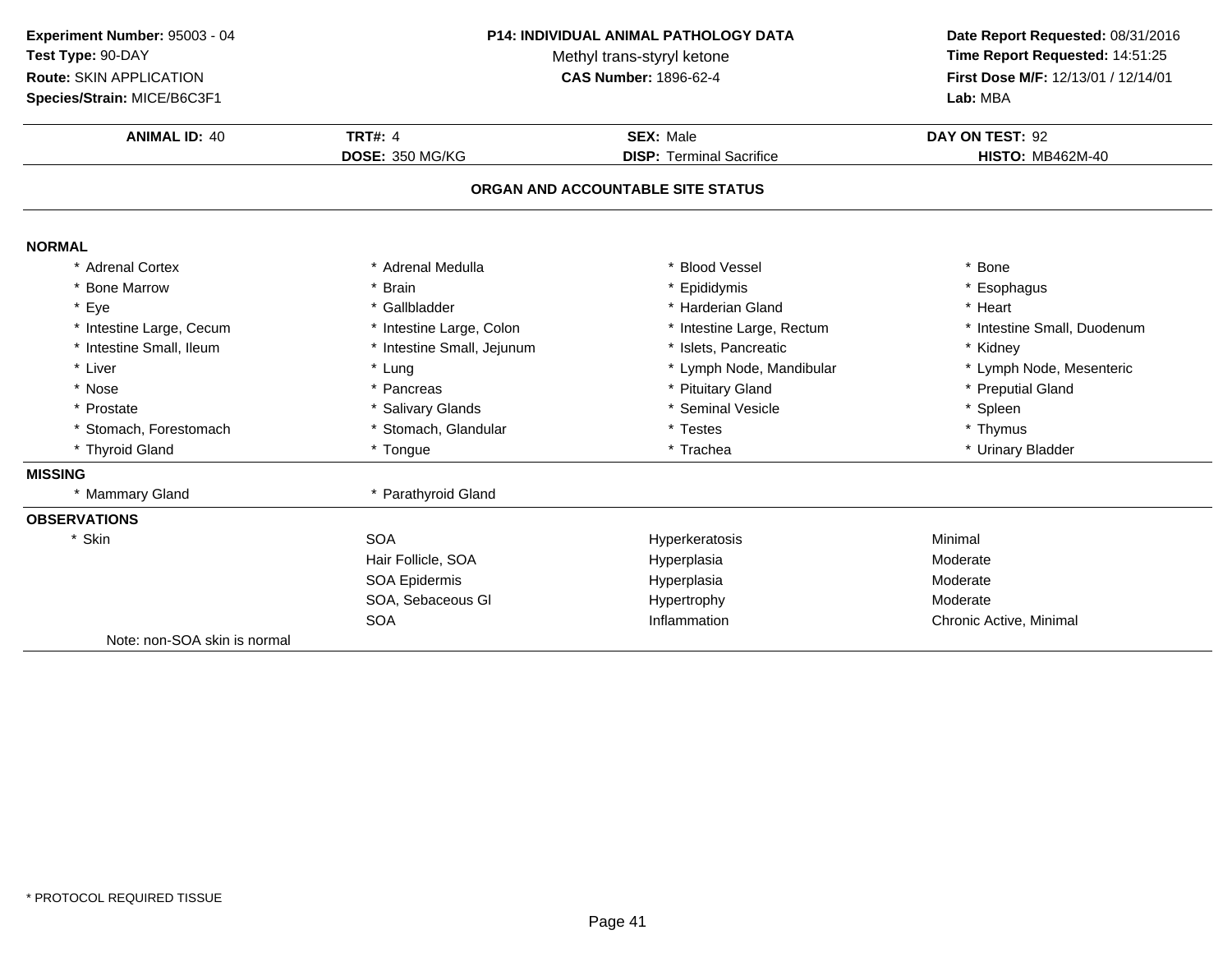**ANIMAL ID:** <sup>41</sup> **TRT#:** <sup>5</sup> **SEX:** Male **DAY ON TEST:** <sup>21</sup> **DOSE:** 700 MG/KG**DISP:** Moribund Sacrifice **HISTO:** MB462M-41 **ORGAN AND ACCOUNTABLE SITE STATUSNORMAL** \* Adrenal Cortex \* Adrenal Medullaa the set of the set of the set of the set of the set of the set of the set of the set of the set of the set o<br>Set of the set of the set of the set of the set of the set of the set of the set of the set of the set of the s \* Bone Marrow \* Brain \* Epididymis \* Esophagus \* Eyee the second of the set of the set of the set of the set of the set of the set of the set of the set of the set of the set of the set of the set of the set of the set of the set of the set of the set of the set of the set \* Intestine Large, Cecumm and the state of the state of the state of the state of the state of the state of the state of the state of the state of the state of the state of the state of the state of the state of the state of the state of the stat \* Intestine Small, Ileum\* Intestine Small, Jejunum \* 1990 \* 1991 \* Islets, Pancreatic \* The many \* Kidney \* Kidney<br>
\* Lung \* Lymph Nome, Mandibular \* Kymph Node, Mesenteric \* Liver Liver \* Lung \* Lymph Node, Mandibular \* Lymph Node, Mesenteric \* Nosee the second of the second of the second of the second of the second of the second of the second of the second  $\ast$  Preputial Gland \* Prostatee the state of the Salivary Glands the state of the seminal Vesicle the state of the stomach, Forestomach entries the state of the state of the state of the state of the state of the state of the state of the state of the \* Stomach, Glandular \* Testes \* Thymus \* Thyroid Gland\* Tongue\* Urinary Bladder **MISSING** \* Mammary Gland**INSUFFICIENT TISSUE** \* Pituitary Gland**OBSERVATIONS**\* Skinn SOA A Superversion of Hyperkeratosis Contraction of the Mild SOA Epidermis Hyperplasiaa and a study of the Marked Hair Follicle, SOA Hyperplasia Minimal SOA, Sebaceous Gl Hypertrophyy Minimal SOAInflammation **Chronic Active, Marked Necrosis**<br>
Necrosis Marked Necrosis SOAA Contract Contract Necrosis Contract Contract Contract Marked Marked Note: non-SOA skin is normal $[$  Necrosis  $TGLs = 1-11]$ \* SpleenHematopoietic Cell Proliferation **Minimal Experiment Number:** 95003 - 04 **P14: INDIVIDUAL ANIMAL PATHOLOGY DATA Date Report Requested:** 08/31/2016 **Test Type:** 90-DAYMethyl trans-styryl ketone<br>CAS Number: 1896-62-4 **Time Report Requested:** 14:51:25 **Route:** SKIN APPLICATION**First Dose M/F:** 12/13/01 / 12/14/01<br>**Lab:** MBA **Species/Strain:** MICE/B6C3F1**Lab:** MBA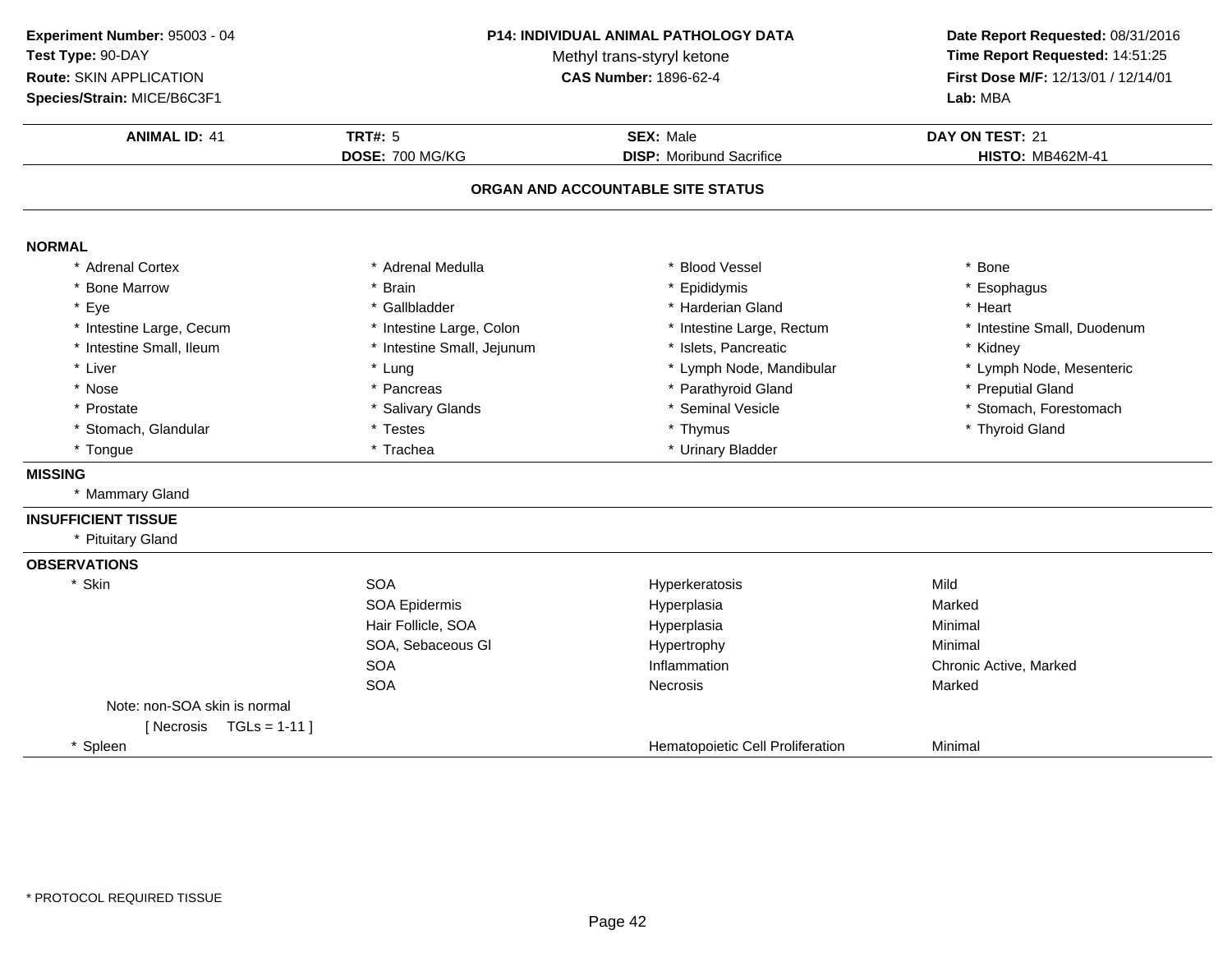**ANIMAL ID:** <sup>42</sup> **TRT#:** <sup>5</sup> **SEX:** Male **DAY ON TEST:** <sup>21</sup> **DOSE:** 700 MG/KG**DISP:** Moribund Sacrifice **HISTO:** MB462M-42 **ORGAN AND ACCOUNTABLE SITE STATUSNORMAL** \* Adrenal Cortex \* Adrenal Medullaa the set of the set of the set of the set of the set of the set of the set of the set of the set of the set o<br>Set of the set of the set of the set of the set of the set of the set of the set of the set of the set of the s \* Bone Marrow \* Brain \* Epididymis \* Esophagus \* Eyee the second of the set of the set of the set of the set of the set of the set of the set of the set of the set of the set of the set of the set of the set of the set of the set of the set of the set of the set of the set \* Intestine Large, Cecumm and the state of the state of the state of the state of the state of the state of the state of the state of the state of the state of the state of the state of the state of the state of the state of the state of the stat \* Intestine Small, Ileum\* Intestine Small, Jejunum \* 1990 \* 1991 \* Islets, Pancreatic \* The many \* Kidney \* Kidney<br>
\* Lung \* Lymph Nome, Mandibular \* Kymph Node, Mesenteric \* Liver Liver \* Lung\* Lymph Node, Mandibular<br>\* Pituitary Gland \* Pancreas\* Parathyroid Gland<br>\* Salivary Glands \* Pituitary Gland **\*** Preputial Gland \* Preputial Gland \* Preputial Gland \* Stomach . \* Prostatee the state of the Salivary Glands the state of the seminal Vesicle the state of the stomach, Forestomach entries the state of the state of the state of the state of the state of the state of the state of the state of the \* Stomach, Glandular \* Testes \* Thymus \* Thyroid Gland\* Tongue\* Urinary Bladder **MISSING** \* Mammary Gland**OBSERVATIONS**\* Nosee and the Colfactory Epi and the Atrophy Atrophy and the Minimal \* Skinn SOA A Superversion of Hyperkeratosis Contraction of the Mild Hair Follicle, SOA Hyperplasia Minimal SOA Epidermis Hyperplasiaa and a study of the Marked SOA, Sebaceous Gl Hypertrophyy Minimal SOAInflammation Chronic Active, Marked<br>
Necrosis Marked<br>
Narked SOAA the cross of the Mecrosis and the Marked Marked Marked Street and Marked Street and Marked Street and Marked Street and Marked Street and Marked Street and Marked Street and Marked Street and Marked Street and Marked Str Note: non-SOA skin is normal\* SpleenHematopoietic Cell Proliferation **Minimal Experiment Number:** 95003 - 04 **P14: INDIVIDUAL ANIMAL PATHOLOGY DATA Date Report Requested:** 08/31/2016 **Test Type:** 90-DAYMethyl trans-styryl ketone<br>CAS Number: 1896-62-4 **Time Report Requested:** 14:51:25 **Route:** SKIN APPLICATION**First Dose M/F:** 12/13/01 / 12/14/01<br>**Lab:** MBA **Species/Strain:** MICE/B6C3F1**Lab:** MBA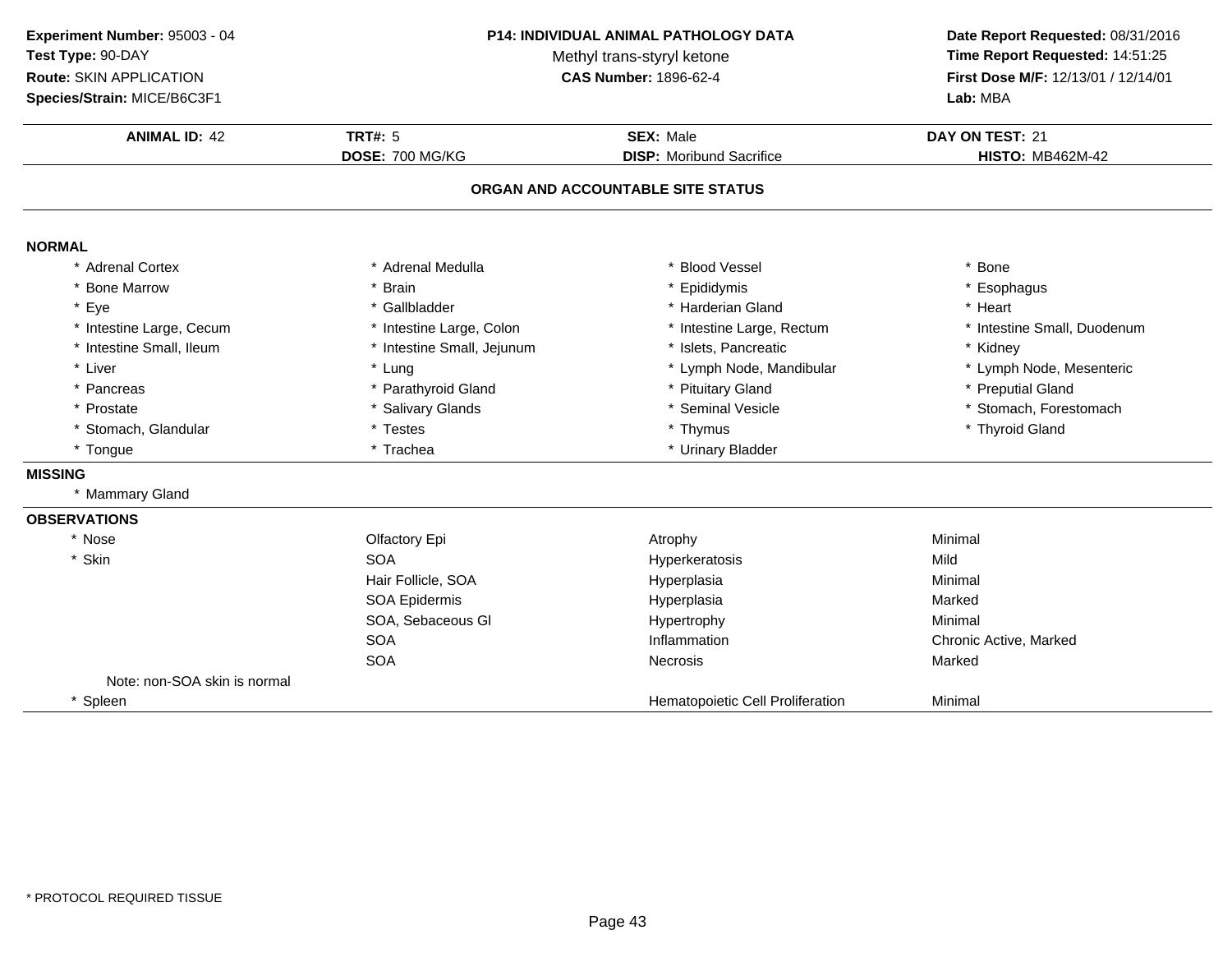**ANIMAL ID:** <sup>43</sup> **TRT#:** <sup>5</sup> **SEX:** Male **DAY ON TEST:** <sup>21</sup> **DOSE:** 700 MG/KG**DISP:** Moribund Sacrifice **HISTO:** MB462M-43 **ORGAN AND ACCOUNTABLE SITE STATUSNORMAL** \* Adrenal Cortex \* Adrenal Medullaa the set of the set of the set of the set of the set of the set of the set of the set of the set of the set o<br>Set of the set of the set of the set of the set of the set of the set of the set of the set of the set of the s \* Bone Marrow \* Brain \* Epididymis \* Esophagus \* Eyee the second of the set of the set of the set of the set of the set of the set of the set of the set of the set of the set of the set of the set of the set of the set of the set of the set of the set of the set of the set \* Intestine Large, Cecumm and the state of the state of the state of the state of the state of the state of the state of the state of the state of the state of the state of the state of the state of the state of the state of the state of the stat \* Intestine Small, Ileum\* Intestine Small, Jejunum \* 1990 \* 1991 \* Islets, Pancreatic \* The many \* Kidney \* Kidney<br>
\* Lung \* Lymph Nome, Mandibular \* Kymph Node, Mesenteric \* Liver Liver \* Lung\* Lymph Node, Mandibular \* \* Lymph N<br>\* Preputial Gland \* \* Prostate \* Pancreas \* Parathyroid Gland\* Preputial Gland \* \* Prostate \* \* Prostate \* Prostate \* Stomach. Glandular \* Salivary Glands \* Seminal Vesicle\* Stomach, Forestomach \* Testes \* Thymus \* Thyroid Gland \* Tongue \* Trachea \* Urinary Bladder **MISSING** \* Mammary Gland**INSUFFICIENT TISSUE** \* Pituitary Gland**OBSERVATIONS**\* Nosee and the Colfactory Epi and the Atrophy Atrophy and the Minimal \* Skinn SOA Hyperkeratosis Mild SOA Epidermis Hyperplasiaa Marked Hair Follicle, SOA Hyperplasia Minimal SOA, Sebaceous Gl HypertrophyHypertrophy **Minimal**<br>
Inflammation **Minimal SOA** Inflammation Chronic Active, Marked<br>
Necrosis Marked<br>
Marked SOAA contract the Contract of Necrosis and Marked Marked Marked Structure of Marked Marked Structure of Marked Structure of Marked Structure of Marked Structure of Marked Structure of Marked Structure of Marked Structure of M Note: non-SOA skin is normal $[$  Necrosis  $TGLs = 1-11]$ \* SpleenHematopoietic Cell Proliferation **Minimal Experiment Number:** 95003 - 04 **P14: INDIVIDUAL ANIMAL PATHOLOGY DATA Date Report Requested:** 08/31/2016 **Test Type:** 90-DAYMethyl trans-styryl ketone<br>CAS Number: 1896-62-4 **Time Report Requested:** 14:51:25 **Route:** SKIN APPLICATION**First Dose M/F:** 12/13/01 / 12/14/01<br>**Lab:** MBA **Species/Strain:** MICE/B6C3F1**Lab:** MBA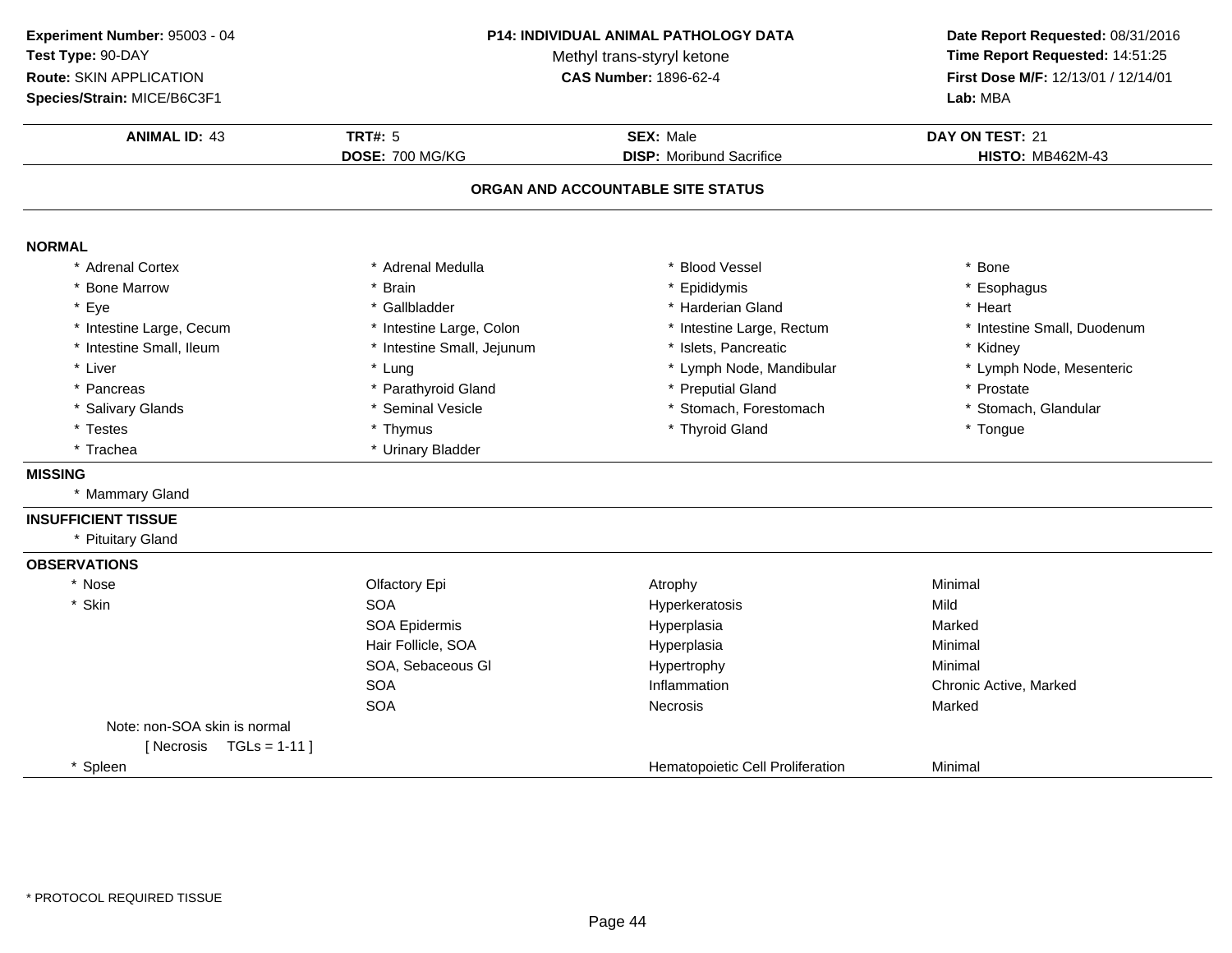**ANIMAL ID:** <sup>44</sup> **TRT#:** <sup>5</sup> **SEX:** Male **DAY ON TEST:** <sup>21</sup> **DOSE:** 700 MG/KG**DISP:** Moribund Sacrifice **HISTO:** MB462M-44 **ORGAN AND ACCOUNTABLE SITE STATUSNORMAL** \* Adrenal Cortex \* Adrenal Medullaa the set of the set of the set of the set of the set of the set of the set of the set of the set of the set o<br>Set of the set of the set of the set of the set of the set of the set of the set of the set of the set of the s \* Bone Marrow \* Brain \* Epididymis \* Esophagus \* Eyee the second of the set of the set of the set of the set of the set of the set of the set of the set of the set of the set of the set of the set of the set of the set of the set of the set of the set of the set of the set \* Intestine Large, Cecumm and the state of the state of the state of the state of the state of the state of the state of the state of the state of the state of the state of the state of the state of the state of the state of the state of the stat \* Intestine Small, Ileum\* Intestine Small, Jejunum \* 1990 \* 1991 \* Islets, Pancreatic \* The many \* Kidney \* Kidney<br>
\* Lung \* Lymph Nome, Mandibular \* Kymph Node, Mesenteric \* Liver Liver \* Lung\* Lymph Node, Mandibular \* \* Lymph N<br>\* Preputial Gland \* \* Prostate \* Pancreas \* Parathyroid Gland\* Preputial Gland \* \* Prostate \* \* Prostate \* Prostate \* Stomach. Glandular \* Salivary Glands \* Seminal Vesicle\* Stomach, Forestomach \* Testes \* Thymus \* Thyroid Gland \* Tongue \* Trachea \* Urinary Bladder **MISSING** \* Mammary Gland**INSUFFICIENT TISSUE** \* Pituitary Gland**OBSERVATIONS**\* EyeNote: no optic nerve in sections\* Nosee and the Colfactory Epi and the Atrophy Atrophy and the Minimal \* Skinn SOA A Superversion of Hyperkeratosis Contraction of the Mild SOA Epidermis Hyperplasiaa and a study of the Marked Hair Follicle, SOA Hyperplasia Minimal SOA, Sebaceous Gl Hypertrophyy Mild A chronic Active, Moderate and Inflammation chronic Active, Moderate and Inflammation chronic Active, Moderate SOASOAA Secretary Mecrosis and the Mild SOAA Ulcer Note: non-SOA skin is normal[ Ulcer TGLs = 1-11 ]\* SpleenHematopoietic Cell Proliferation **Minimal Experiment Number:** 95003 - 04 **P14: INDIVIDUAL ANIMAL PATHOLOGY DATA Date Report Requested:** 08/31/2016 **Test Type:** 90-DAYMethyl trans-styryl ketone<br>CAS Number: 1896-62-4 **Time Report Requested:** 14:51:25 **Route:** SKIN APPLICATION**First Dose M/F:** 12/13/01 / 12/14/01<br>**Lab:** MBA **Species/Strain:** MICE/B6C3F1**Lab:** MBA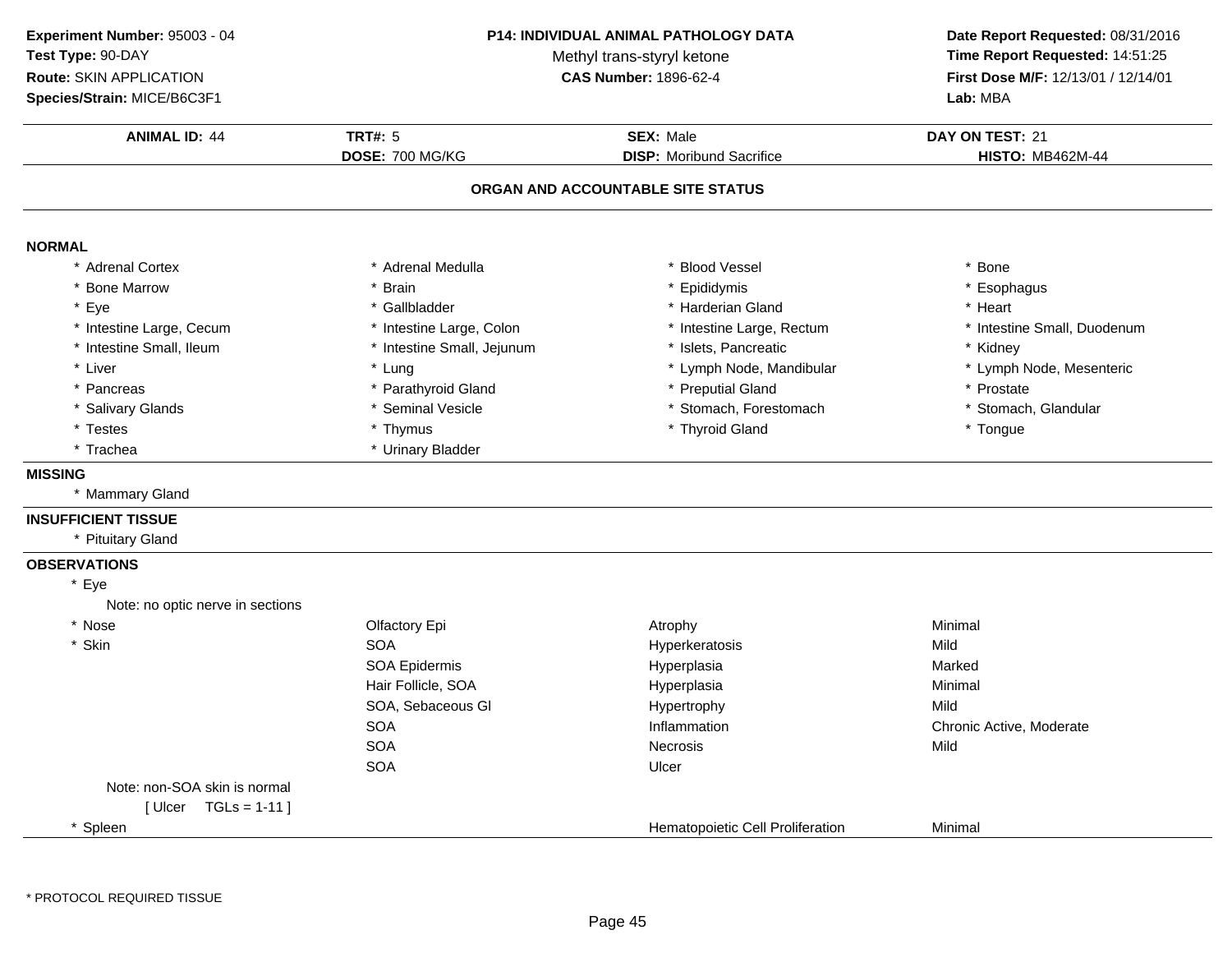**Experiment Number:** 95003 - 04**Test Type:** 90-DAY

**Route:** SKIN APPLICATION

**Species/Strain:** MICE/B6C3F1

#### **P14: INDIVIDUAL ANIMAL PATHOLOGY DATA**

Methyl trans-styryl ketone<br>CAS Number: 1896-62-4

### **Date Report Requested:** 08/31/2016 **Time Report Requested:** 14:51:25 **First Dose M/F:** 12/13/01 / 12/14/01<br>Lab: MBA **Lab:** MBA

| <b>ANIMAL ID: 45</b>             | <b>TRT#: 5</b>             | <b>SEX: Male</b>                  | DAY ON TEST: 21             |
|----------------------------------|----------------------------|-----------------------------------|-----------------------------|
|                                  | DOSE: 700 MG/KG            | <b>DISP:</b> Moribund Sacrifice   | <b>HISTO: MB462M-45</b>     |
|                                  |                            | ORGAN AND ACCOUNTABLE SITE STATUS |                             |
| <b>NORMAL</b>                    |                            |                                   |                             |
| * Adrenal Cortex                 | * Adrenal Medulla          | * Blood Vessel                    | * Bone                      |
| <b>Bone Marrow</b>               | * Brain                    | * Epididymis                      | * Esophagus                 |
| $\star$<br>Eye                   | * Gallbladder              | * Harderian Gland                 | * Heart                     |
| * Intestine Large, Cecum         | * Intestine Large, Colon   | * Intestine Large, Rectum         | * Intestine Small, Duodenum |
| * Intestine Small, Ileum         | * Intestine Small, Jejunum | * Islets, Pancreatic              | * Kidney                    |
| * Liver                          | * Lung                     | * Lymph Node, Mandibular          | * Lymph Node, Mesenteric    |
| Pancreas                         | * Parathyroid Gland        | * Pituitary Gland                 | * Preputial Gland           |
| * Prostate                       | * Salivary Glands          | * Seminal Vesicle                 | * Stomach, Forestomach      |
| * Stomach, Glandular             | * Testes                   | * Thymus                          | * Thyroid Gland             |
| * Tongue                         | * Trachea                  | * Urinary Bladder                 |                             |
| <b>MISSING</b>                   |                            |                                   |                             |
| * Mammary Gland                  |                            |                                   |                             |
| <b>OBSERVATIONS</b>              |                            |                                   |                             |
| * Eye                            |                            |                                   |                             |
| Note: no optic nerve in sections |                            |                                   |                             |
| * Nose                           | Olfactory Epi              | Atrophy                           | Minimal                     |
| * Skin                           | <b>SOA</b>                 | Hyperkeratosis                    | Mild                        |
|                                  | SOA Epidermis              | Hyperplasia                       | Marked                      |
|                                  | Hair Follicle, SOA         | Hyperplasia                       | Minimal                     |
|                                  | SOA, Sebaceous GI          | Hypertrophy                       | Minimal                     |
|                                  | <b>SOA</b>                 | Inflammation                      | Chronic Active, Marked      |
|                                  | <b>SOA</b>                 | <b>Necrosis</b>                   | Marked                      |
| Note: non-SOA skin is normal     |                            |                                   |                             |
| [Necrosis $TGLs = 1-11$ ]        |                            |                                   |                             |
| * Spleen                         |                            | Hematopoietic Cell Proliferation  | Minimal                     |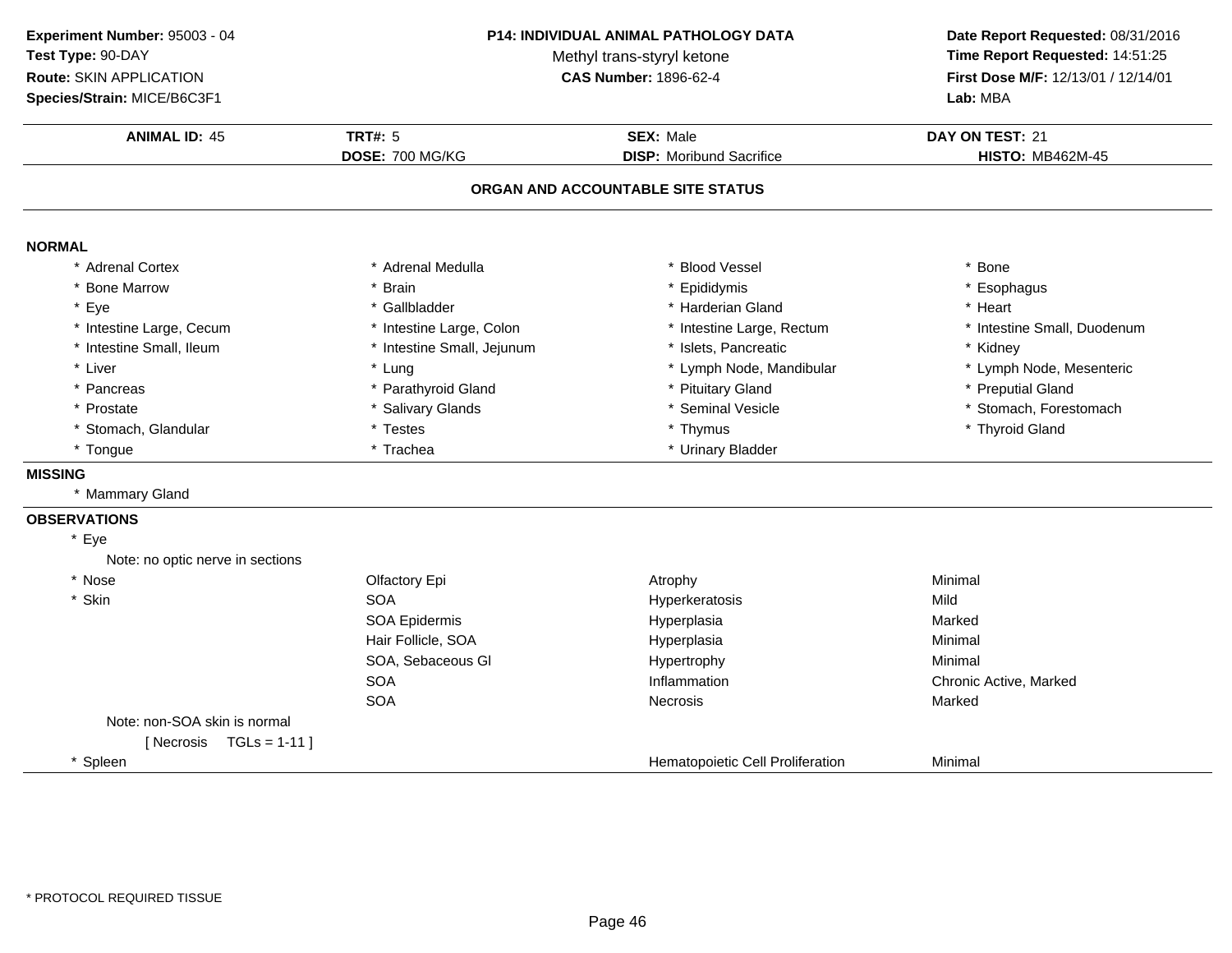**ANIMAL ID:** <sup>46</sup> **TRT#:** <sup>5</sup> **SEX:** Male **DAY ON TEST:** <sup>21</sup> **DOSE:** 700 MG/KG**DISP:** Moribund Sacrifice **HISTO:** MB462M-46 **ORGAN AND ACCOUNTABLE SITE STATUSNORMAL** \* Adrenal Cortex \* Adrenal Medullaa the set of the set of the set of the set of the set of the set of the set of the set of the set of the set o<br>Set of the set of the set of the set of the set of the set of the set of the set of the set of the set of the s \* Bone Marrow \* Brain \* Epididymis \* Esophagus \* Eyee the second of the set of the set of the set of the set of the set of the set of the set of the set of the set of the set of the set of the set of the set of the set of the set of the set of the set of the set of the set \* Intestine Large, Cecumm and the state of the state of the state of the state of the state of the state of the state of the state of the state of the state of the state of the state of the state of the state of the state of the state of the stat \* Intestine Small, Ileum\* Intestine Small, Jejunum \* 1990 \* 1991 \* Islets, Pancreatic \* The many \* Kidney \* Kidney<br>
\* Lung \* Lymph Nome, Mandibular \* Kymph Node, Mesenteric \* Liver Liver \* Lung \* Lymph Node, Mandibular \* Lymph Node, Mesenteric \* Nosee the second of the second of the second of the second of the second of the second of the second of the second  $^*$  Preputial Gland \* Prostatee the state of the Salivary Glands the state of the seminal Vesicle the state of the stomach, Forestomach entries the state of the state of the state of the state of the state of the state of the state of the state of the \* Stomach, Glandular \* Testes \* Thymus \* Thyroid Gland\* Tongue\* Urinary Bladder **MISSING** \* Mammary Gland \* Parathyroid Gland **OBSERVATIONS**\* Skinn SOA Hyperkeratosis Mild SOA Epidermis Hyperplasiaa Marked Hair Follicle, SOAHyperplasia Mild<br>Hypertrophy Mild Mild SOA, Sebaceous Gl Hypertrophyy Mild A contraction and inflammation contractive chronic Active, Marked **SOA** SOAA contract of the experience of the Necrosis contract of the Moderate Moderate Note: non-SOA skin is normal $[$  Necrosis  $TGLs = 1-11]$ \* SpleenHematopoietic Cell Proliferation **Minimal Experiment Number:** 95003 - 04 **P14: INDIVIDUAL ANIMAL PATHOLOGY DATA Date Report Requested:** 08/31/2016 **Test Type:** 90-DAYMethyl trans-styryl ketone<br>CAS Number: 1896-62-4 **Time Report Requested:** 14:51:25 **Route:** SKIN APPLICATION**First Dose M/F:** 12/13/01 / 12/14/01<br>**Lab:** MBA **Species/Strain:** MICE/B6C3F1**Lab:** MBA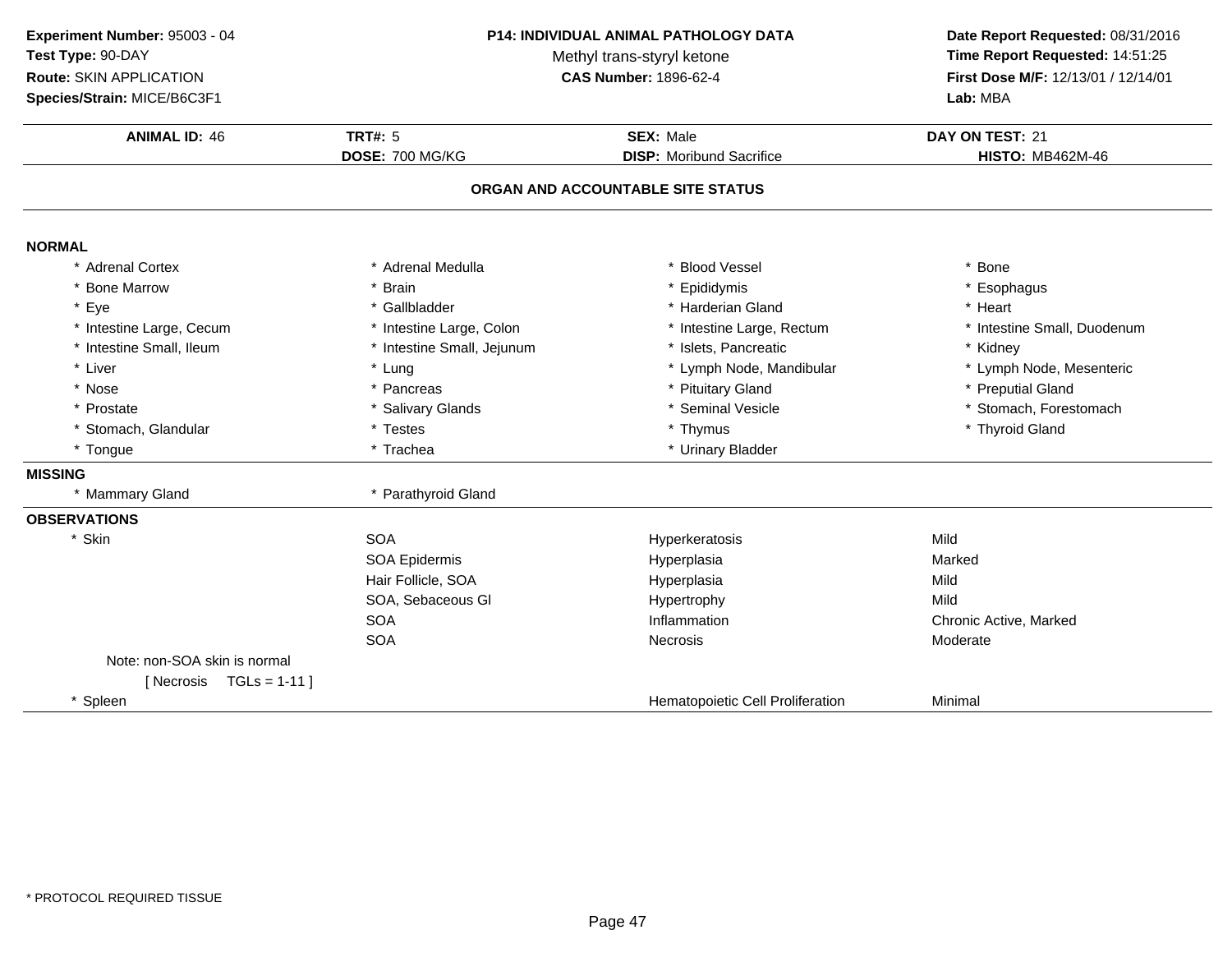**ANIMAL ID:** <sup>47</sup> **TRT#:** <sup>5</sup> **SEX:** Male **DAY ON TEST:** <sup>21</sup> **DOSE:** 700 MG/KG**DISP:** Moribund Sacrifice **HISTO:** MB462M-47 **ORGAN AND ACCOUNTABLE SITE STATUSNORMAL** \* Adrenal Cortex \* Adrenal Medullaa the set of the set of the set of the set of the set of the set of the set of the set of the set of the set o<br>Set of the set of the set of the set of the set of the set of the set of the set of the set of the set of the s \* Bone Marrow \* Brain \* Epididymis \* Esophagus \* Eyee the second of the set of the set of the set of the set of the set of the set of the set of the set of the set of the set of the set of the set of the set of the set of the set of the set of the set of the set of the set \* Intestine Large, Cecumm and the state of the state of the state of the state of the state of the state of the state of the state of the state of the state of the state of the state of the state of the state of the state of the state of the stat \* Intestine Small, Ileum\* Intestine Small, Jejunum \* 1990 \* 1991 \* Islets, Pancreatic \* The many \* Kidney \* Kidney<br>
\* Lung \* Lymph Nome, Mandibular \* Kymph Node, Mesenteric \* Liver Liver \* Lung\* Lymph Node, Mandibular<br>\* Pituitary Gland \* Pancreas\* Parathyroid Gland<br>\* Salivary Glands \* Pituitary Gland \* 1999 \* Preputial Gland<br>\* Seminal Vesicle \* 1999 \* 1999 \* 1999 \* Stomach. Forestomach \* Prostatee the state of the Salivary Glands the state of the seminal Vesicle the state of the stomach, Forestomach entries the state of the state of the state of the state of the state of the state of the state of the state of the \* Stomach, Glandular \* Testes \* Thymus \* Thyroid Gland\* Tongue\* Urinary Bladder **MISSING** \* Mammary Gland**OBSERVATIONS**\* Nosee and the Colfactory Epi and the Atrophy Atrophy and the Minimal \* Skinn SOA A Superversion of Hyperkeratosis Contraction of the Mild SOA Epidermis Hyperplasiaa Marked Hair Follicle, SOAA Mild SOA, Sebaceous Gl Hypertrophyy Mild A chronic Active, Marked SOASOAA the cross of the Mecrosis and the Marked Marked Marked Street and Marked Street and Marked Street and Marked Street and Marked Street and Marked Street and Marked Street and Marked Street and Marked Street and Marked Str Note: non-SOA skin is normal $[$  Necrosis  $TGLs = 1-11]$ \* SpleenHematopoietic Cell Proliferation **Minimal Experiment Number:** 95003 - 04 **P14: INDIVIDUAL ANIMAL PATHOLOGY DATA Date Report Requested:** 08/31/2016 **Test Type:** 90-DAYMethyl trans-styryl ketone<br>CAS Number: 1896-62-4 **Time Report Requested:** 14:51:25 **Route:** SKIN APPLICATION**First Dose M/F:** 12/13/01 / 12/14/01<br>**Lab:** MBA **Species/Strain:** MICE/B6C3F1**Lab:** MBA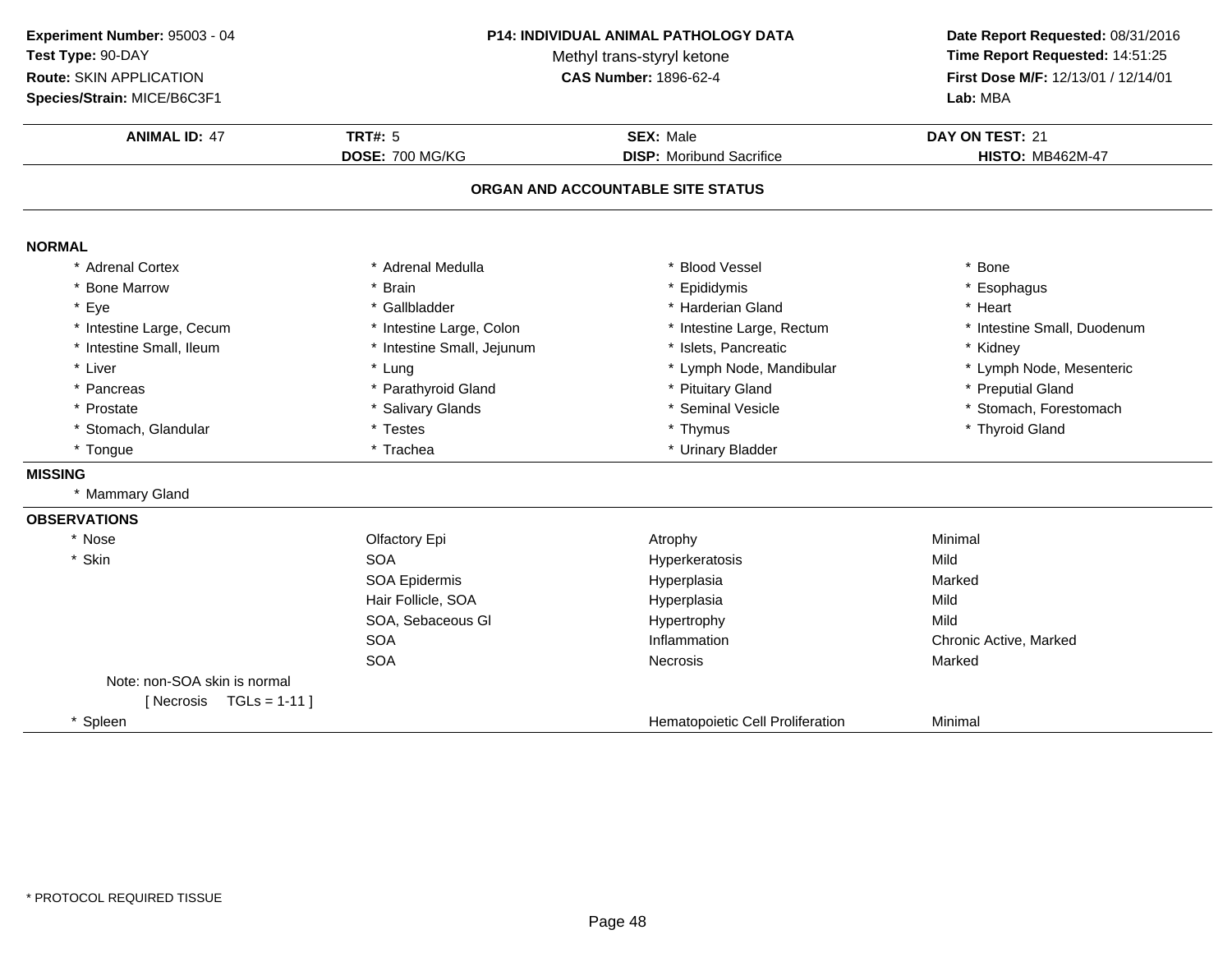**Experiment Number:** 95003 - 04**Test Type:** 90-DAY

**Route:** SKIN APPLICATION

**Species/Strain:** MICE/B6C3F1

#### **P14: INDIVIDUAL ANIMAL PATHOLOGY DATA**

Methyl trans-styryl ketone<br>CAS Number: 1896-62-4

# **Date Report Requested:** 08/31/2016 **Time Report Requested:** 14:51:25 **First Dose M/F:** 12/13/01 / 12/14/01<br>Lab: MBA

| <b>Species/Strain: MICE/B6C3F1</b> |                            |                                   | Lab: MBA                    |  |
|------------------------------------|----------------------------|-----------------------------------|-----------------------------|--|
| <b>ANIMAL ID: 48</b>               | <b>TRT#: 5</b>             | <b>SEX: Male</b>                  | DAY ON TEST: 21             |  |
|                                    | DOSE: 700 MG/KG            | <b>DISP:</b> Moribund Sacrifice   | <b>HISTO: MB462M-48</b>     |  |
|                                    |                            | ORGAN AND ACCOUNTABLE SITE STATUS |                             |  |
| <b>NORMAL</b>                      |                            |                                   |                             |  |
| * Adrenal Cortex                   | * Adrenal Medulla          | <b>Blood Vessel</b>               | * Bone                      |  |
| * Bone Marrow                      | * Brain                    | * Epididymis                      | * Esophagus                 |  |
| * Eye                              | * Gallbladder              | * Harderian Gland                 | * Heart                     |  |
| * Intestine Large, Cecum           | * Intestine Large, Colon   | * Intestine Large, Rectum         | * Intestine Small, Duodenum |  |
| * Intestine Small, Ileum           | * Intestine Small, Jejunum | * Islets, Pancreatic              | * Kidney                    |  |
| * Liver                            | * Lung                     | * Lymph Node, Mandibular          | * Lymph Node, Mesenteric    |  |
| * Pancreas                         | * Parathyroid Gland        | * Pituitary Gland                 | * Preputial Gland           |  |
| * Prostate                         | * Salivary Glands          | * Seminal Vesicle                 | * Stomach, Forestomach      |  |
| * Stomach, Glandular               | * Testes                   | * Thymus                          | * Thyroid Gland             |  |
| * Tongue                           | * Trachea                  | * Urinary Bladder                 |                             |  |
| <b>MISSING</b>                     |                            |                                   |                             |  |
| * Mammary Gland                    |                            |                                   |                             |  |
| <b>OBSERVATIONS</b>                |                            |                                   |                             |  |
| * Nose                             | Olfactory Epi              | Atrophy                           | Minimal                     |  |
| * Skin                             | <b>SOA</b>                 | Hyperkeratosis                    | Mild                        |  |
|                                    | SOA Epidermis              | Hyperplasia                       | Marked                      |  |
|                                    | Hair Follicle, SOA         | Hyperplasia                       | Mild                        |  |
|                                    | SOA, Sebaceous GI          | Hypertrophy                       | Mild                        |  |
|                                    | <b>SOA</b>                 | Inflammation                      | Chronic Active, Marked      |  |
|                                    | <b>SOA</b>                 | <b>Necrosis</b>                   | Marked                      |  |
| Note: non-SOA skin is normal       |                            |                                   |                             |  |
| [Necrosis $TGLs = 1-11$ ]          |                            |                                   |                             |  |
| * Spleen                           |                            | Hematopoietic Cell Proliferation  | Minimal                     |  |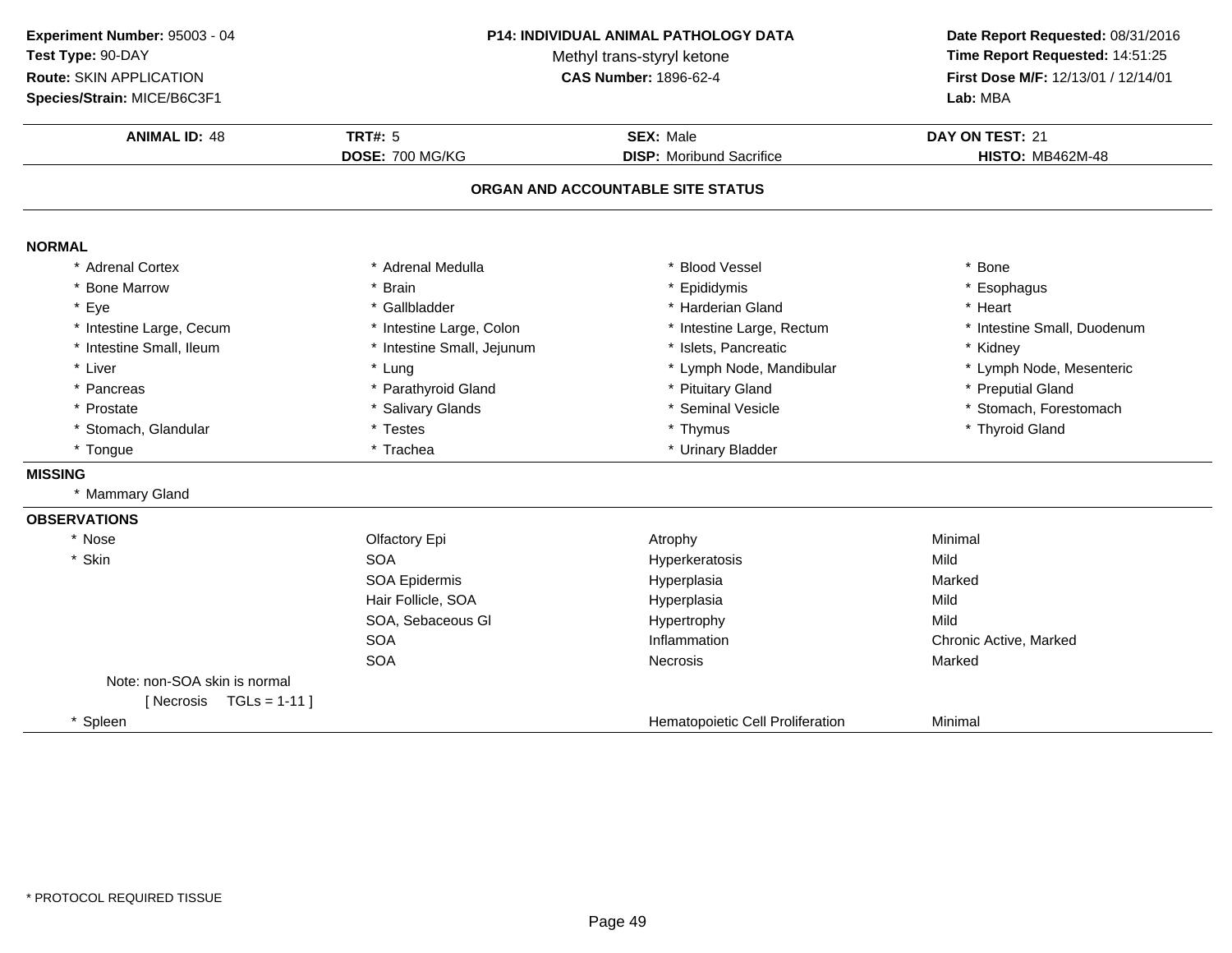**ANIMAL ID:** <sup>49</sup> **TRT#:** <sup>5</sup> **SEX:** Male **DAY ON TEST:** <sup>21</sup> **DOSE:** 700 MG/KG**DISP:** Moribund Sacrifice **HISTO:** MB462M-49 **ORGAN AND ACCOUNTABLE SITE STATUSExperiment Number:** 95003 - 04 **P14: INDIVIDUAL ANIMAL PATHOLOGY DATATest Type:** 90-DAYMethyl trans-styryl ketone<br>CAS Number: 1896-62-4 **Route:** SKIN APPLICATION**Species/Strain:** MICE/B6C3F1**Lab:** MBA

| <b>NORMAL</b>                 |                            |                           |                             |
|-------------------------------|----------------------------|---------------------------|-----------------------------|
| * Adrenal Cortex              | * Adrenal Medulla          | * Blood Vessel            | * Bone                      |
| * Bone Marrow                 | * Brain                    | * Epididymis              | * Esophagus                 |
| * Eye                         | * Gallbladder              | * Harderian Gland         | * Heart                     |
| * Intestine Large, Cecum      | * Intestine Large, Colon   | * Intestine Large, Rectum | * Intestine Small, Duodenum |
| * Intestine Small, Ileum      | * Intestine Small, Jejunum | * Islets, Pancreatic      | * Kidney                    |
| * Liver                       | * Lung                     | * Lymph Node, Mandibular  | * Lymph Node, Mesenteric    |
| * Pancreas                    | * Parathyroid Gland        | * Pituitary Gland         | * Preputial Gland           |
| * Prostate                    | * Salivary Glands          | * Seminal Vesicle         | * Spleen                    |
| * Stomach, Forestomach        | * Stomach, Glandular       | * Testes                  | * Thymus                    |
| * Thyroid Gland               | * Tongue                   | * Trachea                 | * Urinary Bladder           |
| <b>MISSING</b>                |                            |                           |                             |
| * Mammary Gland               |                            |                           |                             |
| <b>OBSERVATIONS</b>           |                            |                           |                             |
| * Nose                        | Olfactory Epi              | Atrophy                   | Minimal                     |
| * Skin                        | <b>SOA</b>                 | Hyperkeratosis            | Mild                        |
|                               | SOA Epidermis              | Hyperplasia               | Marked                      |
|                               | Hair Follicle, SOA         | Hyperplasia               | Mild                        |
|                               | SOA, Sebaceous GI          | Hypertrophy               | Mild                        |
|                               | <b>SOA</b>                 | Inflammation              | Chronic Active, Marked      |
|                               | <b>SOA</b>                 | <b>Necrosis</b>           | Marked                      |
| Note: non-SOA skin is normal  |                            |                           |                             |
| $TGLs = 1-11$ ]<br>[ Necrosis |                            |                           |                             |
|                               |                            |                           |                             |

**Date Report Requested:** 08/31/2016

**Time Report Requested:** 14:51:25

**First Dose M/F:** 12/13/01 / 12/14/01<br>**Lab:** MBA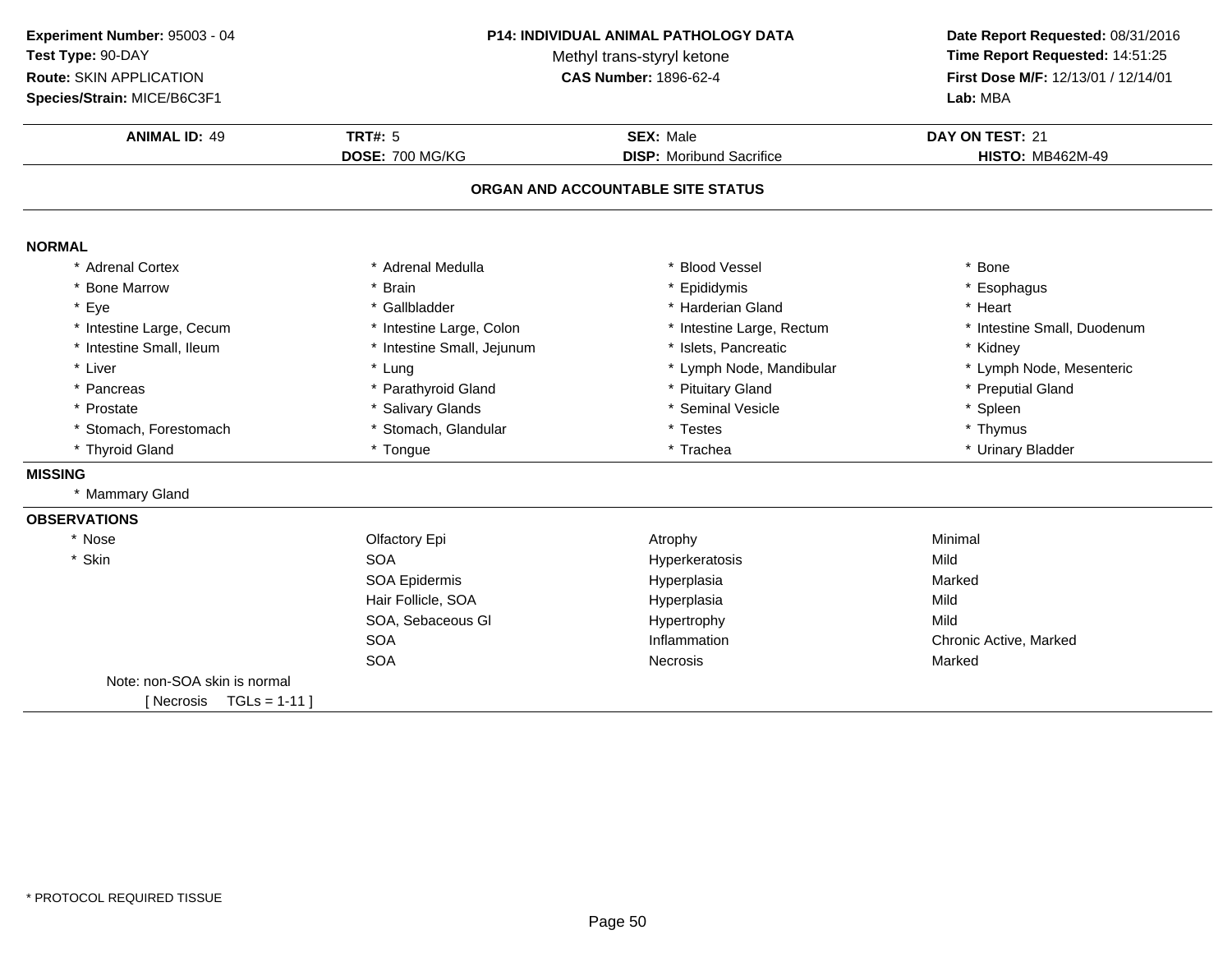| Experiment Number: 95003 - 04<br>Test Type: 90-DAY<br><b>Route: SKIN APPLICATION</b><br>Species/Strain: MICE/B6C3F1 | P14: INDIVIDUAL ANIMAL PATHOLOGY DATA<br>Methyl trans-styryl ketone<br><b>CAS Number: 1896-62-4</b> |                                                     | Date Report Requested: 08/31/2016<br>Time Report Requested: 14:51:25<br>First Dose M/F: 12/13/01 / 12/14/01<br>Lab: MBA |  |
|---------------------------------------------------------------------------------------------------------------------|-----------------------------------------------------------------------------------------------------|-----------------------------------------------------|-------------------------------------------------------------------------------------------------------------------------|--|
| <b>ANIMAL ID: 50</b>                                                                                                | <b>TRT#: 5</b><br>DOSE: 700 MG/KG                                                                   | <b>SEX: Male</b><br><b>DISP:</b> Moribund Sacrifice | DAY ON TEST: 21<br><b>HISTO: MB462M-50</b>                                                                              |  |
|                                                                                                                     |                                                                                                     | ORGAN AND ACCOUNTABLE SITE STATUS                   |                                                                                                                         |  |
| <b>NORMAL</b>                                                                                                       |                                                                                                     |                                                     |                                                                                                                         |  |
| * Adrenal Cortex                                                                                                    | * Adrenal Medulla                                                                                   | * Blood Vessel                                      | * Bone                                                                                                                  |  |
| * Bone Marrow                                                                                                       | * Brain                                                                                             | * Epididymis                                        | * Esophagus                                                                                                             |  |
| * Eye                                                                                                               | * Gallbladder                                                                                       | * Harderian Gland                                   | * Heart                                                                                                                 |  |
| * Intestine Large, Cecum                                                                                            | * Intestine Large, Colon                                                                            | * Intestine Large, Rectum                           | * Intestine Small, Duodenum                                                                                             |  |
| * Intestine Small, Ileum                                                                                            | * Intestine Small, Jejunum                                                                          | * Islets, Pancreatic                                | * Kidney                                                                                                                |  |
| * Liver                                                                                                             | * Lung                                                                                              | * Lymph Node, Mandibular                            | * Lymph Node, Mesenteric                                                                                                |  |
| * Pancreas                                                                                                          | * Parathyroid Gland                                                                                 | * Pituitary Gland                                   | * Preputial Gland                                                                                                       |  |
| * Prostate                                                                                                          | * Salivary Glands                                                                                   | * Seminal Vesicle                                   | * Stomach, Forestomach                                                                                                  |  |
| * Stomach, Glandular                                                                                                | * Testes                                                                                            | * Thymus                                            | * Thyroid Gland                                                                                                         |  |
| * Tongue                                                                                                            | * Trachea                                                                                           | * Urinary Bladder                                   |                                                                                                                         |  |
| <b>MISSING</b>                                                                                                      |                                                                                                     |                                                     |                                                                                                                         |  |
| * Mammary Gland                                                                                                     |                                                                                                     |                                                     |                                                                                                                         |  |
| <b>OBSERVATIONS</b>                                                                                                 |                                                                                                     |                                                     |                                                                                                                         |  |
| * Nose                                                                                                              | Olfactory Epi                                                                                       | Atrophy                                             | Minimal                                                                                                                 |  |
| * Skin                                                                                                              | <b>SOA</b>                                                                                          | Hyperkeratosis                                      | Mild                                                                                                                    |  |
|                                                                                                                     | <b>SOA Epidermis</b>                                                                                | Hyperplasia                                         | Marked                                                                                                                  |  |
|                                                                                                                     | Hair Follicle, SOA                                                                                  | Hyperplasia                                         | Mild                                                                                                                    |  |
|                                                                                                                     | SOA, Sebaceous Gl                                                                                   | Hypertrophy                                         | Mild                                                                                                                    |  |
|                                                                                                                     | <b>SOA</b>                                                                                          | Inflammation                                        | Chronic Active, Marked                                                                                                  |  |
|                                                                                                                     | <b>SOA</b>                                                                                          | Necrosis                                            | Marked                                                                                                                  |  |
| Note: non-SOA skin is normal                                                                                        |                                                                                                     |                                                     |                                                                                                                         |  |
| [Necrosis $TGLs = 1-11$ ]                                                                                           |                                                                                                     |                                                     |                                                                                                                         |  |
| * Spleen                                                                                                            |                                                                                                     | Hematopoietic Cell Proliferation                    | Minimal                                                                                                                 |  |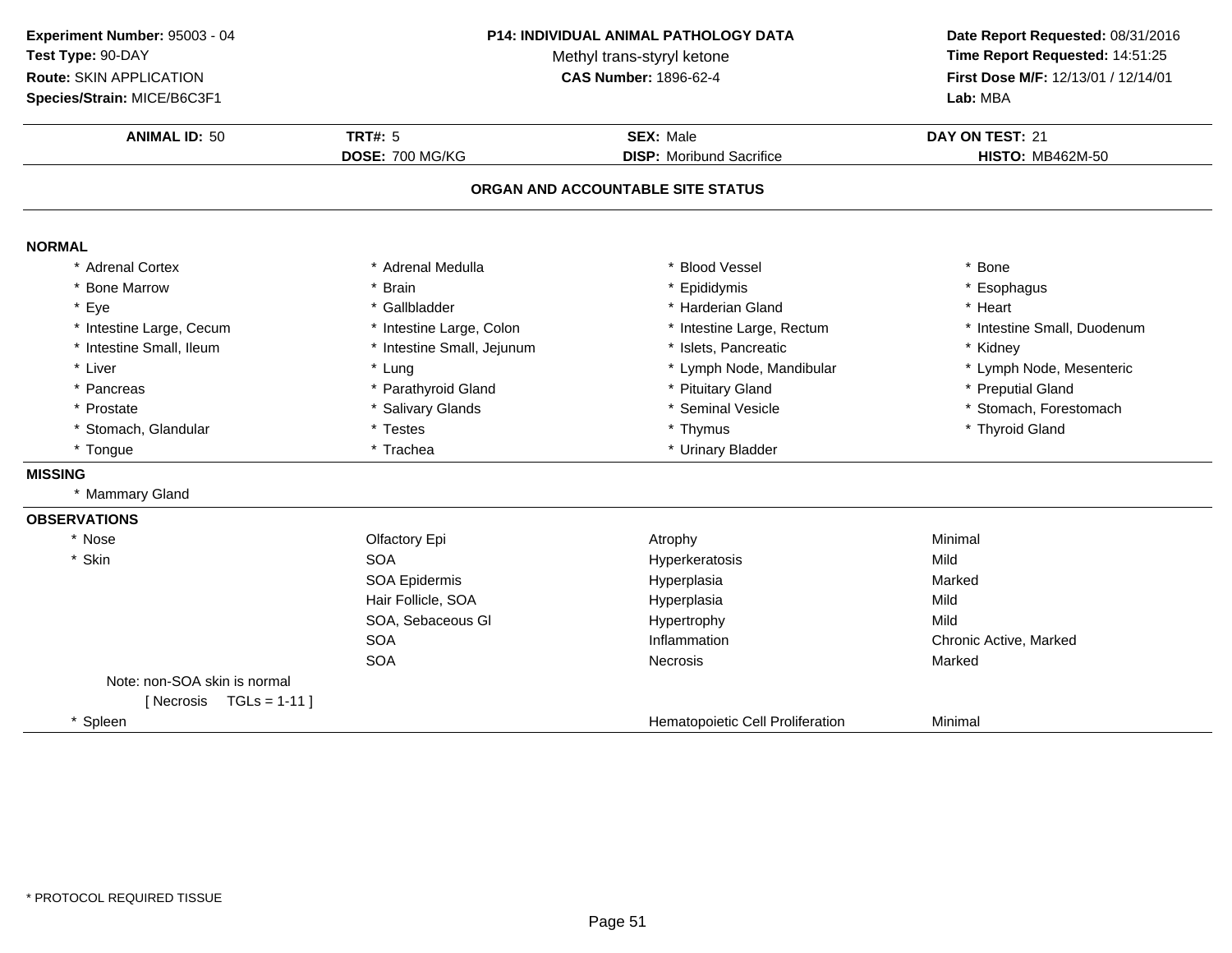**ANIMAL ID:** <sup>51</sup> **TRT#:** <sup>6</sup> **SEX:** Male **DAY ON TEST:** <sup>21</sup> **DOSE:** 1400 MG/KG**DISP:** Moribund Sacrifice **HISTO:** MB462M-51 **ORGAN AND ACCOUNTABLE SITE STATUSNORMAL** \* Adrenal Cortex \* Adrenal Medullaa the set of the set of the set of the set of the set of the set of the set of the set of the set of the set o<br>Set of the set of the set of the set of the set of the set of the set of the set of the set of the set of the s \* Bone Marrow \* Brain \* Epididymis \* Esophagus \* Eyee the second of the set of the set of the set of the set of the set of the set of the set of the set of the set of the set of the set of the set of the set of the set of the set of the set of the set of the set of the set \* Intestine Large, Cecumm and the state of the state of the state of the state of the state of the state of the state of the state of the state of the state of the state of the state of the state of the state of the state of the state of the stat \* Intestine Small, Ileum\* Intestine Small, Jejunum \* 1990 \* 1991 \* Islets, Pancreatic \* The many \* Kidney \* Kidney<br>
\* Lung \* Lymph Nome, Mandibular \* Kymph Node, Mesenteric \* Liver Liver \* Lung\* Lymph Node, Mandibular \* \* Lymph N<br>\* Preputial Gland \* \* Prostate \* Pancreas \* Parathyroid Gland\* Preputial Gland \* \* Prostate \* \* Prostate \* Prostate \* Stomach. Glandular \* Salivary Glands \* Seminal Vesicle\* Stomach, Forestomach \* Testes \* Thymus \* Thyroid Gland \* Tongue \* Trachea \* Urinary Bladder **MISSING** \* Mammary Gland**INSUFFICIENT TISSUE** \* Pituitary Gland**OBSERVATIONS**\* Nosee and the Colfactory Epi and the Atrophy Atrophy and the Minimal \* Skinn SOA Hyperkeratosis Mild SOA Epidermis Hyperplasiaa Marked Hair Follicle, SOAA merupakan Hyperplasia (Moderate Moderate Moderate Moderate Moderate Moderate Mo SOA, Sebaceous Gl Hypertrophy Minimal **SOA**  Inflammation Chronic Active, Marked SOAA Ulcer Note: non-SOA skin is normal $[$  Ulcer  $TGLs = TGL=1-11$  ] \* SpleenHematopoietic Cell Proliferation **Mild Experiment Number:** 95003 - 04 **P14: INDIVIDUAL ANIMAL PATHOLOGY DATA Date Report Requested:** 08/31/2016 **Test Type:** 90-DAYMethyl trans-styryl ketone<br>CAS Number: 1896-62-4 **Time Report Requested:** 14:51:25 **Route:** SKIN APPLICATION**First Dose M/F:** 12/13/01 / 12/14/01<br>**Lab:** MBA **Species/Strain:** MICE/B6C3F1**Lab:** MBA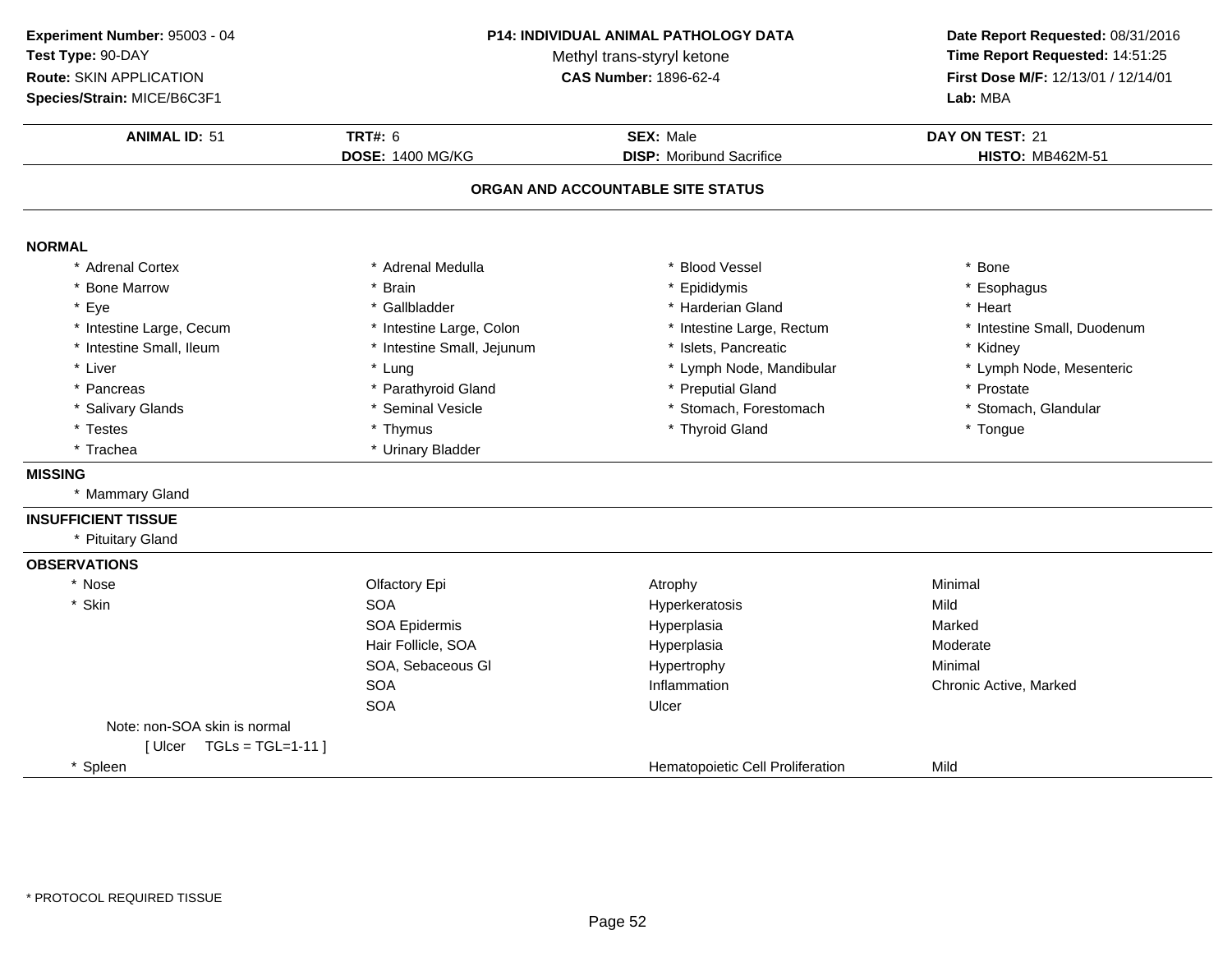**ANIMAL ID:** <sup>52</sup> **TRT#:** <sup>6</sup> **SEX:** Male **DAY ON TEST:** <sup>21</sup> **DOSE:** 1400 MG/KG**DISP:** Moribund Sacrifice **HISTO:** MB462M-52 **ORGAN AND ACCOUNTABLE SITE STATUSNORMAL** \* Adrenal Cortex \* Adrenal Medullaa the set of the set of the set of the set of the set of the set of the set of the set of the set of the set o<br>Set of the set of the set of the set of the set of the set of the set of the set of the set of the set of the s \* Bone Marrow \* Brain \* Epididymis \* Esophagus \* Eyee the second of the set of the set of the set of the set of the set of the set of the set of the set of the set of the set of the set of the set of the set of the set of the set of the set of the set of the set of the set \* Intestine Large, Cecumm and the state of the state of the state of the state of the state of the state of the state of the state of the state of the state of the state of the state of the state of the state of the state of the state of the stat \* Intestine Small, Ileum\* Intestine Small, Jejunum \* 151ets, Pancreatic \* 1990 \* Kidney \* Kidney<br>
\* Lung \* Kung \* Lymph Node, Mandibular \* Kung \* Lymph Node, Mesenteric \* Liver Liver \* Lung\* Lymph Node, Mandibular \* \* Lymph N<br>\* Preputial Gland \* Pancreas \* Pituitary Gland\* Preputial Gland \* \* Prostate \* \* Prostate \* \* Prostate \* \* Prostate \* \* Stomach. Glandular \* Salivary Glands \* Seminal Vesicle\* Stomach, Forestomach \* Testes \* Thymus \* Thyroid Gland \* Tongue \* Trachea \* Urinary Bladder **MISSING** \* Mammary GlandParathyroid Gland **OBSERVATIONS**\* Nosee the contract of the Clfactory Epi the contract of the Atrophy Mild Atrophy Mild \* Skinn SOA A Superversion of Hyperkeratosis Contraction of the Mild SOA Epidermis Hyperplasiaa Marked Hair Follicle, SOA Hyperplasia Minimal **SOA** Inflammation **Chronic Active, Marked Ulcer** SOAA Ulcer Note: non-SOA skin is normal[ Ulcer TGLs = TGL=1-11 ]\* SpleenHematopoietic Cell Proliferation **Minimal Experiment Number:** 95003 - 04 **P14: INDIVIDUAL ANIMAL PATHOLOGY DATA Date Report Requested:** 08/31/2016 **Test Type:** 90-DAYMethyl trans-styryl ketone<br>CAS Number: 1896-62-4 **Time Report Requested:** 14:51:25 **Route:** SKIN APPLICATION**First Dose M/F:** 12/13/01 / 12/14/01<br>**Lab:** MBA **Species/Strain:** MICE/B6C3F1**Lab:** MBA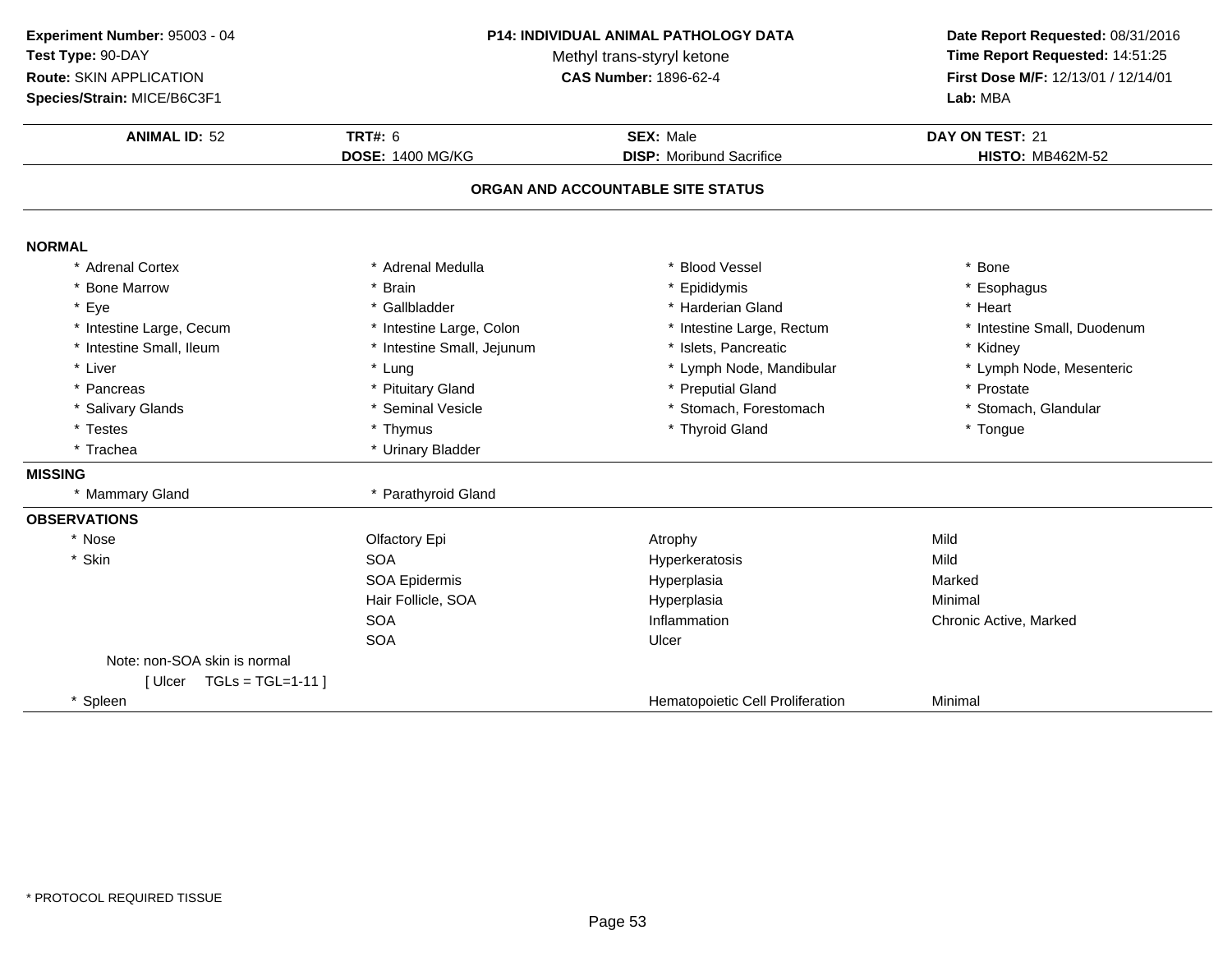**ANIMAL ID:** <sup>53</sup> **TRT#:** <sup>6</sup> **SEX:** Male **DAY ON TEST:** <sup>21</sup> **DOSE:** 1400 MG/KG**DISP:** Moribund Sacrifice **HISTO:** MB462M-53 **ORGAN AND ACCOUNTABLE SITE STATUSNORMAL** \* Adrenal Cortex \* Adrenal Medullaa the set of the set of the set of the set of the set of the set of the set of the set of the set of the set o<br>Set of the set of the set of the set of the set of the set of the set of the set of the set of the set of the s \* Bone Marrow \* Brain \* Epididymis \* Esophagus \* Eyee the second of the set of the set of the set of the set of the set of the set of the set of the set of the set of the set of the set of the set of the set of the set of the set of the set of the set of the set of the set \* Intestine Large, Cecumm and the state of the state of the state of the state of the state of the state of the state of the state of the state of the state of the state of the state of the state of the state of the state of the state of the stat \* Intestine Small, Ileum\* Intestine Small, Jejunum \* 1990 \* 1991 \* Islets, Pancreatic \* The many \* Kidney \* Kidney<br>
\* Lung \* Lymph Nome, Mandibular \* Kymph Node, Mesenteric \* Liver Liver \* Lung\* Lymph Node, Mandibular \* \* Lymph N<br>\* Preputial Gland \* Pancreas \* Parathyroid Gland\* Preputial Gland \* \* Prostate \* \* Prostate \* \* Prostate \* \* Prostate \* \* Stomach. Glandular \* Salivary Glands \* Seminal Vesicle\* Stomach, Forestomach \* Testes \* Thymus \* Thyroid Gland \* Tongue \* Trachea \* Urinary Bladder **MISSING** \* Mammary Gland**INSUFFICIENT TISSUE** \* Pituitary Gland**OBSERVATIONS**\* Nosee and the Colfactory Epi and the Atrophy Atrophy and the Minimal \* Skinn SOA Hyperkeratosis Mild SOA Epidermis Hyperplasiaa Marked SOA, Sebaceous Gl Hypertrophyy Minimal SOAInflammation **Chronic Active, Marked Necrosis**<br>
Necrosis Marked Necrosis SOAA Contract Contract Necrosis Contract Contract Contract Marked Marked Note: non-SOA skin is normal $[$  Necrosis  $TGL = TGL = 1-11$  ] \* SpleenHematopoietic Cell Proliferation Mild **Experiment Number:** 95003 - 04 **P14: INDIVIDUAL ANIMAL PATHOLOGY DATA Date Report Requested:** 08/31/2016 **Test Type:** 90-DAYMethyl trans-styryl ketone<br>CAS Number: 1896-62-4 **Time Report Requested:** 14:51:25 **Route:** SKIN APPLICATION**First Dose M/F:** 12/13/01 / 12/14/01<br>**Lab:** MBA **Species/Strain:** MICE/B6C3F1**Lab:** MBA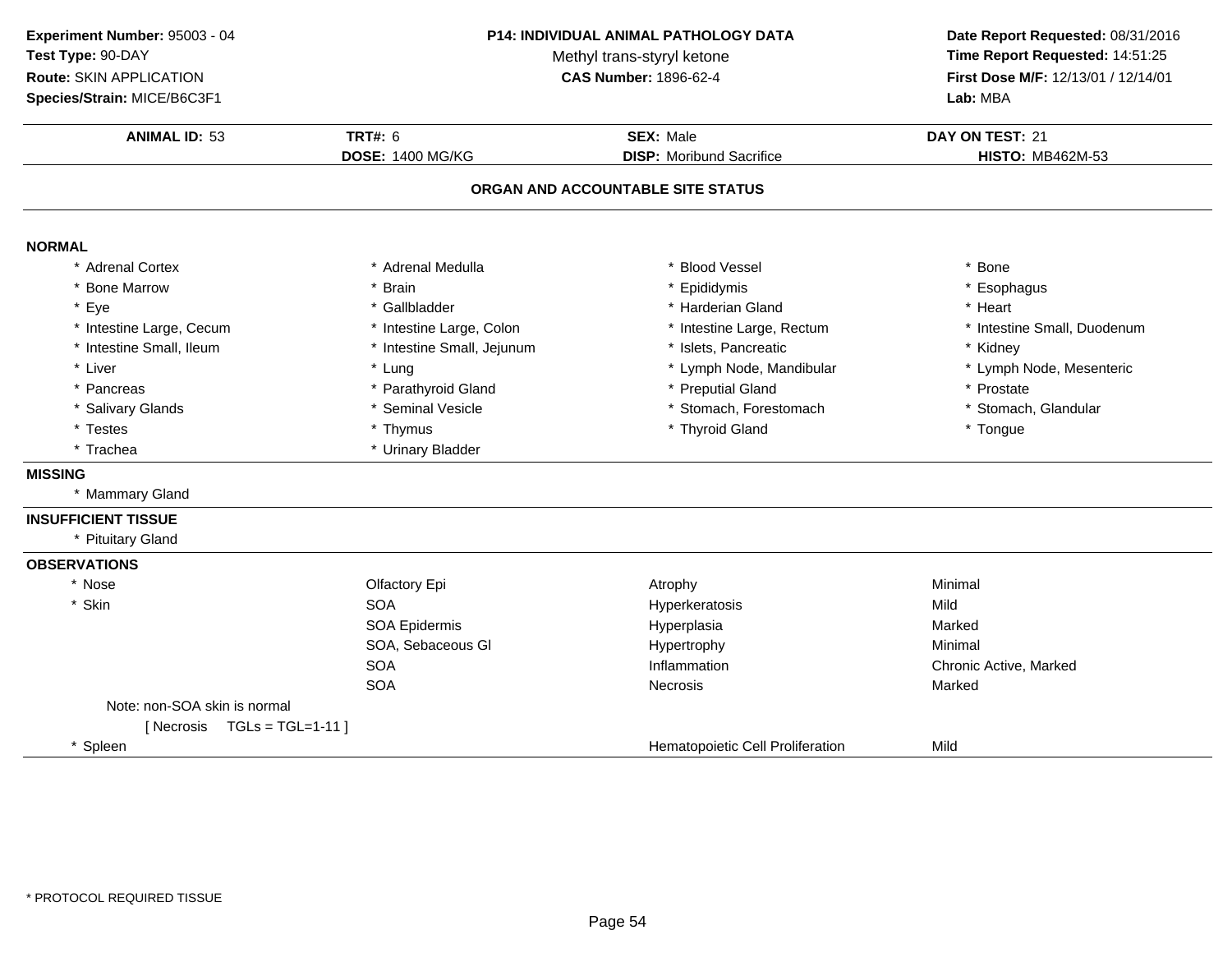**ANIMAL ID:** <sup>54</sup> **TRT#:** <sup>6</sup> **SEX:** Male **DAY ON TEST:** <sup>21</sup> **DOSE:** 1400 MG/KG**DISP:** Moribund Sacrifice **HISTO:** MB462M-54 **ORGAN AND ACCOUNTABLE SITE STATUSNORMAL** \* Adrenal Cortex \* Adrenal Medullaa the set of the set of the set of the set of the set of the set of the set of the set of the set of the set o<br>Set of the set of the set of the set of the set of the set of the set of the set of the set of the set of the s \* Bone Marrow \* Brain \* Epididymis \* Esophagus \* Eyee the second of the set of the set of the set of the set of the set of the set of the set of the set of the set of the set of the set of the set of the set of the set of the set of the set of the set of the set of the set \* Intestine Large, Cecumm and the state of the state of the state of the state of the state of the state of the state of the state of the state of the state of the state of the state of the state of the state of the state of the state of the stat \* Intestine Small, Ileum\* Intestine Small, Jejunum \* \* 1918 \* 1918, Pancreatic \* Antestine Small, Jejunum \* \* \* \* \* Kidney \* Lymph Node, Mesenteric \* \* Pancre \* Liver \* Lymph Node, Mandibular \* Pancreas<br>\* Seminal Vesicle \* Preputial Gland \* Prostate \* Salivary Glands \* Seminal Vesicle \* Spleenn the stomach, Forestomach the stomach, Stomach, Glandular the stomach of the stess of the step stomach,  $\sim$   $\frac{1}{2}$  and  $\sim$   $\sim$  50  $\sim$  50  $\sim$  50  $\sim$  50  $\sim$  50  $\sim$  50  $\sim$  50  $\sim$  50  $\sim$  50  $\sim$  50  $\sim$  50  $\sim$  \* Thymus \* Thyroid Gland \* Tongue \* Trachea \* Urinary Bladder **MISSING** \* Mammary Gland \* Parathyroid Gland **INSUFFICIENT TISSUE** \* Pituitary Gland**OBSERVATIONS**\* Lungg entity of the Hemorrhage Focal, Moderate Service of the Hemorrhage Focal, Moderate Service of the Service of the Hemorrhage  $\sim$  Focal, Moderate  $\sim$ \* Nosee and the Colfactory Epi and the Atrophy Atrophy and the Minimal \* Skinn SOA A Superversion of Hyperkeratosis Contraction of the Mild SOA Epidermis Hyperplasia Moderate Hair Follicle, SOA Hyperplasia Minimal SOA, Sebaceous Gl Hypertrophyy Minimal SOAInflammation Chronic Active, Marked<br>
Necrosis Marked<br>
Marked SOAA the cross of the Mecrosis and the Marked Marked Marked Street and Marked Street and Marked Street and Marked Street and Marked Street and Marked Street and Marked Street and Marked Street and Marked Street and Marked Str Note: non-SOA skin is normal[ Necrosis TGLs = TGL=1-11 ]**Experiment Number:** 95003 - 04 **P14: INDIVIDUAL ANIMAL PATHOLOGY DATA Date Report Requested:** 08/31/2016 **Test Type:** 90-DAYMethyl trans-styryl ketone<br>CAS Number: 1896-62-4 **Time Report Requested:** 14:51:25 **Route:** SKIN APPLICATION**First Dose M/F:** 12/13/01 / 12/14/01<br>**Lab:** MBA **Species/Strain:** MICE/B6C3F1**Lab:** MBA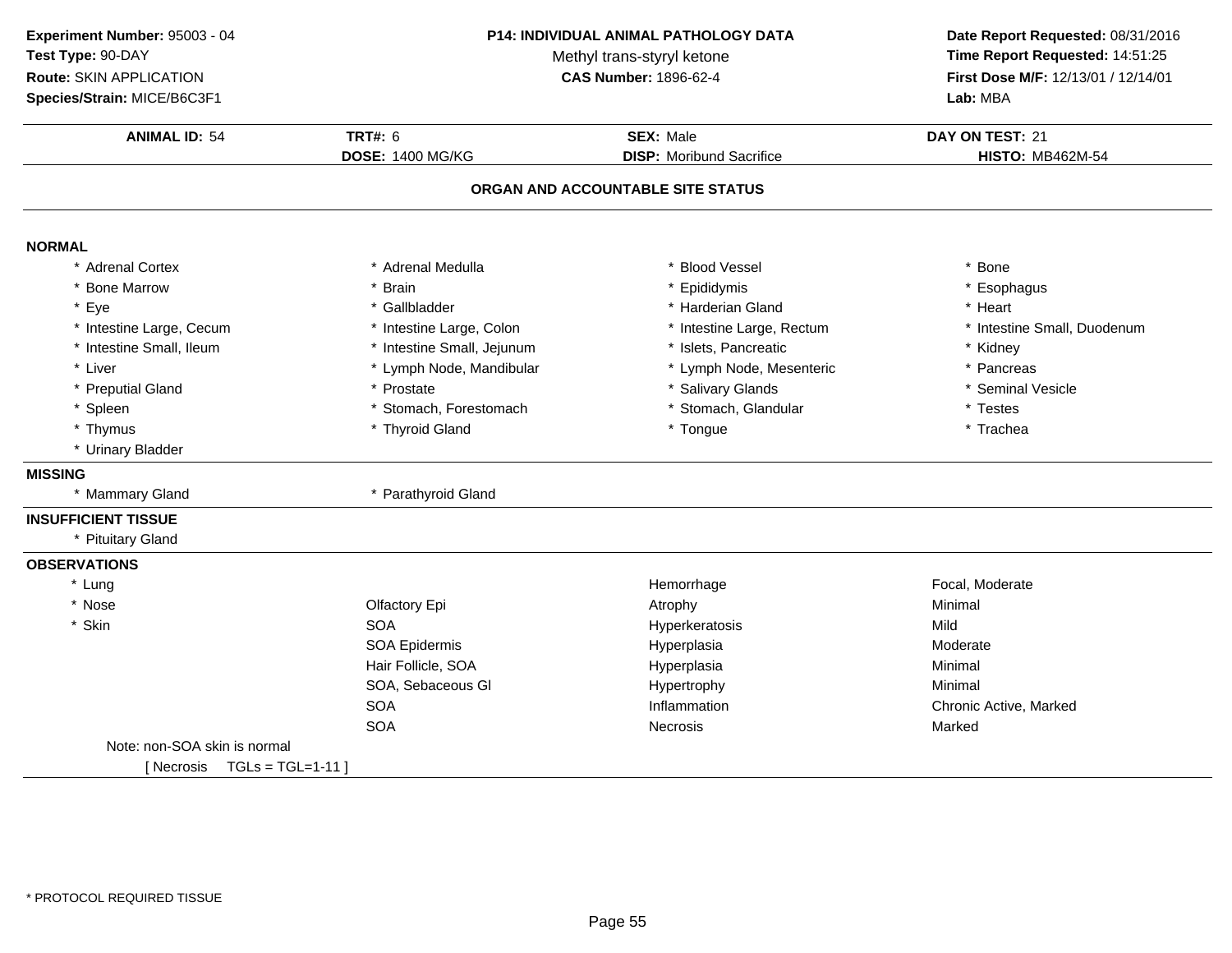| Experiment Number: 95003 - 04   |                            | <b>P14: INDIVIDUAL ANIMAL PATHOLOGY DATA</b> | Date Report Requested: 08/31/2016   |
|---------------------------------|----------------------------|----------------------------------------------|-------------------------------------|
| Test Type: 90-DAY               |                            | Methyl trans-styryl ketone                   | Time Report Requested: 14:51:25     |
| Route: SKIN APPLICATION         |                            | <b>CAS Number: 1896-62-4</b>                 | First Dose M/F: 12/13/01 / 12/14/01 |
| Species/Strain: MICE/B6C3F1     |                            |                                              | Lab: MBA                            |
| <b>ANIMAL ID: 55</b>            | <b>TRT#: 6</b>             | <b>SEX: Male</b>                             | DAY ON TEST: 21                     |
|                                 | <b>DOSE: 1400 MG/KG</b>    | <b>DISP:</b> Moribund Sacrifice              | <b>HISTO: MB462M-55</b>             |
|                                 |                            | ORGAN AND ACCOUNTABLE SITE STATUS            |                                     |
| <b>NORMAL</b>                   |                            |                                              |                                     |
| * Adrenal Cortex                | * Adrenal Medulla          | * Blood Vessel                               | * Bone                              |
| * Bone Marrow                   | * Brain                    | * Epididymis                                 | * Esophagus                         |
| * Eye                           | * Gallbladder              | * Harderian Gland                            | * Heart                             |
| * Intestine Large, Cecum        | * Intestine Large, Colon   | * Intestine Large, Rectum                    | * Intestine Small, Duodenum         |
| * Intestine Small, Ileum        | * Intestine Small, Jejunum | * Islets, Pancreatic                         | * Kidney                            |
| * Liver                         | * Lung                     | * Lymph Node, Mandibular                     | * Lymph Node, Mesenteric            |
| * Pancreas                      | * Pituitary Gland          | * Preputial Gland                            | * Prostate                          |
| * Salivary Glands               | * Seminal Vesicle          | * Stomach, Forestomach                       | * Stomach, Glandular                |
| * Testes                        | * Thymus                   | * Thyroid Gland                              | * Tongue                            |
| * Trachea                       | * Urinary Bladder          |                                              |                                     |
| <b>MISSING</b>                  |                            |                                              |                                     |
| * Mammary Gland                 | * Parathyroid Gland        |                                              |                                     |
| <b>OBSERVATIONS</b>             |                            |                                              |                                     |
| * Nose                          | Olfactory Epi              | Atrophy                                      | Mild                                |
| * Skin                          | <b>SOA</b>                 | Hyperkeratosis                               | Mild                                |
|                                 | <b>SOA Epidermis</b>       | Hyperplasia                                  | Marked                              |
|                                 | Hair Follicle, SOA         | Hyperplasia                                  | Minimal                             |
|                                 | <b>SOA</b>                 | Inflammation                                 | Chronic Active, Marked              |
|                                 | <b>SOA</b>                 | Necrosis                                     | Marked                              |
| $TGLs = TGL=1-11$<br>[ Necrosis |                            |                                              |                                     |
| * Spleen                        |                            | Hematopoietic Cell Proliferation             | Mild                                |

 $\overline{\phantom{0}}$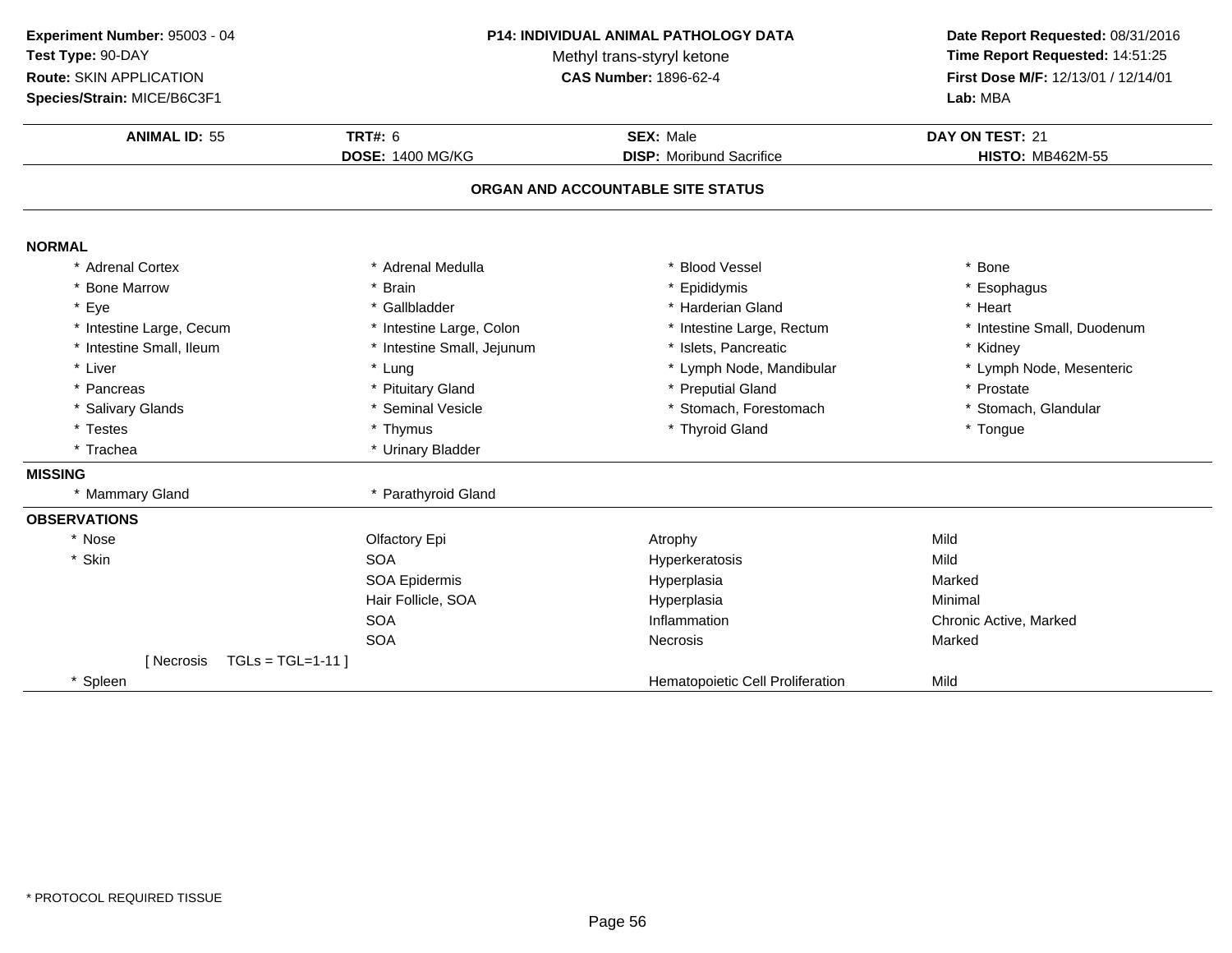**Experiment Number:** 95003 - 04**Test Type:** 90-DAY**Route:** SKIN APPLICATION**Species/Strain:** MICE/B6C3F1**Lab:** MBA

#### **P14: INDIVIDUAL ANIMAL PATHOLOGY DATA**

Methyl trans-styryl ketone<br>CAS Number: 1896-62-4

# **Date Report Requested:** 08/31/2016 **Time Report Requested:** 14:51:25 **First Dose M/F:** 12/13/01 / 12/14/01<br>Lab: MBA

| <b>ANIMAL ID: 56</b>            | <b>TRT#: 6</b><br><b>DOSE: 1400 MG/KG</b> | <b>SEX: Male</b><br><b>DISP:</b> Moribund Sacrifice | DAY ON TEST: 21<br><b>HISTO: MB462M-56</b> |
|---------------------------------|-------------------------------------------|-----------------------------------------------------|--------------------------------------------|
|                                 |                                           |                                                     |                                            |
|                                 |                                           | ORGAN AND ACCOUNTABLE SITE STATUS                   |                                            |
| <b>NORMAL</b>                   |                                           |                                                     |                                            |
| * Adrenal Medulla               | * Blood Vessel                            | Bone                                                | * Bone Marrow                              |
| <b>Brain</b>                    | * Epididymis                              | * Esophagus                                         | * Eye                                      |
| * Gallbladder                   | * Harderian Gland                         | * Heart                                             | * Intestine Large, Cecum                   |
| Intestine Large, Colon          | * Intestine Large, Rectum                 | * Intestine Small, Duodenum                         | * Intestine Small, Ileum                   |
| * Intestine Small, Jejunum      | * Islets, Pancreatic                      | * Kidney                                            | * Liver                                    |
| * Lung                          | * Lymph Node, Mandibular                  | * Lymph Node, Mesenteric                            | * Pancreas                                 |
| * Parathyroid Gland             | * Pituitary Gland                         | * Preputial Gland                                   | * Prostate                                 |
| * Salivary Glands               | * Seminal Vesicle                         | * Stomach, Forestomach                              | * Stomach, Glandular                       |
| * Testes                        | * Thymus                                  | * Thyroid Gland                                     | * Tongue                                   |
| * Trachea                       | * Urinary Bladder                         |                                                     |                                            |
| <b>MISSING</b>                  |                                           |                                                     |                                            |
| * Mammary Gland                 |                                           |                                                     |                                            |
| <b>OBSERVATIONS</b>             |                                           |                                                     |                                            |
| * Adrenal Cortex                |                                           | <b>Accessory Adrenal Cortical Nodule</b>            | Minimal                                    |
| * Nose                          | Olfactory Epi                             | Atrophy                                             | Minimal                                    |
| <b>Skeletal Muscle</b>          |                                           | <b>Necrosis</b>                                     | Focal, Marked                              |
| $TGLs = TGL=2-11$<br>[ Necrosis |                                           |                                                     |                                            |
| * Skin                          | <b>SOA</b>                                | Hyperkeratosis                                      | Minimal                                    |
|                                 | <b>SOA Epidermis</b>                      | Hyperplasia                                         | Marked                                     |
|                                 | Hair Follicle, SOA                        | Hyperplasia                                         | Minimal                                    |
|                                 | SOA, Sebaceous GI                         | Hypertrophy                                         | Minimal                                    |
|                                 | <b>SOA</b>                                | Inflammation                                        | Chronic Active, Marked                     |
|                                 | <b>SOA</b>                                | Necrosis                                            | Marked                                     |
| Note: non-SOA skin is normal    |                                           |                                                     |                                            |
| $TGLs = TGL=1-11$<br>[ Necrosis |                                           |                                                     |                                            |
| * Spleen                        |                                           | Hematopoietic Cell Proliferation                    | Minimal                                    |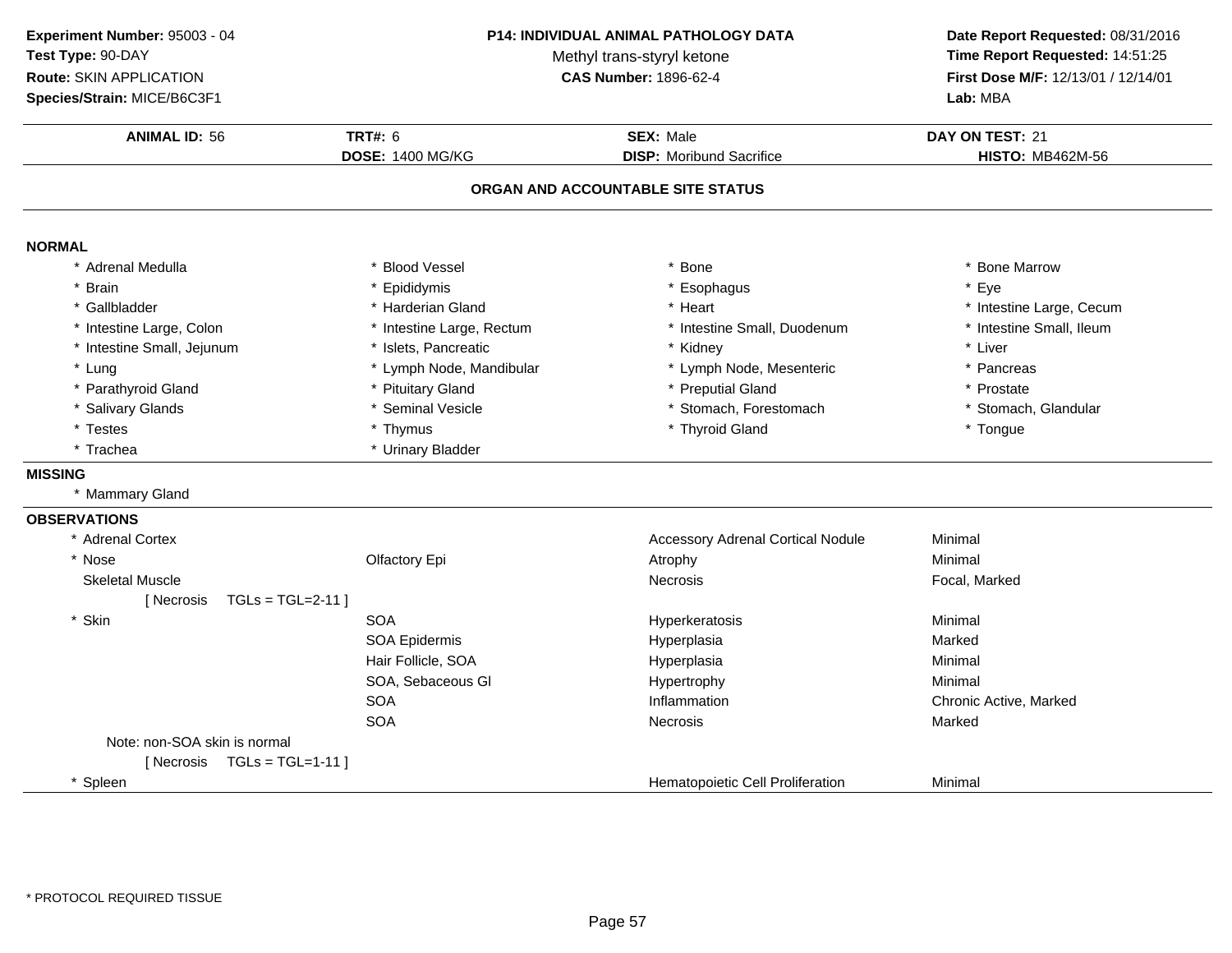**ANIMAL ID:** <sup>57</sup> **TRT#:** <sup>6</sup> **SEX:** Male **DAY ON TEST:** <sup>21</sup> **DOSE:** 1400 MG/KG**DISP:** Moribund Sacrifice **HISTO:** MB462M-57 **ORGAN AND ACCOUNTABLE SITE STATUSNORMAL** \* Adrenal Cortex \* Adrenal Medullaa the set of the set of the set of the set of the set of the set of the set of the set of the set of the set o<br>Set of the set of the set of the set of the set of the set of the set of the set of the set of the set of the s \* Bone Marrow \* Brain \* Epididymis \* Esophagus \* Eyee the second of the set of the set of the set of the set of the set of the set of the set of the set of the set of the set of the set of the set of the set of the set of the set of the set of the set of the set of the set \* Intestine Large, Cecumm and the state of the state of the state of the state of the state of the state of the state of the state of the state of the state of the state of the state of the state of the state of the state of the state of the stat \* Intestine Small, Ileum \* Islets, Pancreatic \* Kidney \* Liver \* Lung\* Lymph Node, Mandibular \* Mandibular \* Lymph Node, Mesenteric \* \* Pancreas \* Prostate \* Prostate \* Prostate \* Prostate \* Prostate \* Prostate \* Prostate \* Prostate \* Prostate \* Prostate \* Prostate \* Prostate \* Prostate \* P \* Parathyroid Glandd **All 2018** \* Pituitary Gland **All 2018** \* Preputial Gland **\*** Prostate \* Prostate \* Salivary Glands\* Seminal Vesicle<br>\* Testes \* Spleen \* Stomach, Forestomach<br>\* Thymus \* Thymus \* Thymus \* Thymus \* Thymus \* Thymus \* Thymus \* Thymus \* Thymus \* Thymus \* Thymus \* Thymus \* Th \* Stomach, Glandular \* Testes \* Thymus \* Thyroid Gland\* Tongue\* Urinary Bladder **MISSING** \* Mammary Gland**AUTO PRECLUDES DIAG.**\* Intestine Small, Jejunum**OBSERVATIONS**\* Nosee and the Colfactory Epi and the Atrophy Atrophy and the Minimal \* Skinn SOA A Research of the Hyperkeratosis and the Minimal Minimal Service of the Minimal Service of the Minimal Service of the Minimal Service of the Minimal Service of the Minimal Service of the Minimal Service of the Minimal Serv SOA Epidermis HyperplasiaModerate<br>Minimal Hair Follicle, SOA Hyperplasia Minimal SOA, Sebaceous Gl Hypertrophy Minimal **SOA** Inflammation Chronic Active, Marked<br>
Necrosis Marked<br>
Narked SOAA contract the Contract of Necrosis and Marked Marked Marked Structure of Marked Marked Structure of Marked Structure of Marked Structure of Marked Structure of Marked Structure of Marked Structure of Marked Structure of M Note: non-SOA skin is normal $[$  Necrosis  $TGL = TGL = 1-11$  ] **Experiment Number:** 95003 - 04 **P14: INDIVIDUAL ANIMAL PATHOLOGY DATA Date Report Requested:** 08/31/2016 **Test Type:** 90-DAYMethyl trans-styryl ketone<br>CAS Number: 1896-62-4 **Time Report Requested:** 14:51:25 **Route:** SKIN APPLICATION**First Dose M/F:** 12/13/01 / 12/14/01<br>**Lab:** MBA **Species/Strain:** MICE/B6C3F1**Lab:** MBA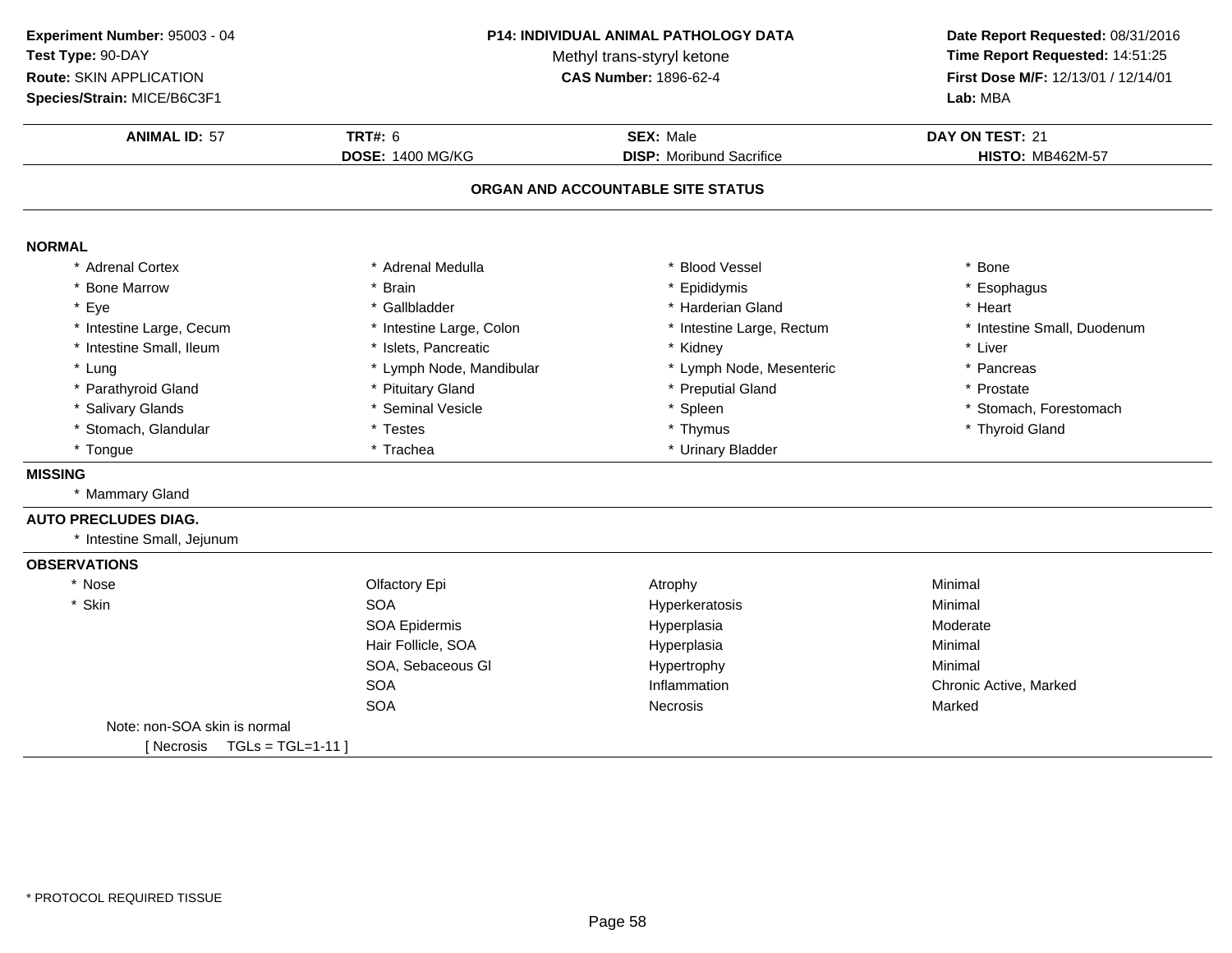| Experiment Number: 95003 - 04 |  |
|-------------------------------|--|
| <b>Test Type: 90-DAY</b>      |  |

**Route:** SKIN APPLICATION

**Species/Strain:** MICE/B6C3F1

### **P14: INDIVIDUAL ANIMAL PATHOLOGY DATA**

Methyl trans-styryl ketone<br>CAS Number: 1896-62-4

# **Date Report Requested:** 08/31/2016 **Time Report Requested:** 14:51:25 **First Dose M/F:** 12/13/01 / 12/14/01<br>Lab: MBA

| <b>ANIMAL ID: 58</b>         | TRT#: $6$                  | <b>SEX: Male</b>                  | DAY ON TEST: 21             |
|------------------------------|----------------------------|-----------------------------------|-----------------------------|
|                              | <b>DOSE: 1400 MG/KG</b>    | <b>DISP:</b> Moribund Sacrifice   | <b>HISTO: MB462M-58</b>     |
|                              |                            | ORGAN AND ACCOUNTABLE SITE STATUS |                             |
| <b>NORMAL</b>                |                            |                                   |                             |
| * Adrenal Cortex             | * Adrenal Medulla          | * Blood Vessel                    | * Bone                      |
| * Bone Marrow                | * Brain                    | * Epididymis                      | * Esophagus                 |
| * Eye                        | * Gallbladder              | * Harderian Gland                 | * Heart                     |
| * Intestine Large, Cecum     | * Intestine Large, Colon   | * Intestine Large, Rectum         | * Intestine Small, Duodenum |
| * Intestine Small, Ileum     | * Intestine Small, Jejunum | * Islets, Pancreatic              | * Kidney                    |
| * Liver                      | * Lung                     | * Lymph Node, Mandibular          | * Lymph Node, Mesenteric    |
| * Pancreas                   | * Parathyroid Gland        | * Pituitary Gland                 | * Preputial Gland           |
| * Prostate                   | * Salivary Glands          | * Seminal Vesicle                 | * Spleen                    |
| * Stomach, Forestomach       | * Stomach, Glandular       | * Testes                          | * Thymus                    |
| * Thyroid Gland              | * Tongue                   | * Trachea                         | * Urinary Bladder           |
| <b>MISSING</b>               |                            |                                   |                             |
| * Mammary Gland              |                            |                                   |                             |
| <b>OBSERVATIONS</b>          |                            |                                   |                             |
| * Nose                       | Olfactory Epi              | Atrophy                           | Mild                        |
| * Skin                       | <b>SOA</b>                 | Hyperkeratosis                    | Minimal                     |
|                              | <b>SOA Epidermis</b>       | Hyperplasia                       | Marked                      |
|                              | Hair Follicle, SOA         | Hyperplasia                       | Mild                        |
|                              | SOA, Sebaceous GI          | Hypertrophy                       | Mild                        |
|                              | <b>SOA</b>                 | Inflammation                      | Chronic Active, Moderate    |
|                              | <b>SOA</b>                 | Ulcer                             |                             |
| Note: non-SOA skin is normal |                            |                                   |                             |
| [Ulcer $TGLs = TGL=1-11$ ]   |                            |                                   |                             |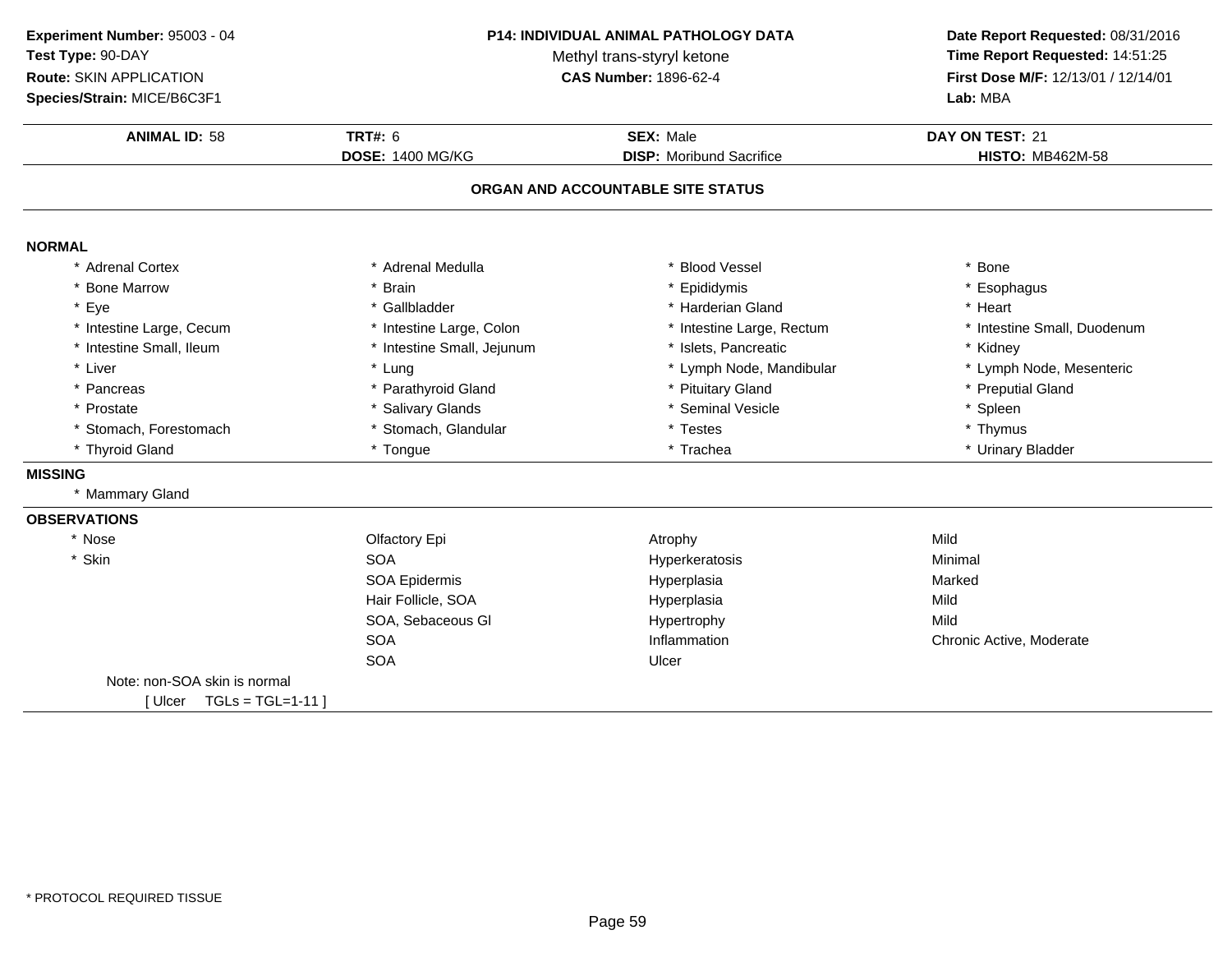**ANIMAL ID:**: 59 **DOSE:**<u>: 1400 MG/KG</u> **Experiment Number:** 95003 - 04 **P14: INDIVIDUAL ANIMAL PATHOLOGY DATATest Type:** 90-DAYMethyl trans-styryl ketone<br>CAS Number: 1896-62-4 **Route:** SKIN APPLICATION**Species/Strain:** MICE/B6C3F1**Lab:** MBA

### **Date Report Requested:** 08/31/2016 **Time Report Requested:** 14:51:25

**First Dose M/F:** 12/13/01 / 12/14/01<br>Lab: MBA

| <b>ANIMAL ID: 59</b>              | <b>TRT#: 6</b>           | <b>SEX: Male</b>                 | DAY ON TEST: 21             |  |  |
|-----------------------------------|--------------------------|----------------------------------|-----------------------------|--|--|
|                                   | <b>DOSE: 1400 MG/KG</b>  | <b>DISP:</b> Moribund Sacrifice  | <b>HISTO: MB462M-59</b>     |  |  |
| ORGAN AND ACCOUNTABLE SITE STATUS |                          |                                  |                             |  |  |
| <b>NORMAL</b>                     |                          |                                  |                             |  |  |
| * Adrenal Cortex                  | * Adrenal Medulla        | * Blood Vessel                   | * Bone                      |  |  |
| <b>Bone Marrow</b>                | <b>Brain</b>             | * Epididymis                     | Esophagus                   |  |  |
| Eye<br>$\star$                    | * Gallbladder            | * Harderian Gland                | * Heart                     |  |  |
| * Intestine Large, Cecum          | * Intestine Large, Colon | * Intestine Large, Rectum        | * Intestine Small, Duodenum |  |  |
| * Intestine Small, Jejunum        | * Islets, Pancreatic     | * Kidney                         | * Liver                     |  |  |
| * Lung                            | * Lymph Node, Mandibular | * Lymph Node, Mesenteric         | * Pancreas                  |  |  |
| * Parathyroid Gland               | * Pituitary Gland        | * Preputial Gland                | * Prostate                  |  |  |
| * Salivary Glands                 | * Seminal Vesicle        | * Stomach, Forestomach           | * Stomach, Glandular        |  |  |
| * Testes                          | * Thymus                 | * Tongue                         | * Trachea                   |  |  |
| * Urinary Bladder                 |                          |                                  |                             |  |  |
| <b>MISSING</b>                    |                          |                                  |                             |  |  |
| * Mammary Gland                   |                          |                                  |                             |  |  |
| <b>AUTO PRECLUDES DIAG.</b>       |                          |                                  |                             |  |  |
| * Intestine Small, Ileum          |                          |                                  |                             |  |  |
| <b>OBSERVATIONS</b>               |                          |                                  |                             |  |  |
| * Nose                            | Olfactory Epi            | Atrophy                          | Mild                        |  |  |
| * Skin                            | <b>SOA</b>               | Hyperkeratosis                   | Mild                        |  |  |
|                                   | SOA Epidermis            | Hyperplasia                      | Marked                      |  |  |
|                                   | Hair Follicle, SOA       | Hyperplasia                      | Minimal                     |  |  |
|                                   | SOA, Sebaceous Gl        | Hypertrophy                      | Minimal                     |  |  |
|                                   | <b>SOA</b>               | Inflammation                     | Chronic Active, Marked      |  |  |
|                                   | <b>SOA</b>               | <b>Necrosis</b>                  | Marked                      |  |  |
| Note: non-SOA skin is normal      |                          |                                  |                             |  |  |
| [Necrosis TGLs = TGL=1-11]        |                          |                                  |                             |  |  |
| * Spleen                          |                          | Hematopoietic Cell Proliferation | Minimal                     |  |  |
| * Thyroid Gland                   |                          | Ectopic Thymus                   | Minimal                     |  |  |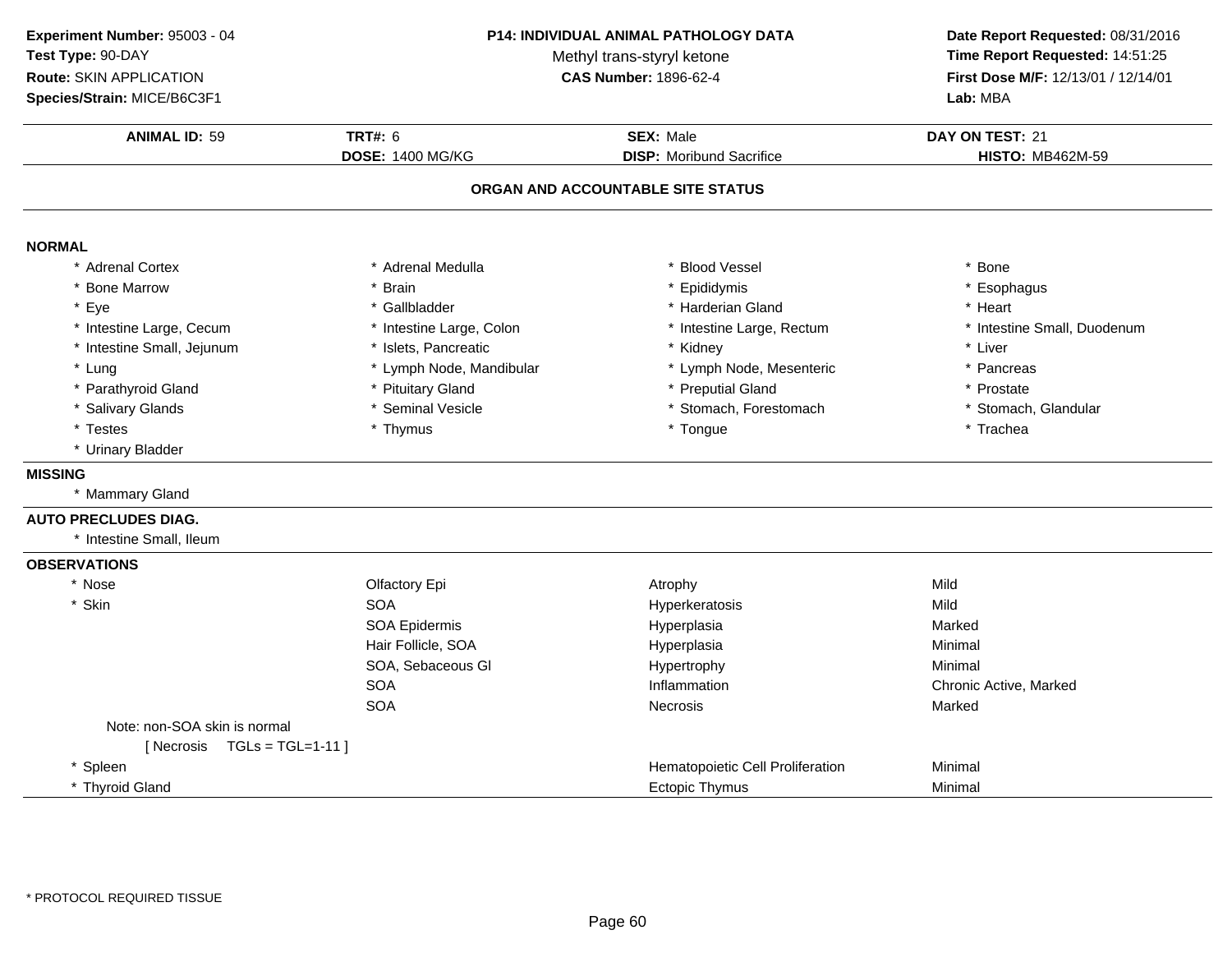**ANIMAL ID:** <sup>60</sup> **TRT#:** <sup>6</sup> **SEX:** Male **DAY ON TEST:** <sup>6</sup> **DOSE:** 1400 MG/KG**DISP:** Natural Death **HISTO:** MB462M-60 **ORGAN AND ACCOUNTABLE SITE STATUSNORMAL** \* Adrenal Cortex \* Adrenal Medullaa the set of the set of the set of the set of the set of the set of the set of the set of the set of the set o<br>Set of the set of the set of the set of the set of the set of the set of the set of the set of the set of the s \* Bone Marrow \* Brain \* Epididymis \* Esophagus \* Eyee the second of the Marderian Gland the second term  $\ast$  Heart the second term  $\ast$  the large, Colon term  $\ast$  the state Large, Colon \* Islets, Pancreatic \* Liver \* Lung \* Lymph Node, Mandibular \* Lymph Node, Mesenteric\* Pancreas \* Parathyroid Gland \* Pituitary Gland<br>\* Thyroid Gland \* Prostatee the state of the Salivary Glands the state of the state of the state of the state of the state of the state o<br>And the state of the state of the state of the state of the state of the state of the state of the state of th \* Tongue \* Trachea **MISSING** \* Mammary Gland**AUTO PRECLUDES DIAG.**\* Gallbladder \* Intestine Large, Cecum \* Intestine Large, Rectum \* 10 \* Intestine Small, Duodenum<br>\* Kidney \* Preputial Gland \* Intestine Small, Ileum\* Intestine Small, Jejunum \* \* Kidney \* Kidney \* Preputial Gland \* Preputial Gland<br>
\* Stomach, Forestomach \* \* Stomach \* Stomach, Glandular \* Seminal Vesicle\* Stomach, Forestomach \* Thymus \* Urinary Bladder **OBSERVATIONS**\* Nosee and the Colfactory Epi and the Atrophy Atrophy and the Mild \* Skinn SOA Hyperkeratosis Mild SOA Epidermis Hyperplasiaa Mild Hair Follicle, SOA Hyperplasia Minimal SOA, Sebaceous Gl Hypertrophy Minimal SOA Inflammation Chronic Active, Mild Note: non-SOA skin is normal $[Inflammation **TGLs = 1-11**]$ **Experiment Number:** 95003 - 04 **P14: INDIVIDUAL ANIMAL PATHOLOGY DATA Date Report Requested:** 08/31/2016 **Test Type:** 90-DAYMethyl trans-styryl ketone<br>CAS Number: 1896-62-4 **Time Report Requested:** 14:51:25 **Route:** SKIN APPLICATION**First Dose M/F:** 12/13/01 / 12/14/01<br>**Lab:** MBA **Species/Strain:** MICE/B6C3F1**Lab:** MBA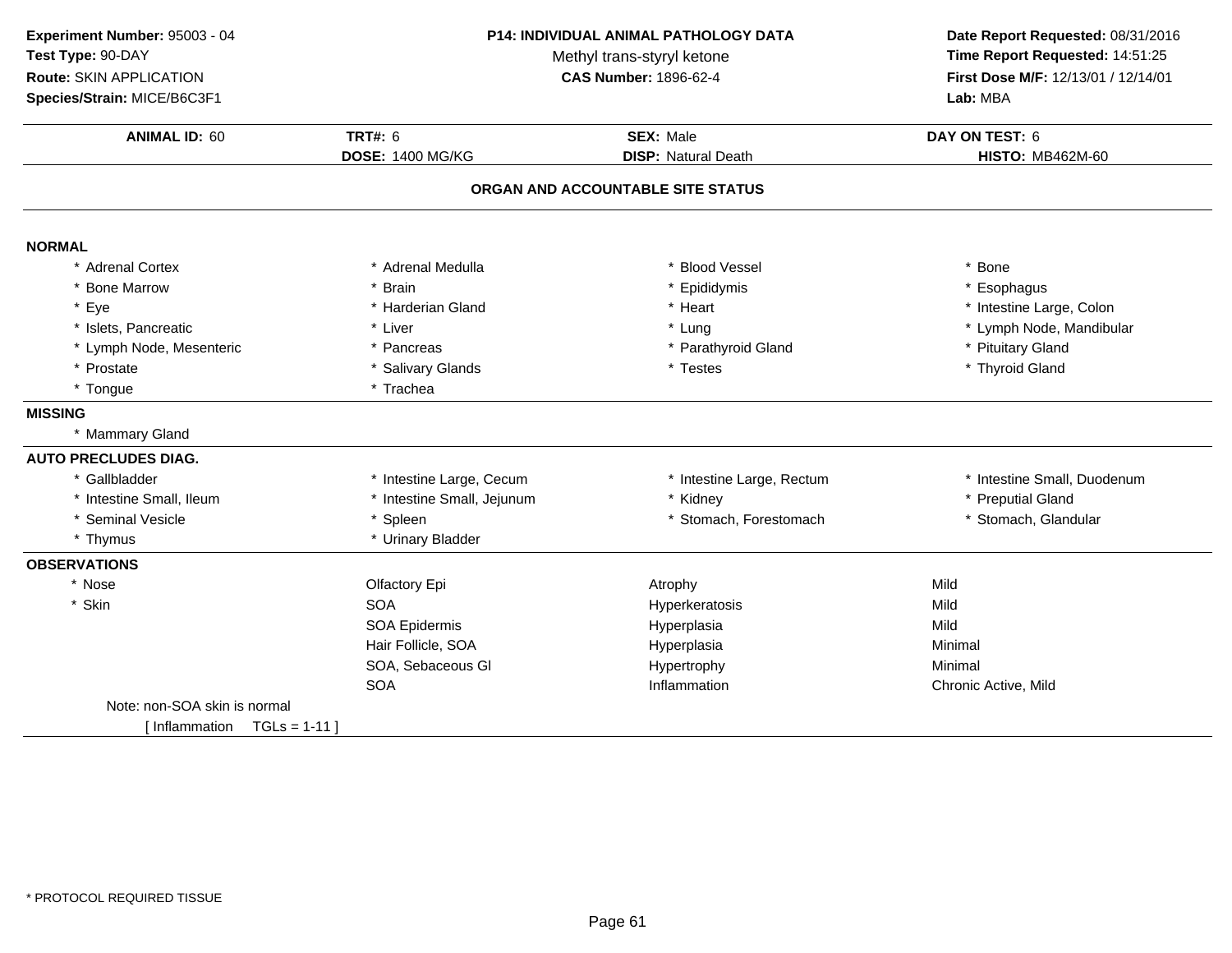| Experiment Number: 95003 - 04<br>Test Type: 90-DAY<br>Route: SKIN APPLICATION<br>Species/Strain: MICE/B6C3F1 | <b>P14: INDIVIDUAL ANIMAL PATHOLOGY DATA</b><br>Methyl trans-styryl ketone<br><b>CAS Number: 1896-62-4</b> |                                   | Date Report Requested: 08/31/2016<br>Time Report Requested: 14:51:25<br>First Dose M/F: 12/13/01 / 12/14/01<br>Lab: MBA |  |
|--------------------------------------------------------------------------------------------------------------|------------------------------------------------------------------------------------------------------------|-----------------------------------|-------------------------------------------------------------------------------------------------------------------------|--|
| <b>ANIMAL ID: 61</b>                                                                                         | <b>TRT#: 7</b>                                                                                             | <b>SEX: Female</b>                |                                                                                                                         |  |
|                                                                                                              | <b>DOSE: VEHICLE CONTROL</b>                                                                               | <b>DISP: Terminal Sacrifice</b>   | <b>HISTO: MB462M-61</b>                                                                                                 |  |
|                                                                                                              |                                                                                                            | ORGAN AND ACCOUNTABLE SITE STATUS |                                                                                                                         |  |
| <b>NORMAL</b>                                                                                                |                                                                                                            |                                   |                                                                                                                         |  |
| * Adrenal Medulla                                                                                            | * Blood Vessel                                                                                             | Bone                              | <b>Bone Marrow</b>                                                                                                      |  |
| * Brain                                                                                                      | * Clitoral Gland                                                                                           | Esophagus                         | * Eye                                                                                                                   |  |
| * Gallbladder                                                                                                | * Harderian Gland                                                                                          | * Heart                           | * Intestine Large, Cecum                                                                                                |  |
| * Intestine Large, Colon                                                                                     | * Intestine Large, Rectum                                                                                  | * Intestine Small, Duodenum       | * Intestine Small, Ileum                                                                                                |  |
| * Intestine Small, Jejunum                                                                                   | * Islets. Pancreatic                                                                                       | * Kidney                          | * Liver                                                                                                                 |  |
| * Lung                                                                                                       | * Lymph Node, Mandibular                                                                                   | * Lymph Node, Mesenteric          | * Mammary Gland                                                                                                         |  |
| * Nose                                                                                                       | * Ovary                                                                                                    | * Pancreas                        | * Parathyroid Gland                                                                                                     |  |
| * Pituitary Gland                                                                                            | * Salivary Glands                                                                                          | * Skin                            | * Stomach, Forestomach                                                                                                  |  |
| * Stomach, Glandular                                                                                         | * Thymus                                                                                                   | * Thyroid Gland                   | * Tongue                                                                                                                |  |
| * Trachea                                                                                                    |                                                                                                            |                                   |                                                                                                                         |  |
| <b>MISSING</b>                                                                                               |                                                                                                            |                                   |                                                                                                                         |  |
| * Urinary Bladder                                                                                            |                                                                                                            |                                   |                                                                                                                         |  |
| <b>OBSERVATIONS</b>                                                                                          |                                                                                                            |                                   |                                                                                                                         |  |
| * Adrenal Cortex                                                                                             | Subcapsular                                                                                                | Hyperplasia                       | Focal, Minimal                                                                                                          |  |
| * Spleen                                                                                                     |                                                                                                            | Hematopoietic Cell Proliferation  | Minimal                                                                                                                 |  |
| * Uterus                                                                                                     | Endometrium                                                                                                | Hyperplasia                       | Cystic, Minimal                                                                                                         |  |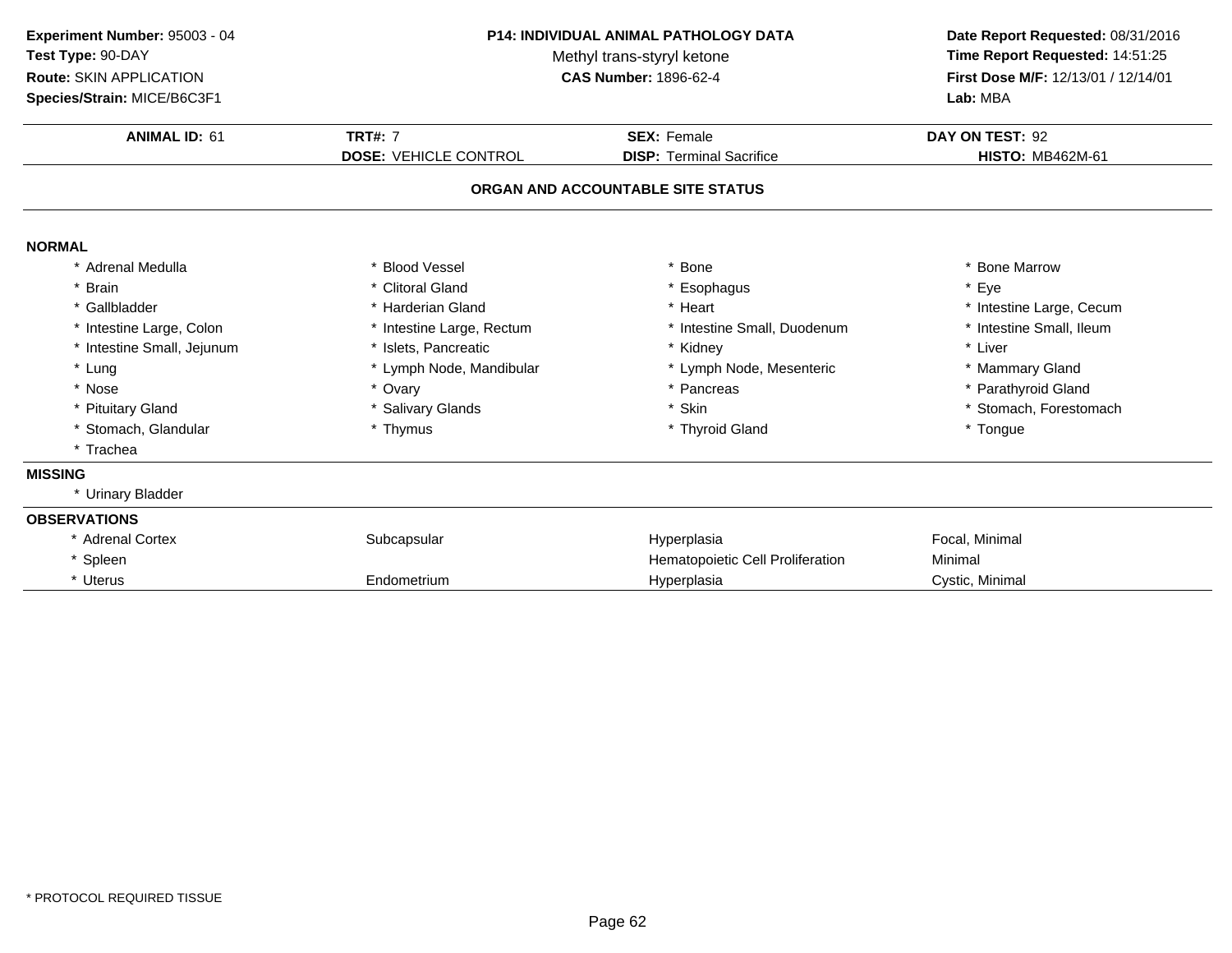| <b>TRT#: 7</b><br><b>SEX: Female</b><br>DAY ON TEST: 92<br><b>ANIMAL ID: 62</b><br><b>DOSE: VEHICLE CONTROL</b><br><b>HISTO: MB462M-62</b><br><b>DISP: Terminal Sacrifice</b><br>ORGAN AND ACCOUNTABLE SITE STATUS<br><b>NORMAL</b><br>* Blood Vessel<br>Bone<br>* Bone Marrow<br>* Adrenal Medulla<br>* Eye<br>* Brain<br>* Clitoral Gland<br>* Esophagus<br>* Gallbladder<br>* Harderian Gland<br>* Intestine Large, Cecum<br>* Heart<br>* Intestine Small, Ileum<br>* Intestine Large, Colon<br>* Intestine Large, Rectum<br>* Intestine Small, Duodenum<br>* Liver<br>* Intestine Small, Jejunum<br>* Islets, Pancreatic<br>* Kidney<br>* Lung<br>* Lymph Node, Mandibular<br>* Lymph Node, Mesenteric<br>* Nose<br>* Ovary<br><b>Salivary Glands</b><br>* Skin<br>* Pancreas<br>* Thymus<br>* Stomach, Forestomach<br>* Stomach, Glandular<br>* Thyroid Gland<br>* Trachea<br>* Urinary Bladder<br>* Tongue<br><b>MISSING</b><br>* Parathyroid Gland<br><b>INSUFFICIENT TISSUE</b> | <b>P14: INDIVIDUAL ANIMAL PATHOLOGY DATA</b><br>Experiment Number: 95003 - 04<br>Test Type: 90-DAY<br>Methyl trans-styryl ketone<br>Route: SKIN APPLICATION<br><b>CAS Number: 1896-62-4</b><br>Species/Strain: MICE/B6C3F1 |                   | Date Report Requested: 08/31/2016<br>Time Report Requested: 14:51:25<br>First Dose M/F: 12/13/01 / 12/14/01<br>Lab: MBA |  |
|-----------------------------------------------------------------------------------------------------------------------------------------------------------------------------------------------------------------------------------------------------------------------------------------------------------------------------------------------------------------------------------------------------------------------------------------------------------------------------------------------------------------------------------------------------------------------------------------------------------------------------------------------------------------------------------------------------------------------------------------------------------------------------------------------------------------------------------------------------------------------------------------------------------------------------------------------------------------------------------------|----------------------------------------------------------------------------------------------------------------------------------------------------------------------------------------------------------------------------|-------------------|-------------------------------------------------------------------------------------------------------------------------|--|
|                                                                                                                                                                                                                                                                                                                                                                                                                                                                                                                                                                                                                                                                                                                                                                                                                                                                                                                                                                                         |                                                                                                                                                                                                                            |                   |                                                                                                                         |  |
|                                                                                                                                                                                                                                                                                                                                                                                                                                                                                                                                                                                                                                                                                                                                                                                                                                                                                                                                                                                         |                                                                                                                                                                                                                            |                   |                                                                                                                         |  |
|                                                                                                                                                                                                                                                                                                                                                                                                                                                                                                                                                                                                                                                                                                                                                                                                                                                                                                                                                                                         |                                                                                                                                                                                                                            |                   |                                                                                                                         |  |
|                                                                                                                                                                                                                                                                                                                                                                                                                                                                                                                                                                                                                                                                                                                                                                                                                                                                                                                                                                                         |                                                                                                                                                                                                                            |                   |                                                                                                                         |  |
|                                                                                                                                                                                                                                                                                                                                                                                                                                                                                                                                                                                                                                                                                                                                                                                                                                                                                                                                                                                         |                                                                                                                                                                                                                            |                   |                                                                                                                         |  |
|                                                                                                                                                                                                                                                                                                                                                                                                                                                                                                                                                                                                                                                                                                                                                                                                                                                                                                                                                                                         |                                                                                                                                                                                                                            |                   |                                                                                                                         |  |
|                                                                                                                                                                                                                                                                                                                                                                                                                                                                                                                                                                                                                                                                                                                                                                                                                                                                                                                                                                                         |                                                                                                                                                                                                                            |                   |                                                                                                                         |  |
|                                                                                                                                                                                                                                                                                                                                                                                                                                                                                                                                                                                                                                                                                                                                                                                                                                                                                                                                                                                         |                                                                                                                                                                                                                            |                   |                                                                                                                         |  |
|                                                                                                                                                                                                                                                                                                                                                                                                                                                                                                                                                                                                                                                                                                                                                                                                                                                                                                                                                                                         |                                                                                                                                                                                                                            |                   |                                                                                                                         |  |
|                                                                                                                                                                                                                                                                                                                                                                                                                                                                                                                                                                                                                                                                                                                                                                                                                                                                                                                                                                                         |                                                                                                                                                                                                                            |                   |                                                                                                                         |  |
|                                                                                                                                                                                                                                                                                                                                                                                                                                                                                                                                                                                                                                                                                                                                                                                                                                                                                                                                                                                         |                                                                                                                                                                                                                            |                   |                                                                                                                         |  |
|                                                                                                                                                                                                                                                                                                                                                                                                                                                                                                                                                                                                                                                                                                                                                                                                                                                                                                                                                                                         |                                                                                                                                                                                                                            |                   |                                                                                                                         |  |
|                                                                                                                                                                                                                                                                                                                                                                                                                                                                                                                                                                                                                                                                                                                                                                                                                                                                                                                                                                                         |                                                                                                                                                                                                                            |                   |                                                                                                                         |  |
|                                                                                                                                                                                                                                                                                                                                                                                                                                                                                                                                                                                                                                                                                                                                                                                                                                                                                                                                                                                         |                                                                                                                                                                                                                            |                   |                                                                                                                         |  |
|                                                                                                                                                                                                                                                                                                                                                                                                                                                                                                                                                                                                                                                                                                                                                                                                                                                                                                                                                                                         |                                                                                                                                                                                                                            |                   |                                                                                                                         |  |
|                                                                                                                                                                                                                                                                                                                                                                                                                                                                                                                                                                                                                                                                                                                                                                                                                                                                                                                                                                                         | * Mammary Gland                                                                                                                                                                                                            | * Pituitary Gland |                                                                                                                         |  |
| <b>OBSERVATIONS</b>                                                                                                                                                                                                                                                                                                                                                                                                                                                                                                                                                                                                                                                                                                                                                                                                                                                                                                                                                                     |                                                                                                                                                                                                                            |                   |                                                                                                                         |  |
| * Adrenal Cortex<br>Focal, Minimal<br>Subcapsular<br>Hyperplasia                                                                                                                                                                                                                                                                                                                                                                                                                                                                                                                                                                                                                                                                                                                                                                                                                                                                                                                        |                                                                                                                                                                                                                            |                   |                                                                                                                         |  |
| * Spleen<br>Hematopoietic Cell Proliferation<br>Minimal                                                                                                                                                                                                                                                                                                                                                                                                                                                                                                                                                                                                                                                                                                                                                                                                                                                                                                                                 |                                                                                                                                                                                                                            |                   |                                                                                                                         |  |
| * Uterus<br>Endometrium<br>Hyperplasia<br>Cystic, Mild                                                                                                                                                                                                                                                                                                                                                                                                                                                                                                                                                                                                                                                                                                                                                                                                                                                                                                                                  |                                                                                                                                                                                                                            |                   |                                                                                                                         |  |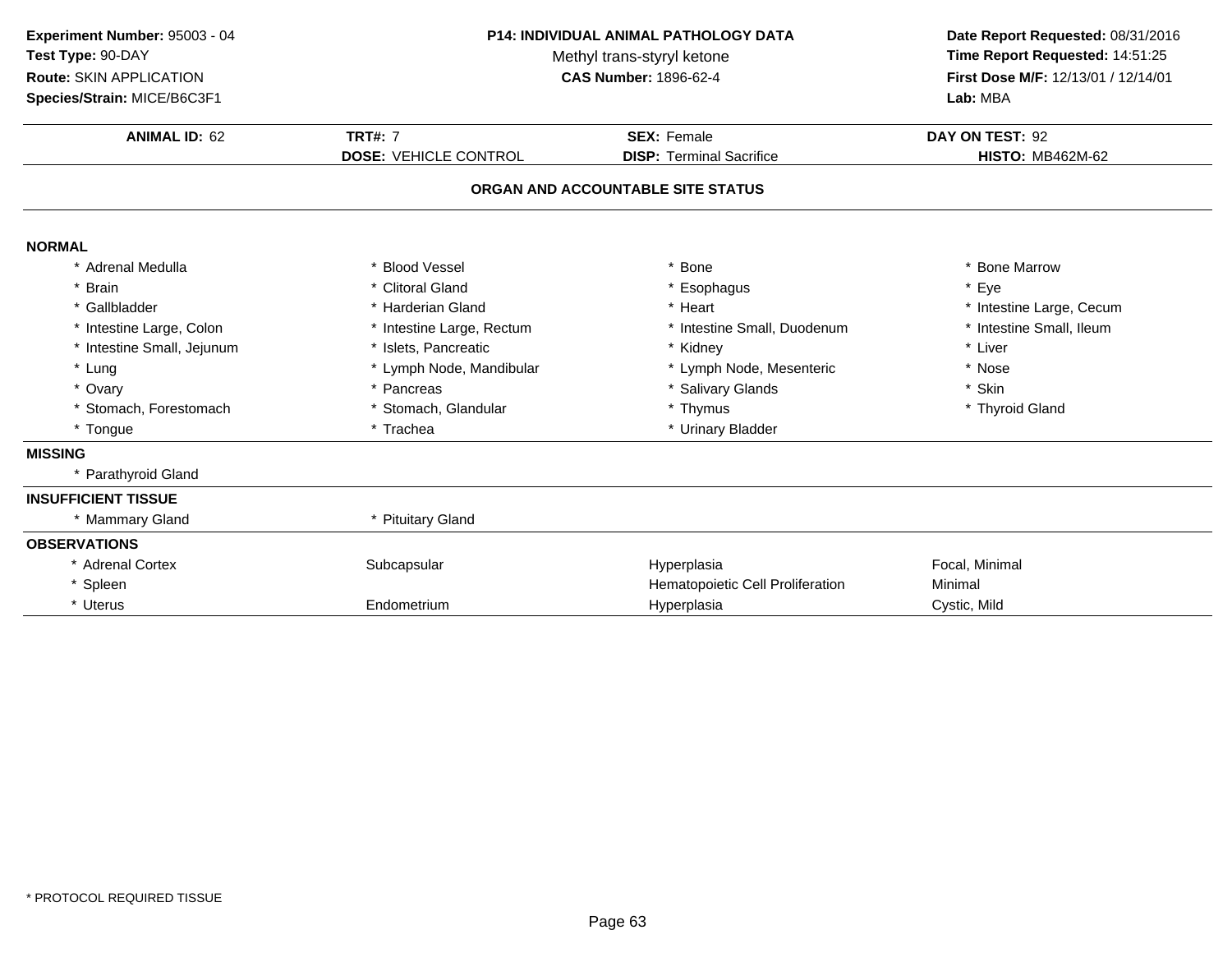| Experiment Number: 95003 - 04<br>Test Type: 90-DAY<br>Route: SKIN APPLICATION<br>Species/Strain: MICE/B6C3F1 | <b>P14: INDIVIDUAL ANIMAL PATHOLOGY DATA</b><br>Methyl trans-styryl ketone<br><b>CAS Number: 1896-62-4</b> |                                                       | Date Report Requested: 08/31/2016<br>Time Report Requested: 14:51:25<br>First Dose M/F: 12/13/01 / 12/14/01<br>Lab: MBA |
|--------------------------------------------------------------------------------------------------------------|------------------------------------------------------------------------------------------------------------|-------------------------------------------------------|-------------------------------------------------------------------------------------------------------------------------|
| <b>ANIMAL ID: 63</b>                                                                                         | <b>TRT#: 7</b><br><b>DOSE: VEHICLE CONTROL</b>                                                             | <b>SEX: Female</b><br><b>DISP: Terminal Sacrifice</b> | DAY ON TEST: 92<br><b>HISTO: MB462M-63</b>                                                                              |
|                                                                                                              |                                                                                                            | ORGAN AND ACCOUNTABLE SITE STATUS                     |                                                                                                                         |
| <b>NORMAL</b>                                                                                                |                                                                                                            |                                                       |                                                                                                                         |
| * Adrenal Medulla                                                                                            | * Blood Vessel                                                                                             | Bone                                                  | * Bone Marrow                                                                                                           |
| * Brain                                                                                                      | * Clitoral Gland                                                                                           | * Esophagus                                           | * Eye                                                                                                                   |
| * Harderian Gland                                                                                            | * Heart                                                                                                    | * Intestine Large, Cecum                              | * Intestine Large, Colon                                                                                                |
| * Intestine Large, Rectum                                                                                    | * Intestine Small, Duodenum                                                                                | * Intestine Small, Ileum                              | * Intestine Small, Jejunum                                                                                              |
| * Islets, Pancreatic                                                                                         | * Kidney                                                                                                   | * Liver                                               | * Lung                                                                                                                  |
| * Lymph Node, Mandibular                                                                                     | * Lymph Node, Mesenteric                                                                                   | * Mammary Gland                                       | * Nose                                                                                                                  |
| * Ovary                                                                                                      | * Pancreas                                                                                                 | * Parathyroid Gland                                   | * Salivary Glands                                                                                                       |
| * Skin                                                                                                       | * Stomach, Forestomach                                                                                     | * Stomach, Glandular                                  | * Thymus                                                                                                                |
| * Tongue                                                                                                     | * Trachea                                                                                                  | * Urinary Bladder                                     |                                                                                                                         |
| <b>MISSING</b>                                                                                               |                                                                                                            |                                                       |                                                                                                                         |
| * Gallbladder                                                                                                |                                                                                                            |                                                       |                                                                                                                         |
| <b>INSUFFICIENT TISSUE</b>                                                                                   |                                                                                                            |                                                       |                                                                                                                         |
| * Pituitary Gland                                                                                            |                                                                                                            |                                                       |                                                                                                                         |
| <b>OBSERVATIONS</b>                                                                                          |                                                                                                            |                                                       |                                                                                                                         |
| * Adrenal Cortex                                                                                             | Subcapsular                                                                                                | Hyperplasia                                           | Focal, Minimal                                                                                                          |
| * Spleen                                                                                                     |                                                                                                            | Hematopoietic Cell Proliferation                      | Minimal                                                                                                                 |
| * Thyroid Gland                                                                                              |                                                                                                            | <b>Ectopic Thymus</b>                                 | Minimal                                                                                                                 |
| * Uterus                                                                                                     | Endometrium                                                                                                | Hyperplasia                                           | Cystic, Minimal                                                                                                         |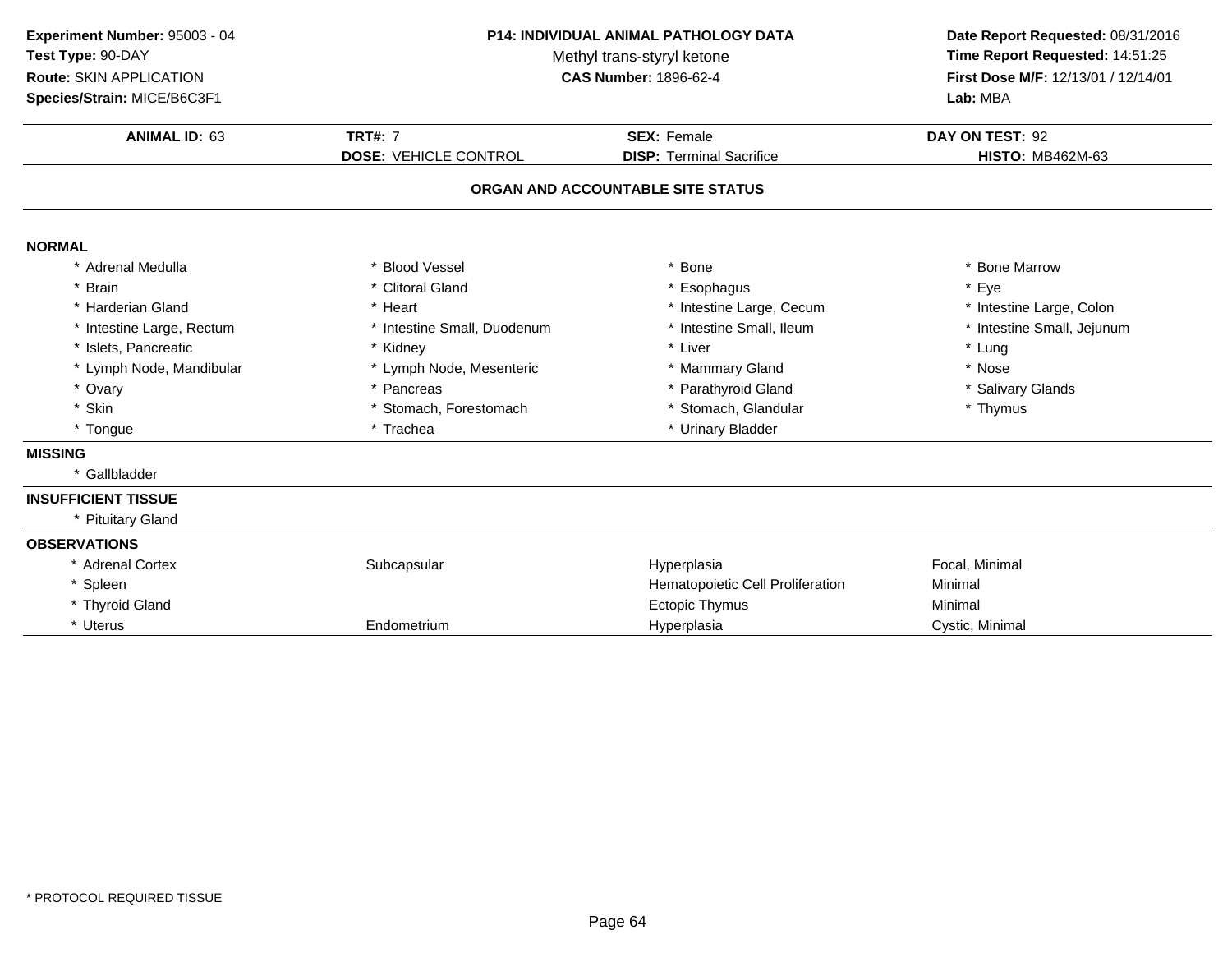| Experiment Number: 95003 - 04<br>Test Type: 90-DAY     | <b>P14: INDIVIDUAL ANIMAL PATHOLOGY DATA</b><br>Methyl trans-styryl ketone<br><b>CAS Number: 1896-62-4</b> |                                   | Date Report Requested: 08/31/2016<br>Time Report Requested: 14:51:25<br>First Dose M/F: 12/13/01 / 12/14/01<br>Lab: MBA |
|--------------------------------------------------------|------------------------------------------------------------------------------------------------------------|-----------------------------------|-------------------------------------------------------------------------------------------------------------------------|
| Route: SKIN APPLICATION<br>Species/Strain: MICE/B6C3F1 |                                                                                                            |                                   |                                                                                                                         |
| <b>ANIMAL ID: 64</b>                                   | <b>TRT#: 7</b>                                                                                             | <b>SEX: Female</b>                | DAY ON TEST: 92                                                                                                         |
|                                                        | <b>DOSE: VEHICLE CONTROL</b>                                                                               | <b>DISP: Terminal Sacrifice</b>   | <b>HISTO: MB462M-64</b>                                                                                                 |
|                                                        |                                                                                                            | ORGAN AND ACCOUNTABLE SITE STATUS |                                                                                                                         |
| <b>NORMAL</b>                                          |                                                                                                            |                                   |                                                                                                                         |
| * Adrenal Medulla                                      | * Blood Vessel                                                                                             | <b>Bone</b>                       | * Bone Marrow                                                                                                           |
| * Brain                                                | * Clitoral Gland                                                                                           | Esophagus                         | * Eye                                                                                                                   |
| * Gallbladder                                          | * Harderian Gland                                                                                          | Heart                             | * Intestine Large, Cecum                                                                                                |
| * Intestine Large, Colon                               | * Intestine Large, Rectum                                                                                  | * Intestine Small, Duodenum       | * Intestine Small, Ileum                                                                                                |
| * Intestine Small, Jejunum                             | * Islets, Pancreatic                                                                                       | Kidnev                            | * Liver                                                                                                                 |
| * Lung                                                 | * Lymph Node, Mandibular                                                                                   | * Lymph Node, Mesenteric          | * Mammary Gland                                                                                                         |
| * Nose                                                 | * Ovary                                                                                                    | * Pancreas                        | * Parathyroid Gland                                                                                                     |
| * Pituitary Gland                                      | * Salivary Glands                                                                                          | * Skin                            | * Spleen                                                                                                                |
| * Stomach, Forestomach                                 | * Stomach, Glandular                                                                                       | * Thymus                          | * Thyroid Gland                                                                                                         |
| * Tongue                                               | * Trachea                                                                                                  | * Urinary Bladder                 |                                                                                                                         |
| <b>OBSERVATIONS</b>                                    |                                                                                                            |                                   |                                                                                                                         |
| * Adrenal Cortex                                       | Subcapsular                                                                                                | Hyperplasia                       | Focal, Minimal                                                                                                          |
| * Uterus                                               | Endometrium                                                                                                | Hyperplasia                       | Cystic, Minimal                                                                                                         |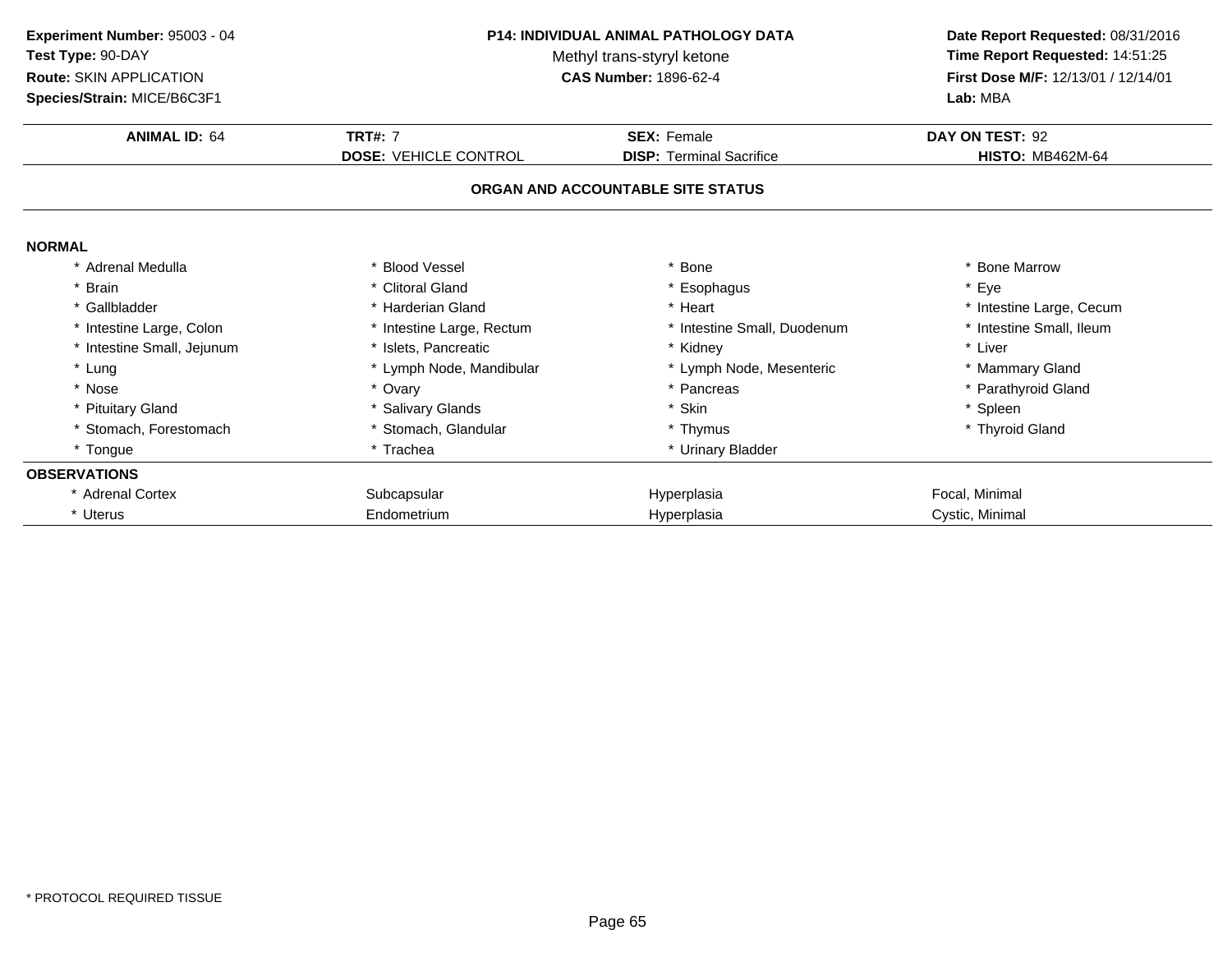| Experiment Number: 95003 - 04<br>Test Type: 90-DAY<br><b>Route: SKIN APPLICATION</b> | <b>P14: INDIVIDUAL ANIMAL PATHOLOGY DATA</b><br>Methyl trans-styryl ketone<br><b>CAS Number: 1896-62-4</b> |                                   | Date Report Requested: 08/31/2016<br>Time Report Requested: 14:51:25<br>First Dose M/F: 12/13/01 / 12/14/01 |
|--------------------------------------------------------------------------------------|------------------------------------------------------------------------------------------------------------|-----------------------------------|-------------------------------------------------------------------------------------------------------------|
| Species/Strain: MICE/B6C3F1                                                          |                                                                                                            |                                   | Lab: MBA                                                                                                    |
| <b>ANIMAL ID: 65</b>                                                                 | <b>TRT#: 7</b>                                                                                             | <b>SEX: Female</b>                | DAY ON TEST: 92                                                                                             |
|                                                                                      | <b>DOSE: VEHICLE CONTROL</b>                                                                               | <b>DISP: Terminal Sacrifice</b>   | <b>HISTO: MB462M-65</b>                                                                                     |
|                                                                                      |                                                                                                            | ORGAN AND ACCOUNTABLE SITE STATUS |                                                                                                             |
| <b>NORMAL</b>                                                                        |                                                                                                            |                                   |                                                                                                             |
| * Adrenal Medulla                                                                    | * Blood Vessel                                                                                             | Bone                              | * Bone Marrow                                                                                               |
| <b>Brain</b>                                                                         | * Clitoral Gland                                                                                           | Esophagus                         | Eye                                                                                                         |
| * Gallbladder                                                                        | * Harderian Gland                                                                                          | * Heart                           | * Intestine Large, Cecum                                                                                    |
| * Intestine Large, Colon                                                             | * Intestine Large, Rectum                                                                                  | * Intestine Small, Duodenum       | * Intestine Small, Ileum                                                                                    |
| * Intestine Small, Jejunum                                                           | * Islets. Pancreatic                                                                                       | * Kidney                          | * Liver                                                                                                     |
| * Lung                                                                               | * Lymph Node, Mandibular                                                                                   | * Lymph Node, Mesenteric          | * Mammary Gland                                                                                             |
| * Nose                                                                               | * Ovary                                                                                                    | * Pancreas                        | * Pituitary Gland                                                                                           |
| * Salivary Glands                                                                    | * Skin                                                                                                     | * Stomach, Forestomach            | * Stomach, Glandular                                                                                        |
| * Thymus                                                                             | * Thyroid Gland                                                                                            | * Tongue                          | * Trachea                                                                                                   |
| * Urinary Bladder                                                                    |                                                                                                            |                                   |                                                                                                             |
| <b>MISSING</b>                                                                       |                                                                                                            |                                   |                                                                                                             |
| * Parathyroid Gland                                                                  |                                                                                                            |                                   |                                                                                                             |
| <b>OBSERVATIONS</b>                                                                  |                                                                                                            |                                   |                                                                                                             |
| * Adrenal Cortex                                                                     | Subcapsular                                                                                                | Hyperplasia                       | Focal, Minimal                                                                                              |
| * Spleen                                                                             |                                                                                                            | Hematopoietic Cell Proliferation  | Minimal                                                                                                     |
| * Uterus                                                                             | Endometrium                                                                                                | Hyperplasia                       | Cystic, Minimal                                                                                             |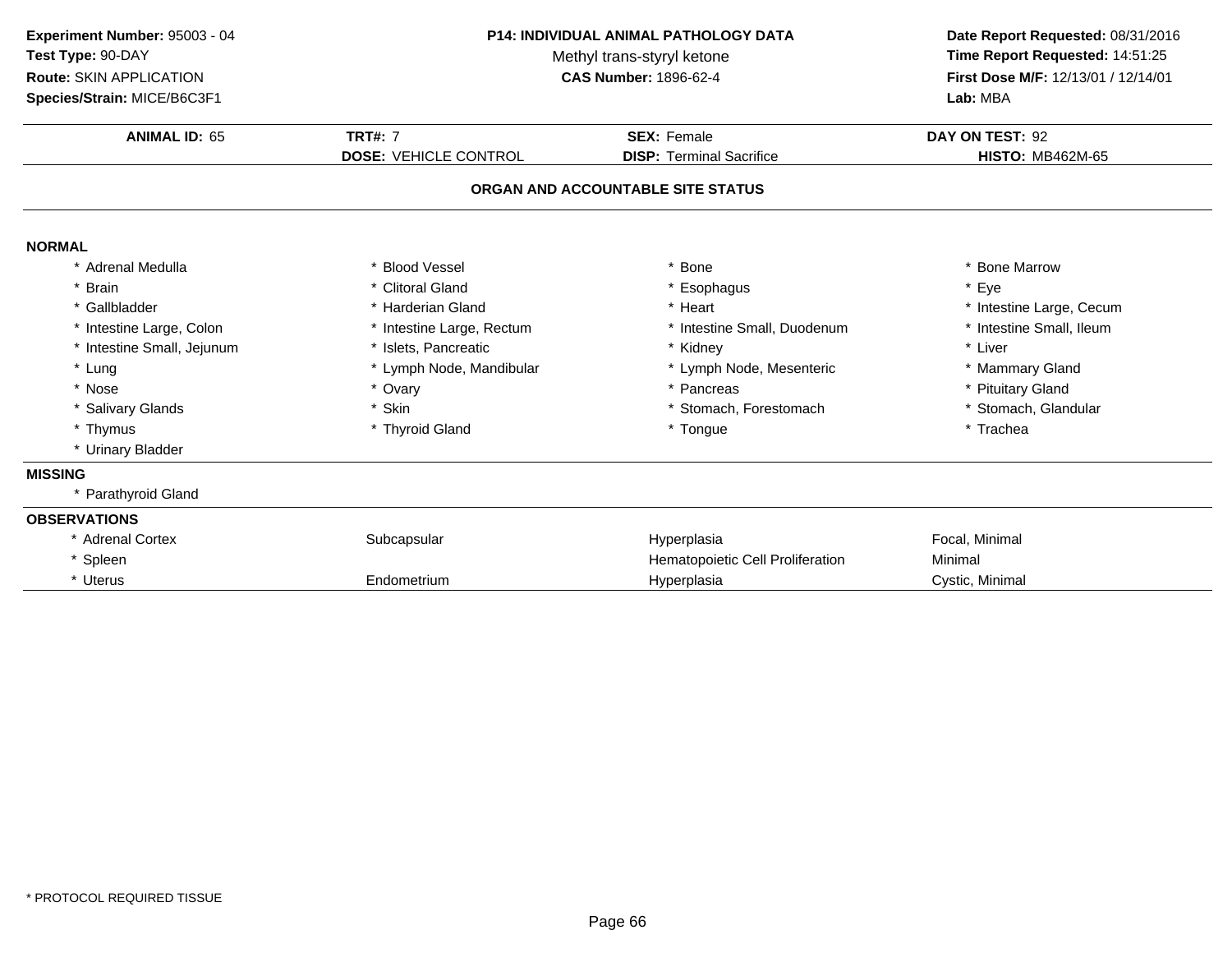| Experiment Number: 95003 - 04<br>Test Type: 90-DAY | <b>P14: INDIVIDUAL ANIMAL PATHOLOGY DATA</b><br>Methyl trans-styryl ketone<br><b>CAS Number: 1896-62-4</b> |                                   | Date Report Requested: 08/31/2016<br>Time Report Requested: 14:51:25<br>First Dose M/F: 12/13/01 / 12/14/01 |  |
|----------------------------------------------------|------------------------------------------------------------------------------------------------------------|-----------------------------------|-------------------------------------------------------------------------------------------------------------|--|
| Route: SKIN APPLICATION                            |                                                                                                            |                                   |                                                                                                             |  |
| Species/Strain: MICE/B6C3F1                        |                                                                                                            |                                   | Lab: MBA                                                                                                    |  |
| <b>ANIMAL ID: 66</b>                               | <b>TRT#: 7</b>                                                                                             | <b>SEX: Female</b>                | DAY ON TEST: 92                                                                                             |  |
|                                                    | <b>DOSE: VEHICLE CONTROL</b>                                                                               | <b>DISP: Terminal Sacrifice</b>   | <b>HISTO: MB462M-66</b>                                                                                     |  |
|                                                    |                                                                                                            | ORGAN AND ACCOUNTABLE SITE STATUS |                                                                                                             |  |
| <b>NORMAL</b>                                      |                                                                                                            |                                   |                                                                                                             |  |
| * Adrenal Medulla                                  | * Blood Vessel                                                                                             | <b>Bone</b>                       | * Bone Marrow                                                                                               |  |
| * Brain                                            | * Clitoral Gland                                                                                           | Esophagus                         | * Eye                                                                                                       |  |
| * Gallbladder                                      | * Harderian Gland                                                                                          | Heart                             | * Intestine Large, Cecum                                                                                    |  |
| * Intestine Large, Colon                           | * Intestine Large, Rectum                                                                                  | * Intestine Small, Duodenum       | * Intestine Small, Ileum                                                                                    |  |
| * Intestine Small, Jejunum                         | * Islets, Pancreatic                                                                                       | Kidnev                            | * Liver                                                                                                     |  |
| * Lung                                             | * Lymph Node, Mandibular                                                                                   | * Lymph Node, Mesenteric          | * Mammary Gland                                                                                             |  |
| * Nose                                             | * Ovary                                                                                                    | * Pancreas                        | * Parathyroid Gland                                                                                         |  |
| * Pituitary Gland                                  | * Salivary Glands                                                                                          | * Skin                            | * Spleen                                                                                                    |  |
| * Stomach, Forestomach                             | * Stomach, Glandular                                                                                       | * Thymus                          | * Thyroid Gland                                                                                             |  |
| * Tongue                                           | * Trachea                                                                                                  | * Urinary Bladder                 |                                                                                                             |  |
| <b>OBSERVATIONS</b>                                |                                                                                                            |                                   |                                                                                                             |  |
| * Adrenal Cortex                                   | Subcapsular                                                                                                | Hyperplasia                       | Focal, Minimal                                                                                              |  |
| * Uterus                                           | Endometrium                                                                                                | Hyperplasia                       | Cystic, Minimal                                                                                             |  |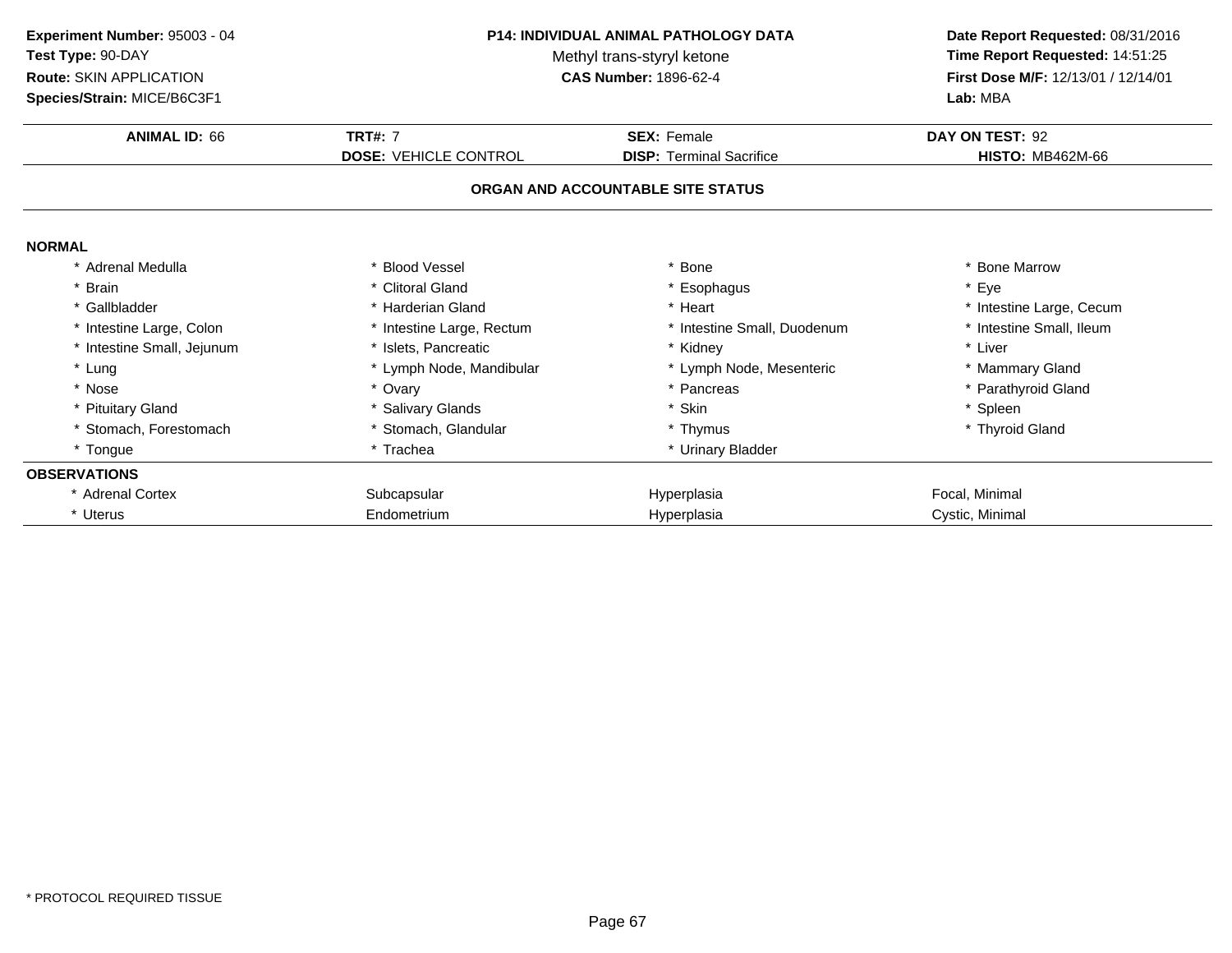| Experiment Number: 95003 - 04 | <b>P14: INDIVIDUAL ANIMAL PATHOLOGY DATA</b><br>Methyl trans-styryl ketone<br><b>CAS Number: 1896-62-4</b> |                                   | Date Report Requested: 08/31/2016<br>Time Report Requested: 14:51:25<br>First Dose M/F: 12/13/01 / 12/14/01 |
|-------------------------------|------------------------------------------------------------------------------------------------------------|-----------------------------------|-------------------------------------------------------------------------------------------------------------|
| Test Type: 90-DAY             |                                                                                                            |                                   |                                                                                                             |
| Route: SKIN APPLICATION       |                                                                                                            |                                   |                                                                                                             |
| Species/Strain: MICE/B6C3F1   |                                                                                                            |                                   | Lab: MBA                                                                                                    |
| <b>ANIMAL ID: 67</b>          | <b>TRT#: 7</b>                                                                                             | <b>SEX: Female</b>                | DAY ON TEST: 92                                                                                             |
|                               | <b>DOSE: VEHICLE CONTROL</b>                                                                               | <b>DISP: Terminal Sacrifice</b>   | <b>HISTO: MB462M-67</b>                                                                                     |
|                               |                                                                                                            | ORGAN AND ACCOUNTABLE SITE STATUS |                                                                                                             |
| <b>NORMAL</b>                 |                                                                                                            |                                   |                                                                                                             |
| * Adrenal Medulla             | * Blood Vessel                                                                                             | * Bone                            | * Bone Marrow                                                                                               |
| * Brain                       | * Clitoral Gland                                                                                           | * Esophagus                       | * Eye                                                                                                       |
| * Gallbladder                 | * Harderian Gland                                                                                          | * Heart                           | * Intestine Large, Cecum                                                                                    |
| * Intestine Large, Colon      | * Intestine Large, Rectum                                                                                  | * Intestine Small, Duodenum       | * Intestine Small, Ileum                                                                                    |
| * Intestine Small, Jejunum    | * Islets, Pancreatic                                                                                       | * Kidney                          | * Liver                                                                                                     |
| * Lung                        | * Lymph Node, Mandibular                                                                                   | * Lymph Node, Mesenteric          | * Mammary Gland                                                                                             |
| * Nose                        | * Ovary                                                                                                    | * Pancreas                        | * Parathyroid Gland                                                                                         |
| * Pituitary Gland             | * Salivary Glands                                                                                          | * Skin                            | * Stomach, Forestomach                                                                                      |
| * Stomach, Glandular          | * Thymus                                                                                                   | * Thyroid Gland                   | * Tongue                                                                                                    |
| * Trachea                     | * Urinary Bladder                                                                                          |                                   |                                                                                                             |
| <b>OBSERVATIONS</b>           |                                                                                                            |                                   |                                                                                                             |
| * Adrenal Cortex              | Subcapsular                                                                                                | Hyperplasia                       | Focal, Minimal                                                                                              |
| * Spleen                      |                                                                                                            | Hematopoietic Cell Proliferation  | Minimal                                                                                                     |
| * Uterus                      | Endometrium                                                                                                | Hyperplasia                       | Cystic, Minimal                                                                                             |
|                               |                                                                                                            | Polyp Stromal                     |                                                                                                             |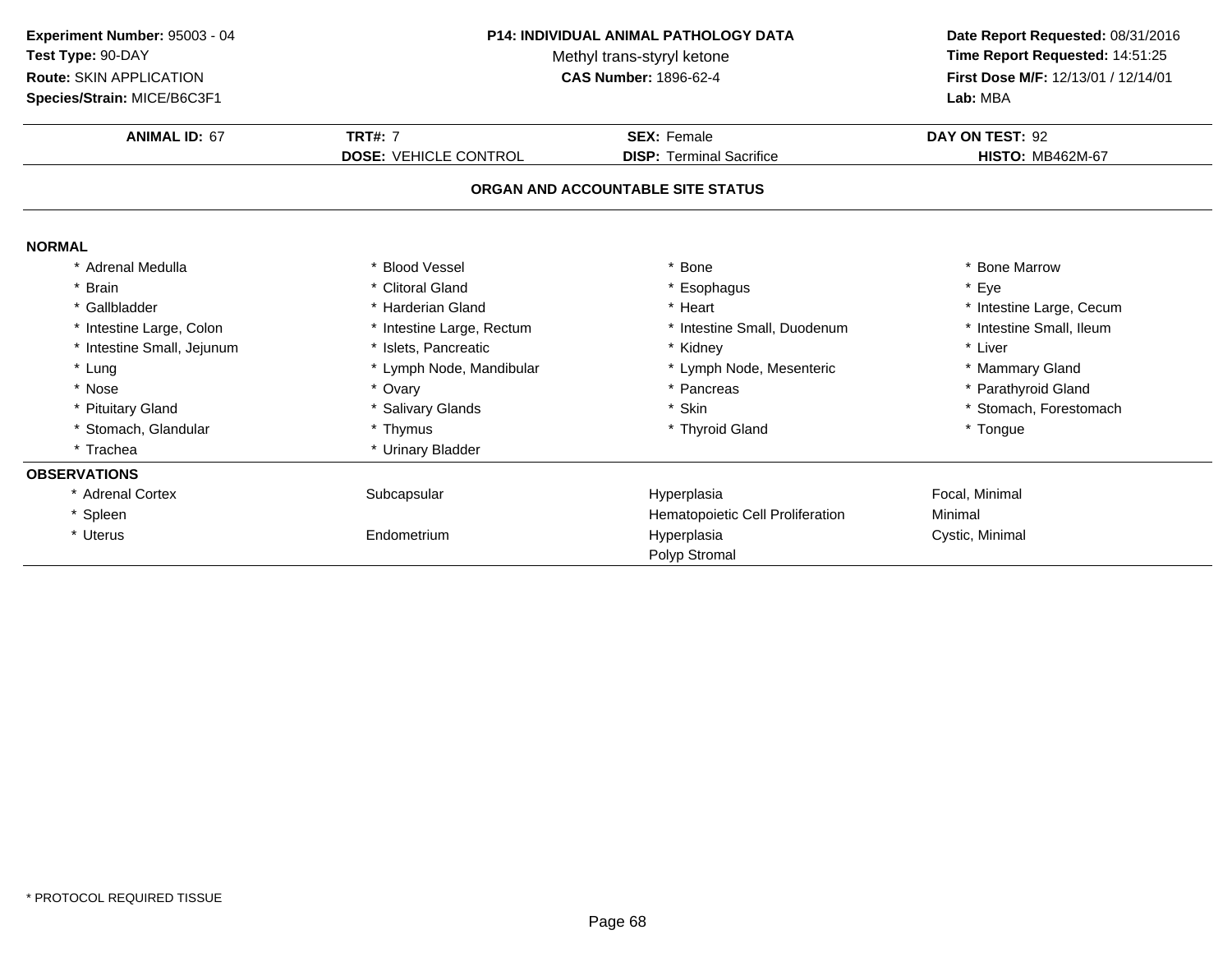| Experiment Number: 95003 - 04<br>Test Type: 90-DAY<br>Route: SKIN APPLICATION<br>Species/Strain: MICE/B6C3F1 | <b>P14: INDIVIDUAL ANIMAL PATHOLOGY DATA</b><br>Methyl trans-styryl ketone<br><b>CAS Number: 1896-62-4</b> |                                   | Date Report Requested: 08/31/2016<br>Time Report Requested: 14:51:25<br>First Dose M/F: 12/13/01 / 12/14/01<br>Lab: MBA |  |
|--------------------------------------------------------------------------------------------------------------|------------------------------------------------------------------------------------------------------------|-----------------------------------|-------------------------------------------------------------------------------------------------------------------------|--|
| <b>ANIMAL ID: 68</b>                                                                                         | <b>TRT#: 7</b>                                                                                             | <b>SEX: Female</b>                | DAY ON TEST: 92                                                                                                         |  |
|                                                                                                              | <b>DOSE: VEHICLE CONTROL</b>                                                                               | <b>DISP: Terminal Sacrifice</b>   | <b>HISTO: MB462M-68</b>                                                                                                 |  |
|                                                                                                              |                                                                                                            | ORGAN AND ACCOUNTABLE SITE STATUS |                                                                                                                         |  |
| <b>NORMAL</b>                                                                                                |                                                                                                            |                                   |                                                                                                                         |  |
| * Adrenal Medulla                                                                                            | * Blood Vessel                                                                                             | * Bone                            | * Bone Marrow                                                                                                           |  |
| * Brain                                                                                                      | * Clitoral Gland                                                                                           | * Esophagus                       | * Eye                                                                                                                   |  |
| * Harderian Gland                                                                                            | * Heart                                                                                                    | * Intestine Large, Cecum          | * Intestine Large, Colon                                                                                                |  |
| * Intestine Large, Rectum                                                                                    | * Intestine Small, Duodenum                                                                                | * Intestine Small, Ileum          | * Intestine Small, Jejunum                                                                                              |  |
| * Islets, Pancreatic                                                                                         | * Kidney                                                                                                   | * Liver                           | * Lung                                                                                                                  |  |
| * Lymph Node, Mandibular                                                                                     | * Lymph Node, Mesenteric                                                                                   | * Mammary Gland                   | * Nose                                                                                                                  |  |
| * Ovary                                                                                                      | * Pancreas                                                                                                 | * Parathyroid Gland               | * Pituitary Gland                                                                                                       |  |
| * Salivary Glands                                                                                            | * Skin                                                                                                     | * Spleen                          | * Stomach, Forestomach                                                                                                  |  |
| * Stomach, Glandular                                                                                         | * Thymus                                                                                                   | * Thyroid Gland                   | * Tongue                                                                                                                |  |
| * Trachea                                                                                                    | * Urinary Bladder                                                                                          |                                   |                                                                                                                         |  |
| <b>INSUFFICIENT TISSUE</b>                                                                                   |                                                                                                            |                                   |                                                                                                                         |  |
| * Gallbladder                                                                                                |                                                                                                            |                                   |                                                                                                                         |  |
| <b>OBSERVATIONS</b>                                                                                          |                                                                                                            |                                   |                                                                                                                         |  |
| * Adrenal Cortex                                                                                             | Subcapsular                                                                                                | Hyperplasia                       | Focal, Minimal                                                                                                          |  |
| * Uterus                                                                                                     | Endometrium                                                                                                | Hyperplasia                       | Cystic, Minimal                                                                                                         |  |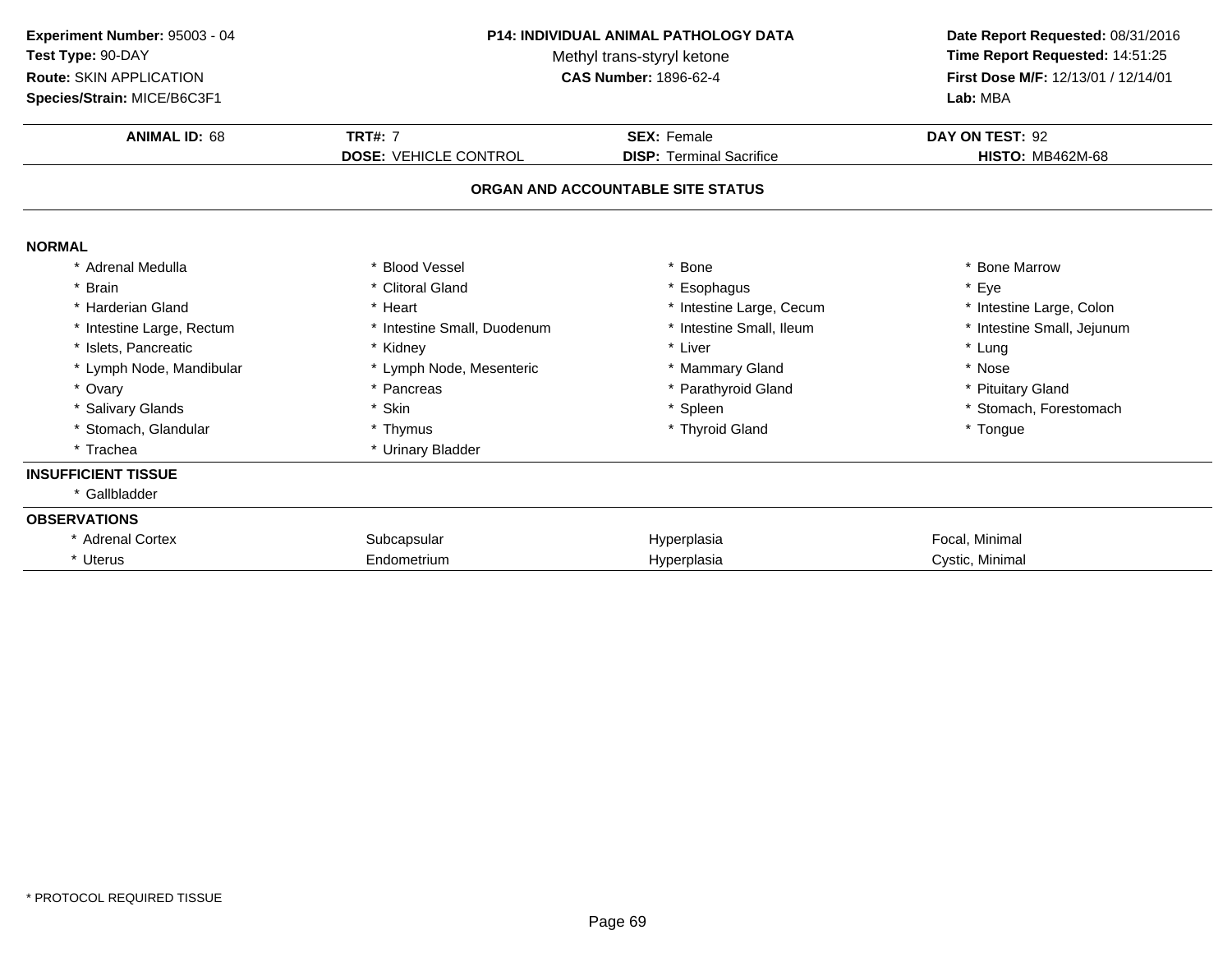| Experiment Number: 95003 - 04<br>Test Type: 90-DAY<br>Route: SKIN APPLICATION<br>Species/Strain: MICE/B6C3F1 | P14: INDIVIDUAL ANIMAL PATHOLOGY DATA<br>Methyl trans-styryl ketone<br><b>CAS Number: 1896-62-4</b> |                                   | Date Report Requested: 08/31/2016<br>Time Report Requested: 14:51:25<br>First Dose M/F: 12/13/01 / 12/14/01<br>Lab: MBA |
|--------------------------------------------------------------------------------------------------------------|-----------------------------------------------------------------------------------------------------|-----------------------------------|-------------------------------------------------------------------------------------------------------------------------|
| <b>ANIMAL ID: 69</b>                                                                                         | <b>TRT#: 7</b>                                                                                      | <b>SEX: Female</b>                | DAY ON TEST: 92                                                                                                         |
|                                                                                                              | <b>DOSE: VEHICLE CONTROL</b>                                                                        | <b>DISP: Terminal Sacrifice</b>   | <b>HISTO: MB462M-69</b>                                                                                                 |
|                                                                                                              |                                                                                                     | ORGAN AND ACCOUNTABLE SITE STATUS |                                                                                                                         |
| <b>NORMAL</b>                                                                                                |                                                                                                     |                                   |                                                                                                                         |
| * Adrenal Medulla                                                                                            | * Blood Vessel                                                                                      | * Bone                            | * Bone Marrow                                                                                                           |
| * Brain                                                                                                      | * Clitoral Gland                                                                                    | * Esophagus                       | * Eye                                                                                                                   |
| * Gallbladder                                                                                                | * Harderian Gland                                                                                   | * Heart                           | * Intestine Large, Cecum                                                                                                |
| * Intestine Large, Colon                                                                                     | * Intestine Large, Rectum                                                                           | * Intestine Small, Duodenum       | * Intestine Small, Ileum                                                                                                |
| * Intestine Small, Jejunum                                                                                   | * Islets, Pancreatic                                                                                | * Kidney                          | * Liver                                                                                                                 |
| * Lymph Node, Mandibular                                                                                     | * Lymph Node, Mesenteric                                                                            | * Mammary Gland                   | * Nose                                                                                                                  |
| * Ovary                                                                                                      | * Pancreas                                                                                          | * Parathyroid Gland               | * Pituitary Gland                                                                                                       |
| * Salivary Glands                                                                                            | * Skin                                                                                              | * Spleen                          | * Stomach, Forestomach                                                                                                  |
| * Stomach, Glandular                                                                                         | * Thymus                                                                                            | * Tongue                          | * Trachea                                                                                                               |
| * Urinary Bladder                                                                                            |                                                                                                     |                                   |                                                                                                                         |
| <b>OBSERVATIONS</b>                                                                                          |                                                                                                     |                                   |                                                                                                                         |
| * Adrenal Cortex                                                                                             | Subcapsular                                                                                         | Hyperplasia                       | Focal, Minimal                                                                                                          |
| * Lung                                                                                                       | <b>Bronchiole</b>                                                                                   | Inflammation                      | Acute, Focal, Minimal                                                                                                   |
| * Thyroid Gland                                                                                              |                                                                                                     | Ectopic Thymus                    | Minimal                                                                                                                 |
| * Uterus                                                                                                     | Endometrium                                                                                         | Hyperplasia                       | Cystic, Mild                                                                                                            |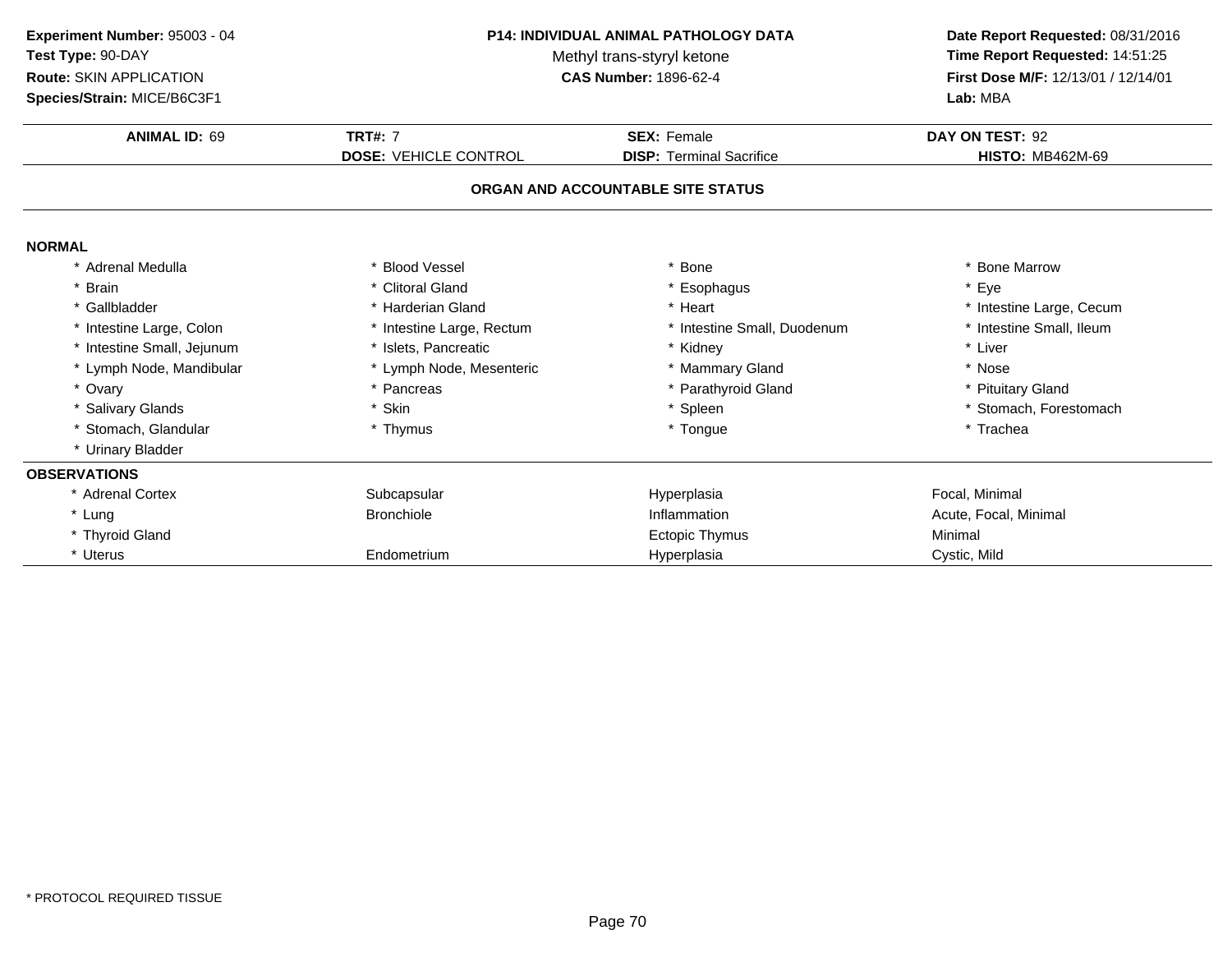| Experiment Number: 95003 - 04<br>Test Type: 90-DAY<br><b>Route: SKIN APPLICATION</b><br>Species/Strain: MICE/B6C3F1 | <b>P14: INDIVIDUAL ANIMAL PATHOLOGY DATA</b><br>Methyl trans-styryl ketone<br><b>CAS Number: 1896-62-4</b><br><b>TRT#: 7</b><br><b>SEX: Female</b> |                                   | Date Report Requested: 08/31/2016<br>Time Report Requested: 14:51:25<br>First Dose M/F: 12/13/01 / 12/14/01<br>Lab: MBA<br>DAY ON TEST: 92 |
|---------------------------------------------------------------------------------------------------------------------|----------------------------------------------------------------------------------------------------------------------------------------------------|-----------------------------------|--------------------------------------------------------------------------------------------------------------------------------------------|
| <b>ANIMAL ID: 70</b>                                                                                                |                                                                                                                                                    |                                   |                                                                                                                                            |
|                                                                                                                     | <b>DOSE: VEHICLE CONTROL</b>                                                                                                                       | <b>DISP: Terminal Sacrifice</b>   | <b>HISTO: MB462M-70</b>                                                                                                                    |
|                                                                                                                     |                                                                                                                                                    | ORGAN AND ACCOUNTABLE SITE STATUS |                                                                                                                                            |
| <b>NORMAL</b>                                                                                                       |                                                                                                                                                    |                                   |                                                                                                                                            |
| * Adrenal Medulla                                                                                                   | * Blood Vessel                                                                                                                                     | <b>Bone</b>                       | * Bone Marrow                                                                                                                              |
| * Brain                                                                                                             | * Clitoral Gland                                                                                                                                   | * Esophagus                       | * Eye                                                                                                                                      |
| * Harderian Gland                                                                                                   | * Heart                                                                                                                                            | * Intestine Large, Cecum          | * Intestine Large, Colon                                                                                                                   |
| * Intestine Large, Rectum                                                                                           | * Intestine Small, Duodenum                                                                                                                        | * Intestine Small, Ileum          | * Intestine Small, Jejunum                                                                                                                 |
| * Islets, Pancreatic                                                                                                | * Kidney                                                                                                                                           | * Liver                           | * Lung                                                                                                                                     |
| * Lymph Node, Mandibular                                                                                            | * Lymph Node, Mesenteric                                                                                                                           | * Mammary Gland                   | * Nose                                                                                                                                     |
| * Ovary                                                                                                             | * Pancreas                                                                                                                                         | Parathyroid Gland                 | * Pituitary Gland                                                                                                                          |
| * Salivary Glands                                                                                                   | * Skin                                                                                                                                             | * Stomach, Forestomach            | * Stomach, Glandular                                                                                                                       |
| * Thymus                                                                                                            | * Thyroid Gland                                                                                                                                    | * Tongue                          | * Trachea                                                                                                                                  |
| * Urinary Bladder                                                                                                   |                                                                                                                                                    |                                   |                                                                                                                                            |
| <b>INSUFFICIENT TISSUE</b>                                                                                          |                                                                                                                                                    |                                   |                                                                                                                                            |
| * Gallbladder                                                                                                       |                                                                                                                                                    |                                   |                                                                                                                                            |
| <b>OBSERVATIONS</b>                                                                                                 |                                                                                                                                                    |                                   |                                                                                                                                            |
| * Adrenal Cortex                                                                                                    | Subcapsular                                                                                                                                        | Hyperplasia                       | Focal, Minimal                                                                                                                             |
| * Spleen                                                                                                            |                                                                                                                                                    | Hematopoietic Cell Proliferation  | Minimal                                                                                                                                    |
| * Uterus                                                                                                            | Endometrium                                                                                                                                        | Hyperplasia                       | Cystic, Minimal                                                                                                                            |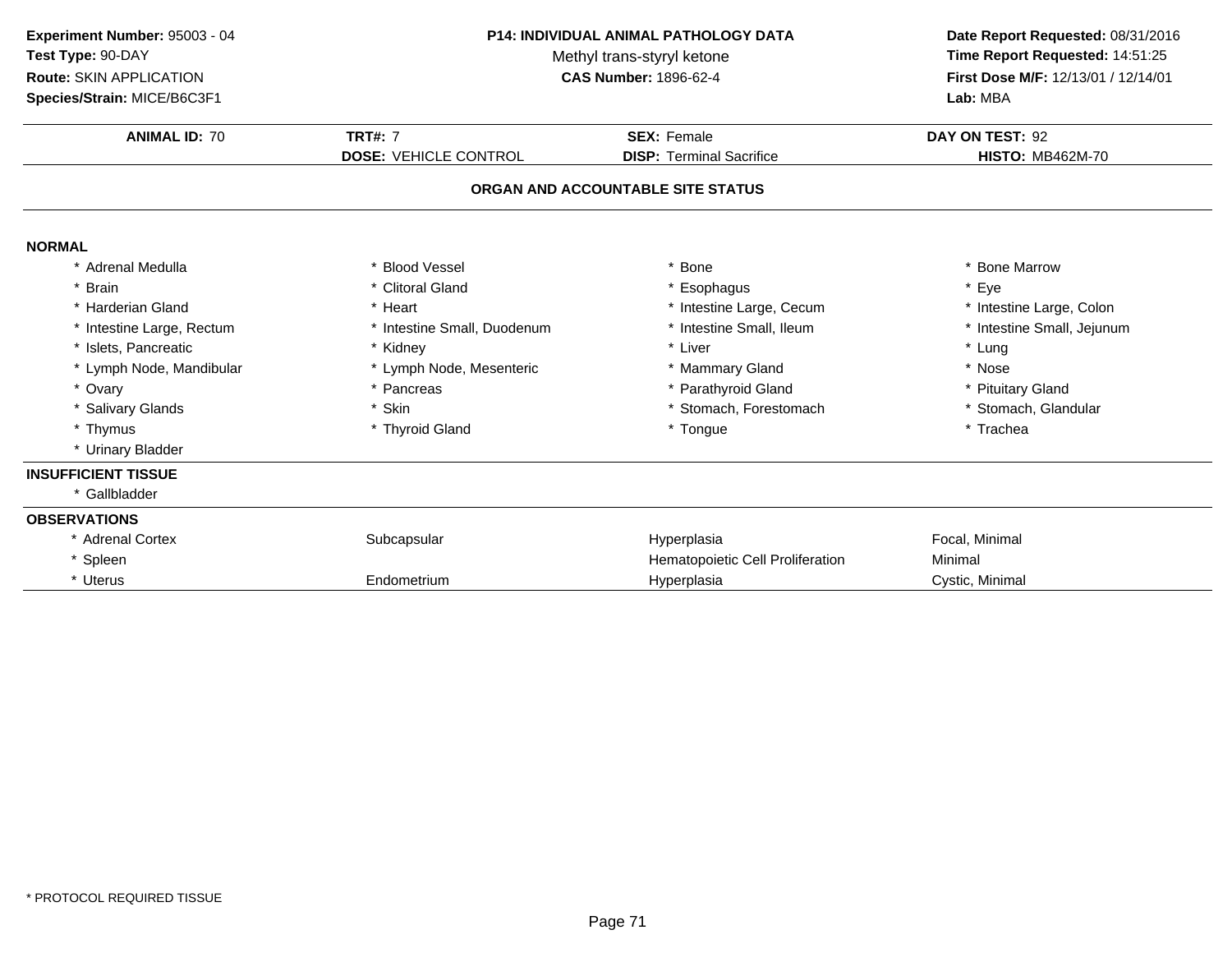| Experiment Number: 95003 - 04<br>Test Type: 90-DAY<br>Route: SKIN APPLICATION<br>Species/Strain: MICE/B6C3F1 |                         | <b>P14: INDIVIDUAL ANIMAL PATHOLOGY DATA</b><br>Methyl trans-styryl ketone<br><b>CAS Number: 1896-62-4</b> | Date Report Requested: 08/31/2016<br>Time Report Requested: 14:51:25<br>First Dose M/F: 12/13/01 / 12/14/01<br>Lab: MBA |
|--------------------------------------------------------------------------------------------------------------|-------------------------|------------------------------------------------------------------------------------------------------------|-------------------------------------------------------------------------------------------------------------------------|
| <b>ANIMAL ID: 71</b>                                                                                         | <b>TRT#: 8</b>          | <b>SEX: Female</b>                                                                                         | DAY ON TEST: 92                                                                                                         |
|                                                                                                              | <b>DOSE: 87.5 MG/KG</b> | <b>DISP:</b> Terminal Sacrifice                                                                            | <b>HISTO: MB462M-71</b>                                                                                                 |
|                                                                                                              |                         | ORGAN AND ACCOUNTABLE SITE STATUS                                                                          |                                                                                                                         |
| <b>NORMAL</b>                                                                                                |                         |                                                                                                            |                                                                                                                         |
| <b>Adrenal Cortex</b>                                                                                        | Kidney                  | Nose                                                                                                       | Stomach, Glandular                                                                                                      |
| <b>OBSERVATIONS</b>                                                                                          |                         |                                                                                                            |                                                                                                                         |
| <b>Skin</b>                                                                                                  | SOA Epidermis           | Hyperplasia                                                                                                | Minimal                                                                                                                 |
|                                                                                                              | SOA, Sebaceous GI       | Hypertrophy                                                                                                | Minimal                                                                                                                 |
|                                                                                                              | <b>SOA</b>              | Inflammation                                                                                               | Chronic Active, Mild                                                                                                    |
| <b>Uterus</b>                                                                                                | Endometrium             | Hyperplasia                                                                                                | Cystic, Minimal                                                                                                         |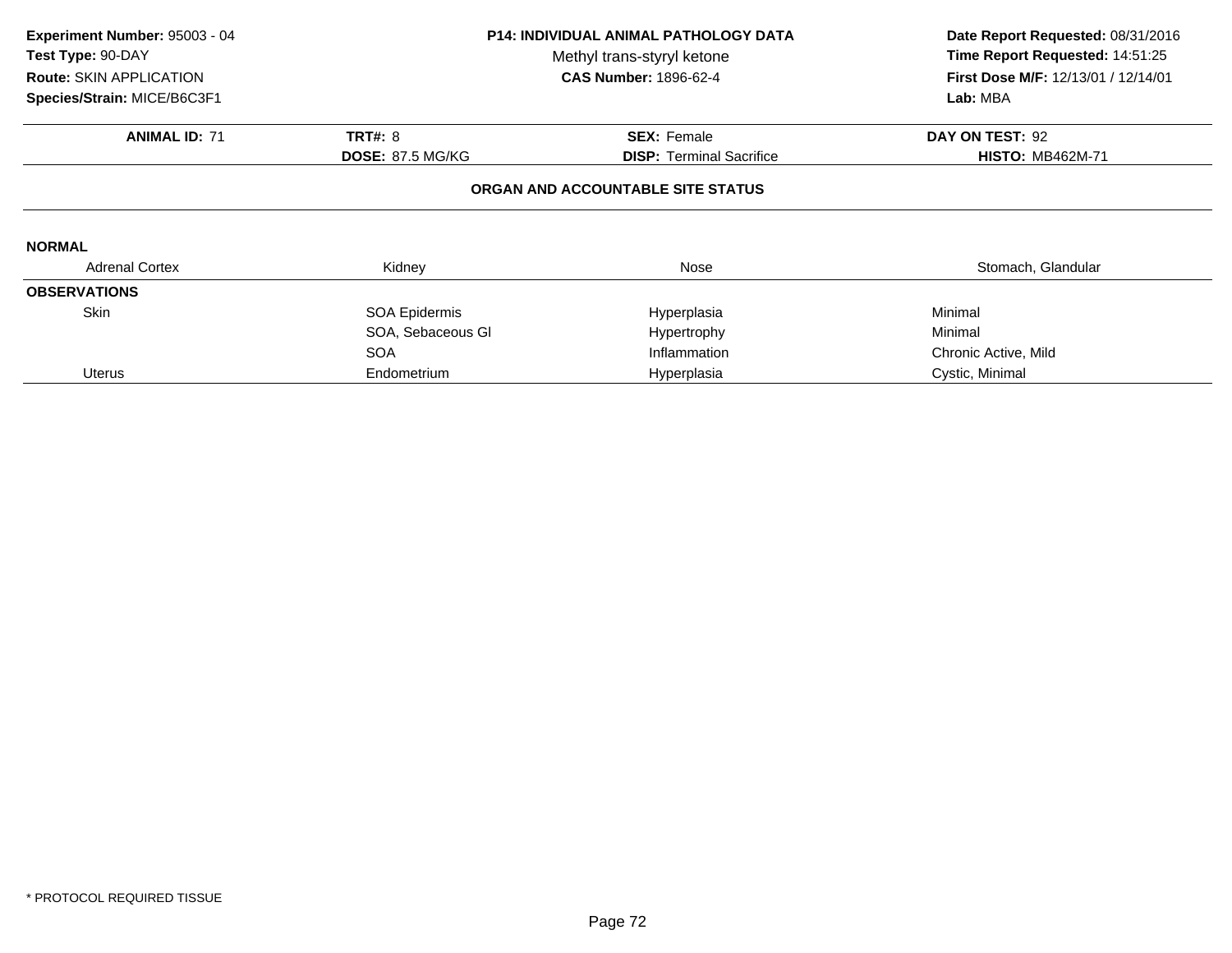| Experiment Number: 95003 - 04 | <b>P14: INDIVIDUAL ANIMAL PATHOLOGY DATA</b><br>Methyl trans-styryl ketone |                                   | Date Report Requested: 08/31/2016<br>Time Report Requested: 14:51:25 |
|-------------------------------|----------------------------------------------------------------------------|-----------------------------------|----------------------------------------------------------------------|
| Test Type: 90-DAY             |                                                                            |                                   |                                                                      |
| Route: SKIN APPLICATION       |                                                                            | <b>CAS Number: 1896-62-4</b>      | First Dose M/F: 12/13/01 / 12/14/01                                  |
| Species/Strain: MICE/B6C3F1   |                                                                            |                                   | Lab: MBA                                                             |
| <b>ANIMAL ID: 72</b>          | <b>TRT#: 8</b>                                                             | <b>SEX: Female</b>                | DAY ON TEST: 92                                                      |
|                               | <b>DOSE: 87.5 MG/KG</b>                                                    | <b>DISP:</b> Terminal Sacrifice   | <b>HISTO: MB462M-72</b>                                              |
|                               |                                                                            | ORGAN AND ACCOUNTABLE SITE STATUS |                                                                      |
| <b>NORMAL</b>                 |                                                                            |                                   |                                                                      |
| <b>Adrenal Cortex</b>         | Kidney                                                                     | Nose                              | Stomach, Glandular                                                   |
| <b>OBSERVATIONS</b>           |                                                                            |                                   |                                                                      |
| <b>Skin</b>                   | SOA Epidermis                                                              | Hyperplasia                       | Minimal                                                              |
|                               | Hair Follicle, SOA                                                         | Hyperplasia                       | Minimal                                                              |
|                               | SOA, Sebaceous GI                                                          | Hypertrophy                       | Minimal                                                              |
|                               | <b>SOA</b>                                                                 | Inflammation                      | Chronic Active, Moderate                                             |
| <b>Uterus</b>                 | Endometrium                                                                | Hyperplasia                       | Cystic, Mild                                                         |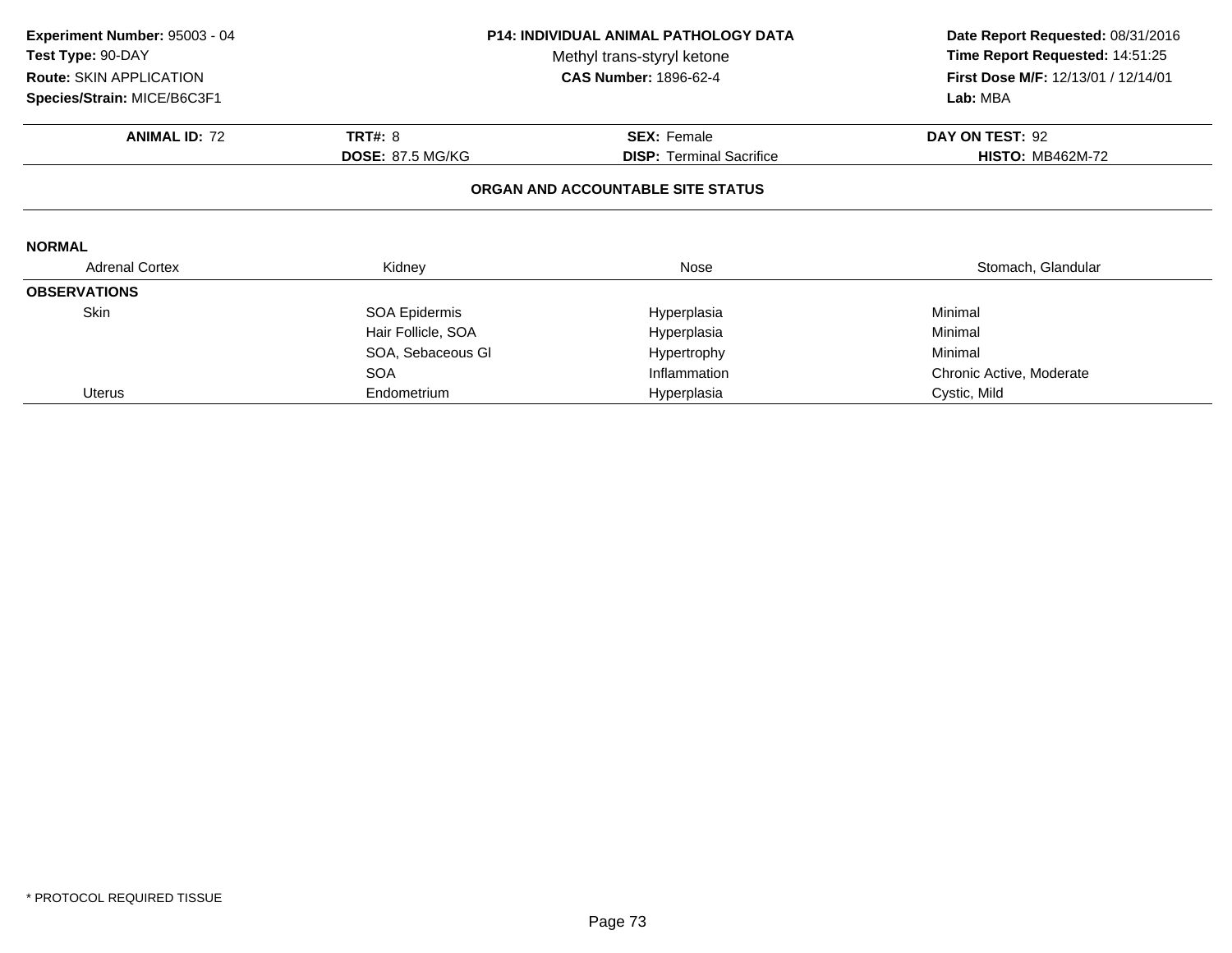| Experiment Number: 95003 - 04<br>Test Type: 90-DAY<br><b>Route: SKIN APPLICATION</b><br>Species/Strain: MICE/B6C3F1 | <b>P14: INDIVIDUAL ANIMAL PATHOLOGY DATA</b><br>Methyl trans-styryl ketone<br><b>CAS Number: 1896-62-4</b> |                                   | Date Report Requested: 08/31/2016<br>Time Report Requested: 14:51:25<br>First Dose M/F: 12/13/01 / 12/14/01<br>Lab: MBA |
|---------------------------------------------------------------------------------------------------------------------|------------------------------------------------------------------------------------------------------------|-----------------------------------|-------------------------------------------------------------------------------------------------------------------------|
| <b>ANIMAL ID: 73</b>                                                                                                | <b>TRT#: 8</b>                                                                                             | <b>SEX: Female</b>                | DAY ON TEST: 92                                                                                                         |
|                                                                                                                     | <b>DOSE: 87.5 MG/KG</b>                                                                                    | <b>DISP:</b> Terminal Sacrifice   | <b>HISTO: MB462M-73</b>                                                                                                 |
|                                                                                                                     |                                                                                                            | ORGAN AND ACCOUNTABLE SITE STATUS |                                                                                                                         |
| <b>NORMAL</b>                                                                                                       |                                                                                                            |                                   |                                                                                                                         |
| <b>Adrenal Cortex</b>                                                                                               | Kidney                                                                                                     | Nose                              | Stomach, Glandular                                                                                                      |
| <b>OBSERVATIONS</b>                                                                                                 |                                                                                                            |                                   |                                                                                                                         |
| <b>Skin</b>                                                                                                         | <b>SOA Epidermis</b>                                                                                       | Hyperplasia                       | Minimal                                                                                                                 |
|                                                                                                                     | <b>SOA</b>                                                                                                 | Inflammation                      | Chronic Active, Mild                                                                                                    |
| Uterus                                                                                                              | Endometrium                                                                                                | Hyperplasia                       | Cystic, Minimal                                                                                                         |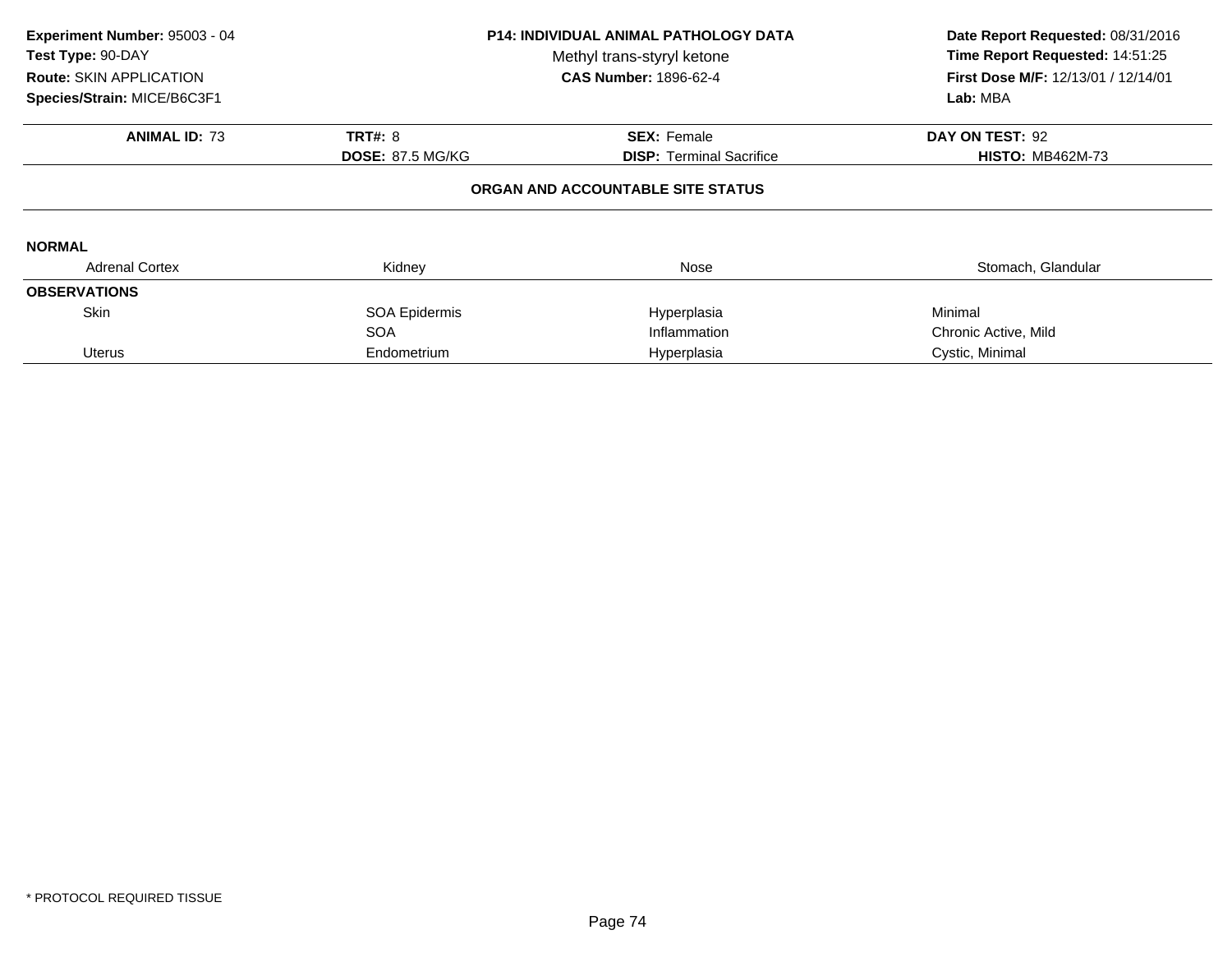| Experiment Number: 95003 - 04<br>Test Type: 90-DAY<br><b>Route: SKIN APPLICATION</b><br>Species/Strain: MICE/B6C3F1 | <b>P14: INDIVIDUAL ANIMAL PATHOLOGY DATA</b><br>Methyl trans-styryl ketone<br><b>CAS Number: 1896-62-4</b> |                                   | Date Report Requested: 08/31/2016<br>Time Report Requested: 14:51:25<br><b>First Dose M/F: 12/13/01 / 12/14/01</b><br>Lab: MBA |
|---------------------------------------------------------------------------------------------------------------------|------------------------------------------------------------------------------------------------------------|-----------------------------------|--------------------------------------------------------------------------------------------------------------------------------|
| <b>ANIMAL ID: 74</b>                                                                                                | <b>TRT#: 8</b>                                                                                             | <b>SEX: Female</b>                | DAY ON TEST: 92                                                                                                                |
|                                                                                                                     | <b>DOSE: 87.5 MG/KG</b>                                                                                    | <b>DISP:</b> Terminal Sacrifice   | <b>HISTO: MB462M-74</b>                                                                                                        |
|                                                                                                                     |                                                                                                            | ORGAN AND ACCOUNTABLE SITE STATUS |                                                                                                                                |
| <b>NORMAL</b>                                                                                                       |                                                                                                            |                                   |                                                                                                                                |
| <b>Adrenal Cortex</b>                                                                                               | Kidney                                                                                                     | Nose                              | Stomach, Glandular                                                                                                             |
| <b>INSUFFICIENT TISSUE</b>                                                                                          |                                                                                                            |                                   |                                                                                                                                |
| Uterus                                                                                                              |                                                                                                            |                                   |                                                                                                                                |
| <b>OBSERVATIONS</b>                                                                                                 |                                                                                                            |                                   |                                                                                                                                |
| Skin                                                                                                                | <b>SOA</b>                                                                                                 | Inflammation                      | Chronic Active, Minimal                                                                                                        |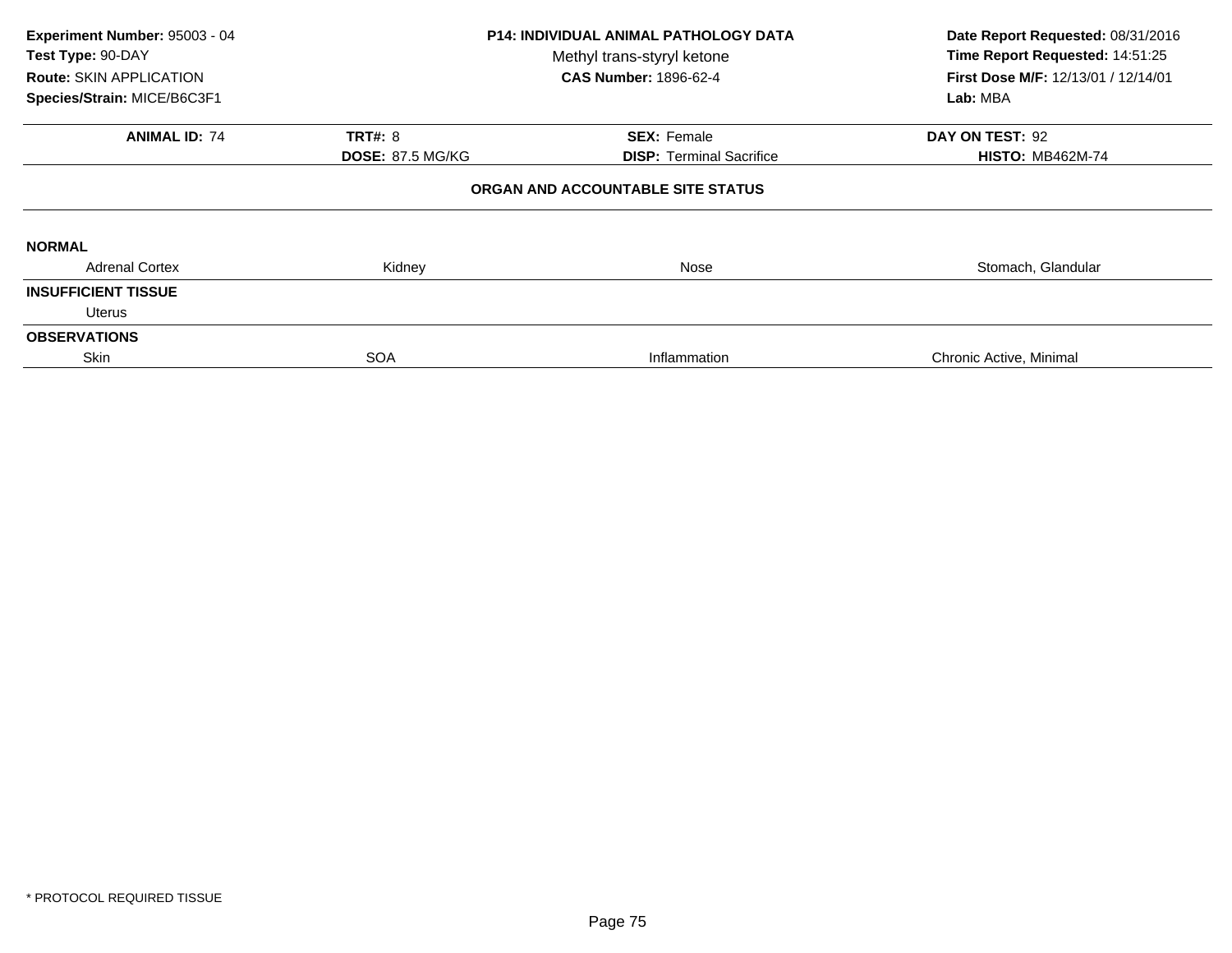| Experiment Number: 95003 - 04<br><b>P14: INDIVIDUAL ANIMAL PATHOLOGY DATA</b><br>Test Type: 90-DAY<br>Methyl trans-styryl ketone<br><b>CAS Number: 1896-62-4</b><br><b>Route: SKIN APPLICATION</b> |                                 | Date Report Requested: 08/31/2016<br>Time Report Requested: 14:51:25<br><b>First Dose M/F: 12/13/01 / 12/14/01</b> |  |
|----------------------------------------------------------------------------------------------------------------------------------------------------------------------------------------------------|---------------------------------|--------------------------------------------------------------------------------------------------------------------|--|
|                                                                                                                                                                                                    |                                 | Lab: MBA                                                                                                           |  |
| <b>TRT#: 8</b>                                                                                                                                                                                     | <b>SEX: Female</b>              | DAY ON TEST: 92                                                                                                    |  |
| <b>DOSE: 87.5 MG/KG</b>                                                                                                                                                                            | <b>DISP:</b> Terminal Sacrifice | <b>HISTO: MB462M-75</b>                                                                                            |  |
|                                                                                                                                                                                                    |                                 |                                                                                                                    |  |
|                                                                                                                                                                                                    |                                 |                                                                                                                    |  |
| Kidney                                                                                                                                                                                             | Nose                            | Stomach, Glandular                                                                                                 |  |
|                                                                                                                                                                                                    |                                 |                                                                                                                    |  |
| SOA Epidermis                                                                                                                                                                                      | Hyperplasia                     | Minimal                                                                                                            |  |
| <b>SOA</b>                                                                                                                                                                                         | Inflammation                    | Chronic Active, Mild                                                                                               |  |
| Endometrium                                                                                                                                                                                        | Hyperplasia                     | Cystic, Minimal                                                                                                    |  |
|                                                                                                                                                                                                    |                                 | ORGAN AND ACCOUNTABLE SITE STATUS                                                                                  |  |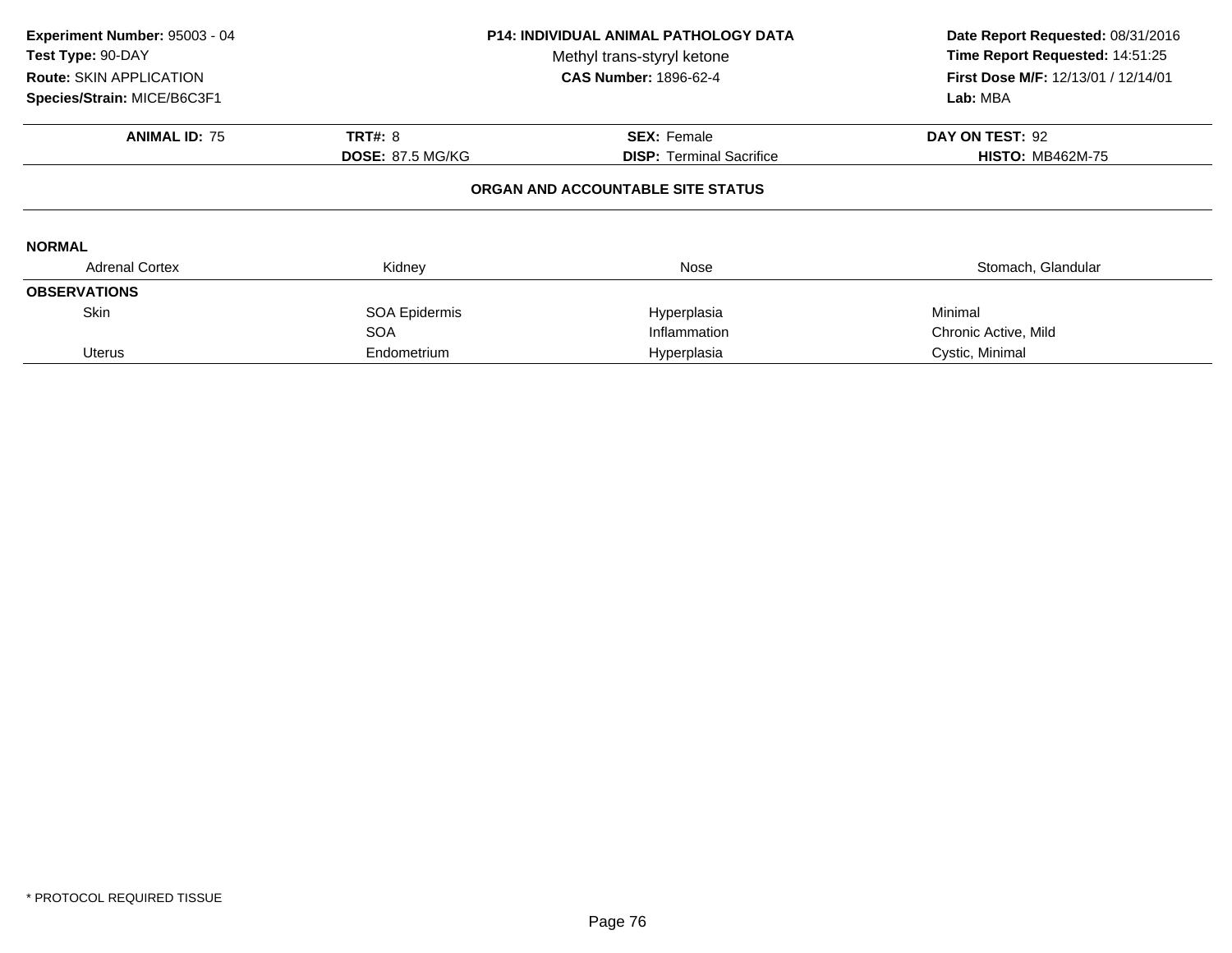| Experiment Number: 95003 - 04<br>Test Type: 90-DAY<br>Route: SKIN APPLICATION<br>Species/Strain: MICE/B6C3F1 | <b>P14: INDIVIDUAL ANIMAL PATHOLOGY DATA</b><br>Methyl trans-styryl ketone<br><b>CAS Number: 1896-62-4</b> |                                   | Lab: MBA                | Date Report Requested: 08/31/2016<br>Time Report Requested: 14:51:25<br>First Dose M/F: 12/13/01 / 12/14/01 |
|--------------------------------------------------------------------------------------------------------------|------------------------------------------------------------------------------------------------------------|-----------------------------------|-------------------------|-------------------------------------------------------------------------------------------------------------|
| <b>ANIMAL ID: 76</b>                                                                                         | <b>TRT#: 8</b>                                                                                             | <b>SEX: Female</b>                | DAY ON TEST: 92         |                                                                                                             |
|                                                                                                              | <b>DOSE: 87.5 MG/KG</b>                                                                                    | <b>DISP:</b> Terminal Sacrifice   | <b>HISTO: MB462M-76</b> |                                                                                                             |
|                                                                                                              |                                                                                                            | ORGAN AND ACCOUNTABLE SITE STATUS |                         |                                                                                                             |
| <b>NORMAL</b>                                                                                                |                                                                                                            |                                   |                         |                                                                                                             |
| <b>Adrenal Cortex</b>                                                                                        | Kidney                                                                                                     | Nose                              | Stomach, Glandular      |                                                                                                             |
| <b>OBSERVATIONS</b>                                                                                          |                                                                                                            |                                   |                         |                                                                                                             |
| <b>Skin</b>                                                                                                  | SOA Epidermis                                                                                              | Hyperplasia                       | Minimal                 |                                                                                                             |
|                                                                                                              | SOA, Sebaceous GI                                                                                          | Hypertrophy                       | Minimal                 |                                                                                                             |
|                                                                                                              | <b>SOA</b>                                                                                                 | Inflammation                      | Chronic Active, Mild    |                                                                                                             |
| <b>Uterus</b>                                                                                                | Endometrium                                                                                                | Hyperplasia                       | Cystic, Mild            |                                                                                                             |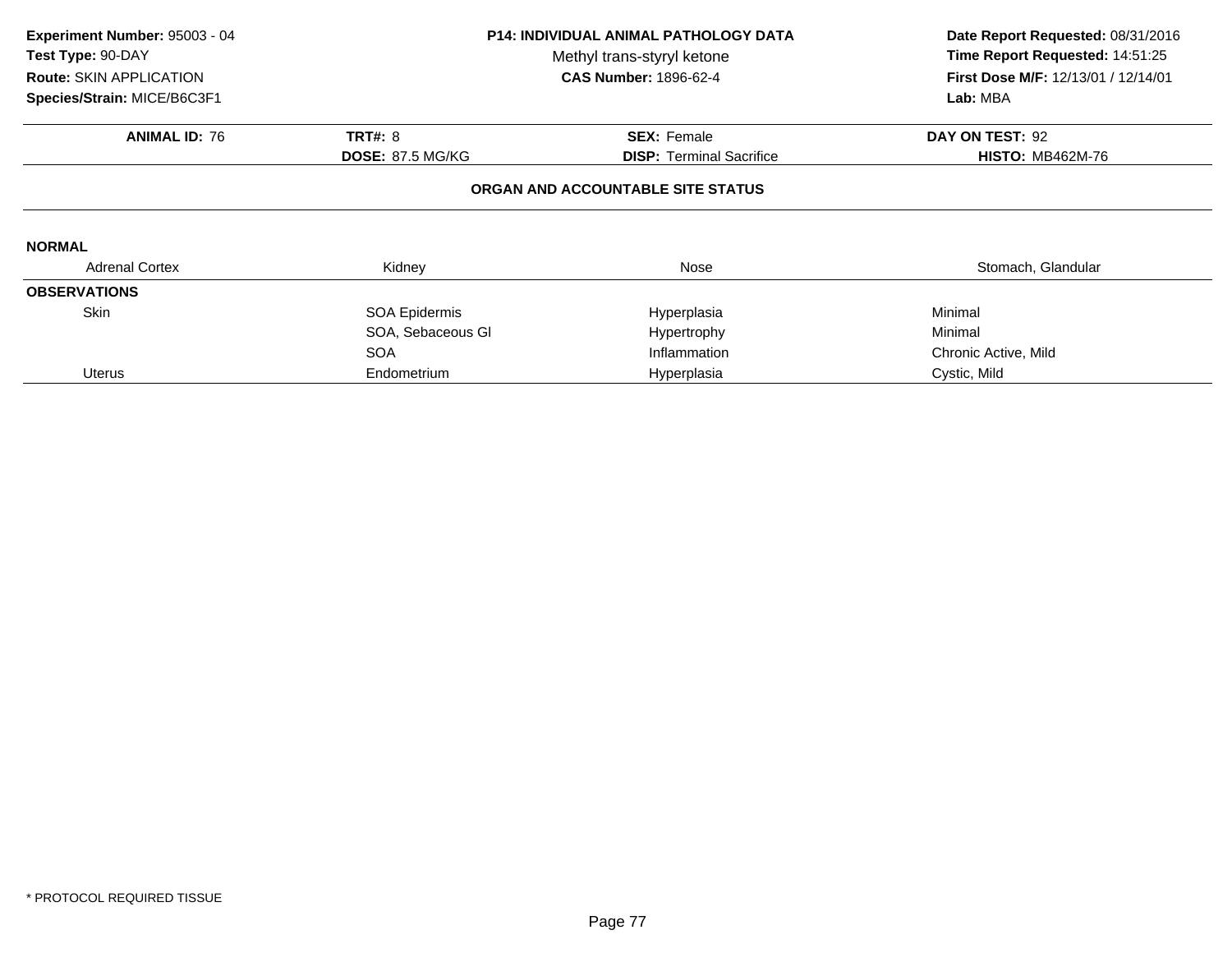| Experiment Number: 95003 - 04  | <b>P14: INDIVIDUAL ANIMAL PATHOLOGY DATA</b> |                                   | Date Report Requested: 08/31/2016   |
|--------------------------------|----------------------------------------------|-----------------------------------|-------------------------------------|
| Test Type: 90-DAY              |                                              | Methyl trans-styryl ketone        | Time Report Requested: 14:51:25     |
| <b>Route: SKIN APPLICATION</b> |                                              | <b>CAS Number: 1896-62-4</b>      | First Dose M/F: 12/13/01 / 12/14/01 |
| Species/Strain: MICE/B6C3F1    |                                              |                                   | Lab: MBA                            |
| <b>ANIMAL ID: 77</b>           | <b>TRT#: 8</b>                               | <b>SEX: Female</b>                | DAY ON TEST: 92                     |
|                                | <b>DOSE: 87.5 MG/KG</b>                      | <b>DISP: Terminal Sacrifice</b>   | <b>HISTO: MB462M-77</b>             |
|                                |                                              | ORGAN AND ACCOUNTABLE SITE STATUS |                                     |
| <b>NORMAL</b>                  |                                              |                                   |                                     |
| <b>Adrenal Cortex</b>          | Kidney                                       | Nose                              | Stomach, Glandular                  |
| <b>OBSERVATIONS</b>            |                                              |                                   |                                     |
| <b>Skin</b>                    | Hair Follicle, SOA                           | Hyperplasia                       | Minimal                             |
|                                | SOA Epidermis                                | Hyperplasia                       | Minimal                             |
|                                | SOA, Sebaceous GI                            | Hypertrophy                       | Minimal                             |
|                                | <b>SOA</b>                                   | Inflammation                      | Chronic Active, Mild                |
| <b>Uterus</b>                  | Endometrium                                  | Hyperplasia                       | Cystic, Mild                        |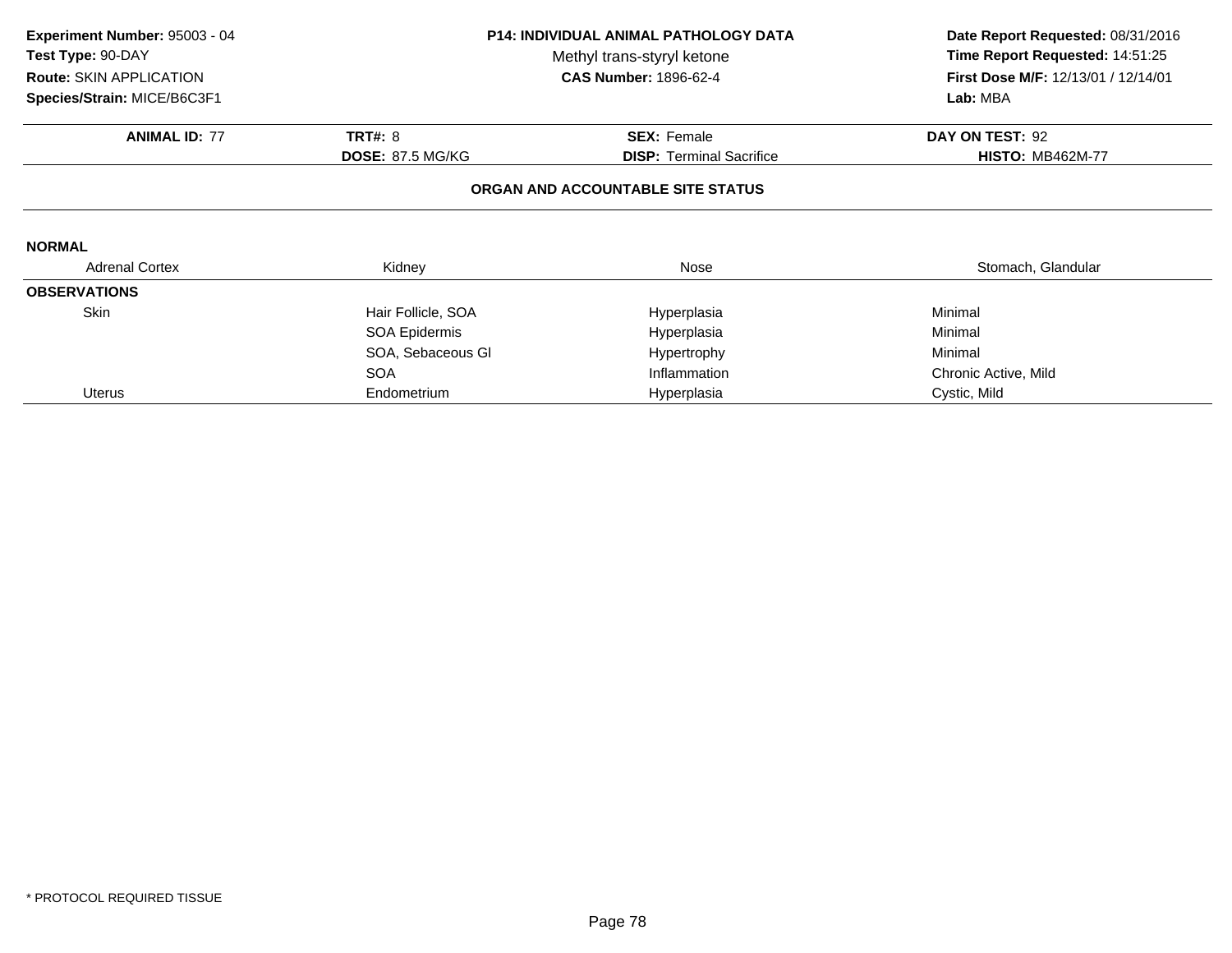| Experiment Number: 95003 - 04<br>Test Type: 90-DAY<br><b>Route: SKIN APPLICATION</b><br>Species/Strain: MICE/B6C3F1 | <b>P14: INDIVIDUAL ANIMAL PATHOLOGY DATA</b><br>Methyl trans-styryl ketone<br><b>CAS Number: 1896-62-4</b> |                                   | Date Report Requested: 08/31/2016<br>Time Report Requested: 14:51:25<br><b>First Dose M/F: 12/13/01 / 12/14/01</b><br>Lab: MBA |
|---------------------------------------------------------------------------------------------------------------------|------------------------------------------------------------------------------------------------------------|-----------------------------------|--------------------------------------------------------------------------------------------------------------------------------|
| <b>ANIMAL ID: 78</b>                                                                                                | <b>TRT#: 8</b>                                                                                             | <b>SEX: Female</b>                | DAY ON TEST: 92                                                                                                                |
|                                                                                                                     | <b>DOSE: 87.5 MG/KG</b>                                                                                    | <b>DISP:</b> Terminal Sacrifice   | <b>HISTO: MB462M-78</b>                                                                                                        |
|                                                                                                                     |                                                                                                            | ORGAN AND ACCOUNTABLE SITE STATUS |                                                                                                                                |
| <b>NORMAL</b>                                                                                                       |                                                                                                            |                                   |                                                                                                                                |
| <b>Adrenal Cortex</b>                                                                                               | Kidney                                                                                                     | Nose                              | Stomach, Glandular                                                                                                             |
| <b>OBSERVATIONS</b>                                                                                                 |                                                                                                            |                                   |                                                                                                                                |
| <b>Skin</b>                                                                                                         | SOA, Sebaceous GI                                                                                          | Hypertrophy                       | Minimal                                                                                                                        |
|                                                                                                                     | <b>SOA</b>                                                                                                 | Inflammation                      | Chronic Active, Mild                                                                                                           |
| <b>Uterus</b>                                                                                                       | Endometrium                                                                                                | Hyperplasia                       | Cystic, Minimal                                                                                                                |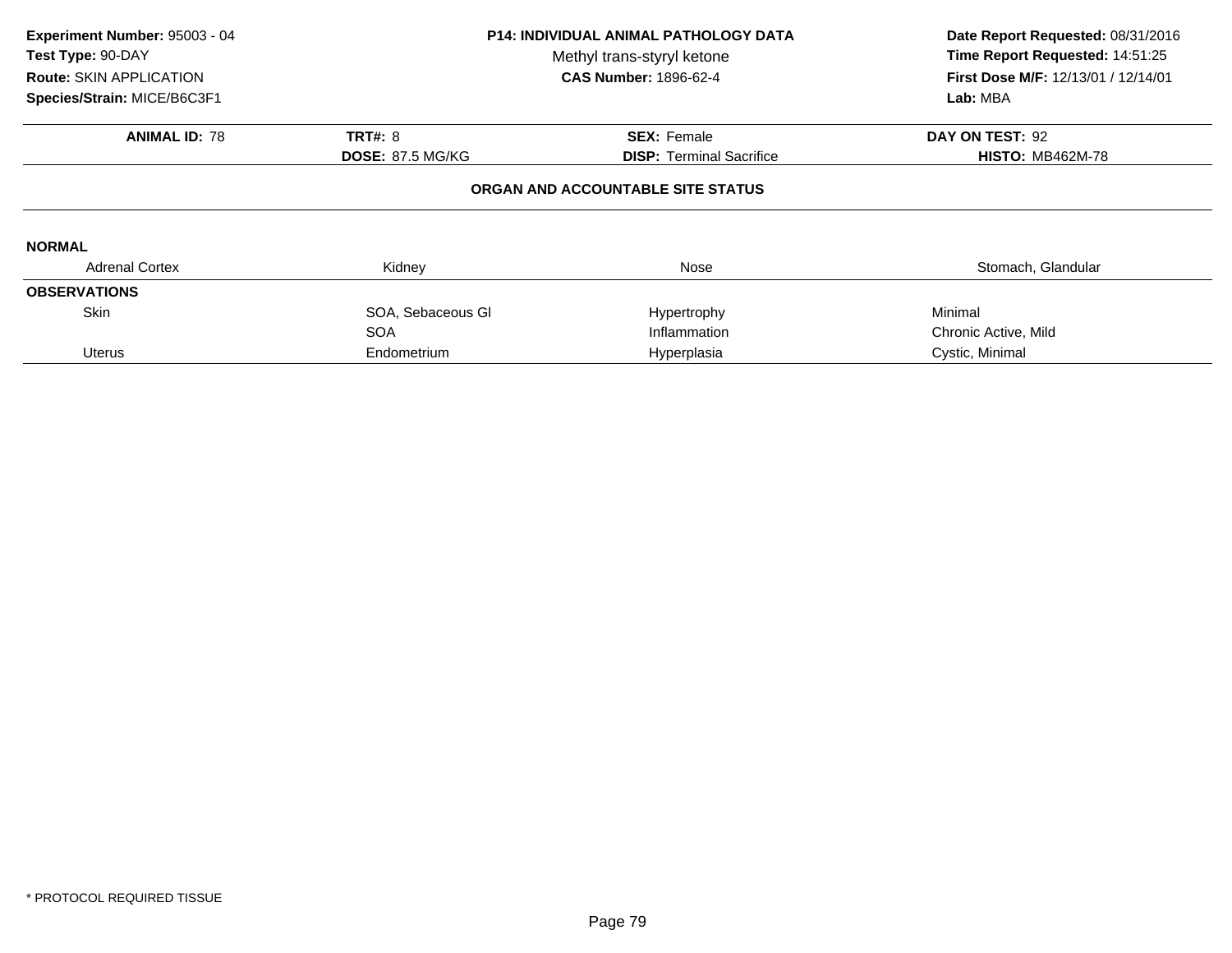| Experiment Number: 95003 - 04<br>Test Type: 90-DAY<br><b>Route: SKIN APPLICATION</b><br>Species/Strain: MICE/B6C3F1 | <b>P14: INDIVIDUAL ANIMAL PATHOLOGY DATA</b><br>Methyl trans-styryl ketone<br><b>CAS Number: 1896-62-4</b> |                                   | Date Report Requested: 08/31/2016<br>Time Report Requested: 14:51:25<br>First Dose M/F: 12/13/01 / 12/14/01<br>Lab: MBA |
|---------------------------------------------------------------------------------------------------------------------|------------------------------------------------------------------------------------------------------------|-----------------------------------|-------------------------------------------------------------------------------------------------------------------------|
| <b>ANIMAL ID: 79</b>                                                                                                | <b>TRT#: 8</b>                                                                                             | <b>SEX: Female</b>                | DAY ON TEST: 92                                                                                                         |
|                                                                                                                     | <b>DOSE: 87.5 MG/KG</b>                                                                                    | <b>DISP:</b> Terminal Sacrifice   | <b>HISTO: MB462M-79</b>                                                                                                 |
|                                                                                                                     |                                                                                                            | ORGAN AND ACCOUNTABLE SITE STATUS |                                                                                                                         |
| <b>NORMAL</b>                                                                                                       |                                                                                                            |                                   |                                                                                                                         |
| <b>Adrenal Cortex</b>                                                                                               | Kidney                                                                                                     | Nose                              | Stomach, Glandular                                                                                                      |
| <b>OBSERVATIONS</b>                                                                                                 |                                                                                                            |                                   |                                                                                                                         |
| <b>Skin</b>                                                                                                         | SOA Epidermis                                                                                              | Hyperplasia                       | Minimal                                                                                                                 |
|                                                                                                                     | <b>SOA</b>                                                                                                 | Inflammation                      | Chronic Active, Moderate                                                                                                |
| Uterus                                                                                                              | Endometrium                                                                                                | Hyperplasia                       | Cystic, Minimal                                                                                                         |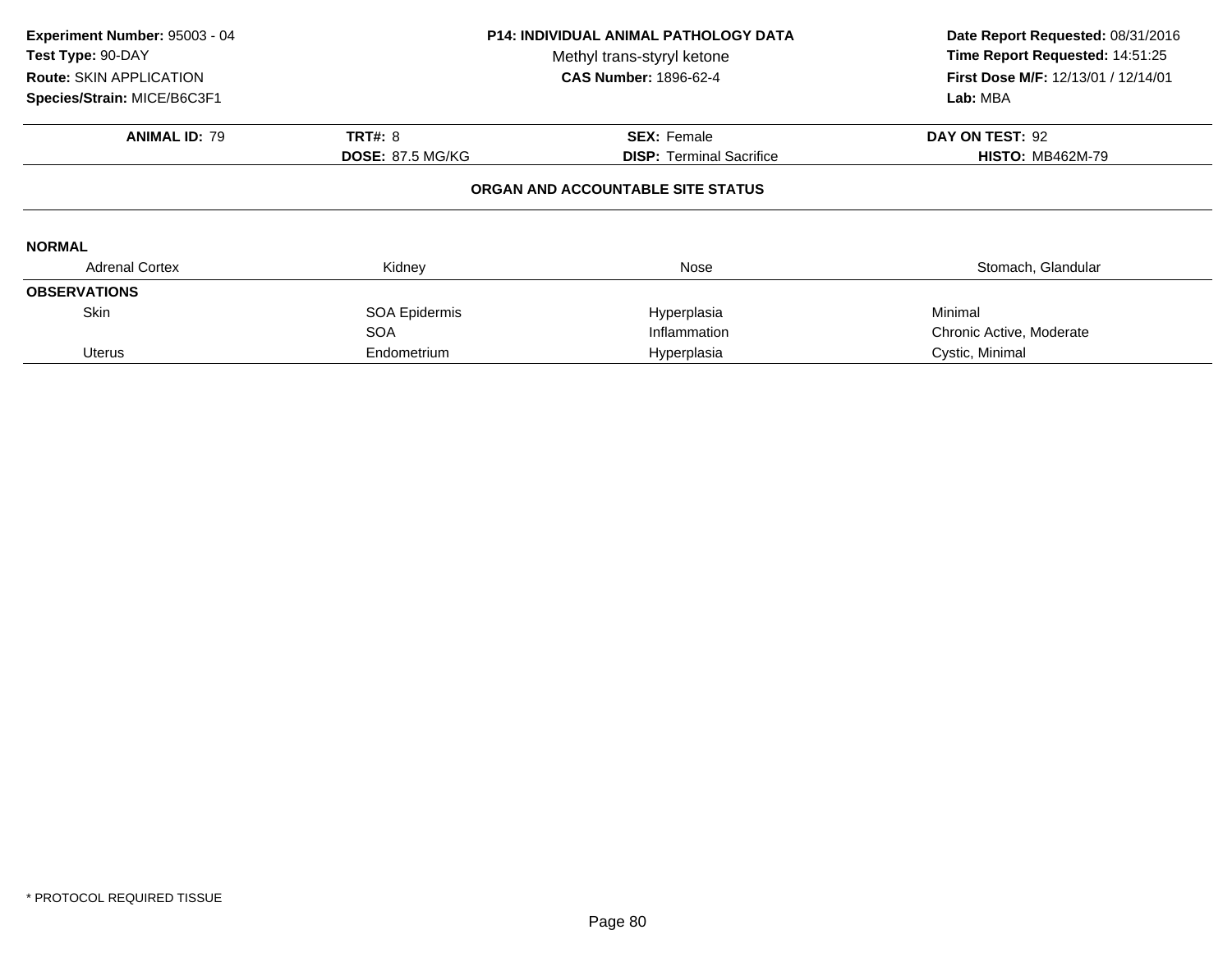| Experiment Number: 95003 - 04<br>Test Type: 90-DAY<br><b>Route: SKIN APPLICATION</b> | <b>P14: INDIVIDUAL ANIMAL PATHOLOGY DATA</b><br>Methyl trans-styryl ketone<br><b>CAS Number: 1896-62-4</b> |                                   | Date Report Requested: 08/31/2016<br>Time Report Requested: 14:51:25<br><b>First Dose M/F: 12/13/01 / 12/14/01</b><br>Lab: MBA |  |
|--------------------------------------------------------------------------------------|------------------------------------------------------------------------------------------------------------|-----------------------------------|--------------------------------------------------------------------------------------------------------------------------------|--|
| Species/Strain: MICE/B6C3F1                                                          |                                                                                                            |                                   |                                                                                                                                |  |
| <b>ANIMAL ID: 80</b>                                                                 | <b>TRT#: 8</b>                                                                                             | <b>SEX: Female</b>                | DAY ON TEST: 92                                                                                                                |  |
|                                                                                      | <b>DOSE: 87.5 MG/KG</b>                                                                                    | <b>DISP:</b> Terminal Sacrifice   | <b>HISTO: MB462M-80</b>                                                                                                        |  |
| <b>NORMAL</b>                                                                        |                                                                                                            | ORGAN AND ACCOUNTABLE SITE STATUS |                                                                                                                                |  |
| <b>Adrenal Cortex</b>                                                                | Kidney                                                                                                     | Nose                              | Stomach, Glandular                                                                                                             |  |
| <b>OBSERVATIONS</b>                                                                  |                                                                                                            |                                   |                                                                                                                                |  |
| <b>Skin</b>                                                                          | Hair Follicle, SOA                                                                                         | Hyperplasia                       | Minimal                                                                                                                        |  |
|                                                                                      | <b>SOA</b>                                                                                                 | Inflammation                      | Chronic Active, Minimal                                                                                                        |  |
| <b>Uterus</b>                                                                        | Endometrium                                                                                                | Hyperplasia                       | Cystic, Minimal                                                                                                                |  |
|                                                                                      |                                                                                                            |                                   |                                                                                                                                |  |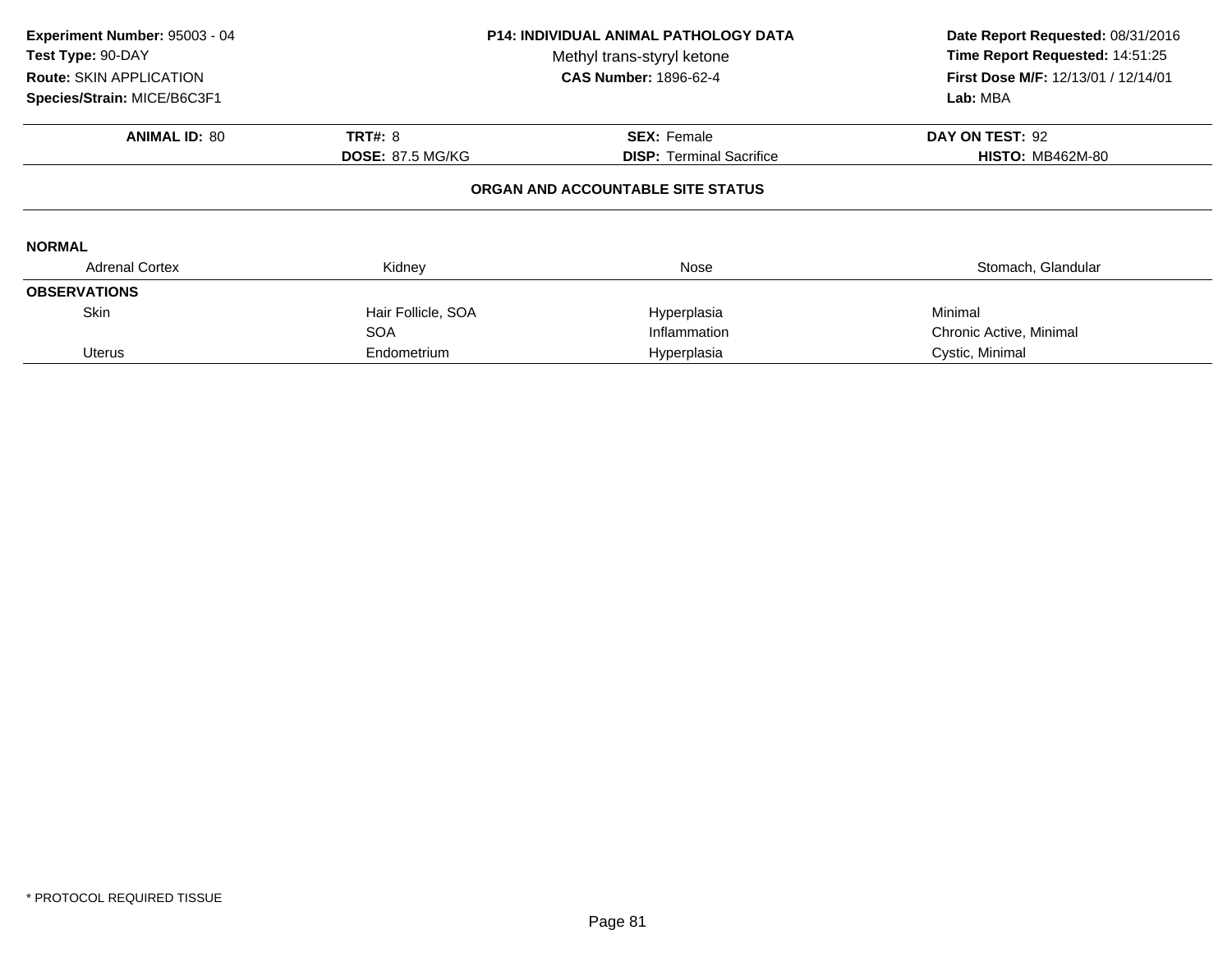| Experiment Number: 95003 - 04 | <b>P14: INDIVIDUAL ANIMAL PATHOLOGY DATA</b><br>Methyl trans-styryl ketone |                                   | Date Report Requested: 08/31/2016<br>Time Report Requested: 14:51:25 |
|-------------------------------|----------------------------------------------------------------------------|-----------------------------------|----------------------------------------------------------------------|
| Test Type: 90-DAY             |                                                                            |                                   |                                                                      |
| Route: SKIN APPLICATION       |                                                                            | <b>CAS Number: 1896-62-4</b>      | First Dose M/F: 12/13/01 / 12/14/01                                  |
| Species/Strain: MICE/B6C3F1   |                                                                            |                                   | Lab: MBA                                                             |
| <b>ANIMAL ID: 81</b>          | <b>TRT#: 9</b>                                                             | <b>SEX: Female</b>                | DAY ON TEST: 92                                                      |
|                               | <b>DOSE: 175 MG/KG</b>                                                     | <b>DISP:</b> Terminal Sacrifice   | <b>HISTO: MB462M-81</b>                                              |
|                               |                                                                            | ORGAN AND ACCOUNTABLE SITE STATUS |                                                                      |
| <b>NORMAL</b>                 |                                                                            |                                   |                                                                      |
| <b>Adrenal Cortex</b>         | Kidney                                                                     | Nose                              | Stomach, Glandular                                                   |
| <b>OBSERVATIONS</b>           |                                                                            |                                   |                                                                      |
| Skin                          | <b>SOA</b>                                                                 | Hyperkeratosis                    | Minimal                                                              |
|                               | SOA Epidermis                                                              | Hyperplasia                       | Minimal                                                              |
|                               | SOA, Sebaceous GI                                                          | Hypertrophy                       | Mild                                                                 |
|                               | <b>SOA</b>                                                                 | Inflammation                      | Chronic Active, Mild                                                 |
| <b>Uterus</b>                 | Endometrium                                                                | Hyperplasia                       | Cystic, Minimal                                                      |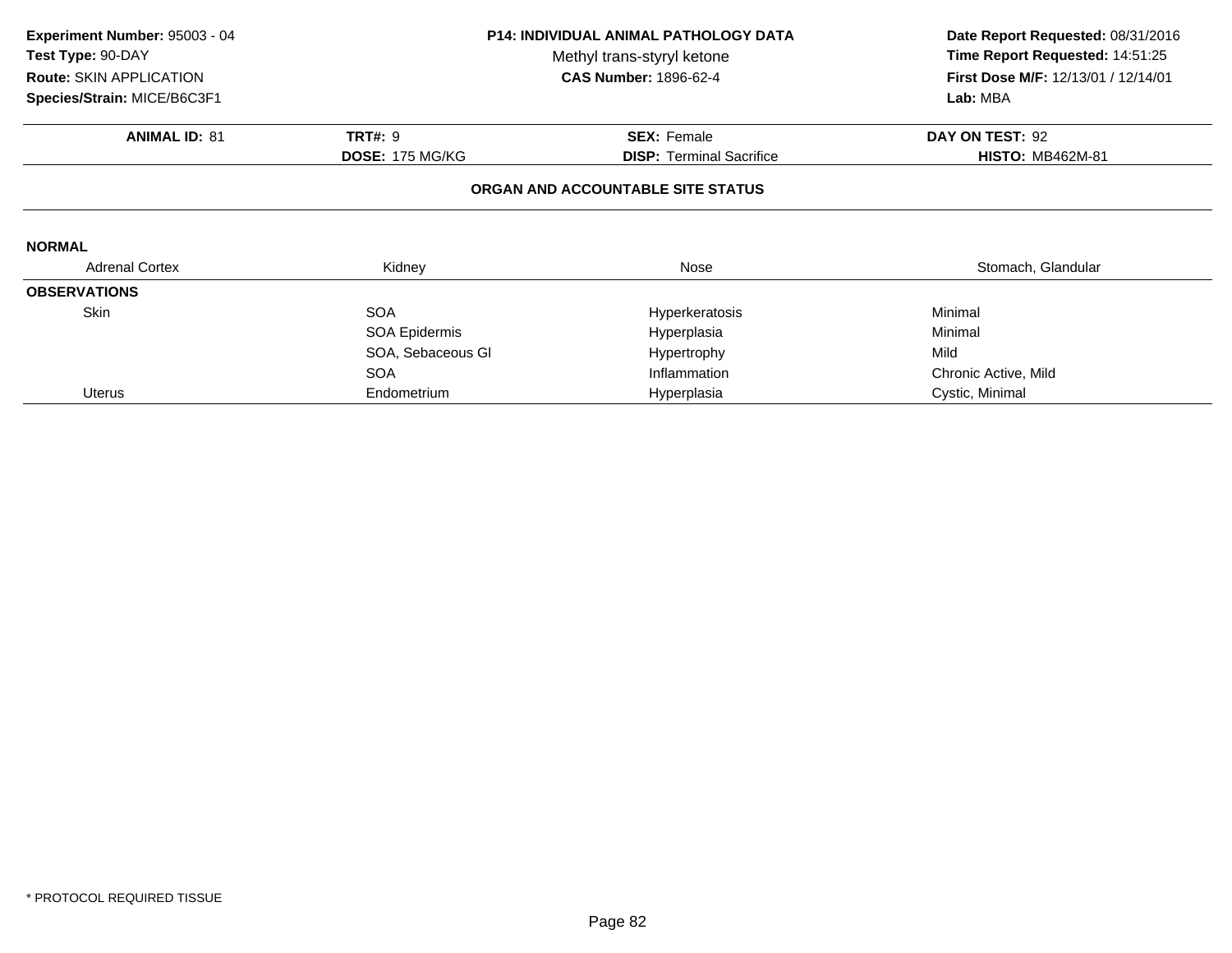| Experiment Number: 95003 - 04<br>Test Type: 90-DAY<br><b>Route: SKIN APPLICATION</b><br>Species/Strain: MICE/B6C3F1 | <b>P14: INDIVIDUAL ANIMAL PATHOLOGY DATA</b><br>Methyl trans-styryl ketone<br><b>CAS Number: 1896-62-4</b> |                                   | Date Report Requested: 08/31/2016<br>Time Report Requested: 14:51:25<br>First Dose M/F: 12/13/01 / 12/14/01<br>Lab: MBA |
|---------------------------------------------------------------------------------------------------------------------|------------------------------------------------------------------------------------------------------------|-----------------------------------|-------------------------------------------------------------------------------------------------------------------------|
| <b>ANIMAL ID: 82</b>                                                                                                | <b>TRT#: 9</b>                                                                                             | <b>SEX: Female</b>                | DAY ON TEST: 92                                                                                                         |
|                                                                                                                     | <b>DOSE: 175 MG/KG</b>                                                                                     | <b>DISP: Terminal Sacrifice</b>   | <b>HISTO: MB462M-82</b>                                                                                                 |
|                                                                                                                     |                                                                                                            | ORGAN AND ACCOUNTABLE SITE STATUS |                                                                                                                         |
| <b>NORMAL</b>                                                                                                       |                                                                                                            |                                   |                                                                                                                         |
| <b>Adrenal Cortex</b>                                                                                               | Kidney                                                                                                     | Nose                              | Stomach, Glandular                                                                                                      |
| <b>OBSERVATIONS</b>                                                                                                 |                                                                                                            |                                   |                                                                                                                         |
| <b>Skin</b>                                                                                                         | <b>SOA</b>                                                                                                 | Inflammation                      | Chronic Active, Minimal                                                                                                 |
| <b>Uterus</b>                                                                                                       | Endometrium                                                                                                | Hyperplasia                       | Cystic, Minimal                                                                                                         |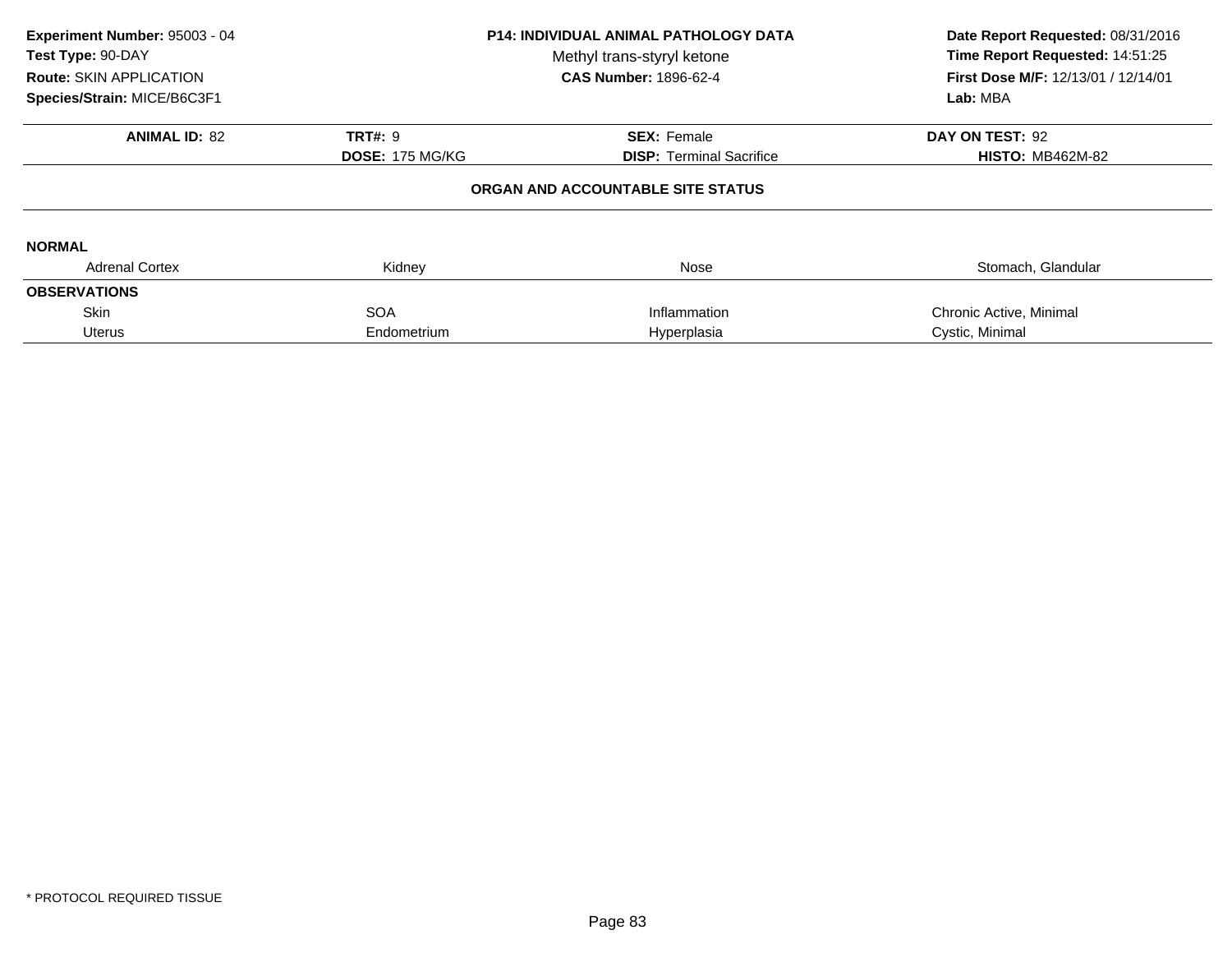| Experiment Number: 95003 - 04<br>Test Type: 90-DAY<br>Route: SKIN APPLICATION<br>Species/Strain: MICE/B6C3F1 | P14: INDIVIDUAL ANIMAL PATHOLOGY DATA<br>Methyl trans-styryl ketone<br><b>CAS Number: 1896-62-4</b> |                                   | Lab: MBA                |  | Date Report Requested: 08/31/2016<br>Time Report Requested: 14:51:25<br>First Dose M/F: 12/13/01 / 12/14/01 |
|--------------------------------------------------------------------------------------------------------------|-----------------------------------------------------------------------------------------------------|-----------------------------------|-------------------------|--|-------------------------------------------------------------------------------------------------------------|
| <b>ANIMAL ID: 83</b>                                                                                         | <b>TRT#: 9</b>                                                                                      | <b>SEX: Female</b>                | DAY ON TEST: 92         |  |                                                                                                             |
|                                                                                                              | <b>DOSE: 175 MG/KG</b>                                                                              | <b>DISP: Terminal Sacrifice</b>   | <b>HISTO: MB462M-83</b> |  |                                                                                                             |
|                                                                                                              |                                                                                                     | ORGAN AND ACCOUNTABLE SITE STATUS |                         |  |                                                                                                             |
| <b>NORMAL</b>                                                                                                |                                                                                                     |                                   |                         |  |                                                                                                             |
| <b>Adrenal Cortex</b>                                                                                        | Kidney                                                                                              | Nose                              | Stomach, Glandular      |  |                                                                                                             |
| <b>OBSERVATIONS</b>                                                                                          |                                                                                                     |                                   |                         |  |                                                                                                             |
| Skin                                                                                                         | Hair Follicle, SOA                                                                                  | Hyperplasia                       | Minimal                 |  |                                                                                                             |
|                                                                                                              | SOA, Sebaceous GI                                                                                   | Hypertrophy                       | Minimal                 |  |                                                                                                             |
|                                                                                                              | <b>SOA</b>                                                                                          | Inflammation                      | Chronic Active, Minimal |  |                                                                                                             |
| <b>Uterus</b>                                                                                                | Endometrium                                                                                         | Hyperplasia                       | Cystic, Minimal         |  |                                                                                                             |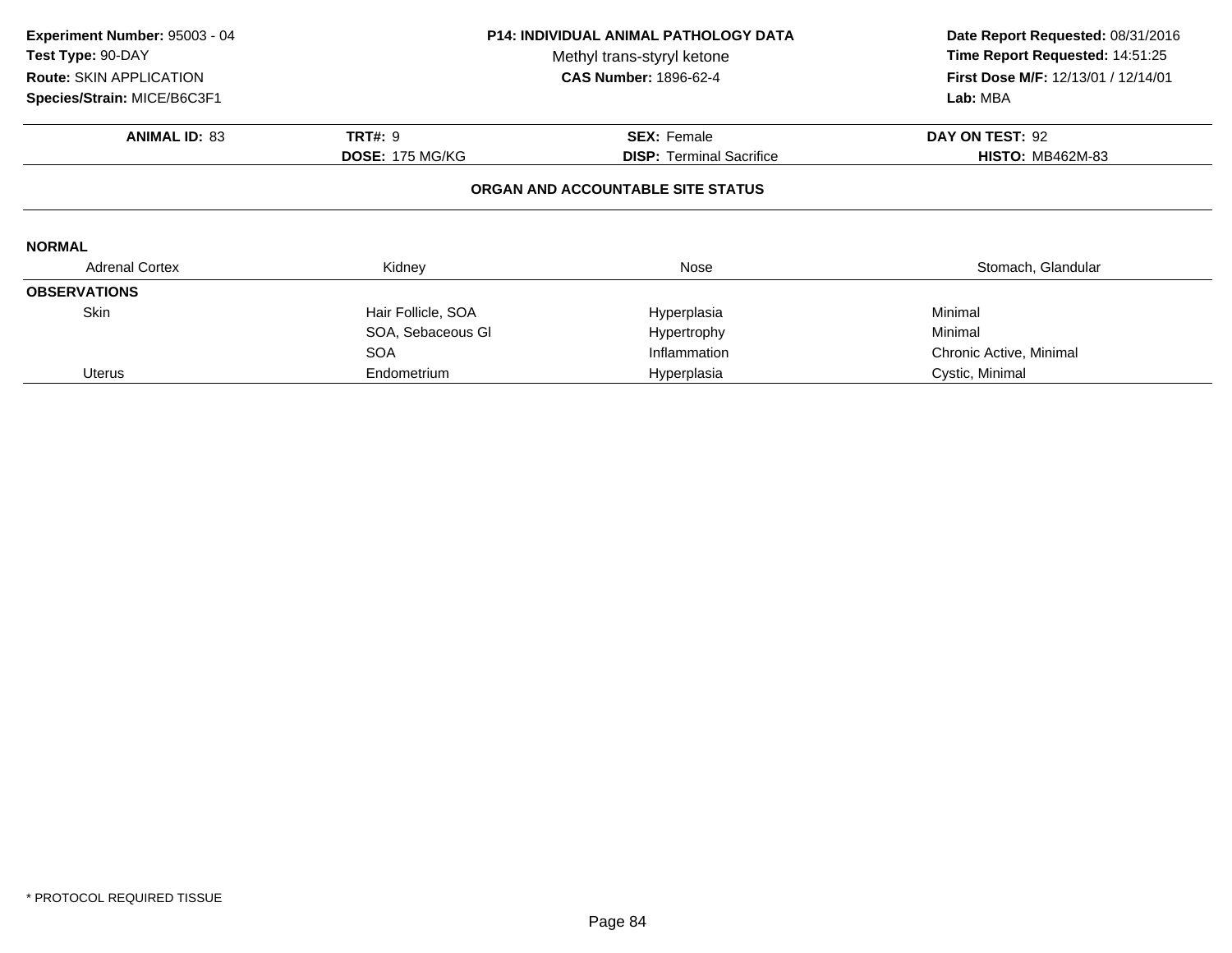| Experiment Number: 95003 - 04<br>Test Type: 90-DAY<br>Route: SKIN APPLICATION<br>Species/Strain: MICE/B6C3F1 | <b>P14: INDIVIDUAL ANIMAL PATHOLOGY DATA</b><br>Methyl trans-styryl ketone<br><b>CAS Number: 1896-62-4</b> |                                   | Date Report Requested: 08/31/2016<br>Time Report Requested: 14:51:25<br>First Dose M/F: 12/13/01 / 12/14/01<br>Lab: MBA |  |
|--------------------------------------------------------------------------------------------------------------|------------------------------------------------------------------------------------------------------------|-----------------------------------|-------------------------------------------------------------------------------------------------------------------------|--|
| <b>ANIMAL ID: 84</b>                                                                                         | <b>TRT#: 9</b>                                                                                             | <b>SEX: Female</b>                | DAY ON TEST: 92                                                                                                         |  |
|                                                                                                              | <b>DOSE: 175 MG/KG</b>                                                                                     | <b>DISP: Terminal Sacrifice</b>   | <b>HISTO: MB462M-84</b>                                                                                                 |  |
|                                                                                                              |                                                                                                            | ORGAN AND ACCOUNTABLE SITE STATUS |                                                                                                                         |  |
| <b>NORMAL</b>                                                                                                |                                                                                                            |                                   |                                                                                                                         |  |
| <b>Adrenal Cortex</b>                                                                                        | Kidney                                                                                                     | Nose                              | Stomach, Glandular                                                                                                      |  |
| <b>OBSERVATIONS</b>                                                                                          |                                                                                                            |                                   |                                                                                                                         |  |
| <b>Skin</b>                                                                                                  | SOA, Sebaceous GI                                                                                          | Hypertrophy                       | Mild                                                                                                                    |  |
| <b>Uterus</b>                                                                                                | Endometrium                                                                                                | Hyperplasia                       | Cystic, Minimal                                                                                                         |  |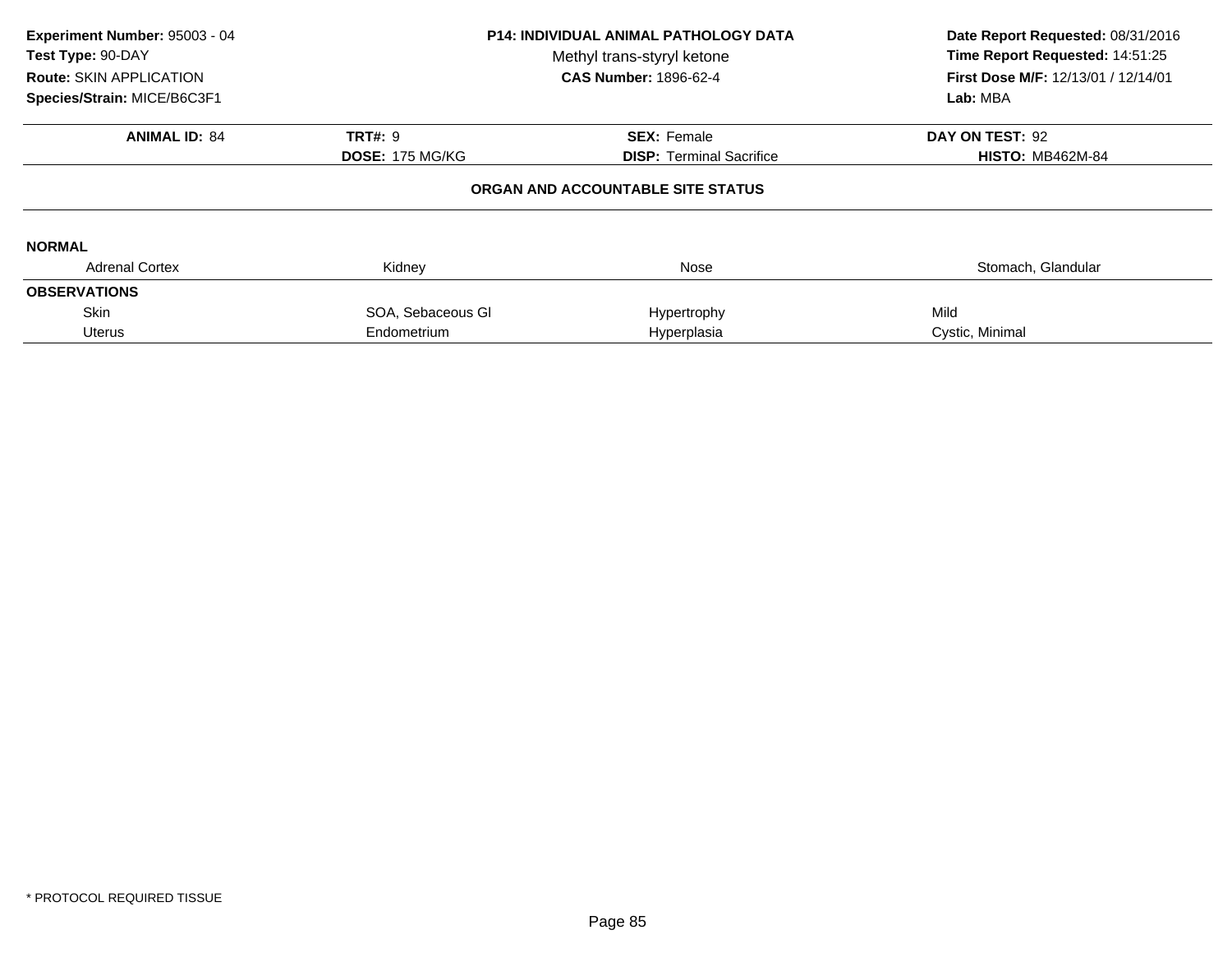| Experiment Number: 95003 - 04<br><b>Test Type: 90-DAY</b><br><b>Route: SKIN APPLICATION</b><br>Species/Strain: MICE/B6C3F1 |                        | <b>P14: INDIVIDUAL ANIMAL PATHOLOGY DATA</b><br>Methyl trans-styryl ketone<br><b>CAS Number: 1896-62-4</b> | Date Report Requested: 08/31/2016<br>Time Report Requested: 14:51:25<br><b>First Dose M/F: 12/13/01 / 12/14/01</b><br>Lab: MBA |
|----------------------------------------------------------------------------------------------------------------------------|------------------------|------------------------------------------------------------------------------------------------------------|--------------------------------------------------------------------------------------------------------------------------------|
| <b>ANIMAL ID: 85</b>                                                                                                       | <b>TRT#: 9</b>         | <b>SEX: Female</b>                                                                                         | DAY ON TEST: 92                                                                                                                |
|                                                                                                                            | <b>DOSE: 175 MG/KG</b> | <b>DISP:</b> Terminal Sacrifice                                                                            | <b>HISTO: MB462M-85</b>                                                                                                        |
|                                                                                                                            |                        | ORGAN AND ACCOUNTABLE SITE STATUS                                                                          |                                                                                                                                |
| <b>NORMAL</b>                                                                                                              |                        |                                                                                                            |                                                                                                                                |
| <b>Adrenal Cortex</b>                                                                                                      | Kidney                 | Nose                                                                                                       | Stomach, Glandular                                                                                                             |
| <b>OBSERVATIONS</b>                                                                                                        |                        |                                                                                                            |                                                                                                                                |
| <b>Skin</b>                                                                                                                | Hair Follicle, SOA     | Hyperplasia                                                                                                | Mild                                                                                                                           |
|                                                                                                                            | SOA, Sebaceous GI      | Hypertrophy                                                                                                | Minimal                                                                                                                        |
| <b>Uterus</b>                                                                                                              | Endometrium            | Hyperplasia                                                                                                | Cystic, Minimal                                                                                                                |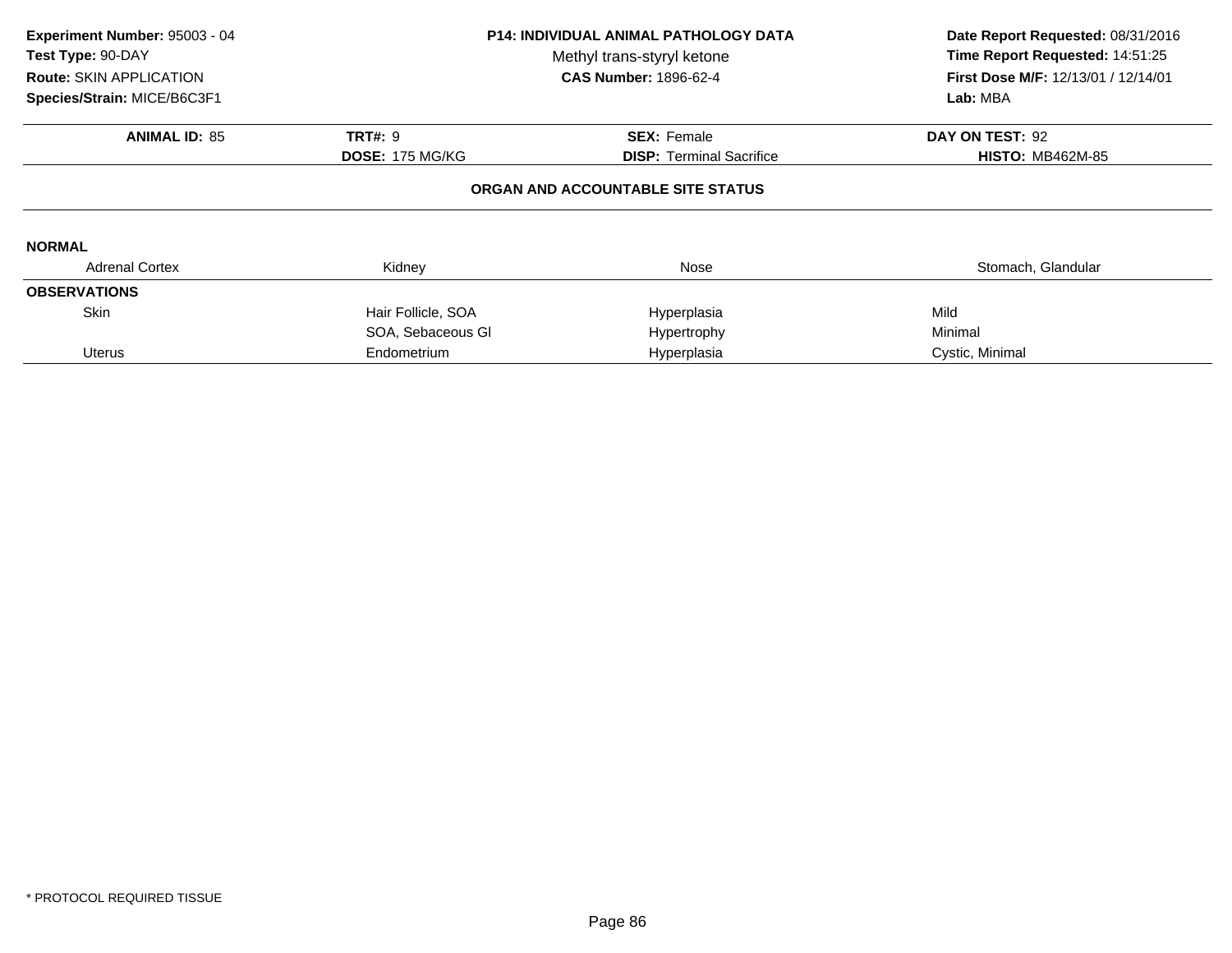| Experiment Number: 95003 - 04<br>Test Type: 90-DAY<br><b>Route: SKIN APPLICATION</b><br>Species/Strain: MICE/B6C3F1 |                        | <b>P14: INDIVIDUAL ANIMAL PATHOLOGY DATA</b><br>Methyl trans-styryl ketone<br><b>CAS Number: 1896-62-4</b> | Date Report Requested: 08/31/2016<br>Time Report Requested: 14:51:25<br><b>First Dose M/F: 12/13/01 / 12/14/01</b><br>Lab: MBA |
|---------------------------------------------------------------------------------------------------------------------|------------------------|------------------------------------------------------------------------------------------------------------|--------------------------------------------------------------------------------------------------------------------------------|
| <b>ANIMAL ID: 86</b>                                                                                                | <b>TRT#: 9</b>         | <b>SEX: Female</b>                                                                                         | DAY ON TEST: 92                                                                                                                |
|                                                                                                                     | <b>DOSE: 175 MG/KG</b> | <b>DISP:</b> Terminal Sacrifice                                                                            | <b>HISTO: MB462M-86</b>                                                                                                        |
|                                                                                                                     |                        | ORGAN AND ACCOUNTABLE SITE STATUS                                                                          |                                                                                                                                |
| <b>NORMAL</b>                                                                                                       |                        |                                                                                                            |                                                                                                                                |
| <b>Adrenal Cortex</b>                                                                                               | Kidney                 | Nose                                                                                                       | Stomach, Glandular                                                                                                             |
| <b>OBSERVATIONS</b>                                                                                                 |                        |                                                                                                            |                                                                                                                                |
| <b>Skin</b>                                                                                                         | SOA Epidermis          | Hyperplasia                                                                                                | Minimal                                                                                                                        |
|                                                                                                                     | SOA, Sebaceous GI      | Hypertrophy                                                                                                | Minimal                                                                                                                        |
| <b>Uterus</b>                                                                                                       | Endometrium            | Hyperplasia                                                                                                | Cystic, Minimal                                                                                                                |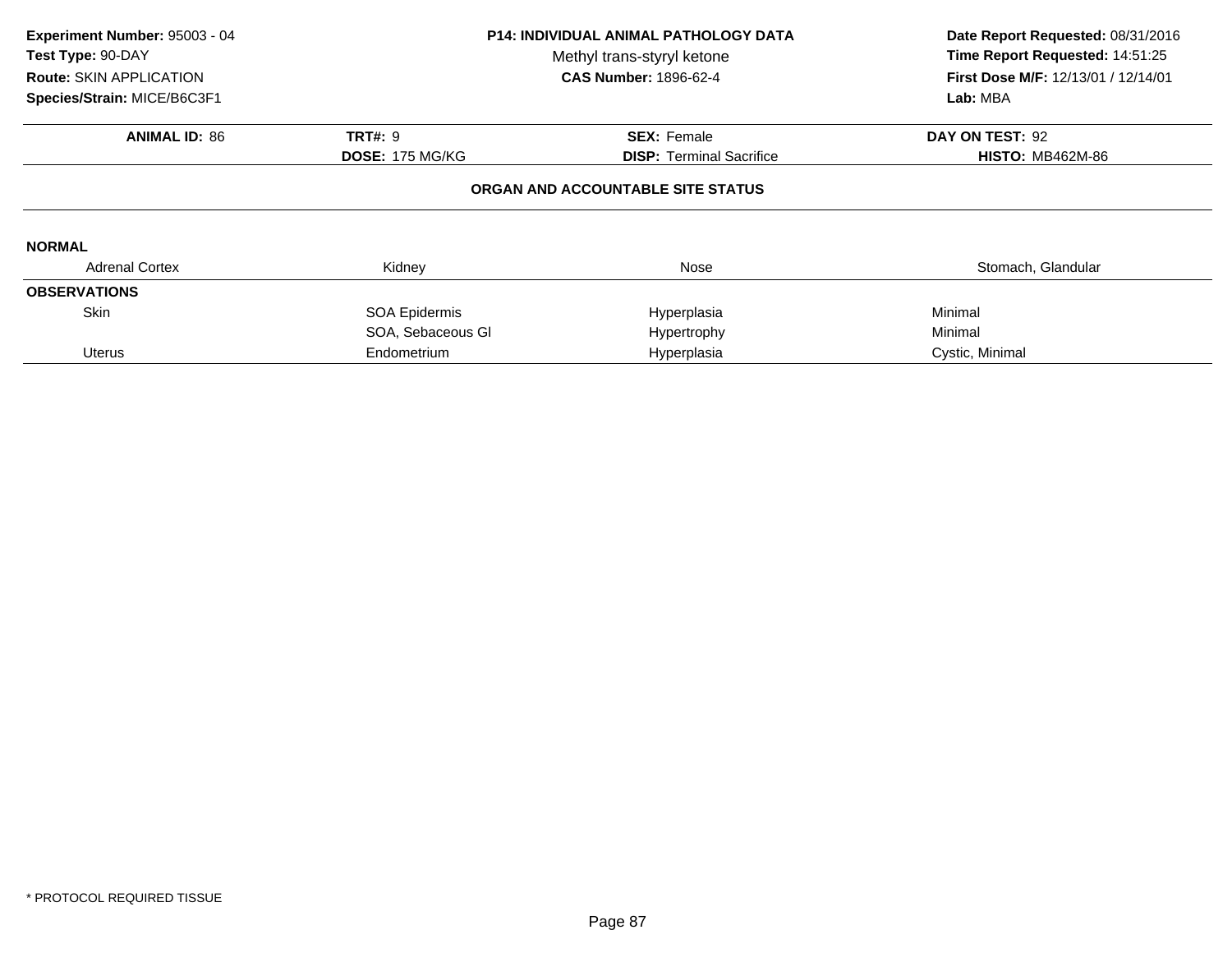| Experiment Number: 95003 - 04<br>Test Type: 90-DAY<br>Route: SKIN APPLICATION<br>Species/Strain: MICE/B6C3F1 |                        | <b>P14: INDIVIDUAL ANIMAL PATHOLOGY DATA</b><br>Methyl trans-styryl ketone<br><b>CAS Number: 1896-62-4</b> | Date Report Requested: 08/31/2016<br>Time Report Requested: 14:51:25<br>First Dose M/F: 12/13/01 / 12/14/01<br>Lab: MBA |
|--------------------------------------------------------------------------------------------------------------|------------------------|------------------------------------------------------------------------------------------------------------|-------------------------------------------------------------------------------------------------------------------------|
| <b>ANIMAL ID: 87</b>                                                                                         | <b>TRT#: 9</b>         | <b>SEX: Female</b>                                                                                         | DAY ON TEST: 92                                                                                                         |
|                                                                                                              | <b>DOSE: 175 MG/KG</b> | <b>DISP:</b> Terminal Sacrifice                                                                            | <b>HISTO: MB462M-87</b>                                                                                                 |
|                                                                                                              |                        | ORGAN AND ACCOUNTABLE SITE STATUS                                                                          |                                                                                                                         |
| <b>NORMAL</b>                                                                                                |                        |                                                                                                            |                                                                                                                         |
| <b>Adrenal Cortex</b>                                                                                        | Kidney                 | Nose                                                                                                       | Stomach, Glandular                                                                                                      |
| <b>OBSERVATIONS</b>                                                                                          |                        |                                                                                                            |                                                                                                                         |
| <b>Skin</b>                                                                                                  | Hair Follicle, SOA     | Hyperplasia                                                                                                | Minimal                                                                                                                 |
|                                                                                                              | SOA, Sebaceous GI      | Hypertrophy                                                                                                | Mild                                                                                                                    |
|                                                                                                              | <b>SOA</b>             | Inflammation                                                                                               | Chronic Active, Minimal                                                                                                 |
| <b>Uterus</b>                                                                                                | Endometrium            | Hyperplasia                                                                                                | Cystic, Mild                                                                                                            |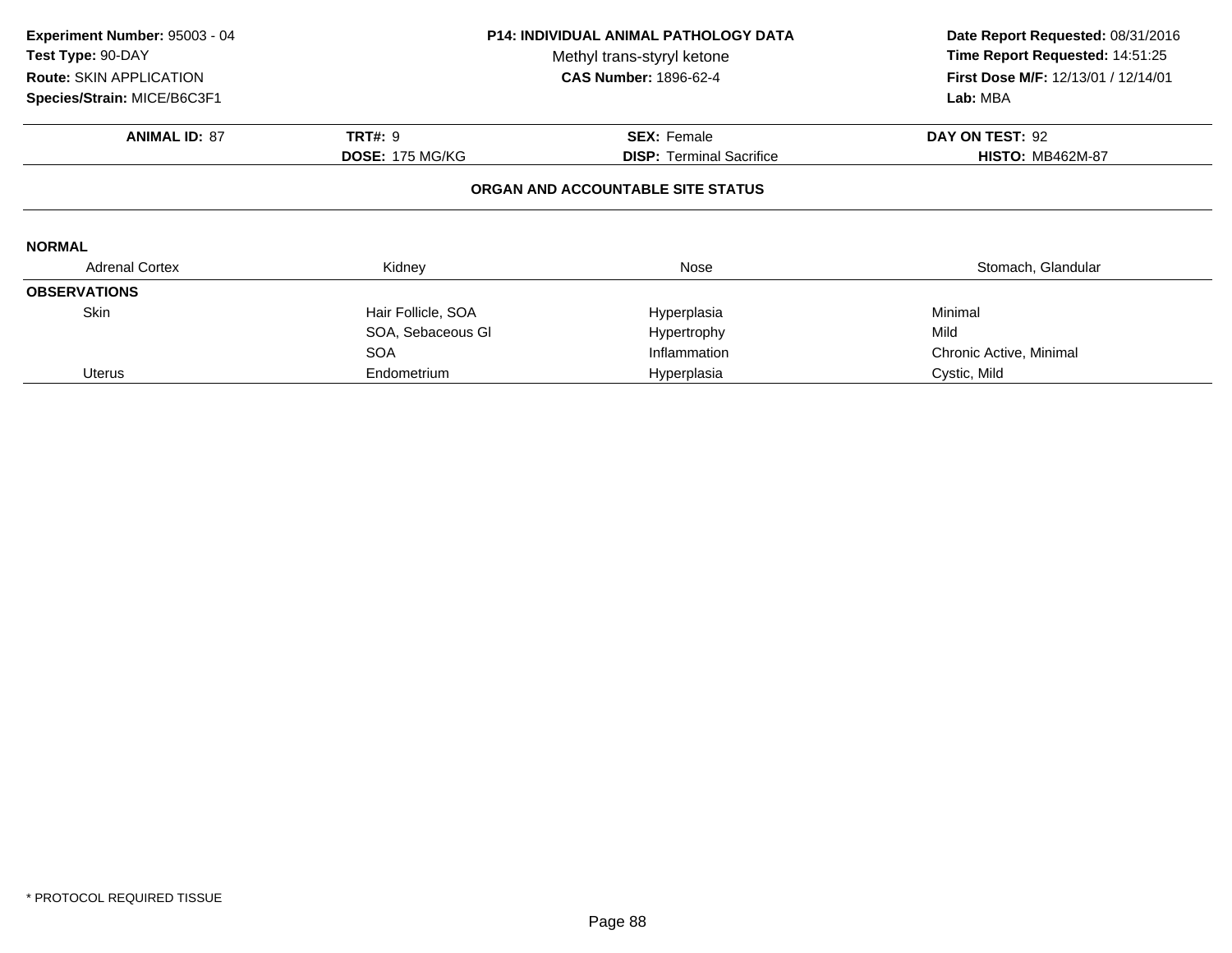| Experiment Number: 95003 - 04                   |                        | <b>P14: INDIVIDUAL ANIMAL PATHOLOGY DATA</b> | Date Report Requested: 08/31/2016   |  |
|-------------------------------------------------|------------------------|----------------------------------------------|-------------------------------------|--|
| Test Type: 90-DAY<br>Methyl trans-styryl ketone |                        |                                              | Time Report Requested: 14:51:25     |  |
| Route: SKIN APPLICATION                         |                        | <b>CAS Number: 1896-62-4</b>                 | First Dose M/F: 12/13/01 / 12/14/01 |  |
| Species/Strain: MICE/B6C3F1                     |                        |                                              | Lab: MBA                            |  |
| <b>ANIMAL ID: 88</b>                            | <b>TRT#: 9</b>         | <b>SEX: Female</b>                           | DAY ON TEST: 92                     |  |
|                                                 | <b>DOSE: 175 MG/KG</b> | <b>DISP: Terminal Sacrifice</b>              | <b>HISTO: MB462M-88</b>             |  |
|                                                 |                        | ORGAN AND ACCOUNTABLE SITE STATUS            |                                     |  |
| <b>NORMAL</b>                                   |                        |                                              |                                     |  |
| <b>Adrenal Cortex</b>                           | Nose                   | Stomach, Glandular                           |                                     |  |
| <b>OBSERVATIONS</b>                             |                        |                                              |                                     |  |
| Kidney                                          |                        | <b>Infiltration Cellular</b>                 | Minimal                             |  |
| Skin                                            | <b>SOA</b>             | Hyperkeratosis                               | Minimal                             |  |
|                                                 | Hair Follicle, SOA     | Hyperplasia                                  | Minimal                             |  |
|                                                 | SOA Epidermis          | Hyperplasia                                  | Mild                                |  |
|                                                 | SOA, Sebaceous GI      | Hypertrophy                                  | Minimal                             |  |
|                                                 | <b>SOA</b>             | Inflammation                                 | Chronic Active, Mild                |  |
| <b>Uterus</b>                                   | Endometrium            | Hyperplasia                                  | Cystic, Minimal                     |  |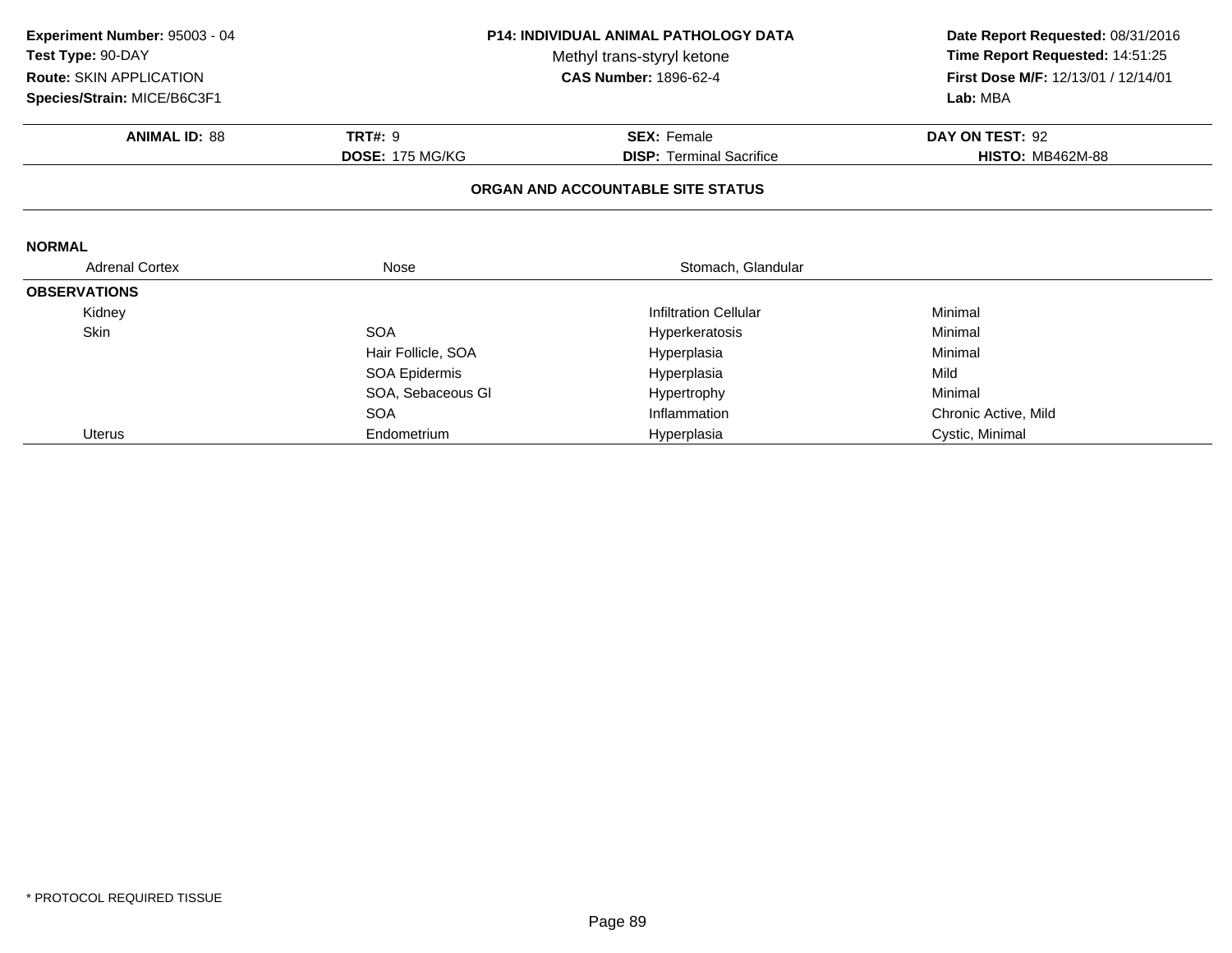| Experiment Number: 95003 - 04<br>Test Type: 90-DAY<br><b>Route: SKIN APPLICATION</b><br>Species/Strain: MICE/B6C3F1 |                        | <b>P14: INDIVIDUAL ANIMAL PATHOLOGY DATA</b><br>Methyl trans-styryl ketone<br><b>CAS Number: 1896-62-4</b> | Date Report Requested: 08/31/2016<br>Time Report Requested: 14:51:25<br>First Dose M/F: 12/13/01 / 12/14/01<br>Lab: MBA |
|---------------------------------------------------------------------------------------------------------------------|------------------------|------------------------------------------------------------------------------------------------------------|-------------------------------------------------------------------------------------------------------------------------|
| <b>ANIMAL ID: 89</b>                                                                                                | <b>TRT#: 9</b>         | <b>SEX: Female</b>                                                                                         | DAY ON TEST: 92                                                                                                         |
|                                                                                                                     | <b>DOSE: 175 MG/KG</b> | <b>DISP: Terminal Sacrifice</b>                                                                            | <b>HISTO: MB462M-89</b>                                                                                                 |
|                                                                                                                     |                        | ORGAN AND ACCOUNTABLE SITE STATUS                                                                          |                                                                                                                         |
| <b>NORMAL</b>                                                                                                       |                        |                                                                                                            |                                                                                                                         |
| <b>Adrenal Cortex</b>                                                                                               | Kidney                 | Nose                                                                                                       | Stomach, Glandular                                                                                                      |
| <b>OBSERVATIONS</b>                                                                                                 |                        |                                                                                                            |                                                                                                                         |
| <b>Skin</b>                                                                                                         | SOA, Sebaceous GI      | Hypertrophy                                                                                                | Minimal                                                                                                                 |
|                                                                                                                     | <b>SOA</b>             | Inflammation                                                                                               | Chronic Active, Minimal                                                                                                 |
| <b>Uterus</b>                                                                                                       | Endometrium            | Hyperplasia                                                                                                | Cystic, Mild                                                                                                            |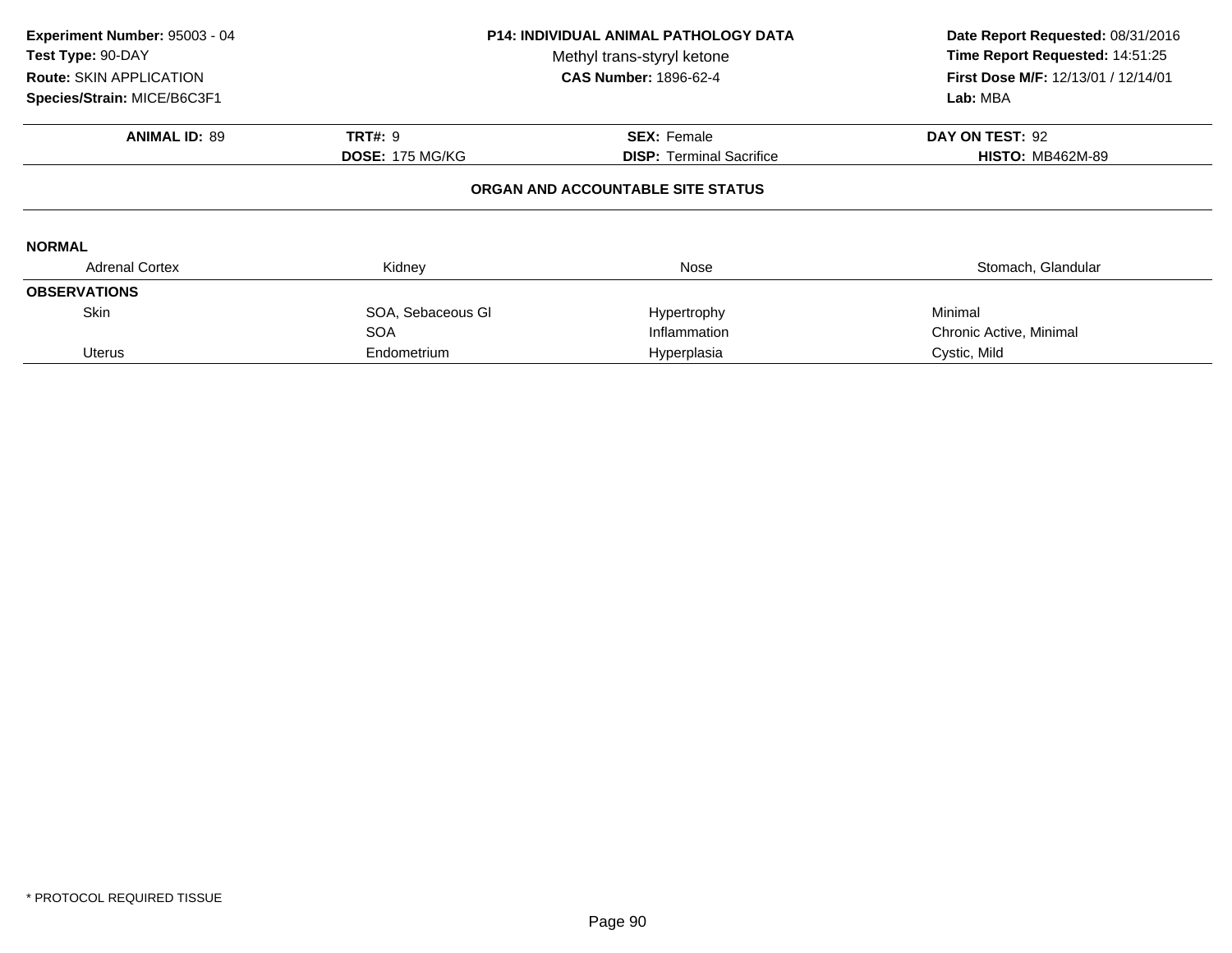| Experiment Number: 95003 - 04<br>Test Type: 90-DAY<br>Route: SKIN APPLICATION<br>Species/Strain: MICE/B6C3F1 | <b>P14: INDIVIDUAL ANIMAL PATHOLOGY DATA</b><br>Methyl trans-styryl ketone<br><b>CAS Number: 1896-62-4</b> |                                   | Date Report Requested: 08/31/2016<br>Time Report Requested: 14:51:25<br>First Dose M/F: 12/13/01 / 12/14/01<br>Lab: MBA |
|--------------------------------------------------------------------------------------------------------------|------------------------------------------------------------------------------------------------------------|-----------------------------------|-------------------------------------------------------------------------------------------------------------------------|
| <b>ANIMAL ID: 90</b>                                                                                         | <b>TRT#: 9</b>                                                                                             | <b>SEX: Female</b>                | DAY ON TEST: 92                                                                                                         |
|                                                                                                              | <b>DOSE: 175 MG/KG</b>                                                                                     | <b>DISP:</b> Terminal Sacrifice   | <b>HISTO: MB462M-90</b>                                                                                                 |
|                                                                                                              |                                                                                                            | ORGAN AND ACCOUNTABLE SITE STATUS |                                                                                                                         |
| <b>NORMAL</b>                                                                                                |                                                                                                            |                                   |                                                                                                                         |
| <b>Adrenal Cortex</b>                                                                                        | Kidney                                                                                                     | Nose                              | Stomach, Glandular                                                                                                      |
| <b>OBSERVATIONS</b>                                                                                          |                                                                                                            |                                   |                                                                                                                         |
| <b>Skin</b>                                                                                                  | SOA Epidermis                                                                                              | Hyperplasia                       | Mild                                                                                                                    |
| <b>Uterus</b>                                                                                                | Endometrium                                                                                                | Hyperplasia                       | Cystic, Minimal                                                                                                         |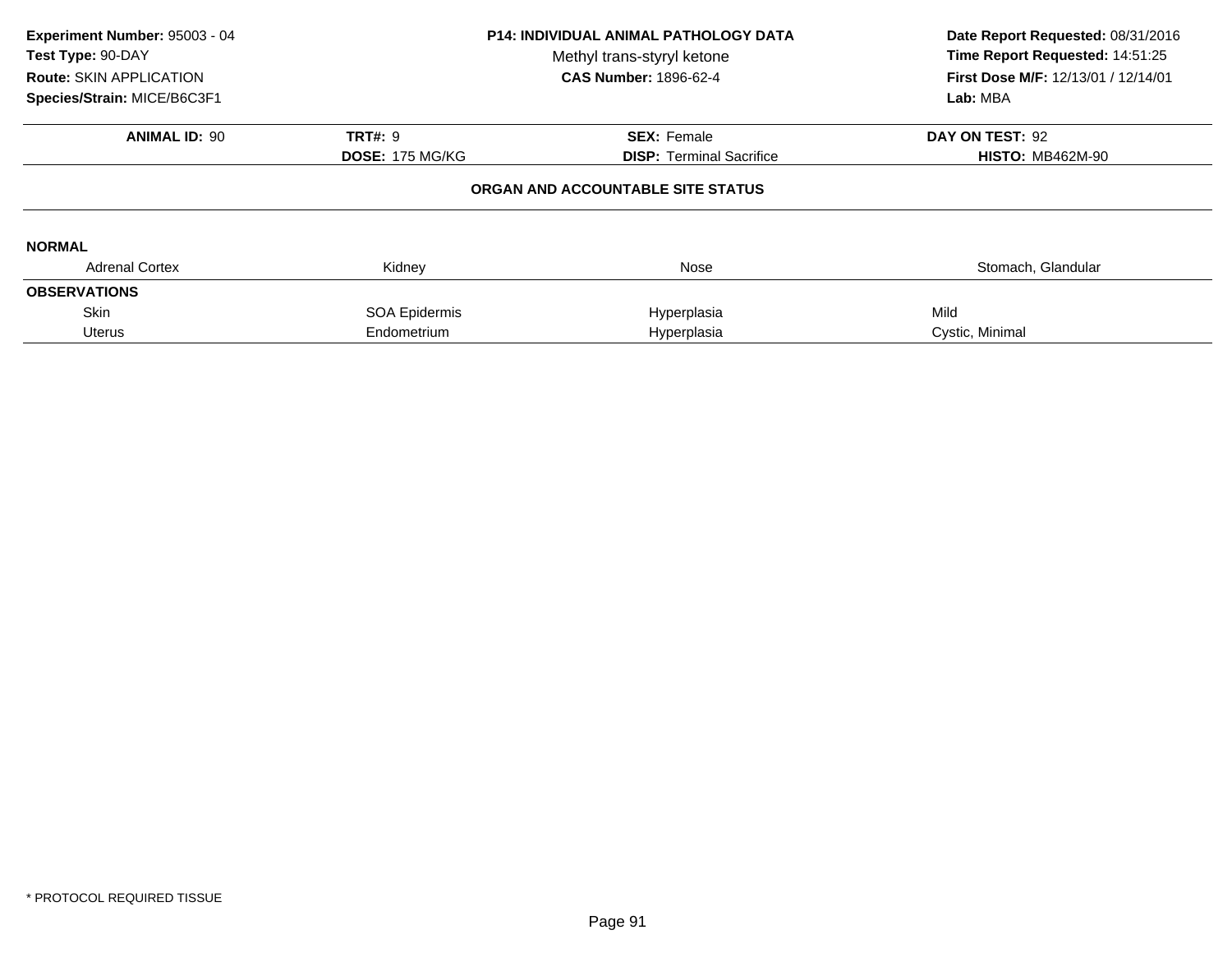| Experiment Number: 95003 - 04      |                           | <b>P14: INDIVIDUAL ANIMAL PATHOLOGY DATA</b> | Date Report Requested: 08/31/2016   |
|------------------------------------|---------------------------|----------------------------------------------|-------------------------------------|
| Test Type: 90-DAY                  |                           | Methyl trans-styryl ketone                   | Time Report Requested: 14:51:25     |
| Route: SKIN APPLICATION            |                           | <b>CAS Number: 1896-62-4</b>                 | First Dose M/F: 12/13/01 / 12/14/01 |
| Species/Strain: MICE/B6C3F1        |                           |                                              | Lab: MBA                            |
| <b>ANIMAL ID: 91</b>               | <b>TRT#: 10</b>           | <b>SEX: Female</b>                           | DAY ON TEST: 92                     |
|                                    | <b>DOSE: 350 MG/KG</b>    | <b>DISP: Terminal Sacrifice</b>              | <b>HISTO: MB462M-91</b>             |
|                                    |                           | ORGAN AND ACCOUNTABLE SITE STATUS            |                                     |
|                                    |                           |                                              |                                     |
| <b>NORMAL</b><br>* Adrenal Medulla | * Blood Vessel            | <b>Bone</b>                                  | * Bone Marrow                       |
| * Brain                            | * Clitoral Gland          | * Esophagus                                  | * Eye                               |
| * Gallbladder                      | * Harderian Gland         | * Heart                                      | * Intestine Large, Cecum            |
| * Intestine Large, Colon           | * Intestine Large, Rectum | * Intestine Small, Duodenum                  | * Intestine Small, Ileum            |
| * Intestine Small, Jejunum         | * Islets, Pancreatic      | * Kidney                                     | * Liver                             |
| * Lung                             | * Lymph Node, Mandibular  | * Lymph Node, Mesenteric                     | * Mammary Gland                     |
| * Nose                             | * Ovary                   | * Pancreas                                   | * Parathyroid Gland                 |
| * Pituitary Gland                  | * Salivary Glands         | * Stomach, Forestomach                       | * Stomach, Glandular                |
| * Thymus                           | * Thyroid Gland           | * Tongue                                     | * Trachea                           |
| * Urinary Bladder                  |                           |                                              |                                     |
| <b>OBSERVATIONS</b>                |                           |                                              |                                     |
| * Adrenal Cortex                   | Subcapsular               | Hyperplasia                                  | Focal, Minimal                      |
| * Skin                             | <b>SOA</b>                | Hyperkeratosis                               | Minimal                             |
|                                    | SOA Epidermis             | Hyperplasia                                  | Moderate                            |
|                                    | Hair Follicle, SOA        | Hyperplasia                                  | Moderate                            |
|                                    | SOA, Sebaceous Gl         | Hypertrophy                                  | Moderate                            |
|                                    | <b>SOA</b>                | Inflammation                                 | Chronic Active, Minimal             |
| Note: non-SOA skin is normal       |                           |                                              |                                     |
| * Spleen                           |                           | Hematopoietic Cell Proliferation             | Minimal                             |
| * Uterus                           | Endometrium               | Hyperplasia                                  | Cystic, Minimal                     |

\* Uterus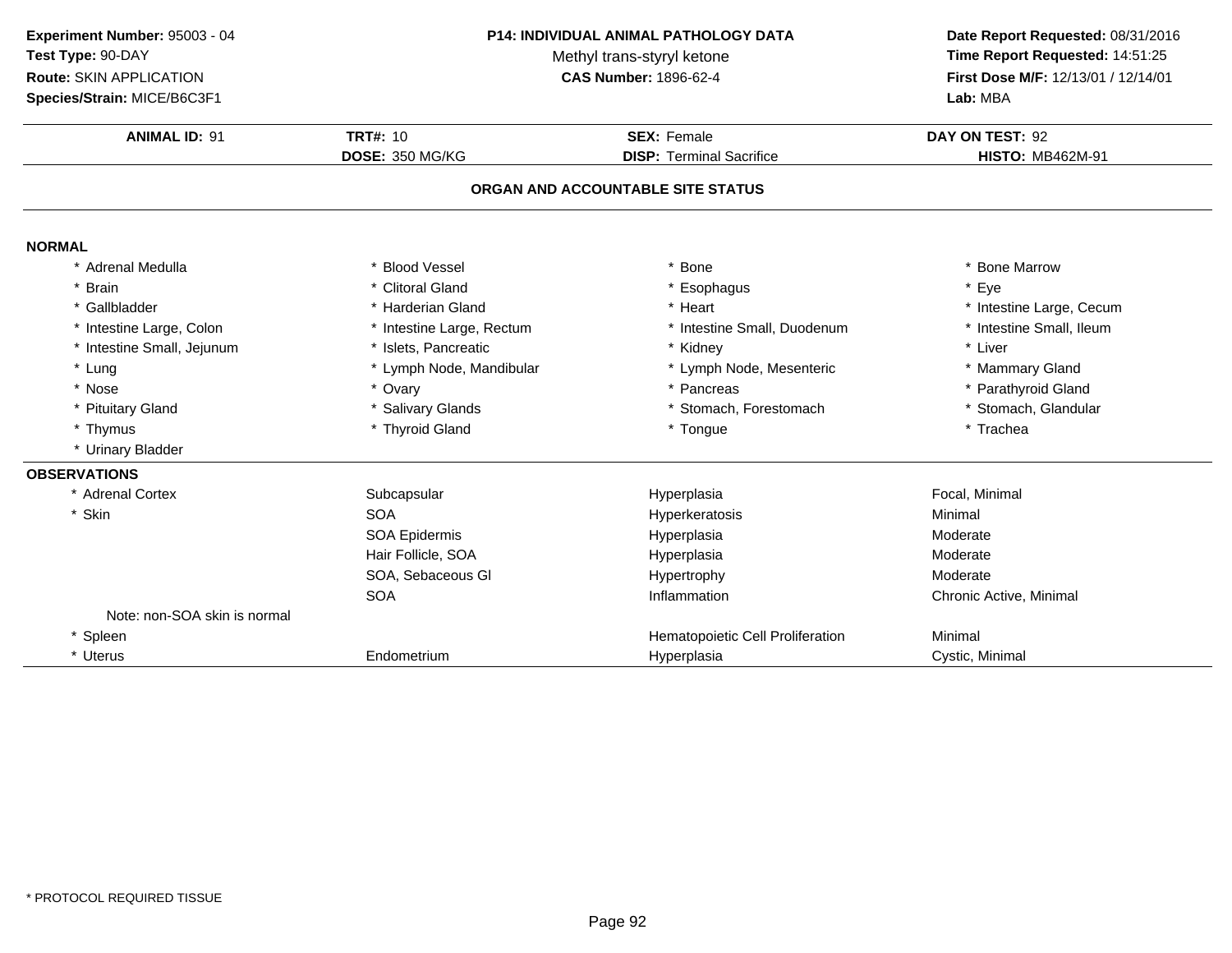**ANIMAL ID:** <sup>92</sup> **TRT#:** <sup>10</sup> **SEX:** Female **DAY ON TEST:** <sup>92</sup> **DOSE:** 350 MG/KG**DISP:** Terminal Sacrifice **HISTO:** MB462M-92 **ORGAN AND ACCOUNTABLE SITE STATUSNORMAL** \* Adrenal Medullaa the set of the Second Vessel that the set of the set of the set of the set of the set of the Marrow  $\ast$  Bone Marrow \* Brain \* Clitoral Gland \* Esophagus \* Eye \* Gallbladder \* Harderian Gland \* Heart \* Intestine Large, Cecum \* Intestine Small, Ileum \* Intestine Large, Colon\* Intestine Large, Rectum<br>\* Islets, Pancreatic \* Intestine Small, Duodenum \* 11test<br>
\* Kidney \* Liver \* Intestine Small, Jejunum \* Islets, Pancreatic \* Kidney \* Liver \* Lung\* Lymph Node, Mandibular \* Lymph Node, Mesenteric \* Mammary Gland<br>\* Pancreas \* Mammary Gland \* Parathyroid Gland \* Parathyroid Gland \* Ptuitary Gland \* Ovary\* Parathyroid Gland \* Pituitary Gland<br>\* Thymus \* Salivary Glands \* Stomach, Forestomach\* Stomach, Glandular \* Thymus \* Thymus<br>\* Trachea \* \* Urinary Bladder \* Thyroid Gland \* Tongue \* Trachea \* Urinary Bladder **OBSERVATIONS** \* Adrenal CortexSubcapsular Hyperplasia Focal, Minimal \* Nosee and the Colfactory Epi and the Atrophy Atrophy and the Minimal \* Skinn SOA A Research Minimal Research Hyperkeratosis and the Minimal Minimal Research Minimal Research Minimal Research Minimal Research Minimal Research Minimal Research Minimal Research Minimal Research Minimal Research Minimal Re SOA Epidermis Hyperplasia Moderate Hair Follicle, SOAA merupakan Hyperplasia (Moderate Moderate Moderate Moderate Moderate Moderate Mo SOA, Sebaceous Gl Hypertrophyy Mild A contraction contraction and the Inflammation contractive Chronic Active, Minimal SOANote: non-SOA skin is normal\* SpleenHematopoietic Cell Proliferation Mild<br>
Hyperplasia Cystic, Minimal \* Uterus**Endometrium**  Hyperplasia Cystic, Minimal **Experiment Number:** 95003 - 04 **P14: INDIVIDUAL ANIMAL PATHOLOGY DATA Date Report Requested:** 08/31/2016 **Test Type:** 90-DAYMethyl trans-styryl ketone<br>CAS Number: 1896-62-4 **Time Report Requested:** 14:51:25 **Route:** SKIN APPLICATION**First Dose M/F:** 12/13/01 / 12/14/01<br>**Lab:** MBA **Species/Strain:** MICE/B6C3F1**Lab:** MBA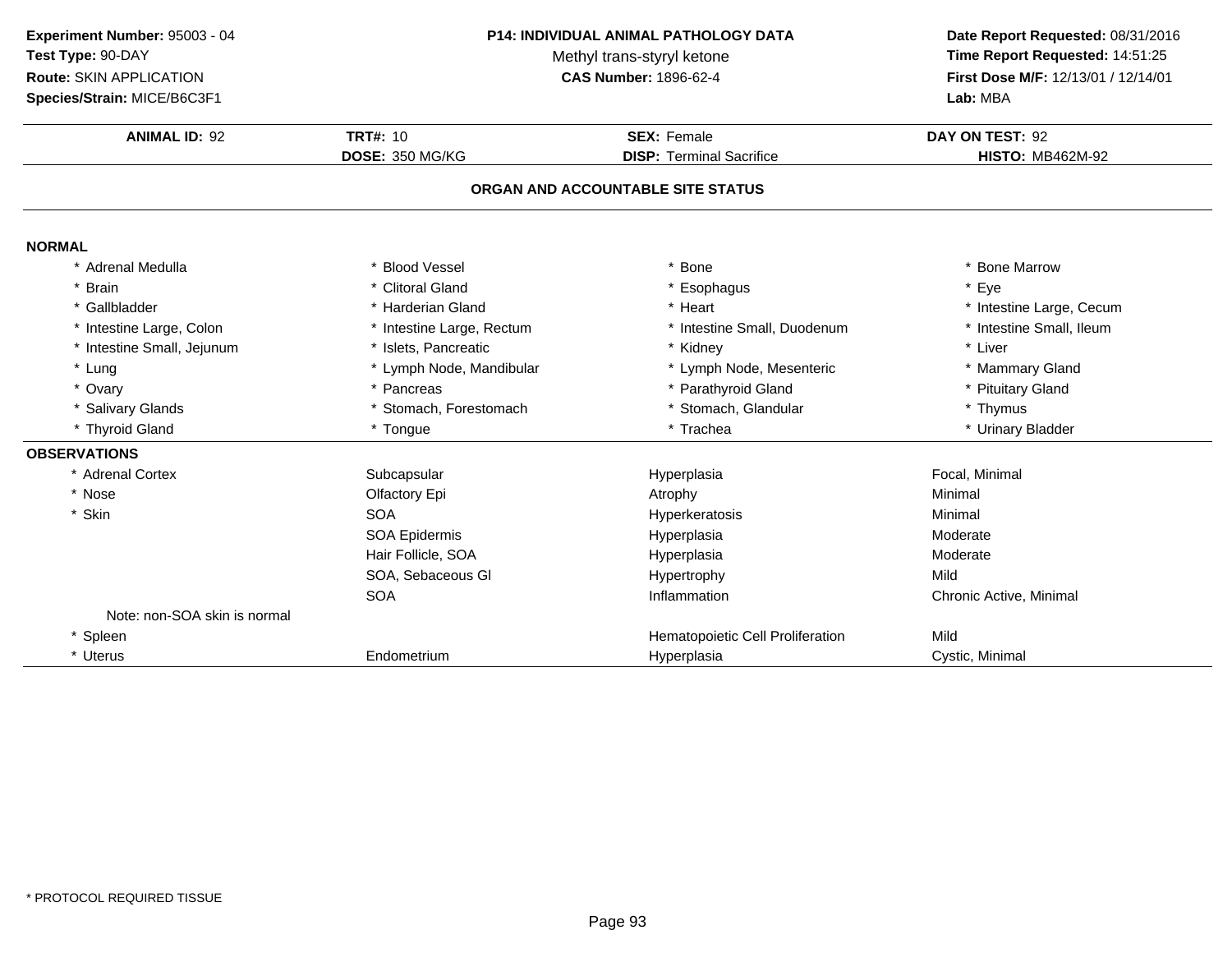| Experiment Number: 95003 - 04 | <b>P14: INDIVIDUAL ANIMAL PATHOLOGY DATA</b><br>Methyl trans-styryl ketone<br><b>CAS Number: 1896-62-4</b> |                                   | Date Report Requested: 08/31/2016<br>Time Report Requested: 14:51:25<br>First Dose M/F: 12/13/01 / 12/14/01 |  |
|-------------------------------|------------------------------------------------------------------------------------------------------------|-----------------------------------|-------------------------------------------------------------------------------------------------------------|--|
| Test Type: 90-DAY             |                                                                                                            |                                   |                                                                                                             |  |
| Route: SKIN APPLICATION       |                                                                                                            |                                   |                                                                                                             |  |
| Species/Strain: MICE/B6C3F1   |                                                                                                            |                                   | Lab: MBA                                                                                                    |  |
|                               |                                                                                                            |                                   |                                                                                                             |  |
| <b>ANIMAL ID: 93</b>          | <b>TRT#: 10</b>                                                                                            | <b>SEX: Female</b>                | DAY ON TEST: 92                                                                                             |  |
|                               | <b>DOSE: 350 MG/KG</b>                                                                                     | <b>DISP: Terminal Sacrifice</b>   | <b>HISTO: MB462M-93</b>                                                                                     |  |
|                               |                                                                                                            | ORGAN AND ACCOUNTABLE SITE STATUS |                                                                                                             |  |
| <b>NORMAL</b>                 |                                                                                                            |                                   |                                                                                                             |  |
| * Adrenal Medulla             | * Blood Vessel                                                                                             | * Bone                            | * Bone Marrow                                                                                               |  |
| <b>Brain</b>                  | * Clitoral Gland                                                                                           | * Esophagus                       | * Eye                                                                                                       |  |
| * Gallbladder                 | * Harderian Gland                                                                                          | * Heart                           | * Intestine Large, Cecum                                                                                    |  |
| * Intestine Large, Colon      | * Intestine Large, Rectum                                                                                  | * Intestine Small, Duodenum       | * Intestine Small, Ileum                                                                                    |  |
| * Intestine Small, Jejunum    | * Islets, Pancreatic                                                                                       | * Kidney                          | * Liver                                                                                                     |  |
| * Lung                        | * Lymph Node, Mandibular                                                                                   | * Lymph Node, Mesenteric          | * Mammary Gland                                                                                             |  |
| * Nose                        | * Ovary                                                                                                    | * Pancreas                        | * Pituitary Gland                                                                                           |  |
| * Salivary Glands             | * Stomach, Forestomach                                                                                     | * Stomach, Glandular              | * Thyroid Gland                                                                                             |  |
| * Tongue                      | * Trachea                                                                                                  | * Urinary Bladder                 |                                                                                                             |  |
| <b>MISSING</b>                |                                                                                                            |                                   |                                                                                                             |  |
| * Parathyroid Gland           |                                                                                                            |                                   |                                                                                                             |  |
| <b>OBSERVATIONS</b>           |                                                                                                            |                                   |                                                                                                             |  |
| * Adrenal Cortex              | Subcapsular                                                                                                | Hyperplasia                       | Focal, Minimal                                                                                              |  |
| * Skin                        | <b>SOA</b>                                                                                                 | Hyperkeratosis                    | Minimal                                                                                                     |  |
|                               | SOA Epidermis                                                                                              | Hyperplasia                       | Moderate                                                                                                    |  |
|                               | Hair Follicle, SOA                                                                                         | Hyperplasia                       | Moderate                                                                                                    |  |
|                               | SOA, Sebaceous Gl                                                                                          | Hypertrophy                       | Moderate                                                                                                    |  |
|                               | <b>SOA</b>                                                                                                 | Inflammation                      | Chronic Active, Minimal                                                                                     |  |
| Note: non-SOA skin is normal  |                                                                                                            |                                   |                                                                                                             |  |
| * Spleen                      |                                                                                                            | Hematopoietic Cell Proliferation  | Minimal                                                                                                     |  |
| * Thymus                      |                                                                                                            | Atrophy                           | Focal, Mild                                                                                                 |  |
| * Uterus                      | Endometrium                                                                                                | Hyperplasia                       | Cystic, Minimal                                                                                             |  |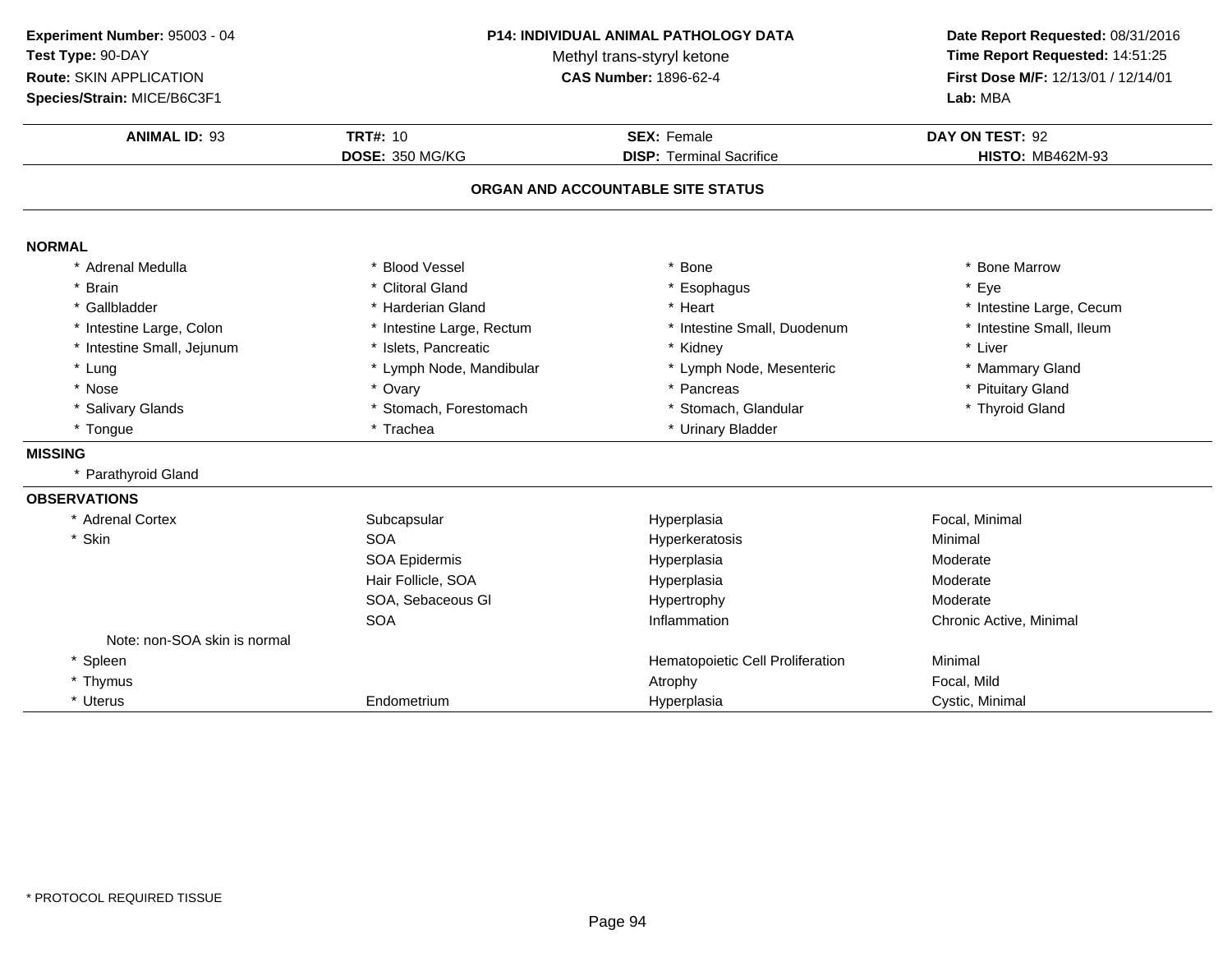**ANIMAL ID:** <sup>94</sup> **TRT#:** <sup>10</sup> **SEX:** Female **DAY ON TEST:** <sup>92</sup> **DOSE:** 350 MG/KG**DISP:** Terminal Sacrifice **HISTO:** MB462M-94 **ORGAN AND ACCOUNTABLE SITE STATUSNORMAL** \* Adrenal Medullaa the set of the Second Vessel that the set of the set of the set of the set of the set of the Marrow  $\ast$  Bone Marrow \* Brain \* Clitoral Gland \* Esophagus \* Eye \* Gallbladder \* Harderian Gland \* Heart \* Intestine Large, Cecum \* Intestine Small, Ileum \* Intestine Large, Colon\* Intestine Large, Rectum<br>\* Islets, Pancreatic \* Intestine Small, Duodenum \* 11test<br>
\* Kidney \* Liver \* Intestine Small, Jejunum \* Islets, Pancreatic \* Kidney \* Liver \* Lung\* Lymph Node, Mandibular \* Lymph Node, Mesenteric \* Mammary Gland<br>\* Pancreas \* Mammary Gland \* Parathyroid Gland \* Parathyroid Gland \* Ptuitary Gland \* Ovary\* Parathyroid Gland \* Pituitary Gland<br>\* Thymus \* Salivary Glands \* Stomach, Forestomach\* Stomach, Glandular \* Thymus \* Thymus<br>\* Trachea \* \* Urinary Bladder \* Thyroid Gland \* Tongue \* Trachea \* Urinary Bladder **OBSERVATIONS** \* Adrenal CortexSubcapsular Hyperplasia Focal, Minimal \* Nosee and the Colfactory Epi and the Atrophy Atrophy and the Minimal \* Skinn and the SOA Epidermis and the Hyperplasia Hyperplasia and Minimal Hair Follicle, SOAA Research Moderate Hyperplasia SOA, Sebaceous Gl Hypertrophyy Mild A contraction contraction and the Inflammation contractive Chronic Active, Minimal **SOA** Note: non-SOA skin is normal\* SpleenHematopoietic Cell Proliferation Mild<br>
Hyperplasia Cystic, Minimal \* Uterus Endometriumm **Exercise Cystic, Minimal** Hyperplasia **Cystic, Minimal Experiment Number:** 95003 - 04 **P14: INDIVIDUAL ANIMAL PATHOLOGY DATA Date Report Requested:** 08/31/2016 **Test Type:** 90-DAYMethyl trans-styryl ketone<br>CAS Number: 1896-62-4 **Time Report Requested:** 14:51:25 **Route:** SKIN APPLICATION**First Dose M/F:** 12/13/01 / 12/14/01<br>**Lab:** MBA **Species/Strain:** MICE/B6C3F1**Lab:** MBA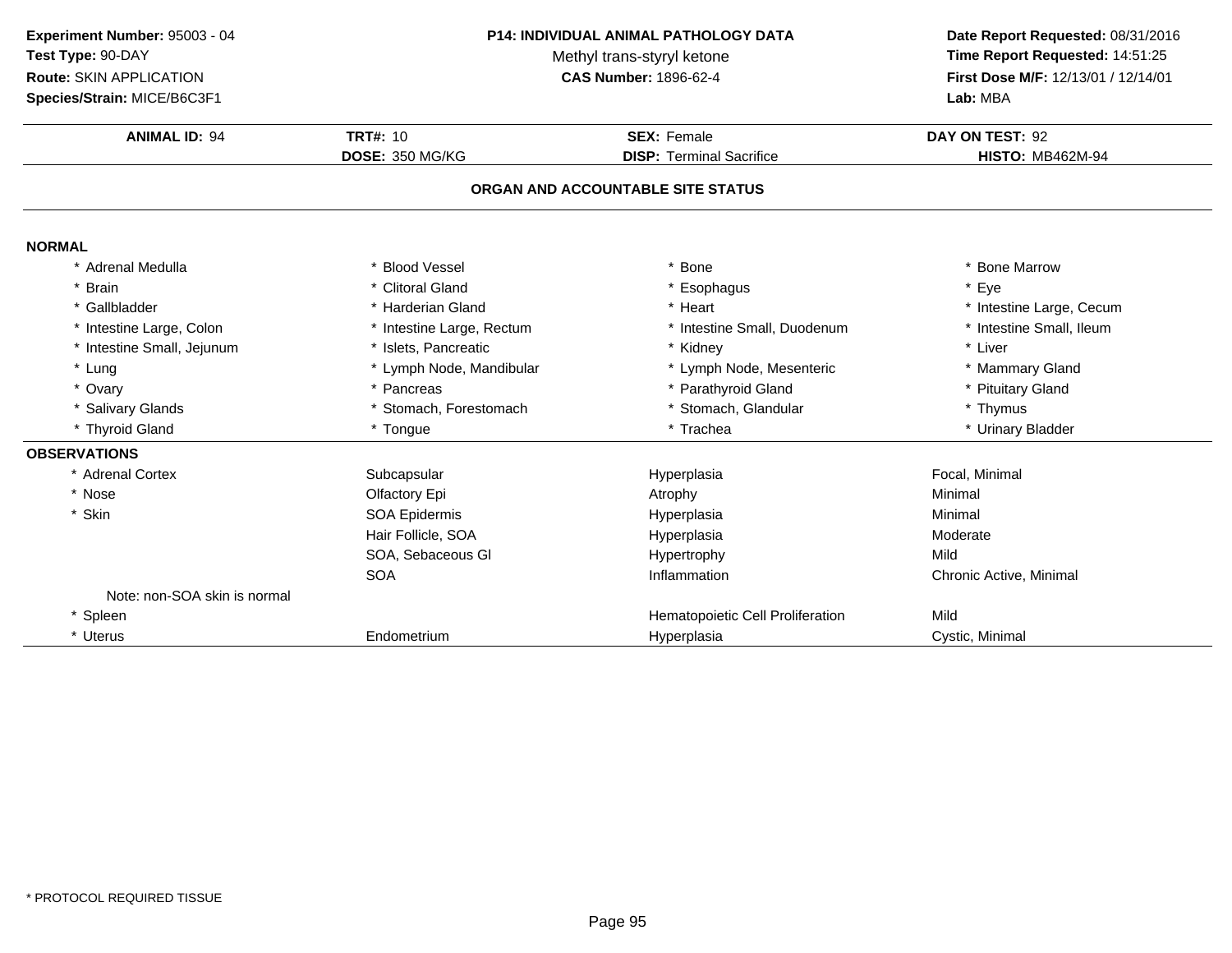**ANIMAL ID:** <sup>95</sup> **TRT#:** <sup>10</sup> **SEX:** Female **DAY ON TEST:** <sup>92</sup> **DOSE:** 350 MG/KG**DISP:** Terminal Sacrifice **HISTO:** MB462M-95 **ORGAN AND ACCOUNTABLE SITE STATUSNORMAL** \* Adrenal Medullaa the set of the Second Vessel that the set of the set of the set of the set of the set of the Marrow  $\ast$  Bone Marrow \* Brain \* Clitoral Gland \* Esophagus \* Eye \* Gallbladder \* Harderian Gland \* Heart \* Intestine Large, Cecum \* Intestine Small, Ileum \* Intestine Large, Colon\* Intestine Large, Rectum<br>\* Islets, Pancreatic \* Intestine Small, Duodenum \* 11test<br>
\* Kidney \* Liver \* Intestine Small, Jejunumm \* Islets, Pancreatic \* Kidney \* Liver \* Lymph Node, Mandibular \* Lymph Node, Mesenteric \* Mammary Gland\* Ovary<br>\* Spleen \* Pancreas \* Pituitary Gland\* Salivary Glands<br>
\* Thyroid Gland<br>
\* Thyroid Gland \* Stomach, Forestomach\* Stomach, Glandular \* Trachea \* Urinary Bladder **MISSING** \* Parathyroid Gland**OBSERVATIONS** \* Adrenal Cortexx Subcapsular Subcapsular Hyperplasia Focal, Minimal \* Lung Alveolus Inflammation Chronic Active, Focal, Mild \* Nosee and the Colfactory Epi and the Atrophy Atrophy and the Minimal \* Skinn SOA A Research Minimal Research Hyperkeratosis and the Minimal Minimal Research Minimal Research Minimal Research Minimal Research Minimal Research Minimal Research Minimal Research Minimal Research Minimal Research Minimal Re Hair Follicle, SOA Hyperplasia Minimal SOA Epidermis Hyperplasiaa Mild SOA, Sebaceous Gl Hypertrophy ModerateA contraction contraction and the Inflammation contractive Chronic Active, Minimal SOANote: non-SOA skin is normal\* Thymus Atrophy Minimal \* Uterus Endometrium Hyperplasia Cystic, Minimal **Experiment Number:** 95003 - 04 **P14: INDIVIDUAL ANIMAL PATHOLOGY DATA Date Report Requested:** 08/31/2016 **Test Type:** 90-DAYMethyl trans-styryl ketone<br>CAS Number: 1896-62-4 **Time Report Requested:** 14:51:25 **Route:** SKIN APPLICATION**First Dose M/F:** 12/13/01 / 12/14/01<br>**Lab:** MBA **Species/Strain:** MICE/B6C3F1**Lab:** MBA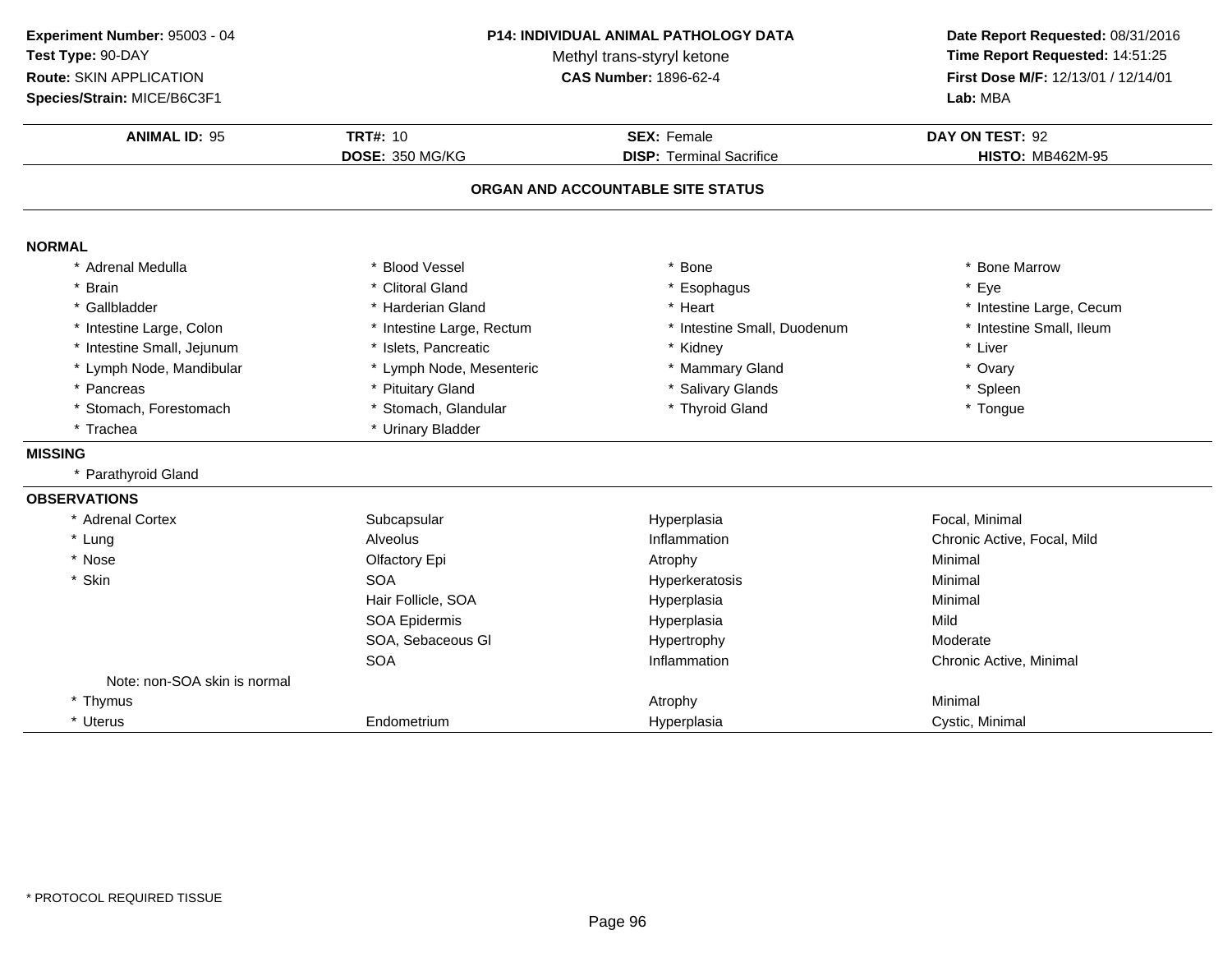**ANIMAL ID:** <sup>96</sup> **TRT#:** <sup>10</sup> **SEX:** Female **DAY ON TEST:** <sup>92</sup> **DOSE:** 350 MG/KG**DISP:** Terminal Sacrifice **HISTO:** MB462M-96 **ORGAN AND ACCOUNTABLE SITE STATUSNORMAL** \* Adrenal Medullaa the set of the Second Vessel that the set of the set of the set of the set of the set of the Marrow  $\ast$  Bone Marrow \* Brain \* Clitoral Gland \* Esophagus \* Eye \* Gallbladder \* Harderian Gland \* Heart \* Intestine Large, Cecum \* Intestine Small, Ileum \* Intestine Large, Colon\* Intestine Large, Rectum<br>\* Islets, Pancreatic \* Intestine Small, Duodenum \* 11test<br>
\* Kidney \* Liver \* Intestine Small, Jejunum \* Islets, Pancreatic \* Kidney \* Liver \* Lung\* Lymph Node, Mandibular \* 1990 \* Lymph Node, Mesenteric \* \* Mammary Gland<br>\* Ovary \* Pancreas \* Pancreas \* Pancreas \* Pituitary Gland \* Nosee entitled by the state of the state of the state of the state of the state of the state of the state of the state of the state of the state of the state of the state of the state of the state of the state of the state of \* Salivary Glands \* Stomach, Forestomach\* Stomach, Glandular \* Thymus \* Thymus<br>\* Trachea \* \* Urinary Bladder \* Thyroid Gland \* Tongue \* Trachea \* Urinary Bladder **MISSING** \* Parathyroid Gland**OBSERVATIONS** \* Adrenal Cortexx Subcapsular Subcapsular Hyperplasia Focal, Minimal \* Skinn SOA A Research of the Hyperkeratosis and the Minimal Minimal Service of the Minimal Service of the Minimal Service of the Minimal Service of the Minimal Service of the Minimal Service of the Minimal Service of the Minimal Serv SOA Epidermis Hyperplasiaa Mild Hair Follicle, SOA Hyperplasia Marked SOA, Sebaceous Gl Hypertrophy ModerateA contraction contraction and the Inflammation contractive Chronic Active, Minimal **SOA** Note: non-SOA skin is normal\* SpleenHematopoietic Cell Proliferation<br>
Hyperplasia<br>
Cystic, Minimal \* Uterus**Endometrium** m **Exercise Cystic, Minimal** Hyperplasia **Cystic, Minimal Experiment Number:** 95003 - 04 **P14: INDIVIDUAL ANIMAL PATHOLOGY DATA Date Report Requested:** 08/31/2016 **Test Type:** 90-DAYMethyl trans-styryl ketone<br>CAS Number: 1896-62-4 **Time Report Requested:** 14:51:25 **Route:** SKIN APPLICATION**First Dose M/F:** 12/13/01 / 12/14/01<br>**Lab:** MBA **Species/Strain:** MICE/B6C3F1**Lab:** MBA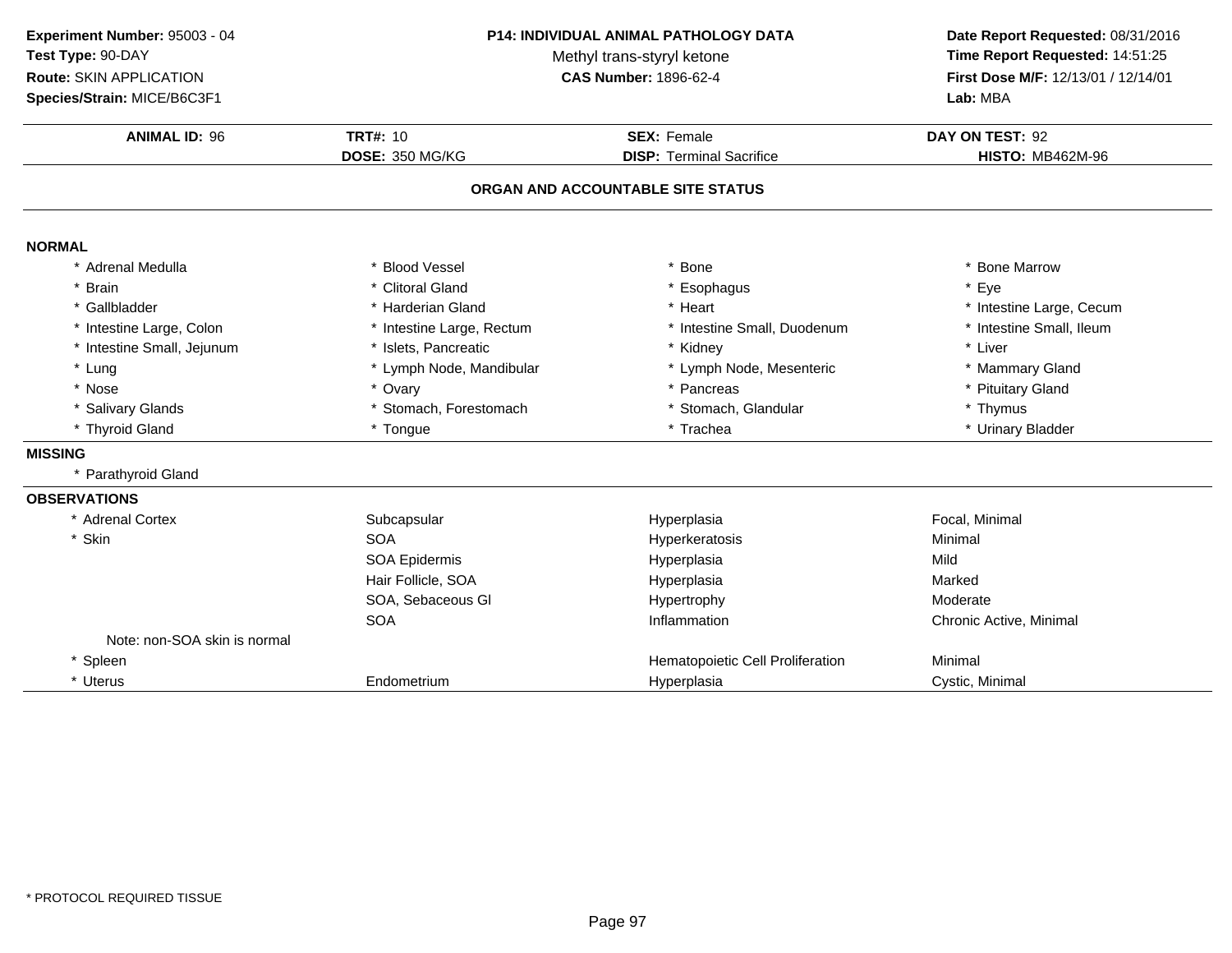| Experiment Number: 95003 - 04 | <b>P14: INDIVIDUAL ANIMAL PATHOLOGY DATA</b><br>Methyl trans-styryl ketone |                                   | Date Report Requested: 08/31/2016<br>Time Report Requested: 14:51:25 |  |
|-------------------------------|----------------------------------------------------------------------------|-----------------------------------|----------------------------------------------------------------------|--|
| Test Type: 90-DAY             |                                                                            |                                   |                                                                      |  |
| Route: SKIN APPLICATION       |                                                                            | <b>CAS Number: 1896-62-4</b>      | First Dose M/F: 12/13/01 / 12/14/01<br>Lab: MBA                      |  |
| Species/Strain: MICE/B6C3F1   |                                                                            |                                   |                                                                      |  |
| <b>ANIMAL ID: 97</b>          | <b>TRT#: 10</b>                                                            | <b>SEX: Female</b>                | DAY ON TEST: 92                                                      |  |
|                               | <b>DOSE: 350 MG/KG</b>                                                     | <b>DISP: Terminal Sacrifice</b>   | <b>HISTO: MB462M-97</b>                                              |  |
|                               |                                                                            | ORGAN AND ACCOUNTABLE SITE STATUS |                                                                      |  |
| <b>NORMAL</b>                 |                                                                            |                                   |                                                                      |  |
| * Adrenal Medulla             | * Blood Vessel                                                             | * Bone                            | * Bone Marrow                                                        |  |
| * Brain                       | * Clitoral Gland                                                           | * Esophagus                       | * Eye                                                                |  |
| * Gallbladder                 | * Harderian Gland                                                          | * Heart                           | * Intestine Large, Cecum                                             |  |
| * Intestine Large, Colon      | * Intestine Large, Rectum                                                  | * Intestine Small, Duodenum       | * Intestine Small, Ileum                                             |  |
| * Intestine Small, Jejunum    | * Islets, Pancreatic                                                       | * Kidney                          | * Liver                                                              |  |
| * Lung                        | * Lymph Node, Mandibular                                                   | * Lymph Node, Mesenteric          | * Mammary Gland                                                      |  |
| * Ovary                       | * Pancreas                                                                 | * Pituitary Gland                 | * Salivary Glands                                                    |  |
| * Spleen                      | * Stomach, Forestomach                                                     | * Stomach, Glandular              | * Thyroid Gland                                                      |  |
| * Tongue                      | * Trachea                                                                  | * Urinary Bladder                 |                                                                      |  |
| <b>MISSING</b>                |                                                                            |                                   |                                                                      |  |
| * Parathyroid Gland           |                                                                            |                                   |                                                                      |  |
| <b>OBSERVATIONS</b>           |                                                                            |                                   |                                                                      |  |
| * Adrenal Cortex              | Subcapsular                                                                | Hyperplasia                       | Focal, Minimal                                                       |  |
| * Nose                        | Olfactory Epi                                                              | Atrophy                           | Minimal                                                              |  |
| * Skin                        | <b>SOA</b>                                                                 | Hyperkeratosis                    | Minimal                                                              |  |
|                               | SOA Epidermis                                                              | Hyperplasia                       | Mild                                                                 |  |
|                               | Hair Follicle, SOA                                                         | Hyperplasia                       | Moderate                                                             |  |
|                               | SOA, Sebaceous GI                                                          | Hypertrophy                       | Moderate                                                             |  |
|                               | <b>SOA</b>                                                                 | Inflammation                      | Chronic Active, Minimal                                              |  |
| Note: non-SOA skin is normal  |                                                                            |                                   |                                                                      |  |
| * Thymus                      |                                                                            | Atrophy                           | Minimal                                                              |  |
| * Uterus                      | Endometrium                                                                | Hyperplasia                       | Cystic, Minimal                                                      |  |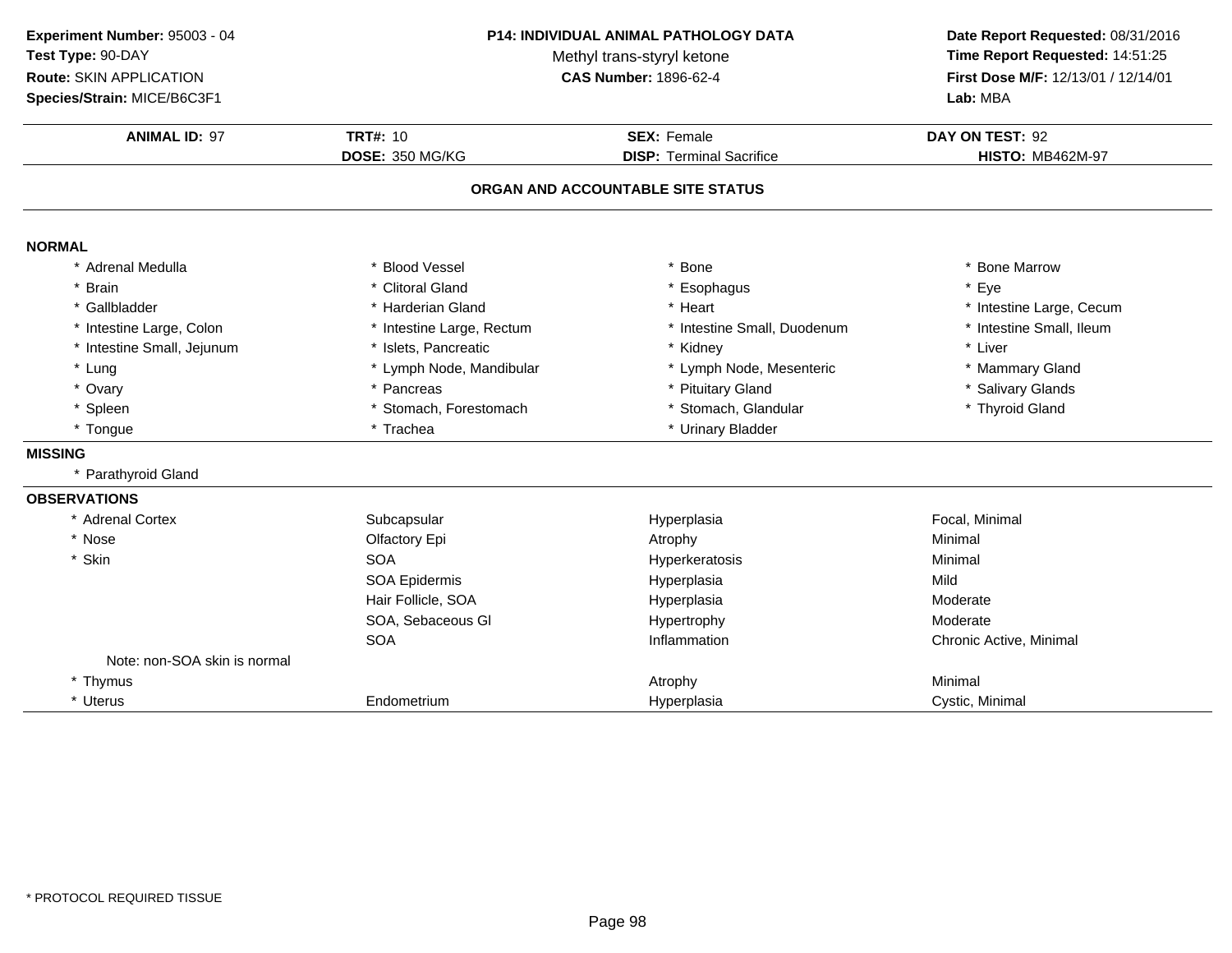**ANIMAL ID:** <sup>98</sup> **TRT#:** <sup>10</sup> **SEX:** Female **DAY ON TEST:** <sup>92</sup> **DOSE:** 350 MG/KG**DISP:** Terminal Sacrifice **HISTO:** MB462M-98 **ORGAN AND ACCOUNTABLE SITE STATUSNORMAL** \* Adrenal Medullaa the set of the Second Vessel that the set of the set of the set of the set of the set of the Marrow  $\ast$  Bone Marrow \* Brain \* Clitoral Gland \* Esophagus \* Eye \* Gallbladder \* Harderian Gland \* Heart \* Intestine Large, Cecum \* Intestine Small, Ileum \* Intestine Large, Colon\* Intestine Large, Rectum<br>\* Islets, Pancreatic \* Intestine Small, Duodenum \* 11test<br>
\* Kidney \* Liver \* Intestine Small, Jejunum \* Islets, Pancreatic \* Kidney \* Liver \* Lung\* Lymph Node, Mandibular \* 1990 \* Lymph Node, Mesenteric \* \* Mammary Gland<br>\* Ovary \* Pancreas \* Pancreas \* Pancreas \* Pituitary Gland \* Nosee entitled by the state of the state of the state of the state of the state of the state of the state of the state of the state of the state of the state of the state of the state of the state of the state of the state of \* Salivary Glands \* Stomach, Forestomach\* Stomach, Glandular \* Thymus \* Thymus<br>\* Trachea \* \* Urinary Bladder \* Thyroid Gland \* Tongue \* Trachea \* Urinary Bladder **MISSING** \* Parathyroid Gland**OBSERVATIONS** \* Adrenal Cortexx Subcapsular Subcapsular Hyperplasia Focal, Minimal \* Skinn SOA A Research of the Hyperkeratosis and the Minimal Minimal Service of the Minimal Service of the Minimal Service of the Minimal Service of the Minimal Service of the Minimal Service of the Minimal Service of the Minimal Serv SOA Epidermis Hyperplasiaa Mild Hair Follicle, SOAA merupakan Hyperplasia (Moderate Moderate Moderate Moderate Moderate Moderate Mo SOA, Sebaceous Gl Hypertrophy ModerateA contraction contraction and the Inflammation contractive Chronic Active, Minimal **SOA** Note: non-SOA skin is normal\* SpleenHematopoietic Cell Proliferation<br>
Hyperplasia<br>
Cystic, Minimal \* Uterus**Endometrium** m **Exercise Cystic, Minimal** Hyperplasia **Cystic, Minimal Experiment Number:** 95003 - 04 **P14: INDIVIDUAL ANIMAL PATHOLOGY DATA Date Report Requested:** 08/31/2016 **Test Type:** 90-DAYMethyl trans-styryl ketone<br>CAS Number: 1896-62-4 **Time Report Requested:** 14:51:25 **Route:** SKIN APPLICATION**First Dose M/F:** 12/13/01 / 12/14/01<br>**Lab:** MBA **Species/Strain:** MICE/B6C3F1**Lab:** MBA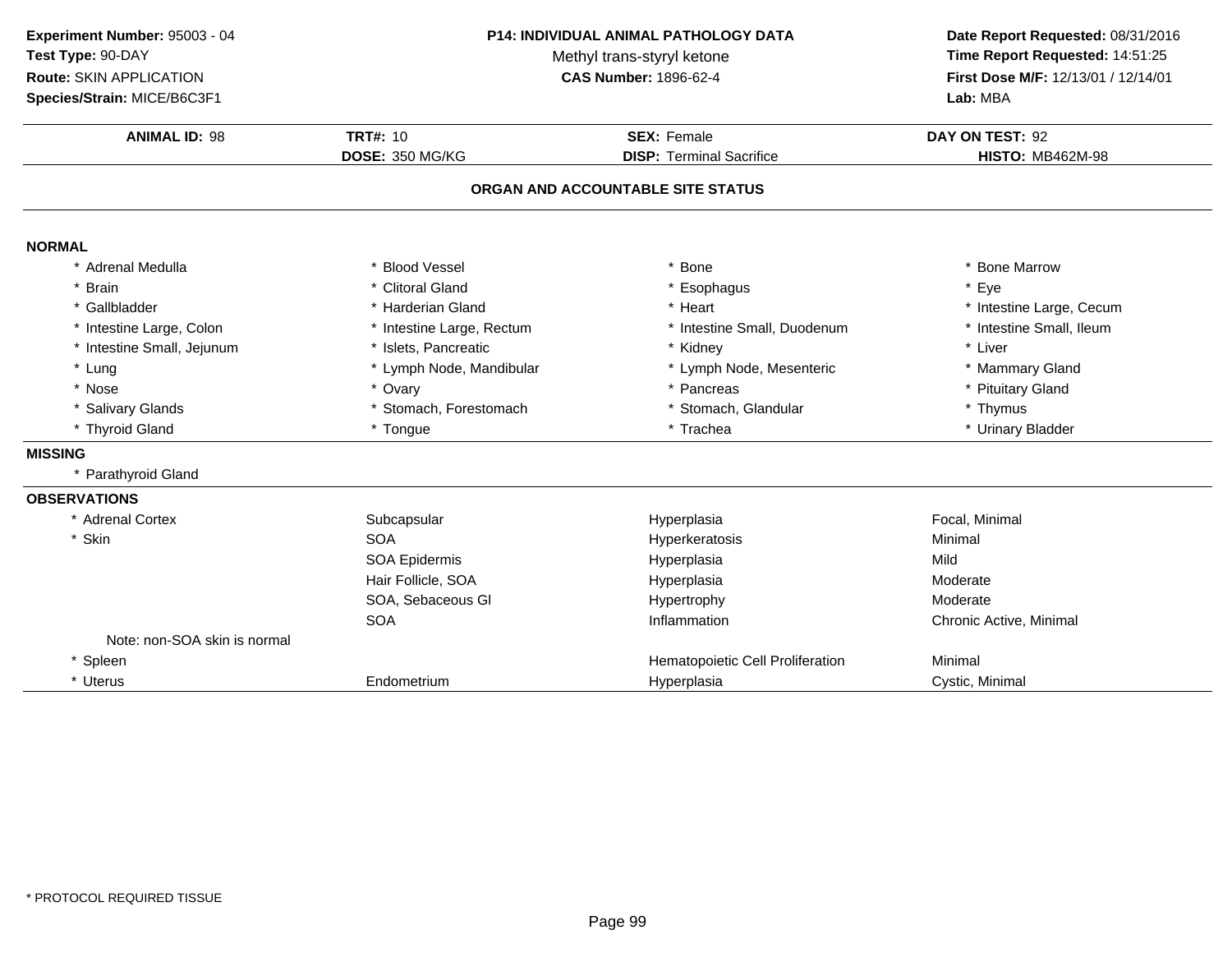**ANIMAL ID:** <sup>99</sup> **TRT#:** <sup>10</sup> **SEX:** Female **DAY ON TEST:** <sup>92</sup> **DOSE:** 350 MG/KG**DISP:** Terminal Sacrifice **HISTO:** MB462M-99 **ORGAN AND ACCOUNTABLE SITE STATUSNORMAL** \* Adrenal Medullaa the set of the Second Vessel that the set of the set of the set of the set of the set of the Marrow  $\ast$  Bone Marrow \* Brain \* Clitoral Gland \* Esophagus \* Eye \* Gallbladder \* Harderian Gland \* Heart \* Intestine Large, Cecum \* Intestine Small, Ileum \* Intestine Large, Colon\* Intestine Large, Rectum<br>\* Islets, Pancreatic \* Intestine Small, Duodenum \* \* Intest<br>\* Kidney \* \* Liver \* Intestine Small, Jejunum \* Islets, Pancreatic \* Kidney \* Liver \* Lung\* Lymph Node, Mandibular \* 1990 \* Lymph Node, Mesenteric \* \* Mammary Gland<br>\* Ovary \* \* Pancreas \* Pancreas \* Pancreas \* \* Parathyroid Gland \* Nosee the second of the second of the second of the second of the second of the second of the second of the second  $^*$  Parathyroid Gland \* Salivary Glands \* Spleen\* Stomach, Forestomach \* Stomach, Glandular<br>\* Tongue \* Trachea \* Thymus \* Thyroid Gland \* Tongue \* Trachea \* Urinary Bladder **INSUFFICIENT TISSUE** \* Pituitary Gland**OBSERVATIONS** \* Adrenal Cortexx Subcapsular Subcapsular Hyperplasia Hyperplasia<br>
Hyperkeratosis<br>
Hyperkeratosis<br>
The Mild \* Skinn SOA A Superversion of Hyperkeratosis Contraction of the Mild SOA Epidermis Hyperplasiaa Mild Hair Follicle, SOAA Mild SOA, Sebaceous Gl Hypertrophy ModerateA contraction contraction and the Inflammation contractive Chronic Active, Minimal SOANote: non-SOA skin is normal\* Uterus**Endometrium** m **Exercise Cystic, Minimal** Hyperplasia **Cystic, Minimal Experiment Number:** 95003 - 04 **P14: INDIVIDUAL ANIMAL PATHOLOGY DATA Date Report Requested:** 08/31/2016 **Test Type:** 90-DAYMethyl trans-styryl ketone<br>CAS Number: 1896-62-4 **Time Report Requested:** 14:51:25 **Route:** SKIN APPLICATION**First Dose M/F:** 12/13/01 / 12/14/01<br>**Lab:** MBA **Species/Strain:** MICE/B6C3F1**Lab:** MBA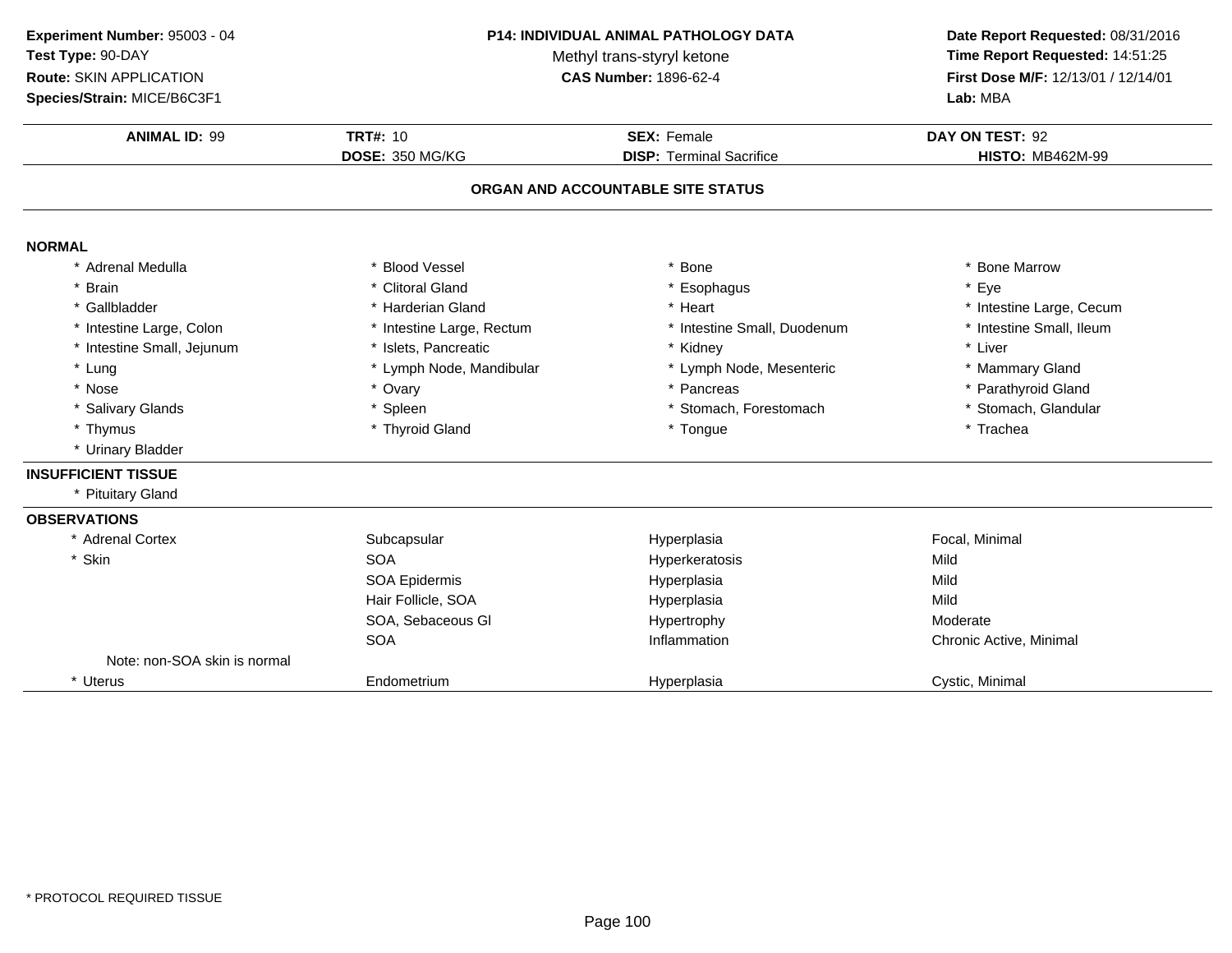| Experiment Number: 95003 - 04 |  |  |
|-------------------------------|--|--|
| Test Type: 90-DAY             |  |  |

**Route:** SKIN APPLICATION

**Species/Strain:** MICE/B6C3F1

## **P14: INDIVIDUAL ANIMAL PATHOLOGY DATA**

Methyl trans-styryl ketone<br>CAS Number: 1896-62-4

## **Date Report Requested:** 08/31/2016 **Time Report Requested:** 14:51:25 **First Dose M/F:** 12/13/01 / 12/14/01<br>Lab: MBA

| <b>Species/Strain: MICE/B6C3F1</b> |                           | Lab: MBA                          |                          |
|------------------------------------|---------------------------|-----------------------------------|--------------------------|
| <b>ANIMAL ID: 100</b>              | <b>TRT#: 10</b>           | <b>SEX: Female</b>                | DAY ON TEST: 92          |
|                                    | <b>DOSE: 350 MG/KG</b>    | <b>DISP: Terminal Sacrifice</b>   | <b>HISTO: MB462M-100</b> |
|                                    |                           | ORGAN AND ACCOUNTABLE SITE STATUS |                          |
| <b>NORMAL</b>                      |                           |                                   |                          |
| * Adrenal Medulla                  | * Blood Vessel            | <b>Bone</b>                       | * Bone Marrow            |
| * Brain                            | * Clitoral Gland          | * Esophagus                       | * Eye                    |
| * Gallbladder                      | * Harderian Gland         | * Heart                           | * Intestine Large, Cecum |
| * Intestine Large, Colon           | * Intestine Large, Rectum | * Intestine Small, Duodenum       | * Intestine Small, Ileum |
| * Intestine Small, Jejunum         | * Islets, Pancreatic      | * Kidney                          | * Liver                  |
| * Lung                             | * Lymph Node, Mandibular  | * Lymph Node, Mesenteric          | * Mammary Gland          |
| * Nose                             | * Ovary                   | * Pancreas                        | * Parathyroid Gland      |
| * Pituitary Gland                  | * Salivary Glands         | * Spleen                          | * Stomach, Forestomach   |
| * Stomach, Glandular               | * Thymus                  | * Thyroid Gland                   | * Tongue                 |
| * Trachea                          | * Urinary Bladder         |                                   |                          |
| <b>OBSERVATIONS</b>                |                           |                                   |                          |
| * Adrenal Cortex                   | Subcapsular               | Hyperplasia                       | Focal, Minimal           |
| * Skin                             | <b>SOA</b>                | Hyperkeratosis                    | Mild                     |
|                                    | <b>SOA Epidermis</b>      | Hyperplasia                       | Mild                     |
|                                    | Hair Follicle, SOA        | Hyperplasia                       | Mild                     |
|                                    | SOA, Sebaceous Gl         | Hypertrophy                       | Moderate                 |
|                                    | <b>SOA</b>                | Inflammation                      | Chronic Active, Minimal  |
| Note: non-SOA skin is normal       |                           |                                   |                          |
| * Uterus                           | Endometrium               | Hyperplasia                       | Cystic, Minimal          |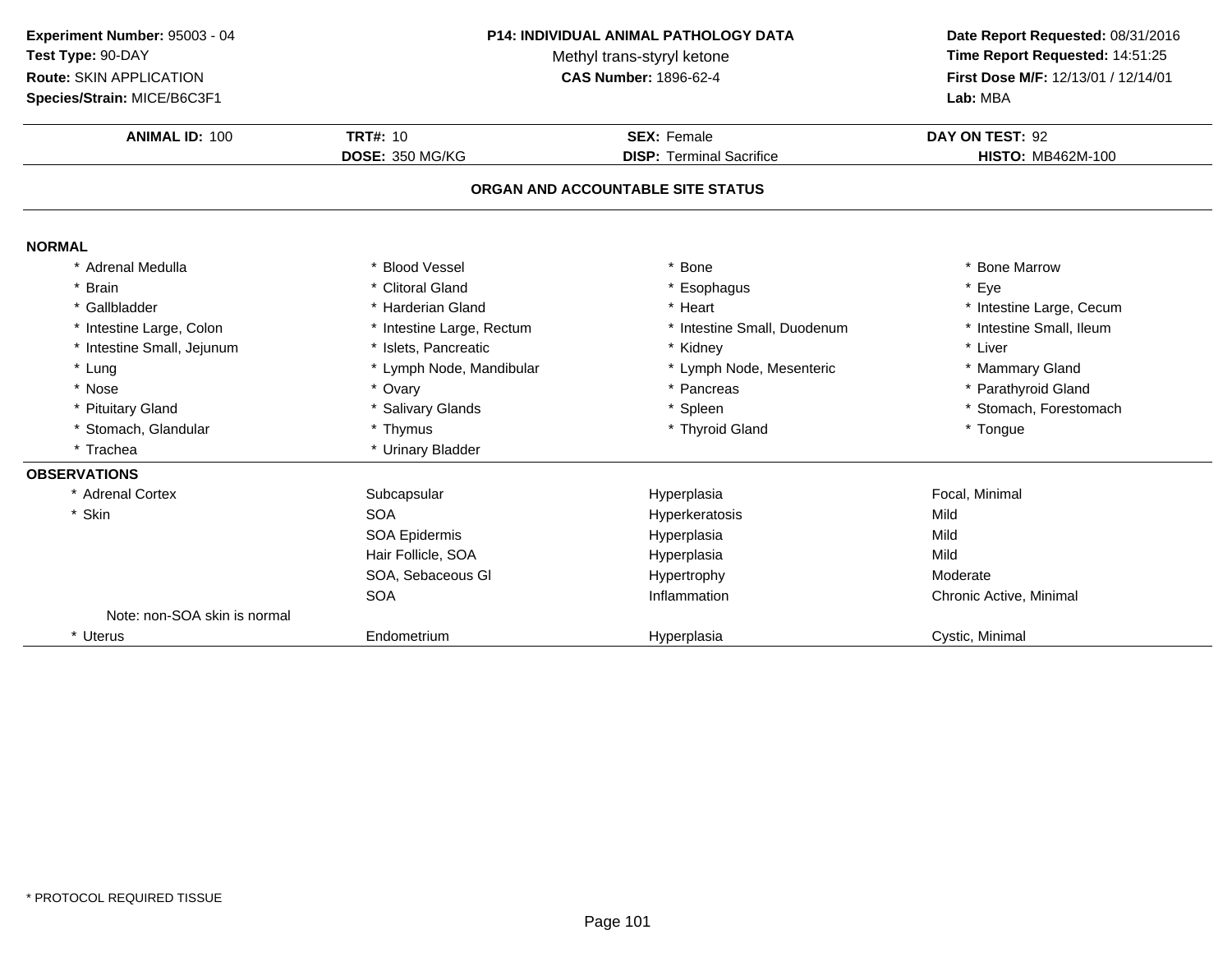**ANIMAL ID:** <sup>101</sup> **TRT#:** <sup>11</sup> **SEX:** Female **DAY ON TEST:** <sup>20</sup> **DOSE:** 700 MG/KG**DISP:** Moribund Sacrifice **HISTO:** MB462M-101 **ORGAN AND ACCOUNTABLE SITE STATUSNORMAL** \* Adrenal Cortex \* Adrenal Medullaa the set of the set of the set of the set of the set of the set of the set of the set of the set of the set o<br>Set of the set of the set of the set of the set of the set of the set of the set of the set of the set of the s \* Bone Marrow \* Brain \* Clitoral Gland \* Esophagus \* Eyee the second of the set of the set of the set of the set of the set of the set of the set of the set of the set of the set of the set of the set of the set of the set of the set of the set of the set of the set of the set \* Intestine Large, Cecumm and the state of the state of the state of the state of the state of the state of the state of the state of the state of the state of the state of the state of the state of the state of the state of the state of the stat \* Intestine Small, Ileum\* Intestine Small, Jejunum \* 1990 \* 1991 \* Islets, Pancreatic \* The many \* Kidney \* Kidney<br>
\* Lung \* Lymph Nome, Mandibular \* Kymph Node, Mesenteric \* Liver Liver \* Lung \* Lymph Node, Mandibular \* Lymph Node, Mesenteric \* Mammary Gland \* Ovary \* Pancreas \* Pituitary Gland \* Salivary Glands \* Spleen\* Stomach, Forestomach \* Stomach, Glandular<br>\* Tongue \* Trachea \* Thymus \* Thyroid Gland \* Tongue \* Trachea \* Urinary Bladder **MISSING** \* Parathyroid Gland**OBSERVATIONS**\* Nosee the contract of the Clfactory Epi the contract of the Atrophy Mild Atrophy Mild \* Skinn SOA A Superversion of Hyperkeratosis Contraction of the Mild SOA Epidermis Hyperplasiaa Marked Hair Follicle, SOA Hyperplasia Minimal SOA, Sebaceous Gl Hypertrophyy Minimal SOAInflammation Chronic Active, Marked<br>
Necrosis Marked<br>
Narked SOAA Constant of the Constant of Necrosis Constant of the Marked Marked Street and Marked Street and Marked Street Australian Marked Street Australian Street Australian Marked Street Australian Street Australian Street Austra  $[$  Necrosis  $TGL = TGL = 1-11$  ] \* Uterus Endometriumm **Exercise Cystic, Minimal** Hyperplasia **Cystic, Minimal Experiment Number:** 95003 - 04 **P14: INDIVIDUAL ANIMAL PATHOLOGY DATA Date Report Requested:** 08/31/2016 **Test Type:** 90-DAYMethyl trans-styryl ketone<br>CAS Number: 1896-62-4 **Time Report Requested:** 14:51:25 **Route:** SKIN APPLICATION**First Dose M/F:** 12/13/01 / 12/14/01<br>**Lab:** MBA **Species/Strain:** MICE/B6C3F1**Lab:** MBA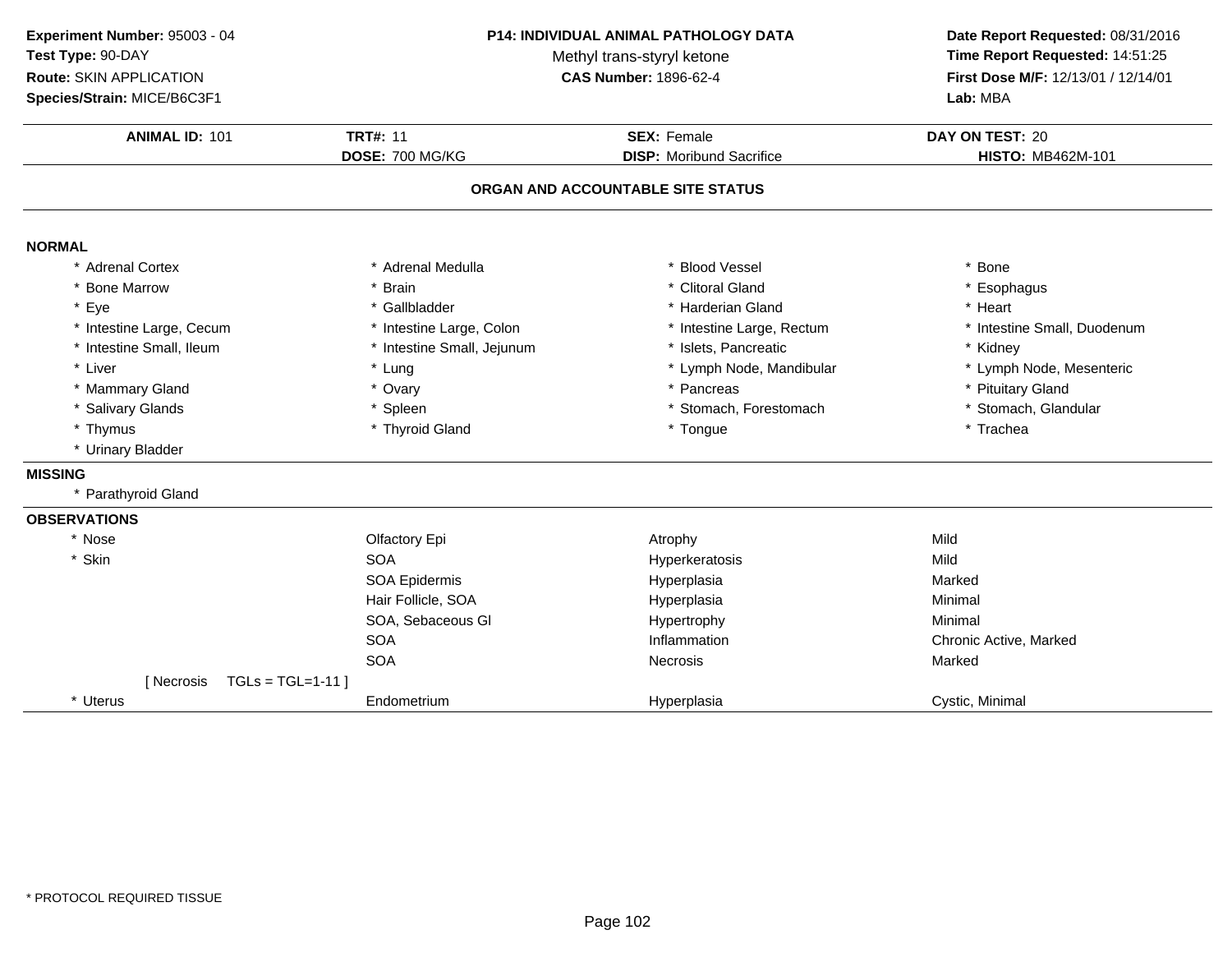**ANIMAL ID:** <sup>102</sup> **TRT#:** <sup>11</sup> **SEX:** Female **DAY ON TEST:** <sup>20</sup> **DOSE:** 700 MG/KG**DISP:** Moribund Sacrifice **HISTO:** MB462M-102 **ORGAN AND ACCOUNTABLE SITE STATUSNORMAL** \* Adrenal Medullaa the set of the Second Vessel that the set of the set of the set of the set of the set of the Marrow  $\ast$  Bone Marrow \* Brain \* Clitoral Gland \* Esophagus \* Eye \* Gallbladder \* Harderian Gland \* Heart \* Intestine Large, Cecum \* Intestine Small, Ileum \* Intestine Large, Colon\* Intestine Large, Rectum<br>\* Islets, Pancreatic \* Intestine Small, Duodenum \* \* Intest<br>\* Kidney \* \* Liver \* Intestine Small, Jejunum \* Islets, Pancreatic \* Kidney \* Liver \* Lung\* Lymph Node, Mandibular \* Lymph Node, Mesenteric \* Mammary Gland<br>\* Pancreas \* Pancreas \* Pituitary Gland \* Ovary\* Pituitary Gland \* Salivary Glands<br>\* Thyroid Gland \* Stomach, Forestomach \* Stomach, Glandular \* Thymus \* Thyroid Gland \* Tonguee the second of the second term  $\ast$  Trachea  $\ast$  Urinary Bladder  $\ast$  Urinary Bladder  $\ast$  Uterus **MISSING** \* Parathyroid Gland**OBSERVATIONS** \* Adrenal Cortexx Subcapsular Subcapsular Hyperplasia Focal, Minimal \* Nosee and the Colfactory Epi and the Atrophy Atrophy and the Minimal \* Skinn SOA A Superversion of Hyperkeratosis Contraction of the Mild SOA Epidermis Hyperplasiaa Marked Hair Follicle, SOA Hyperplasia Minimal SOA, Sebaceous Gl Hypertrophyy Mild A chronic Active, Marked and American chronic Active, Marked and American chronic Active, Marked SOASOAA Constant of the Constant of Necrosis Constant of the Marked Marked Street and Marked Street and Marked Street Australian Marked Street Australian Street Australian Marked Street Australian Street Australian Street Austra Note: non-SOA skin is normal\* SpleenHematopoietic Cell Proliferation **Minimal Experiment Number:** 95003 - 04 **P14: INDIVIDUAL ANIMAL PATHOLOGY DATA Date Report Requested:** 08/31/2016 **Test Type:** 90-DAYMethyl trans-styryl ketone<br>CAS Number: 1896-62-4 **Time Report Requested:** 14:51:25 **Route:** SKIN APPLICATION**First Dose M/F:** 12/13/01 / 12/14/01<br>**Lab:** MBA **Species/Strain:** MICE/B6C3F1**Lab:** MBA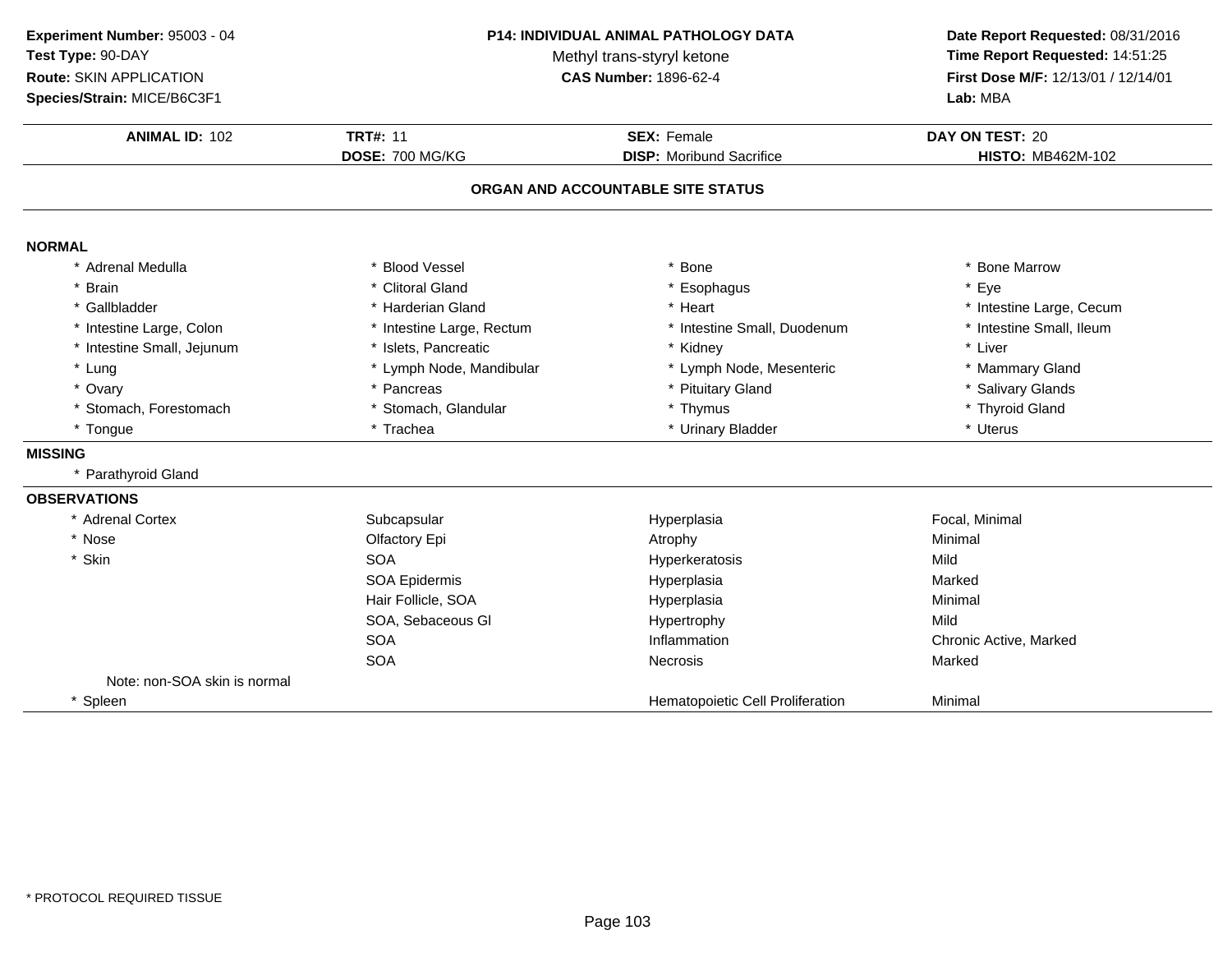**ANIMAL ID:** <sup>103</sup> **TRT#:** <sup>11</sup> **SEX:** Female **DAY ON TEST:** <sup>20</sup> **DOSE:** 700 MG/KG**DISP:** Moribund Sacrifice **HISTO:** MB462M-103 **ORGAN AND ACCOUNTABLE SITE STATUSNORMAL** \* Adrenal Medullaa the set of the Second Vessel that the set of the set of the set of the set of the set of the Marrow  $\ast$  Bone Marrow \* Brain \* Clitoral Gland \* Esophagus \* Eye \* Gallbladder \* Harderian Gland \* Heart \* Intestine Large, Cecum \* Intestine Small, Ileum \* Intestine Large, Colon\* Intestine Large, Rectum<br>\* Islets, Pancreatic \* Intestine Small, Duodenum \* 11test<br>
\* Kidney \* Liver \* Intestine Small, Jejunum \* Islets, Pancreatic \* Kidney \* Liver \* Lung\* Lymph Node, Mandibular \* Lymph Node, Mesenteric \* Mammary Gland<br>\* Pancreas \* Pancreas \* Pituitary Gland \* Ovary\* Pancreas \* Pituitary Gland<br>\* Stomach, Forestomach \* \* Stomach, Glandular \* Salivary Glands<br>\* Thymus \* Spleenn that is to the stomach, Forestomach that is to the stomach, Glandular that the stomach, Stomach, Glandular that the storm of thymus \* Thyroid Gland \* Tongue \* Trachea \* Urinary Bladder \* Uterus**MISSING** \* Parathyroid Gland**OBSERVATIONS** \* Adrenal Cortexx Subcapsular Subcapsular Hyperplasia Hyperplasia **Executive Control** Focal, Minimal<br>Atrophy Minimal \* Nosee and the Colfactory Epi and the Atrophy Atrophy and the Minimal \* Skinn SOA A Superversion of Hyperkeratosis Contraction of the Mild SOA Epidermis Hyperplasiaa and a study of the Marked Hair Follicle, SOA Hyperplasia Minimal SOA, Sebaceous Gl Hypertrophy Minimal SOAInflammation **Chronic Active, Marked Necrosis**<br>
Noderate Mecrosis SOAA contract to the Necrosis Contract of the Moderate Moderate Note: non-SOA skin is normal $[$  Necrosis  $TGL = TGL = 1-11$  ] **Experiment Number:** 95003 - 04 **P14: INDIVIDUAL ANIMAL PATHOLOGY DATA Date Report Requested:** 08/31/2016 **Test Type:** 90-DAYMethyl trans-styryl ketone<br>CAS Number: 1896-62-4 **Time Report Requested:** 14:51:25 **Route:** SKIN APPLICATION**First Dose M/F:** 12/13/01 / 12/14/01<br>**Lab:** MBA **Species/Strain:** MICE/B6C3F1**Lab:** MBA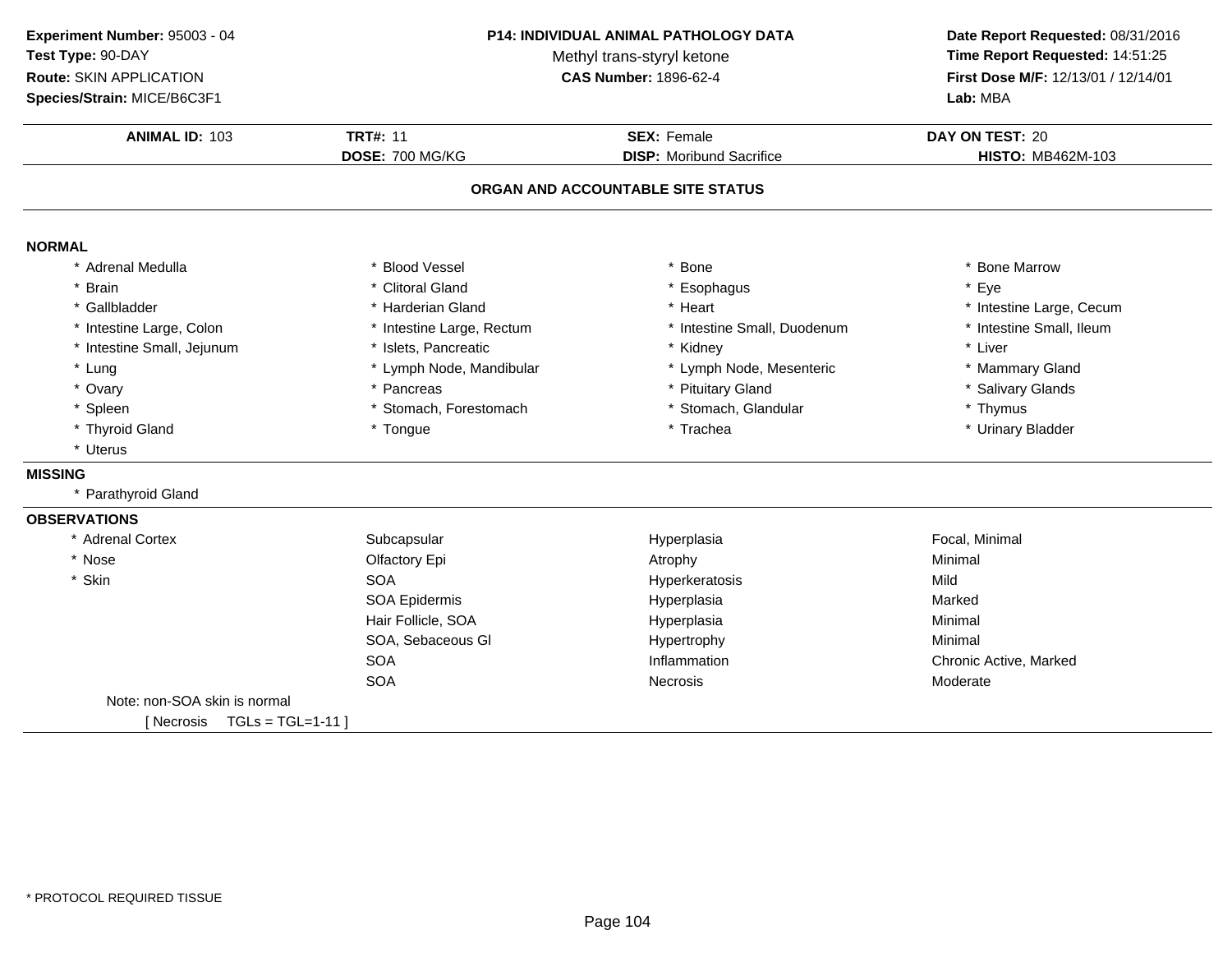| Experiment Number: 95003 - 04 | P14: INDIVIDUAL ANIMAL PATHOLOGY DATA<br>Methyl trans-styryl ketone |                                   | Date Report Requested: 08/31/2016<br>Time Report Requested: 14:51:25 |
|-------------------------------|---------------------------------------------------------------------|-----------------------------------|----------------------------------------------------------------------|
| Test Type: 90-DAY             |                                                                     |                                   |                                                                      |
| Route: SKIN APPLICATION       |                                                                     | <b>CAS Number: 1896-62-4</b>      |                                                                      |
| Species/Strain: MICE/B6C3F1   |                                                                     |                                   | First Dose M/F: 12/13/01 / 12/14/01<br>Lab: MBA                      |
| <b>ANIMAL ID: 104</b>         | <b>TRT#: 11</b>                                                     | <b>SEX: Female</b>                | DAY ON TEST: 20                                                      |
|                               | DOSE: 700 MG/KG                                                     | <b>DISP:</b> Moribund Sacrifice   | <b>HISTO: MB462M-104</b>                                             |
|                               |                                                                     | ORGAN AND ACCOUNTABLE SITE STATUS |                                                                      |
| <b>NORMAL</b>                 |                                                                     |                                   |                                                                      |
| * Adrenal Cortex              | * Adrenal Medulla                                                   | * Blood Vessel                    | * Bone                                                               |
| * Bone Marrow                 | * Brain                                                             | * Clitoral Gland                  | * Esophagus                                                          |
| * Eye                         | * Gallbladder                                                       | * Harderian Gland                 | * Heart                                                              |
| * Intestine Large, Cecum      | * Intestine Large, Colon                                            | * Intestine Large, Rectum         | * Intestine Small, Duodenum                                          |
| * Intestine Small, Ileum      | * Intestine Small, Jejunum                                          | * Islets, Pancreatic              | * Kidney                                                             |
| * Liver                       | * Lung                                                              | * Lymph Node, Mesenteric          | * Mammary Gland                                                      |
| * Ovary                       | * Pancreas                                                          | * Parathyroid Gland               | * Salivary Glands                                                    |
| * Stomach, Forestomach        | * Stomach, Glandular                                                | * Thymus                          | * Thyroid Gland                                                      |
| * Tongue                      | * Trachea                                                           | * Urinary Bladder                 |                                                                      |
| <b>MISSING</b>                |                                                                     |                                   |                                                                      |
| * Lymph Node, Mandibular      |                                                                     |                                   |                                                                      |
| <b>INSUFFICIENT TISSUE</b>    |                                                                     |                                   |                                                                      |
| * Pituitary Gland             |                                                                     |                                   |                                                                      |
| <b>OBSERVATIONS</b>           |                                                                     |                                   |                                                                      |
| * Nose                        | Olfactory Epi                                                       | Atrophy                           | Minimal                                                              |
| * Skin                        | <b>SOA</b>                                                          | Hyperkeratosis                    | Mild                                                                 |
|                               | SOA Epidermis                                                       | Hyperplasia                       | Marked                                                               |
|                               | Hair Follicle, SOA                                                  | Hyperplasia                       | Mild                                                                 |
|                               | SOA, Sebaceous GI                                                   | Hypertrophy                       | Mild                                                                 |
|                               | <b>SOA</b>                                                          | Inflammation                      | Chronic Active, Marked                                               |
|                               | <b>SOA</b>                                                          | Necrosis                          | Marked                                                               |
| Note: non-SOA skin is normal  |                                                                     |                                   |                                                                      |
| * Spleen                      |                                                                     | Hematopoietic Cell Proliferation  | Minimal                                                              |
| * Uterus                      | Endometrium                                                         | Hyperplasia                       | Cystic, Minimal                                                      |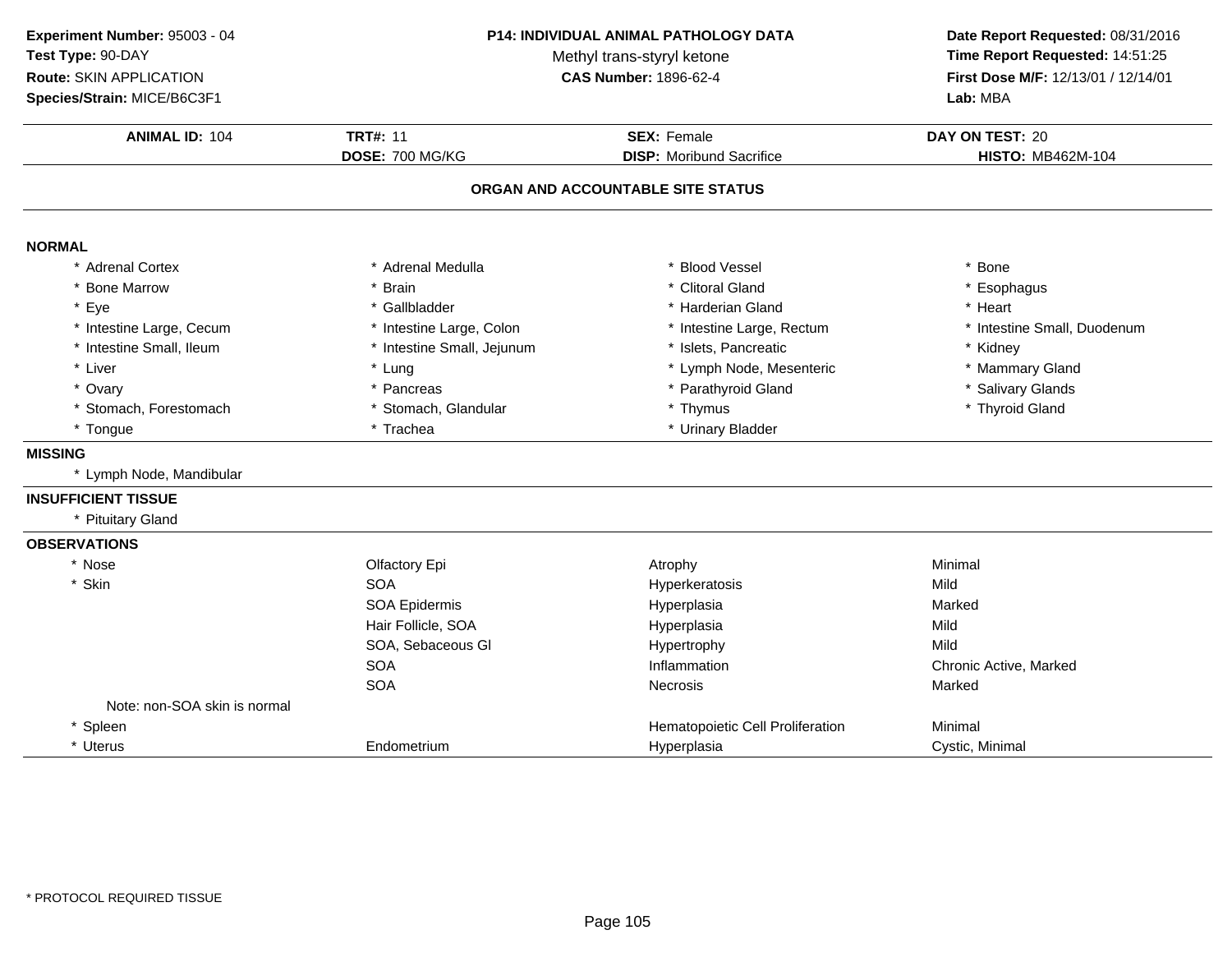**ANIMAL ID:** <sup>105</sup> **TRT#:** <sup>11</sup> **SEX:** Female **DAY ON TEST:** <sup>20</sup> **DOSE:** 700 MG/KG**DISP:** Moribund Sacrifice **HISTO:** MB462M-105 **ORGAN AND ACCOUNTABLE SITE STATUSNORMAL** \* Adrenal Medullaa the set of the Second Vessel that the set of the set of the set of the set of the set of the Marrow  $\ast$  Bone Marrow \* Brain \* Clitoral Gland \* Esophagus \* Eye \* Gallbladder \* Harderian Gland \* Heart \* Intestine Large, Cecum \* Intestine Small, Ileum \* Intestine Large, Colon\* Intestine Large, Rectum<br>\* Islets, Pancreatic \* Intestine Small, Duodenum \* 11test<br>
\* Kidney \* Liver \* Intestine Small, Jejunum \* Islets, Pancreatic \* Kidney \* Liver \* Lung\* Lymph Node, Mandibular \* Lymph Node, Mesenteric \* Mammary Gland<br>\* Pancreas \* Pancreas \* Pituitary Gland \* Ovary\* Pancreas \* Pituitary Gland<br>\* Stomach, Forestomach \* \* Stomach, Glandular \* Salivary Glands<br>\* Thymus \* Spleenn that is to the stomach, Forestomach that is to the stomach, Glandular that the stomach, Stomach, Glandular that the storm of thymus \* Thyroid Gland \* Tongue \* Trachea \* Urinary Bladder \* Uterus**MISSING** \* Parathyroid Gland**OBSERVATIONS** \* Adrenal Cortexx Subcapsular Subcapsular Hyperplasia Hyperplasia **Executive Control** Focal, Minimal<br>Atrophy Minimal \* Nosee and the Colfactory Epi and the Atrophy Atrophy and the Minimal \* Skinn SOA A Superversion of Hyperkeratosis Contraction of the Mild SOA Epidermis Hyperplasiaa and a study of the Marked Hair Follicle, SOAA Mild SOA, Sebaceous Gl Hypertrophyy Mild A Chronic Active, Marked SOASOAA Contract Contract Necrosis Contract Contract Contract Marked Marked Note: non-SOA skin is normal $[$  Necrosis  $TGL = TGL = 1-11$  ] **Experiment Number:** 95003 - 04 **P14: INDIVIDUAL ANIMAL PATHOLOGY DATA Date Report Requested:** 08/31/2016 **Test Type:** 90-DAYMethyl trans-styryl ketone<br>CAS Number: 1896-62-4 **Time Report Requested:** 14:51:25 **Route:** SKIN APPLICATION**First Dose M/F:** 12/13/01 / 12/14/01<br>**Lab:** MBA **Species/Strain:** MICE/B6C3F1**Lab:** MBA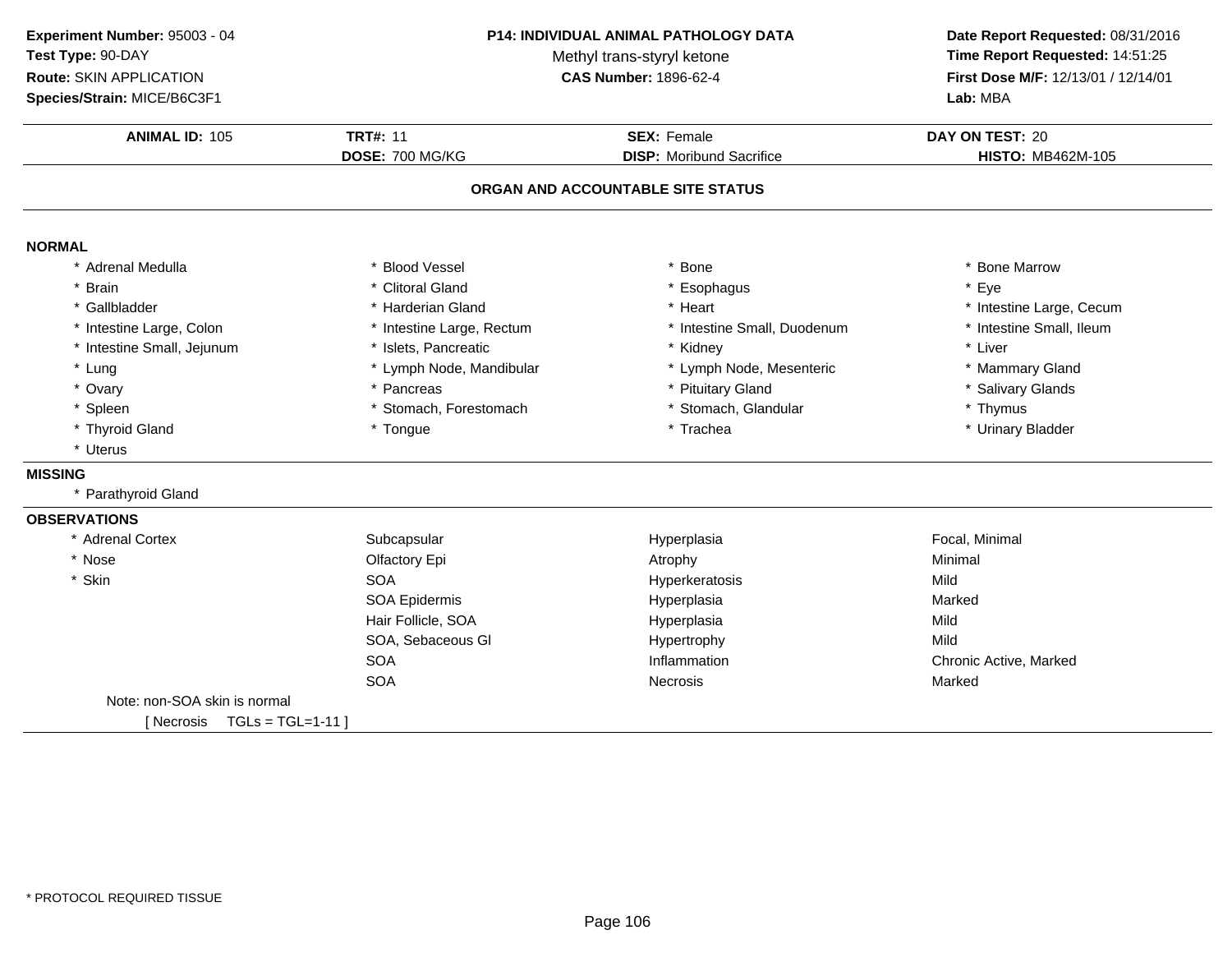**ANIMAL ID:** <sup>106</sup> **TRT#:** <sup>11</sup> **SEX:** Female **DAY ON TEST:** <sup>20</sup> **DOSE:** 700 MG/KG**DISP:** Moribund Sacrifice **HISTO:** MB462M-106 **ORGAN AND ACCOUNTABLE SITE STATUSNORMAL** \* Adrenal Medullaa the set of the Second Vessel that the set of the set of the set of the set of the set of the Marrow  $\ast$  Bone Marrow \* Gallbladder \* Brainn and the substitute of the substitute of the set of the set of the set of the set of the set of the set of the set of the set of the set of the set of the set of the set of the set of the set of the set of the set of the \* Harderian Gland\* Heart \* 11testine Large, Cecum<br>
\* Intestine Small, Duodenum \* 11testine Small, Ileum \* Intestine Large, Colon<br>\* Intestine Small, Jejunum \* Intestine Large, Rectum\* Intestine Small, Duodenum \* 1992 \* Intestine Small, Ileum \* 1994 \* Intestine Small, Ileum \* 1994 \* Lung \* Islets, Pancreaticc \* Kidney \* Kidney \* Liver \* Liver \* Liver \* Lung \* Ovary \* Lymph Node, Mandibular \* Lymph Node, Mesenteric \* Mammary Gland\* Pancreas \* Pituitary Gland\* Salivary Glands<br>
\* Thymus \* Thymus \* Thymus \* Thymus \* Thymus \* Thymus \* Thymus \* Thymus \* Thymus \* Thymus \* Thymus \* Thymus \* Thymus \* Thymus \* Thymus \* Thymus \* Thymus \* Thymus \* Thymus \* Thymus \* Thymus \* Thymus \* Thy \* Stomach, Forestomach\* Stomach, Glandular<br>\* Trachea \* Tongue\* Urinary Bladder **MISSING** \* Clitoral Gland \* Parathyroid Gland **OBSERVATIONS** \* Adrenal Cortexx Subcapsular Subcapsular Hyperplasia Focal, Minimal \* Nosee and the Colfactory Epi and the Atrophy Atrophy and the Minimal \* Skinn SOA A Superversion of Hyperkeratosis Contraction of the Mild SOA Epidermis Hyperplasiaa Marked Hair Follicle, SOA Hyperplasia Minimal SOA, Sebaceous Gl Hypertrophyy Minimal SOAInflammation Chronic Active, Marked<br>
Necrosis Marked<br>
Narked SOAA Constant of the Constant of Necrosis Constant of the Marked Marked Street and Marked Street and Marked Street Australian Marked Street Australian Street Australian Marked Street Australian Street Australian Street Austra Note: non-SOA skin is normal[ Necrosis TGLs = TGL=1-11 ]\* Uterus Endometrium Hyperplasia Cystic, Minimal **Experiment Number:** 95003 - 04 **P14: INDIVIDUAL ANIMAL PATHOLOGY DATA Date Report Requested:** 08/31/2016 **Test Type:** 90-DAYMethyl trans-styryl ketone<br>CAS Number: 1896-62-4 **Time Report Requested:** 14:51:25 **Route:** SKIN APPLICATION**First Dose M/F:** 12/13/01 / 12/14/01<br>**Lab:** MBA **Species/Strain:** MICE/B6C3F1**Lab:** MBA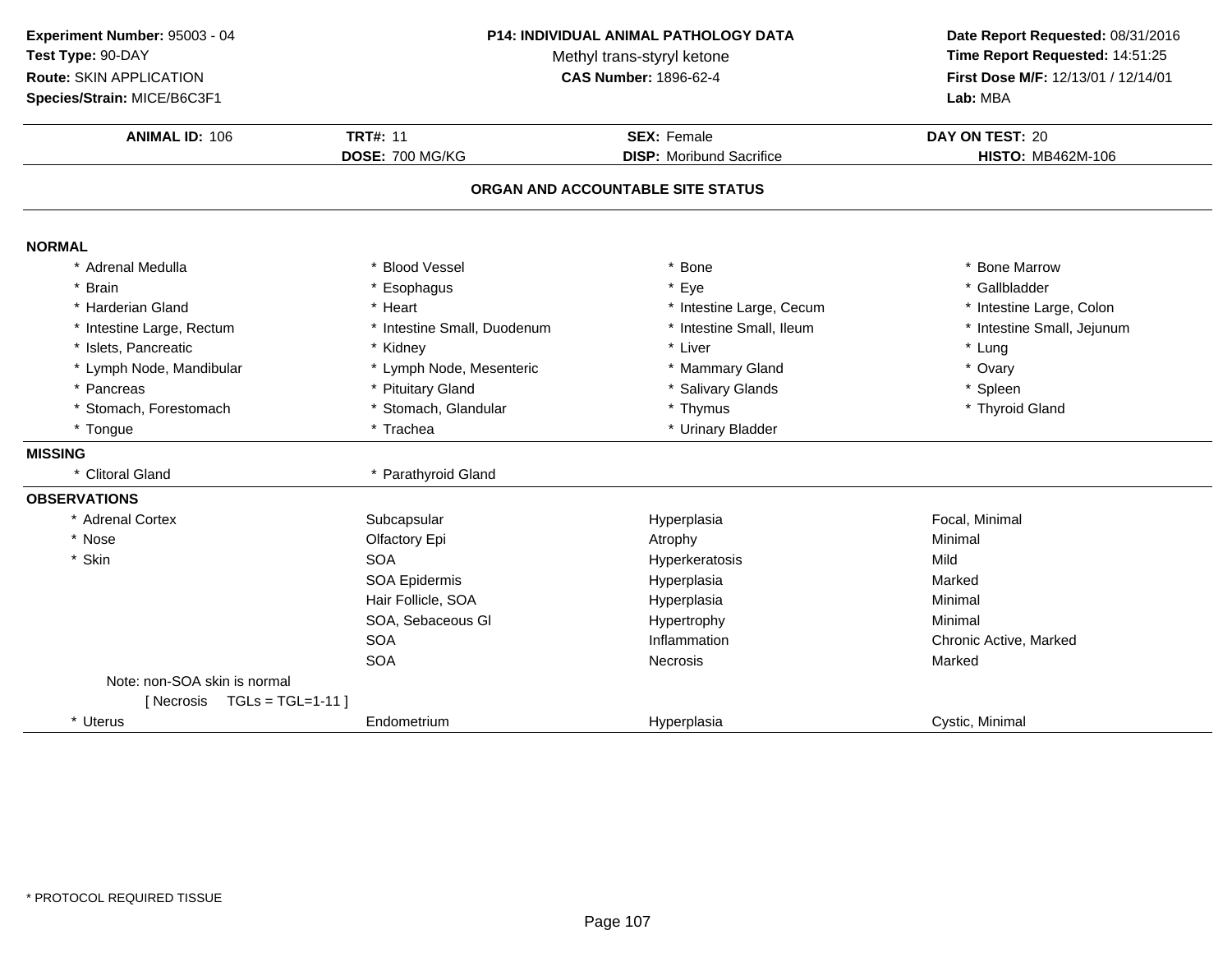**ANIMAL ID:** <sup>107</sup> **TRT#:** <sup>11</sup> **SEX:** Female **DAY ON TEST:** <sup>20</sup> **DOSE:** 700 MG/KG**DISP:** Moribund Sacrifice **HISTO:** MB462M-107 **ORGAN AND ACCOUNTABLE SITE STATUSNORMAL** \* Adrenal Medullaa the set of the Second Vessel that the set of the set of the set of the set of the set of the Marrow  $\ast$  Bone Marrow \* Brain \* Clitoral Gland \* Esophagus \* Eye \* Gallbladder \* Harderian Gland \* Heart \* Intestine Large, Cecum \* Intestine Small, Ileum \* Intestine Large, Colon\* Intestine Large, Rectum<br>\* Islets, Pancreatic \* Intestine Small, Duodenum \* 11test<br>
\* Kidney \* Liver \* Intestine Small, Jejunum \* Islets, Pancreatic \* Kidney \* Liver \* Lung\* Lymph Node, Mandibular \* 1990 \* Lymph Node, Mesenteric \* \* Mammary Gland<br>\* Ovary \* Pancreas \* Pancreas \* Pancreas \* Pituitary Gland \* Nosee entitled by the state of the state of the state of the state of the state of the state of the state of the state of the state of the state of the state of the state of the state of the state of the state of the state of \* Salivary Glands \* Stomach, Forestomach\* Stomach, Glandular \* Thymus \* Thymus<br>\* Trachea \* \* Urinary Bladder \* Thyroid Gland \* Tongue \* Trachea \* Urinary Bladder **INSUFFICIENT TISSUE** \* Parathyroid Gland**OBSERVATIONS** \* Adrenal Cortexx Subcapsular Subcapsular Hyperplasia Focal, Minimal \* Skinn SOA Hyperkeratosis Mild Hair Follicle, SOA Hyperplasia Mild SOA Epidermis Hyperplasiaa Marked SOA, Sebaceous Gl Hypertrophy Minimal **SOA** Inflammation **Chronic Active, Marked Ulcer** SOAA Ulcer Note: non-SOA skin is normal $[$  Ulcer  $TGLs = TGL=1-11$  ] \* SpleenHematopoietic Cell Proliferation<br>
Hyperplasia<br>
Cystic, Minimal \* Uterus Endometrium Hyperplasia Cystic, Minimal **Experiment Number:** 95003 - 04 **P14: INDIVIDUAL ANIMAL PATHOLOGY DATA Date Report Requested:** 08/31/2016 **Test Type:** 90-DAYMethyl trans-styryl ketone<br>CAS Number: 1896-62-4 **Time Report Requested:** 14:51:25 **Route:** SKIN APPLICATION**First Dose M/F:** 12/13/01 / 12/14/01<br>**Lab:** MBA **Species/Strain:** MICE/B6C3F1**Lab:** MBA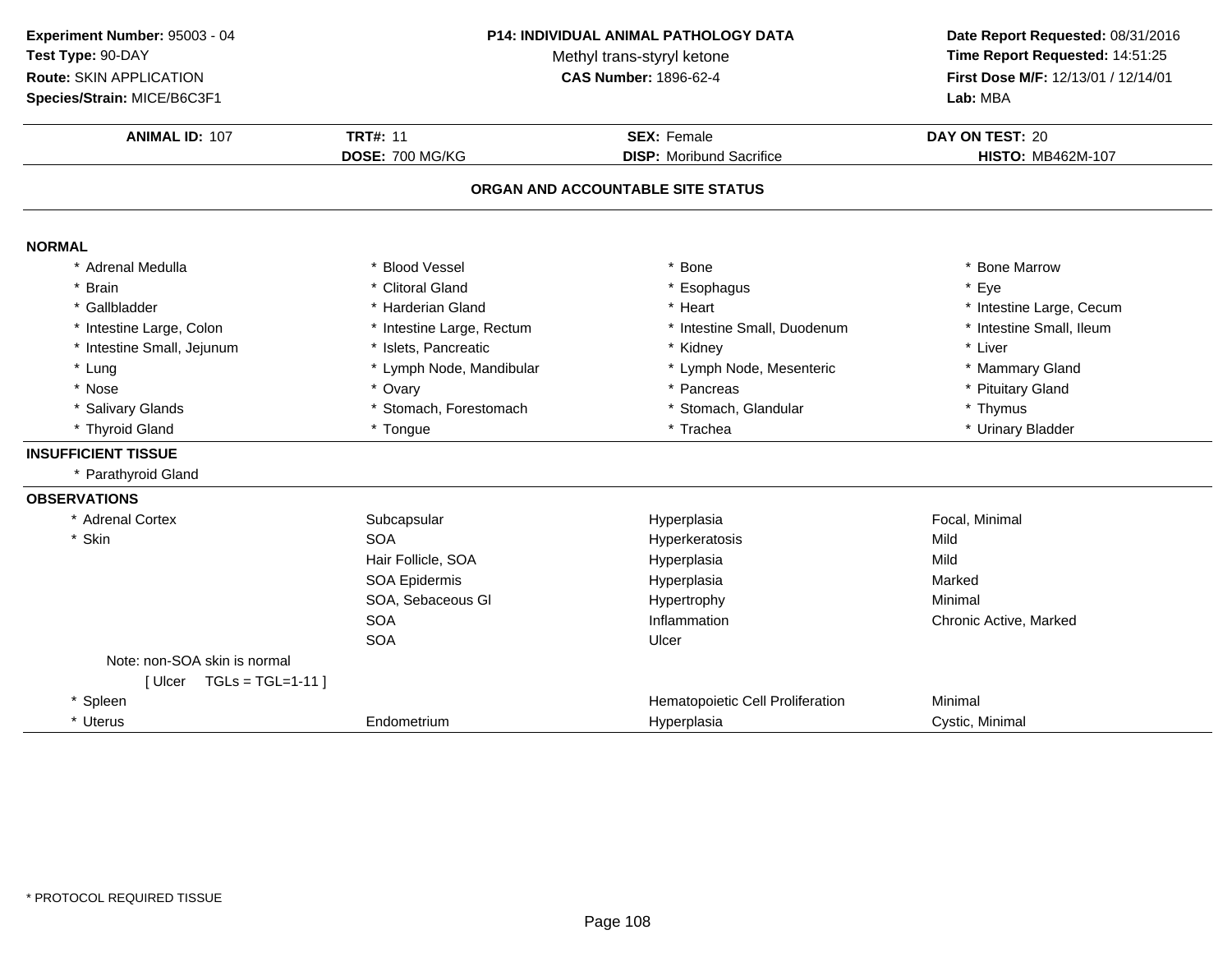**Experiment Number:** 95003 - 04**Test Type:** 90-DAY

**Route:** SKIN APPLICATION

**Species/Strain:** MICE/B6C3F1

## **P14: INDIVIDUAL ANIMAL PATHOLOGY DATA**

Methyl trans-styryl ketone<br>CAS Number: 1896-62-4

# **Date Report Requested:** 08/31/2016 **Time Report Requested:** 14:51:25 **First Dose M/F:** 12/13/01 / 12/14/01<br>Lab: MBA

| <b>Species/Strain: MICE/B6C3F1</b> |                           |                                   | Lab: MBA                 |
|------------------------------------|---------------------------|-----------------------------------|--------------------------|
| <b>ANIMAL ID: 108</b>              | <b>TRT#: 11</b>           | <b>SEX: Female</b>                | DAY ON TEST: 20          |
|                                    | <b>DOSE: 700 MG/KG</b>    | <b>DISP:</b> Moribund Sacrifice   | <b>HISTO: MB462M-108</b> |
|                                    |                           | ORGAN AND ACCOUNTABLE SITE STATUS |                          |
| <b>NORMAL</b>                      |                           |                                   |                          |
| * Adrenal Medulla                  | * Blood Vessel            | * Bone                            | * Bone Marrow            |
| * Brain                            | * Clitoral Gland          | * Esophagus                       | * Eye                    |
| * Gallbladder                      | * Harderian Gland         | * Heart                           | * Intestine Large, Cecum |
| * Intestine Large, Colon           | * Intestine Large, Rectum | * Intestine Small, Duodenum       | * Intestine Small, Ileum |
| * Intestine Small, Jejunum         | * Islets, Pancreatic      | * Kidney                          | * Liver                  |
| * Lung                             | * Lymph Node, Mandibular  | * Lymph Node, Mesenteric          | * Mammary Gland          |
| * Ovary                            | * Pancreas                | * Parathyroid Gland               | * Pituitary Gland        |
| * Salivary Glands                  | * Stomach, Forestomach    | * Stomach, Glandular              | * Thymus                 |
| * Thyroid Gland                    | * Tongue                  | * Trachea                         | * Urinary Bladder        |
| <b>OBSERVATIONS</b>                |                           |                                   |                          |
| * Adrenal Cortex                   | Subcapsular               | Hyperplasia                       | Focal, Minimal           |
| * Nose                             | Olfactory Epi             | Atrophy                           | Minimal                  |
| * Skin                             | <b>SOA</b>                | Hyperkeratosis                    | Mild                     |
|                                    | SOA Epidermis             | Hyperplasia                       | Marked                   |
|                                    | Hair Follicle, SOA        | Hyperplasia                       | Moderate                 |
|                                    | SOA, Sebaceous Gl         | Hypertrophy                       | Mild                     |
|                                    | <b>SOA</b>                | Inflammation                      | Chronic Active, Moderate |
|                                    | <b>SOA</b>                | Necrosis                          | Minimal                  |
| Note: non-SOA skin is normal       |                           |                                   |                          |
| [Hyperplasia TGLs = TGL=1-11]      |                           |                                   |                          |
| * Spleen                           |                           | Hematopoietic Cell Proliferation  | Minimal                  |
| * Uterus                           | Endometrium               | Hyperplasia                       | Cystic, Minimal          |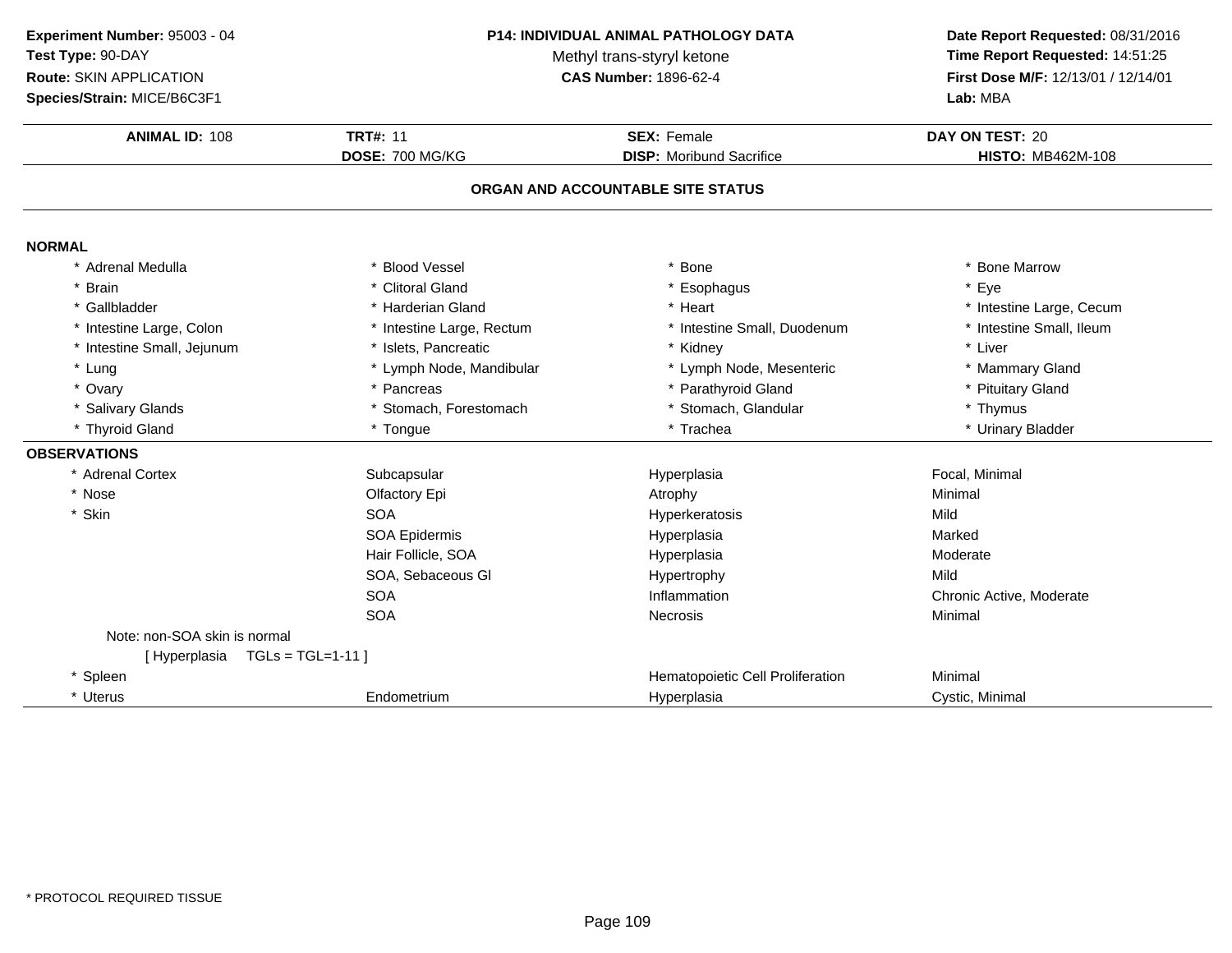**ANIMAL ID:** <sup>109</sup> **TRT#:** <sup>11</sup> **SEX:** Female **DAY ON TEST:** <sup>20</sup> **DOSE:** 700 MG/KG**DISP:** Moribund Sacrifice **HISTO:** MB462M-109 **ORGAN AND ACCOUNTABLE SITE STATUSNORMAL** \* Adrenal Medullaa the set of the Second Vessel that the set of the set of the set of the set of the set of the Marrow  $\ast$  Bone Marrow \* Brain \* Clitoral Gland \* Esophagus \* Eye \* Gallbladder \* Harderian Gland \* Heart \* Intestine Large, Cecum \* Intestine Small, Ileum \* Intestine Large, Colon\* Intestine Large, Rectum<br>\* Islets, Pancreatic \* Intestine Small, Duodenum \* 11test<br>
\* Kidney \* Liver \* Intestine Small, Jejunum \* Islets, Pancreatic \* Kidney \* Liver \* Lung\* Lymph Node, Mandibular \* Lymph Node, Mesenteric \* Mammary Gland<br>\* Pancreas \* Pituitary Gland \* Mammary Glands \* Ovary\* Pituitary Gland \* Salivary Glands<br>\* Thyroid Gland \* Stomach, Forestomach \* Stomach, Glandular \* Thymus \* Thyroid Gland \* Tongue\* Trachea \* Vrinary Bladder **MISSING** \* Parathyroid Gland**OBSERVATIONS** \* Adrenal Cortexx Subcapsular Subcapsular Hyperplasia Focal, Minimal \* Nosee and the Colfactory Epi and the Atrophy Atrophy and the Minimal \* Skinn SOA A Superversion of Hyperkeratosis Contraction of the Mild SOA Epidermis Hyperplasiaa Marked Hair Follicle, SOAA Mild SOA, Sebaceous Gl Hypertrophyy Mild A chronic Active, Marked SOASOAA the cross of the Mecrosis and the Marked Marked Marked Street and Marked Street and Marked Street and Marked Street and Marked Street and Marked Street and Marked Street and Marked Street and Marked Street and Marked Str Note: non-SOA skin is normal[ Necrosis TGLs = TGL=1-11 ]\* SpleenHematopoietic Cell Proliferation<br>
Hyperplasia<br>
Cystic, Minimal \* Uterus Endometrium Hyperplasia Cystic, Minimal **Experiment Number:** 95003 - 04 **P14: INDIVIDUAL ANIMAL PATHOLOGY DATA Date Report Requested:** 08/31/2016 **Test Type:** 90-DAYMethyl trans-styryl ketone<br>CAS Number: 1896-62-4 **Time Report Requested:** 14:51:25 **Route:** SKIN APPLICATION**First Dose M/F:** 12/13/01 / 12/14/01<br>**Lab:** MBA **Species/Strain:** MICE/B6C3F1**Lab:** MBA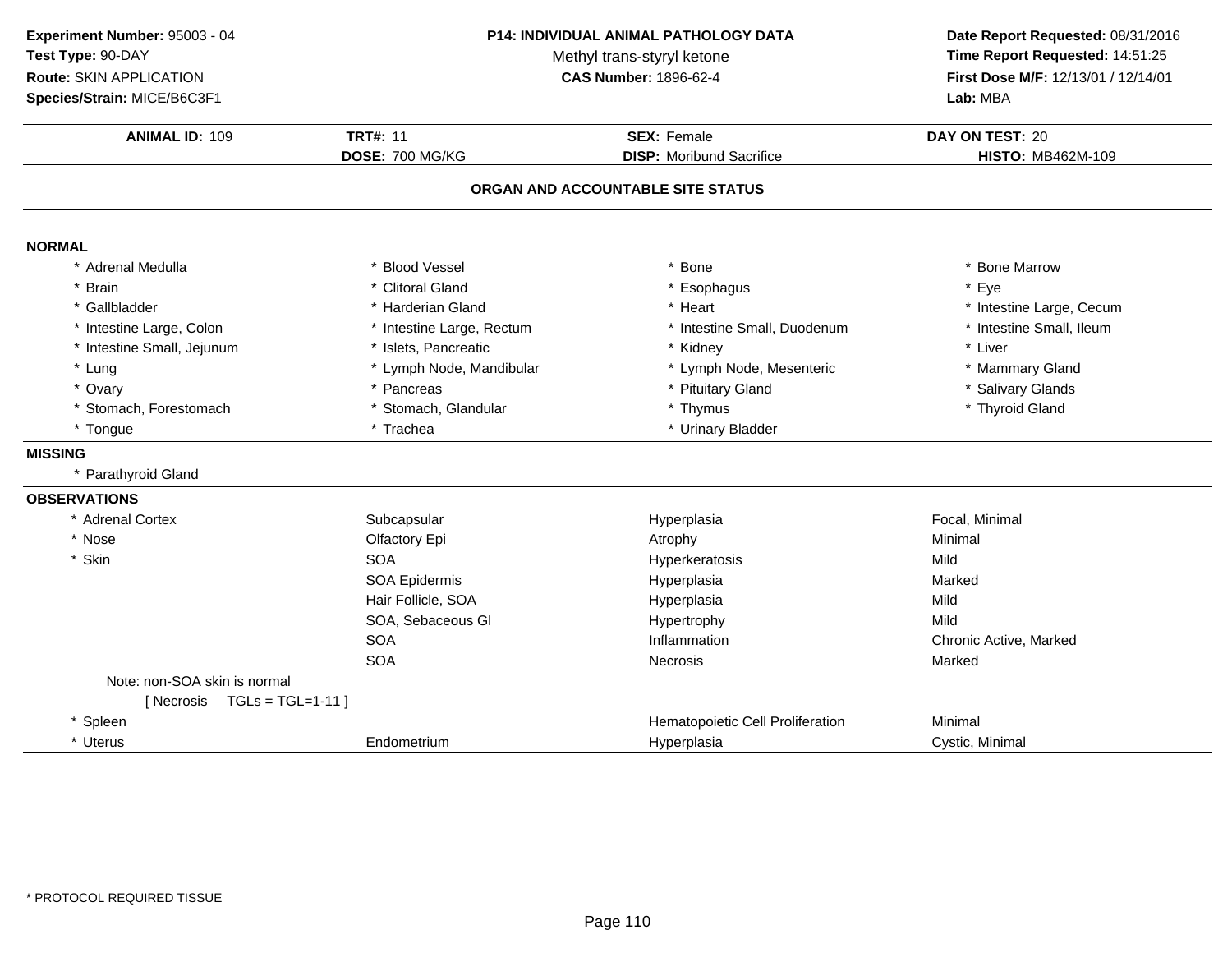**ANIMAL ID:** <sup>110</sup> **TRT#:** <sup>11</sup> **SEX:** Female **DAY ON TEST:** <sup>20</sup> **DOSE:** 700 MG/KG**DISP:** Moribund Sacrifice **HISTO:** MB462M-110 **ORGAN AND ACCOUNTABLE SITE STATUSNORMAL** \* Adrenal Medullaa the set of the Second Vessel that the set of the set of the set of the set of the set of the Marrow  $\ast$  Bone Marrow \* Brain \* Clitoral Gland \* Esophagus \* Eye \* Gallbladder \* Harderian Gland \* Heart \* Intestine Large, Cecum \* Intestine Small, Ileum \* Intestine Large, Colon\* Intestine Large, Rectum<br>\* Islets, Pancreatic \* Intestine Small, Duodenum \* 11test<br>
\* Kidney \* Liver \* Intestine Small, Jejunum \* Islets, Pancreatic \* Kidney \* Liver \* Lung\* Lymph Node, Mandibular \* Lymph Node, Mesenteric \* Mammary Gland<br>\* Pancreas \* Mammary Gland \* Parathyroid Gland \* Mammary Gland \* Ptuitary Gland \* Ovary\* Parathyroid Gland \* Pituitary Gland<br>\* Thymus \* Salivary Glands \* Stomach, Forestomach\* Stomach, Glandular \* Thymus \* Thymus<br>\* Trachea \* \* Urinary Bladder \* Thyroid Gland \* Tongue \* Trachea \* Urinary Bladder **OBSERVATIONS** \* Adrenal Cortexx Subcapsular Subcapsular Hyperplasia Focal, Minimal \* Nosee and the Colfactory Epi and the Atrophy Atrophy and the Minimal \* Skinn SOA A Superversion of Hyperkeratosis Contraction of the Mild SOA Epidermis Hyperplasia Marked Hair Follicle, SOAA merupakan Hyperplasia (Moderate Moderate Moderate Moderate Moderate Moderate Mo SOA, Sebaceous Gl Hypertrophyy Mild A chronic Active, Moderate and Inflammation chronic Active, Moderate and Inflammation chronic Active, Moderate **SOA** SOAA Secretary Mecrosis and the Mild Note: non-SOA skin is normal[ Hyperplasia TGLs = TGL=1-11 ]\* SpleenHematopoietic Cell Proliferation<br>
Hyperplasia<br>
Cystic, Minimal \* Uterus**Endometrium** m **Exercise Cystic, Minimal** Hyperplasia **Cystic, Minimal Experiment Number:** 95003 - 04 **P14: INDIVIDUAL ANIMAL PATHOLOGY DATA Date Report Requested:** 08/31/2016 **Test Type:** 90-DAYMethyl trans-styryl ketone<br>CAS Number: 1896-62-4 **Time Report Requested:** 14:51:25 **Route:** SKIN APPLICATION**First Dose M/F:** 12/13/01 / 12/14/01<br>**Lab:** MBA **Species/Strain:** MICE/B6C3F1**Lab:** MBA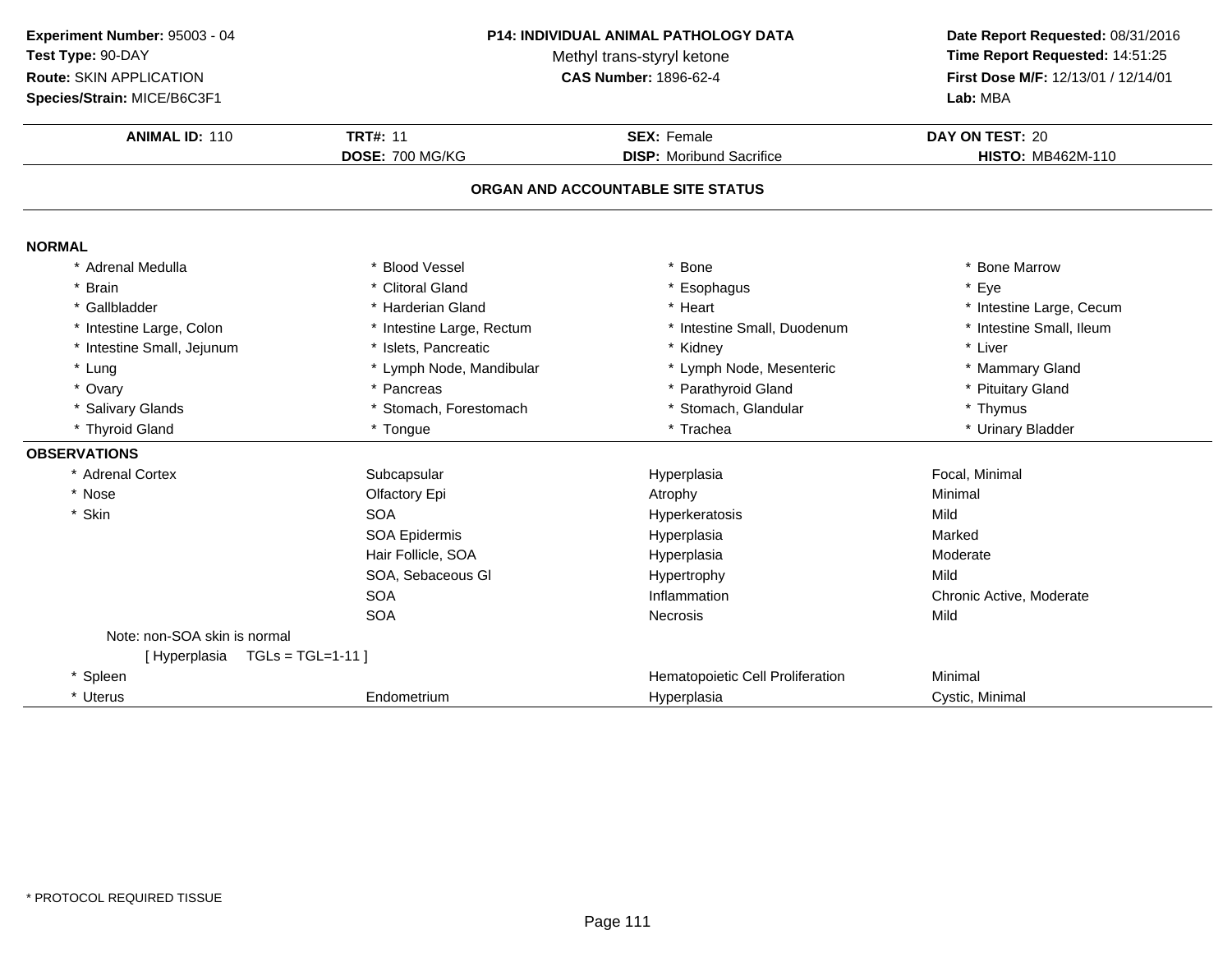**ANIMAL ID:** <sup>111</sup> **TRT#:** <sup>12</sup> **SEX:** Female **DAY ON TEST:** <sup>20</sup> **DOSE:** 1400 MG/KG**DISP:** Moribund Sacrifice **HISTO:** MB462M-111 **ORGAN AND ACCOUNTABLE SITE STATUSNORMAL** \* Adrenal Medullaa the set of the Second Vessel that the set of the set of the set of the set of the set of the Marrow  $\ast$  Bone Marrow \* Brain \* Clitoral Gland \* Esophagus \* Eye \* Gallbladder \* Harderian Gland \* Heart \* Intestine Large, Cecum \* Intestine Small, Ileum \* Intestine Large, Colon\* Intestine Large, Rectum<br>\* Islets, Pancreatic \* Intestine Small, Duodenum \* \* Intest<br>\* Kidney \* \* Liver \* Intestine Small, Jejunum \* Islets, Pancreatic \* Kidney \* Liver \* Lung\* Lymph Node, Mandibular \* 1990 \* Lymph Node, Mesenteric \* \* Mammary Gland<br>\* Ovary \* \* Pancreas \* Pancreas \* Pancreas \* \* Parathyroid Gland \* Nosee the second of the second of the second of the second of the second of the second of the second of the second  $^*$  Parathyroid Gland \* Salivary Glands \* Spleen\* Stomach, Forestomach \* Stomach, Glandular<br>\* Tongue \* Trachea \* Thymus \* Thyroid Gland \* Tongue \* Trachea \* Urinary Bladder \* Uterus **INSUFFICIENT TISSUE** \* Pituitary Gland**OBSERVATIONS** \* Adrenal Cortexx Subcapsular Subcapsular Hyperplasia Hyperplasia<br>
Hyperkeratosis<br>
Hyperkeratosis<br>
The Minimal \* Skinn SOA A Research Minimal Research Hyperkeratosis and the Minimal Minimal Research Minimal Research Minimal Research M<br>A Research Minimal Research Minimal Research Minimal Research Minimal Research Minimal Research Minimal Resear SOA Epidermis Hyperplasiaa Marked SOA, Sebaceous Gl Hypertrophyy Mild A contraction and inflammation contractive chronic Active, Marked **SOA** SOAA contract the Contract of Necrosis and Marked Marked Marked Structure of Marked Marked Structure of Marked Structure of Marked Structure of Marked Structure of Marked Structure of Marked Structure of Marked Structure of M Note: non-SOA skin is normal $[$  Necrosis  $TGL = TGL = 1-11$  ] **Experiment Number:** 95003 - 04 **P14: INDIVIDUAL ANIMAL PATHOLOGY DATA Date Report Requested:** 08/31/2016 **Test Type:** 90-DAYMethyl trans-styryl ketone<br>CAS Number: 1896-62-4 **Time Report Requested:** 14:51:25 **Route:** SKIN APPLICATION**First Dose M/F:** 12/13/01 / 12/14/01<br>**Lab:** MBA **Species/Strain:** MICE/B6C3F1**Lab:** MBA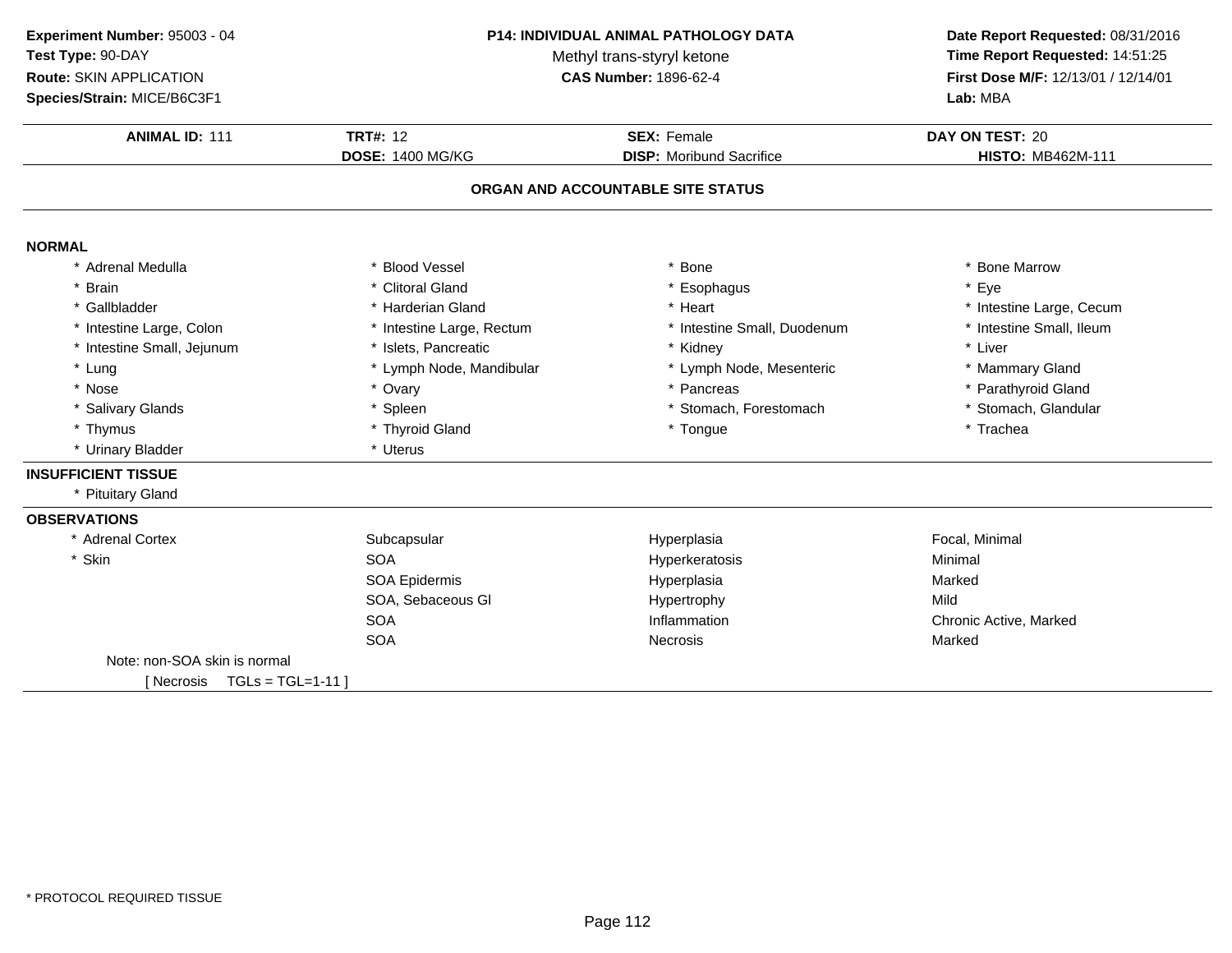| Experiment Number: 95003 - 04    |                            | P14: INDIVIDUAL ANIMAL PATHOLOGY DATA |                                                                      |  |
|----------------------------------|----------------------------|---------------------------------------|----------------------------------------------------------------------|--|
| Test Type: 90-DAY                | Methyl trans-styryl ketone |                                       | Date Report Requested: 08/31/2016<br>Time Report Requested: 14:51:25 |  |
| Route: SKIN APPLICATION          |                            | <b>CAS Number: 1896-62-4</b>          | First Dose M/F: 12/13/01 / 12/14/01                                  |  |
| Species/Strain: MICE/B6C3F1      |                            |                                       | Lab: MBA                                                             |  |
| <b>ANIMAL ID: 112</b>            | <b>TRT#: 12</b>            | <b>SEX: Female</b>                    | DAY ON TEST: 20                                                      |  |
|                                  | <b>DOSE: 1400 MG/KG</b>    | <b>DISP:</b> Moribund Sacrifice       | <b>HISTO: MB462M-112</b>                                             |  |
|                                  |                            | ORGAN AND ACCOUNTABLE SITE STATUS     |                                                                      |  |
| <b>NORMAL</b>                    |                            |                                       |                                                                      |  |
| * Adrenal Cortex                 | * Adrenal Medulla          | * Blood Vessel                        | * Bone                                                               |  |
| * Bone Marrow                    | * Brain                    | Esophagus                             | * Eye                                                                |  |
| * Gallbladder                    | * Harderian Gland          | * Heart                               | * Intestine Large, Cecum                                             |  |
| * Intestine Large, Colon         | * Intestine Large, Rectum  | * Intestine Small, Duodenum           | * Intestine Small, Ileum                                             |  |
| * Intestine Small, Jejunum       | * Islets, Pancreatic       | * Kidney                              | * Liver                                                              |  |
| * Lung                           | * Lymph Node, Mandibular   | * Lymph Node, Mesenteric              | * Mammary Gland                                                      |  |
| * Ovary                          | * Pancreas                 | * Pituitary Gland                     | * Salivary Glands                                                    |  |
| * Stomach, Forestomach           | * Stomach, Glandular       | * Thymus                              | * Thyroid Gland                                                      |  |
| * Tongue                         | * Trachea                  | * Urinary Bladder                     | * Uterus                                                             |  |
| <b>MISSING</b>                   |                            |                                       |                                                                      |  |
| * Clitoral Gland                 | * Parathyroid Gland        |                                       |                                                                      |  |
| <b>OBSERVATIONS</b>              |                            |                                       |                                                                      |  |
| * Eye                            |                            |                                       |                                                                      |  |
| Note: no optic nerve in sections |                            |                                       |                                                                      |  |
| * Nose                           | Olfactory Epi              | Atrophy                               | Minimal                                                              |  |
| * Skin                           | <b>SOA</b>                 | Hyperkeratosis                        | Mild                                                                 |  |
|                                  | Hair Follicle, SOA         | Hyperplasia                           | Moderate                                                             |  |
|                                  | <b>SOA Epidermis</b>       | Hyperplasia                           | Moderate                                                             |  |
|                                  | SOA, Sebaceous Gl          | Hypertrophy                           | Mild                                                                 |  |
|                                  | SOA                        | Inflammation                          | Chronic Active, Minimal                                              |  |
| Note: non-SOA skin is normal     |                            |                                       |                                                                      |  |
| [Hyperplasia TGLs = TGL=1-11]    |                            |                                       |                                                                      |  |
| * Spleen                         |                            | Hematopoietic Cell Proliferation      | Minimal                                                              |  |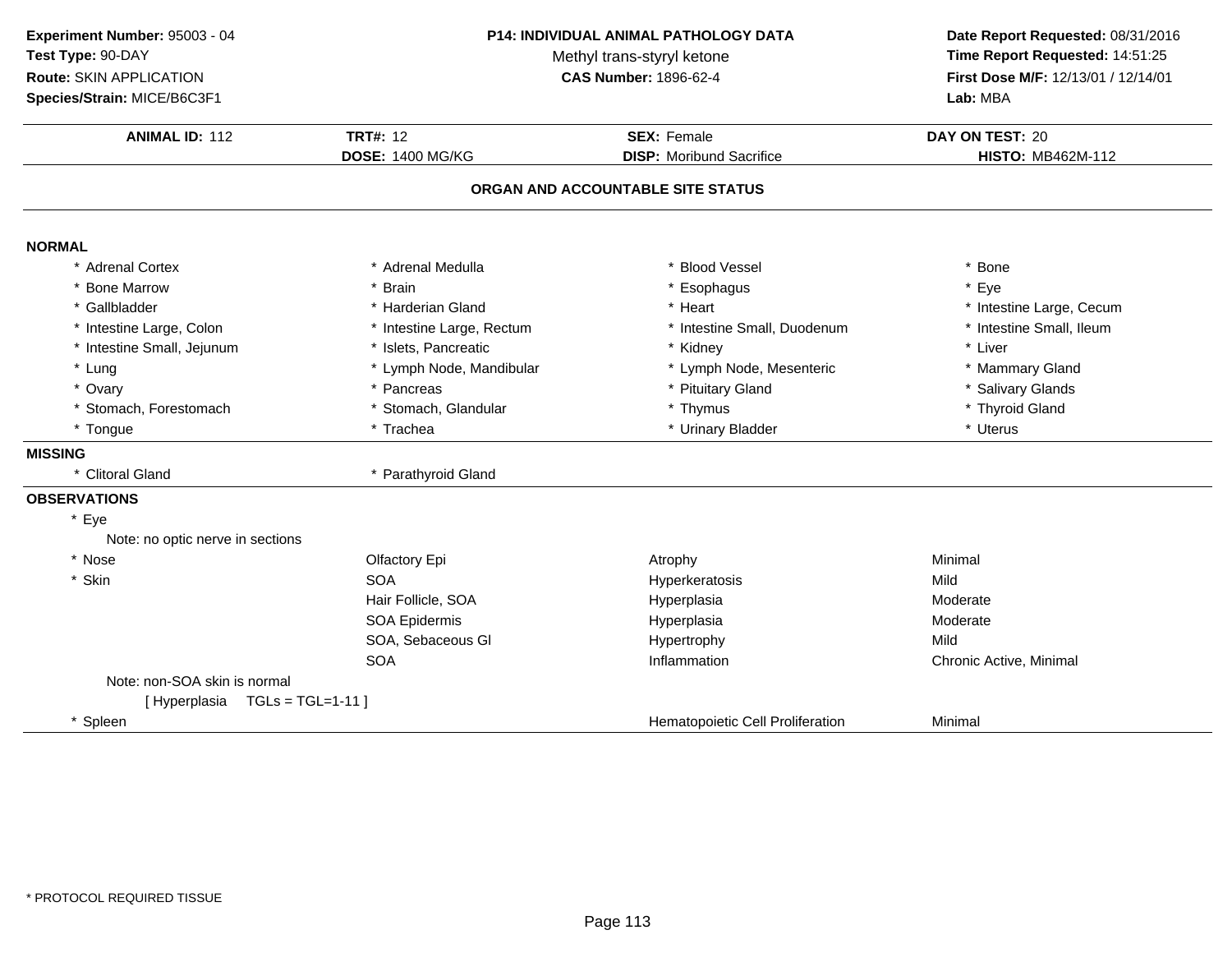| Experiment Number: 95003 - 04<br>Test Type: 90-DAY<br>Route: SKIN APPLICATION<br>Species/Strain: MICE/B6C3F1 | <b>P14: INDIVIDUAL ANIMAL PATHOLOGY DATA</b><br>Methyl trans-styryl ketone<br><b>CAS Number: 1896-62-4</b> |                                                       | Date Report Requested: 08/31/2016<br>Time Report Requested: 14:51:25<br>First Dose M/F: 12/13/01 / 12/14/01<br>Lab: MBA |  |
|--------------------------------------------------------------------------------------------------------------|------------------------------------------------------------------------------------------------------------|-------------------------------------------------------|-------------------------------------------------------------------------------------------------------------------------|--|
| <b>ANIMAL ID: 113</b>                                                                                        | <b>TRT#: 12</b><br><b>DOSE: 1400 MG/KG</b>                                                                 | <b>SEX: Female</b><br><b>DISP:</b> Moribund Sacrifice | DAY ON TEST: 20<br><b>HISTO: MB462M-113</b>                                                                             |  |
|                                                                                                              |                                                                                                            | ORGAN AND ACCOUNTABLE SITE STATUS                     |                                                                                                                         |  |
|                                                                                                              |                                                                                                            |                                                       |                                                                                                                         |  |
| <b>NORMAL</b>                                                                                                |                                                                                                            |                                                       |                                                                                                                         |  |
| * Adrenal Medulla                                                                                            | <b>Blood Vessel</b>                                                                                        | <b>Bone</b>                                           | * Bone Marrow                                                                                                           |  |
| * Brain                                                                                                      | * Esophagus                                                                                                | Eye                                                   | * Gallbladder                                                                                                           |  |
| * Harderian Gland                                                                                            | * Heart                                                                                                    | * Intestine Large, Cecum                              | * Intestine Large, Colon                                                                                                |  |
| * Intestine Large, Rectum                                                                                    | * Intestine Small, Duodenum                                                                                | * Intestine Small, Ileum                              | * Intestine Small, Jejunum                                                                                              |  |
| * Islets, Pancreatic                                                                                         | * Kidney                                                                                                   | * Liver<br>* Nose                                     | * Lung                                                                                                                  |  |
| * Lymph Node, Mandibular<br>* Pancreas                                                                       | * Mammary Gland<br>* Pituitary Gland                                                                       |                                                       | * Ovary<br>* Stomach, Forestomach                                                                                       |  |
| * Stomach, Glandular                                                                                         | * Thymus                                                                                                   | * Salivary Glands<br>* Thyroid Gland                  | * Tongue                                                                                                                |  |
| * Trachea                                                                                                    | * Urinary Bladder                                                                                          |                                                       |                                                                                                                         |  |
|                                                                                                              |                                                                                                            |                                                       |                                                                                                                         |  |
| <b>MISSING</b><br>* Clitoral Gland                                                                           | * Lymph Node, Mesenteric                                                                                   | * Parathyroid Gland                                   |                                                                                                                         |  |
| <b>OBSERVATIONS</b>                                                                                          |                                                                                                            |                                                       |                                                                                                                         |  |
| * Adrenal Cortex                                                                                             | Subcapsular                                                                                                | Hyperplasia                                           | Focal, Minimal                                                                                                          |  |
| * Skin                                                                                                       | <b>SOA</b>                                                                                                 | Hyperkeratosis                                        | Mild                                                                                                                    |  |
|                                                                                                              | <b>SOA Epidermis</b>                                                                                       | Hyperplasia                                           | Moderate                                                                                                                |  |
|                                                                                                              | Hair Follicle, SOA                                                                                         | Hyperplasia                                           | Moderate                                                                                                                |  |
|                                                                                                              | SOA, Sebaceous GI                                                                                          | Hypertrophy                                           | Mild                                                                                                                    |  |
|                                                                                                              | <b>SOA</b>                                                                                                 | Inflammation                                          | Chronic Active, Minimal                                                                                                 |  |
| Note: non-SOA skin is normal                                                                                 |                                                                                                            |                                                       |                                                                                                                         |  |
| [Hyperplasia TGLs = TGL=1-11]                                                                                |                                                                                                            |                                                       |                                                                                                                         |  |
| * Spleen                                                                                                     |                                                                                                            | Hematopoietic Cell Proliferation                      | Minimal                                                                                                                 |  |
| * Uterus                                                                                                     | Endometrium                                                                                                | Hyperplasia                                           | Cystic, Minimal                                                                                                         |  |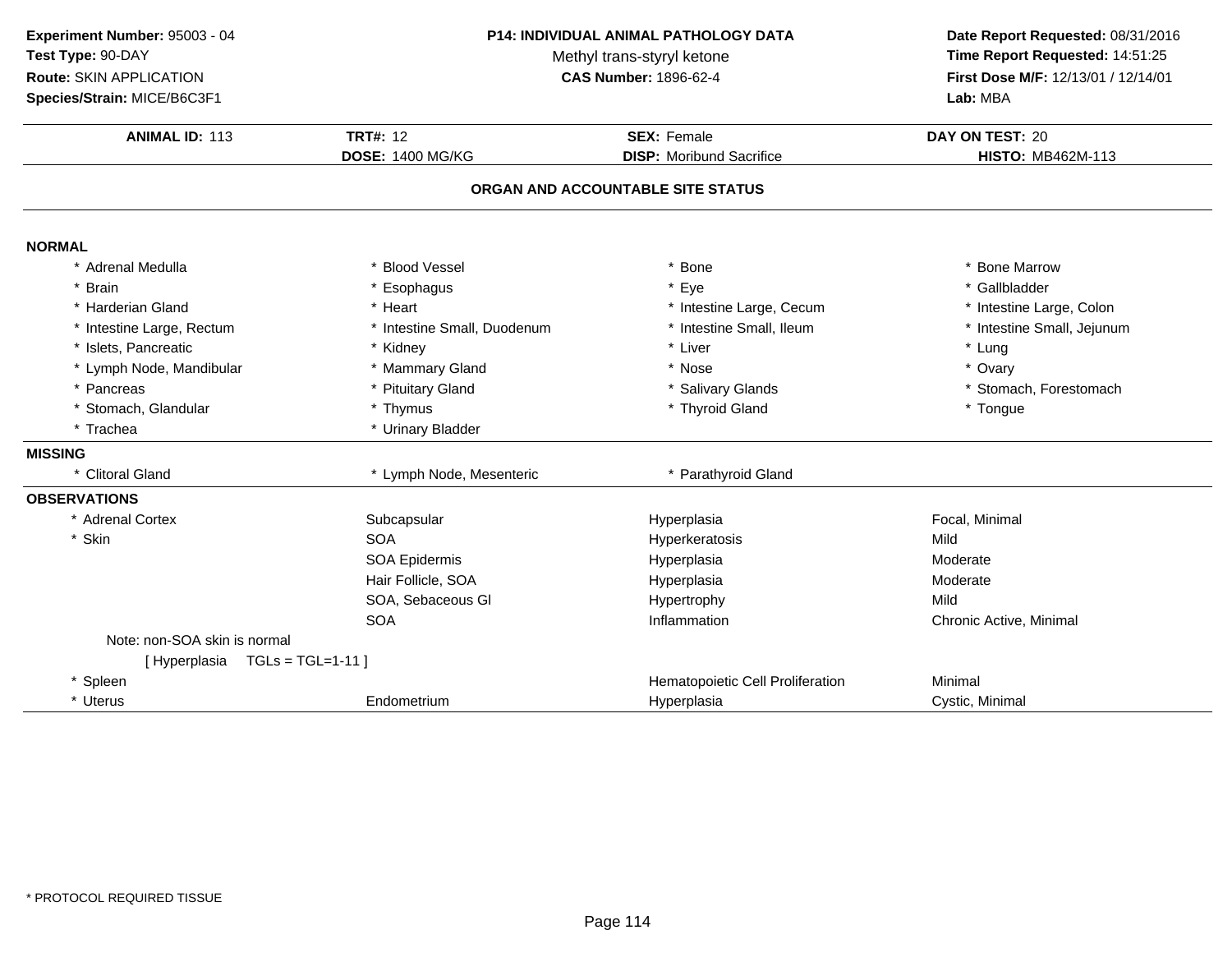**Experiment Number:** 95003 - 04**Test Type:** 90-DAY**Route:** SKIN APPLICATION

**Species/Strain:** MICE/B6C3F1

#### **P14: INDIVIDUAL ANIMAL PATHOLOGY DATA**

Methyl trans-styryl ketone<br>CAS Number: 1896-62-4

### **Date Report Requested:** 08/31/2016 **Time Report Requested:** 14:51:25 **First Dose M/F:** 12/13/01 / 12/14/01<br>Lab: MBA **Lab:** MBA

| <b>ANIMAL ID: 114</b>             | <b>TRT#: 12</b>           | <b>SEX: Female</b>                | DAY ON TEST: 20          |
|-----------------------------------|---------------------------|-----------------------------------|--------------------------|
|                                   | <b>DOSE: 1400 MG/KG</b>   | <b>DISP:</b> Moribund Sacrifice   | <b>HISTO: MB462M-114</b> |
|                                   |                           | ORGAN AND ACCOUNTABLE SITE STATUS |                          |
| <b>NORMAL</b>                     |                           |                                   |                          |
| * Adrenal Medulla                 | * Blood Vessel            | Bone                              | * Bone Marrow            |
| * Brain                           | * Clitoral Gland          | * Esophagus                       | * Eye                    |
| * Gallbladder                     | * Harderian Gland         | * Heart                           | * Intestine Large, Cecum |
| * Intestine Large, Colon          | * Intestine Large, Rectum | * Intestine Small, Duodenum       | * Intestine Small, Ileum |
| * Intestine Small, Jejunum        | * Islets, Pancreatic      | * Kidney                          | * Liver                  |
| * Lung                            | * Lymph Node, Mandibular  | * Lymph Node, Mesenteric          | * Mammary Gland          |
| * Nose                            | * Ovary                   | * Pancreas                        | * Parathyroid Gland      |
| * Pituitary Gland                 | * Salivary Glands         | * Spleen                          | * Stomach, Forestomach   |
| * Stomach, Glandular              | * Thymus                  | * Thyroid Gland                   | * Tongue                 |
| * Trachea                         | * Urinary Bladder         | * Uterus                          |                          |
| <b>OBSERVATIONS</b>               |                           |                                   |                          |
| * Adrenal Cortex                  | Subcapsular               | Hyperplasia                       | Focal, Minimal           |
| * Skin                            | <b>SOA</b>                | Hyperkeratosis                    | Mild                     |
|                                   | <b>SOA Epidermis</b>      | Hyperplasia                       | Marked                   |
|                                   | Hair Follicle, SOA        | Hyperplasia                       | Mild                     |
|                                   | SOA, Sebaceous GI         | Hypertrophy                       | Mild                     |
|                                   | <b>SOA</b>                | Inflammation                      | Chronic Active, Marked   |
|                                   | <b>SOA</b>                | <b>Necrosis</b>                   | Marked                   |
| Note: non-SOA skin is normal      |                           |                                   |                          |
| $TGLs = TGL=1-11$ ]<br>[ Necrosis |                           |                                   |                          |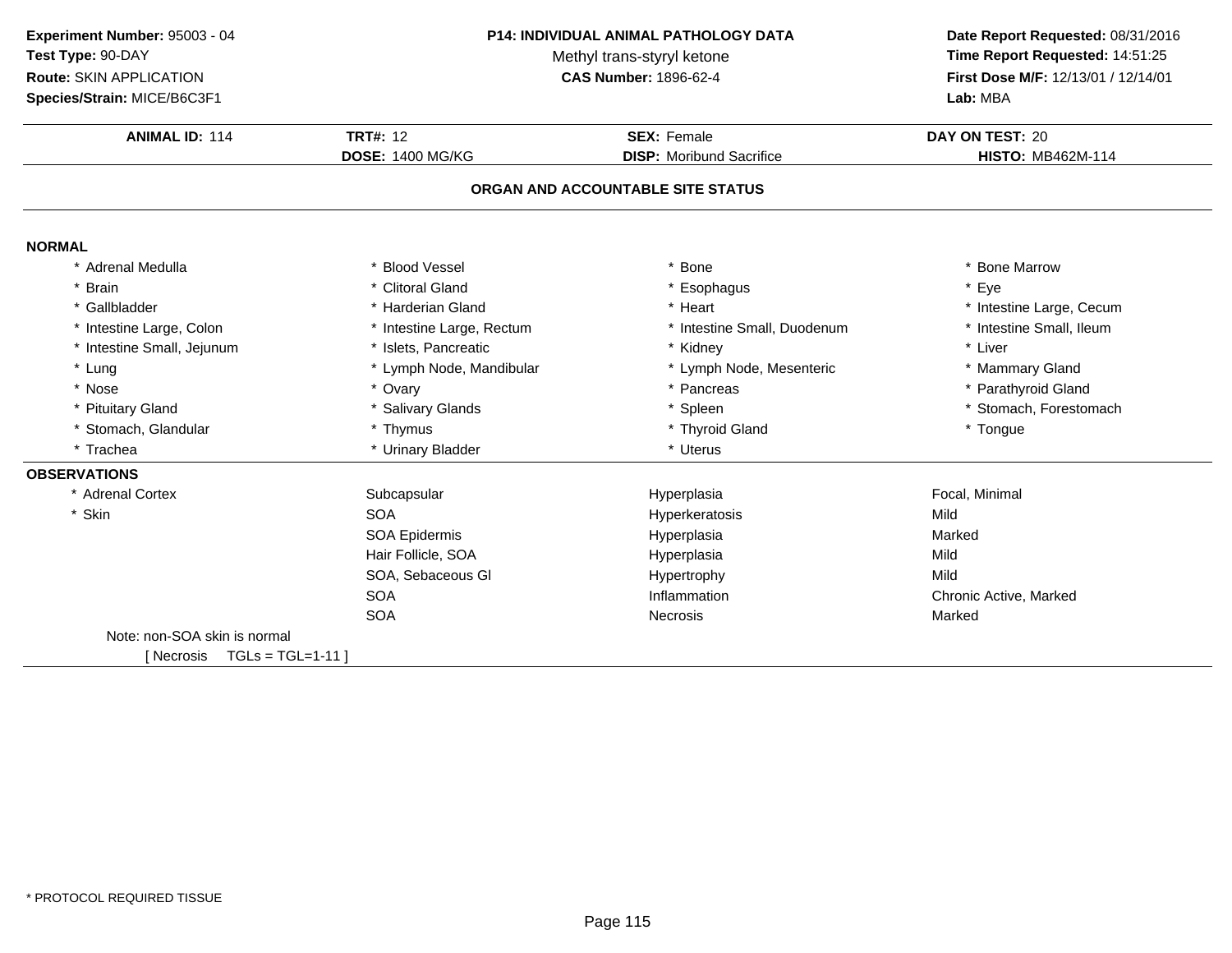| Experiment Number: 95003 - 04 |                            | <b>P14: INDIVIDUAL ANIMAL PATHOLOGY DATA</b> |                                 |  |
|-------------------------------|----------------------------|----------------------------------------------|---------------------------------|--|
| Test Type: 90-DAY             | Methyl trans-styryl ketone |                                              | Time Report Requested: 14:51:25 |  |
| Route: SKIN APPLICATION       |                            | <b>CAS Number: 1896-62-4</b>                 |                                 |  |
| Species/Strain: MICE/B6C3F1   |                            |                                              | Lab: MBA                        |  |
| <b>ANIMAL ID: 115</b>         | <b>TRT#: 12</b>            | <b>SEX: Female</b>                           | DAY ON TEST: 5                  |  |
|                               | <b>DOSE: 1400 MG/KG</b>    | <b>DISP: Natural Death</b>                   | <b>HISTO: MB462M-115</b>        |  |
|                               |                            | ORGAN AND ACCOUNTABLE SITE STATUS            |                                 |  |
| <b>NORMAL</b>                 |                            |                                              |                                 |  |
| * Adrenal Cortex              | * Adrenal Medulla          | * Blood Vessel                               | * Bone                          |  |
| * Esophagus                   | * Eye                      | * Heart                                      | * Islets, Pancreatic            |  |
| * Kidney                      | * Liver                    | * Lung                                       | * Mammary Gland                 |  |
| * Pancreas                    | * Pituitary Gland          | * Salivary Glands                            | * Tongue                        |  |
| * Trachea                     |                            |                                              |                                 |  |
| <b>MISSING</b>                |                            |                                              |                                 |  |
| * Lymph Node, Mesenteric      | * Parathyroid Gland        |                                              |                                 |  |
| <b>AUTO PRECLUDES DIAG.</b>   |                            |                                              |                                 |  |
| * Bone Marrow                 | * Brain                    | * Clitoral Gland                             | * Gallbladder                   |  |
| * Harderian Gland             | * Intestine Large, Cecum   | * Intestine Large, Colon                     | * Intestine Large, Rectum       |  |
| * Intestine Small, Duodenum   | * Intestine Small, Ileum   | * Intestine Small, Jejunum                   | * Lymph Node, Mandibular        |  |
| * Ovary                       | * Spleen                   | * Stomach, Forestomach                       | * Stomach, Glandular            |  |
| * Thymus                      | * Urinary Bladder          | * Uterus                                     |                                 |  |
| <b>INSUFFICIENT TISSUE</b>    |                            |                                              |                                 |  |
| * Thyroid Gland               |                            |                                              |                                 |  |
| <b>OBSERVATIONS</b>           |                            |                                              |                                 |  |
| * Nose                        | Olfactory Epi              | Degeneration                                 | Focal, Mild                     |  |
| * Skin                        | <b>SOA</b>                 | Hyperkeratosis                               | Minimal                         |  |
|                               | SOA Epidermis              | Hyperplasia                                  | Minimal                         |  |
|                               | <b>SOA</b>                 | Inflammation                                 | Chronic Active, Minimal         |  |
| Note: non-SOA skin is normal  |                            |                                              |                                 |  |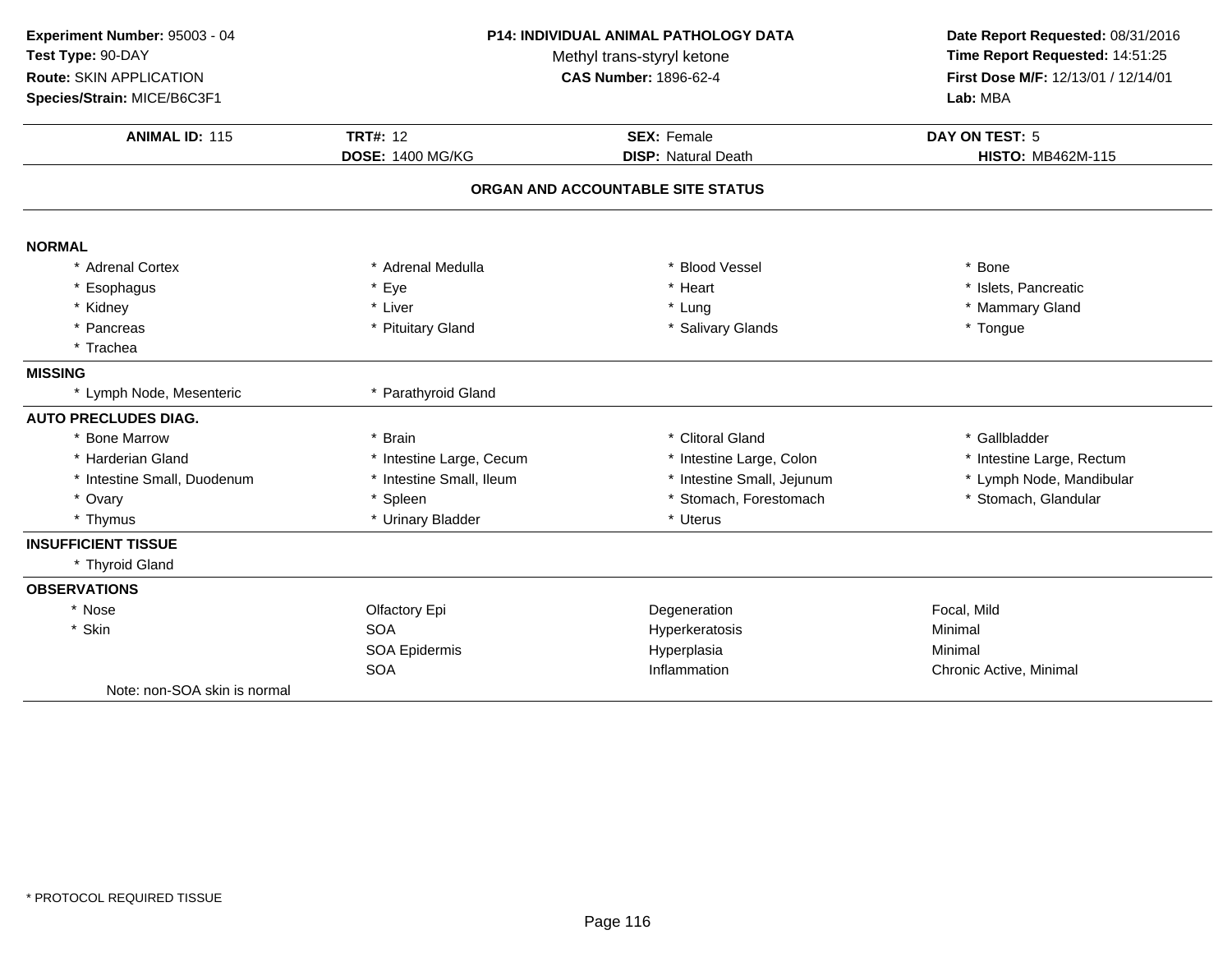| Experiment Number: 95003 - 04  |                             | <b>P14: INDIVIDUAL ANIMAL PATHOLOGY DATA</b> |                                     |
|--------------------------------|-----------------------------|----------------------------------------------|-------------------------------------|
| Test Type: 90-DAY              | Methyl trans-styryl ketone  |                                              | Time Report Requested: 14:51:25     |
| Route: SKIN APPLICATION        |                             | <b>CAS Number: 1896-62-4</b>                 | First Dose M/F: 12/13/01 / 12/14/01 |
| Species/Strain: MICE/B6C3F1    |                             |                                              | Lab: MBA                            |
| <b>ANIMAL ID: 116</b>          | <b>TRT#: 12</b>             | <b>SEX: Female</b>                           | DAY ON TEST: 20                     |
|                                | <b>DOSE: 1400 MG/KG</b>     | <b>DISP:</b> Moribund Sacrifice              | <b>HISTO: MB462M-116</b>            |
|                                |                             |                                              |                                     |
|                                |                             | ORGAN AND ACCOUNTABLE SITE STATUS            |                                     |
| <b>NORMAL</b>                  |                             |                                              |                                     |
| * Adrenal Cortex               | * Adrenal Medulla           | * Blood Vessel                               | * Bone                              |
| * Bone Marrow                  | * Brain                     | Esophagus                                    | * Eye                               |
| * Harderian Gland              | * Heart                     | * Intestine Large, Cecum                     | * Intestine Large, Colon            |
| * Intestine Large, Rectum      | * Intestine Small, Duodenum | * Intestine Small, Ileum                     | * Intestine Small, Jejunum          |
| * Islets, Pancreatic           | * Kidney                    | * Liver                                      | * Lung                              |
| * Lymph Node, Mandibular       | * Lymph Node, Mesenteric    | * Mammary Gland                              | * Ovary                             |
| * Pancreas                     | * Pituitary Gland           | * Salivary Glands                            | * Stomach, Forestomach              |
| * Stomach, Glandular           | * Thymus                    | * Thyroid Gland                              | * Tongue                            |
| * Urinary Bladder              |                             |                                              |                                     |
| <b>MISSING</b>                 |                             |                                              |                                     |
| * Clitoral Gland               | * Gallbladder               | * Parathyroid Gland                          | * Trachea                           |
| <b>OBSERVATIONS</b>            |                             |                                              |                                     |
| * Nose                         | Olfactory Epi               | Atrophy                                      | Mild                                |
| * Skin                         | <b>SOA</b>                  | Hyperkeratosis                               | Mild                                |
|                                | SOA Epidermis               | Hyperplasia                                  | Marked                              |
|                                | Hair Follicle, SOA          | Hyperplasia                                  | Moderate                            |
|                                | SOA, Sebaceous GI           | Hypertrophy                                  | Mild                                |
|                                | <b>SOA</b>                  | Inflammation                                 | Chronic Active, Marked              |
|                                | <b>SOA</b>                  | <b>Necrosis</b>                              | Marked                              |
| Note: non-SOA skin is normal   |                             |                                              |                                     |
| [Necrosis $TGL = TGL = 1-11$ ] |                             |                                              |                                     |
| * Spleen                       |                             | Hematopoietic Cell Proliferation             | Minimal                             |
| * Uterus                       | Endometrium                 | Hyperplasia                                  | Cystic, Minimal                     |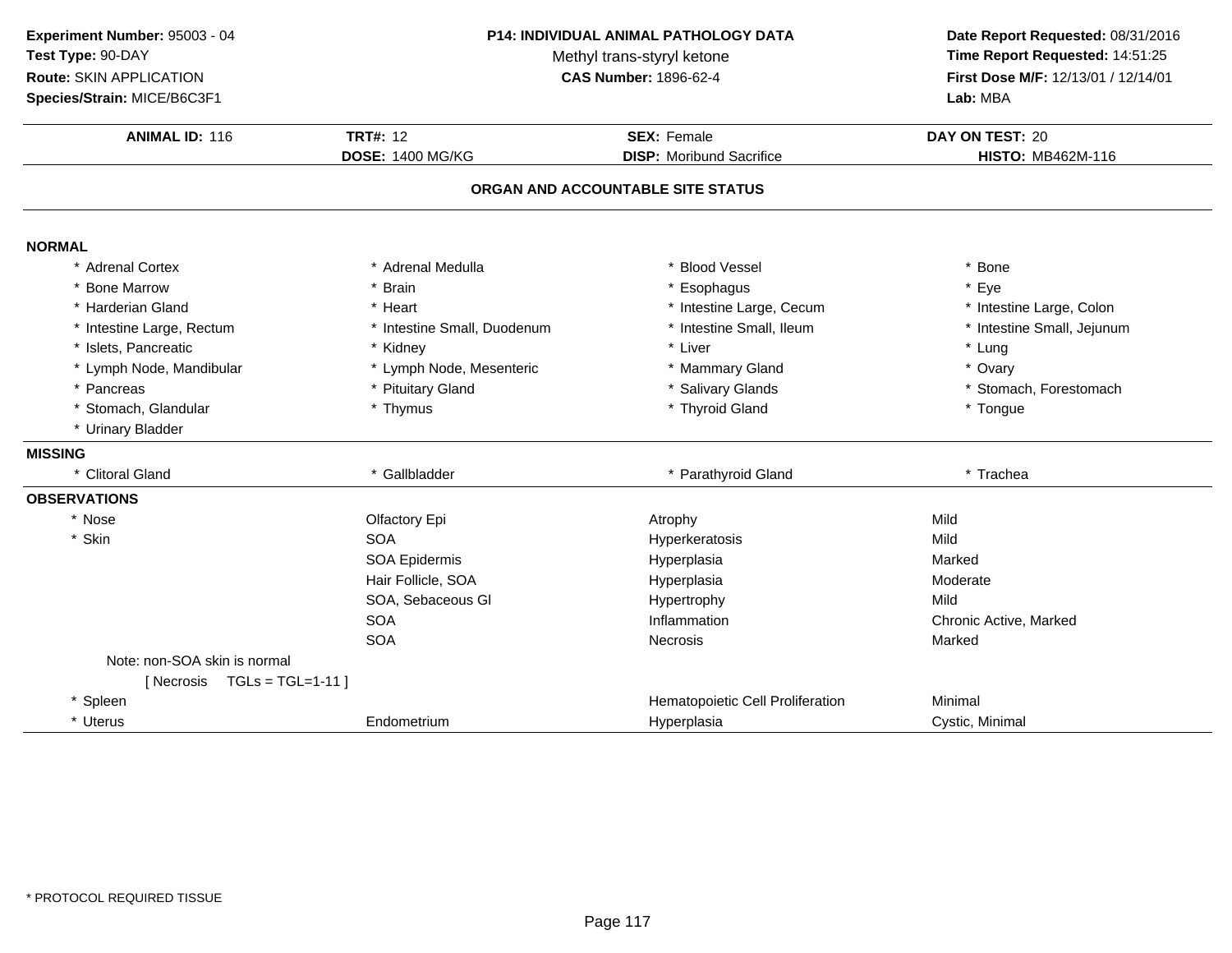| Experiment Number: 95003 - 04<br>Test Type: 90-DAY<br>Route: SKIN APPLICATION<br>Species/Strain: MICE/B6C3F1 | P14: INDIVIDUAL ANIMAL PATHOLOGY DATA<br>Methyl trans-styryl ketone<br><b>CAS Number: 1896-62-4</b> |                                   | Date Report Requested: 08/31/2016<br>Time Report Requested: 14:51:25<br>First Dose M/F: 12/13/01 / 12/14/01<br>Lab: MBA |
|--------------------------------------------------------------------------------------------------------------|-----------------------------------------------------------------------------------------------------|-----------------------------------|-------------------------------------------------------------------------------------------------------------------------|
|                                                                                                              |                                                                                                     |                                   |                                                                                                                         |
| <b>ANIMAL ID: 117</b>                                                                                        | <b>TRT#: 12</b>                                                                                     | <b>SEX: Female</b>                | DAY ON TEST: 20                                                                                                         |
|                                                                                                              | <b>DOSE: 1400 MG/KG</b>                                                                             | <b>DISP:</b> Moribund Sacrifice   | <b>HISTO: MB462M-117</b>                                                                                                |
|                                                                                                              |                                                                                                     | ORGAN AND ACCOUNTABLE SITE STATUS |                                                                                                                         |
| <b>NORMAL</b>                                                                                                |                                                                                                     |                                   |                                                                                                                         |
| * Adrenal Medulla                                                                                            | * Blood Vessel                                                                                      | <b>Bone</b>                       | * Bone Marrow                                                                                                           |
| * Brain                                                                                                      | * Clitoral Gland                                                                                    | Esophagus                         | * Eye                                                                                                                   |
| * Harderian Gland                                                                                            | * Heart                                                                                             | * Intestine Large, Cecum          | * Intestine Large, Colon                                                                                                |
| * Intestine Large, Rectum                                                                                    | * Intestine Small, Duodenum                                                                         | * Intestine Small, Ileum          | * Intestine Small, Jejunum                                                                                              |
| * Islets, Pancreatic                                                                                         | * Kidney                                                                                            | * Liver                           | * Lung                                                                                                                  |
| * Lymph Node, Mandibular                                                                                     | * Lymph Node, Mesenteric                                                                            | * Mammary Gland                   | * Ovary                                                                                                                 |
| * Pancreas                                                                                                   | * Salivary Glands                                                                                   | * Spleen                          | * Stomach, Forestomach                                                                                                  |
| * Stomach, Glandular                                                                                         | * Thymus                                                                                            | * Thyroid Gland                   | * Tongue                                                                                                                |
| * Urinary Bladder                                                                                            | * Uterus                                                                                            |                                   |                                                                                                                         |
| <b>MISSING</b>                                                                                               |                                                                                                     |                                   |                                                                                                                         |
| * Gallbladder                                                                                                | * Parathyroid Gland                                                                                 | * Pituitary Gland                 | * Trachea                                                                                                               |
| <b>OBSERVATIONS</b>                                                                                          |                                                                                                     |                                   |                                                                                                                         |
| * Adrenal Cortex                                                                                             | Subcapsular                                                                                         | Hyperplasia                       | Focal, Minimal                                                                                                          |
| * Nose                                                                                                       | Olfactory Epi                                                                                       | Atrophy                           | Minimal                                                                                                                 |
| * Skin                                                                                                       | <b>SOA</b>                                                                                          | Hyperkeratosis                    | Mild                                                                                                                    |
|                                                                                                              | <b>SOA Epidermis</b>                                                                                | Hyperplasia                       | Marked                                                                                                                  |
|                                                                                                              | Hair Follicle, SOA                                                                                  | Hyperplasia                       | Moderate                                                                                                                |
|                                                                                                              | SOA, Sebaceous GI                                                                                   | Hypertrophy                       | Mild                                                                                                                    |
|                                                                                                              | <b>SOA</b>                                                                                          | Inflammation                      | Chronic Active, Marked                                                                                                  |
|                                                                                                              | <b>SOA</b>                                                                                          | Necrosis                          | Moderate                                                                                                                |
| Note: non-SOA skin is normal                                                                                 |                                                                                                     |                                   |                                                                                                                         |
| [Hyperplasia TGLs = TGL=1-11]                                                                                |                                                                                                     |                                   |                                                                                                                         |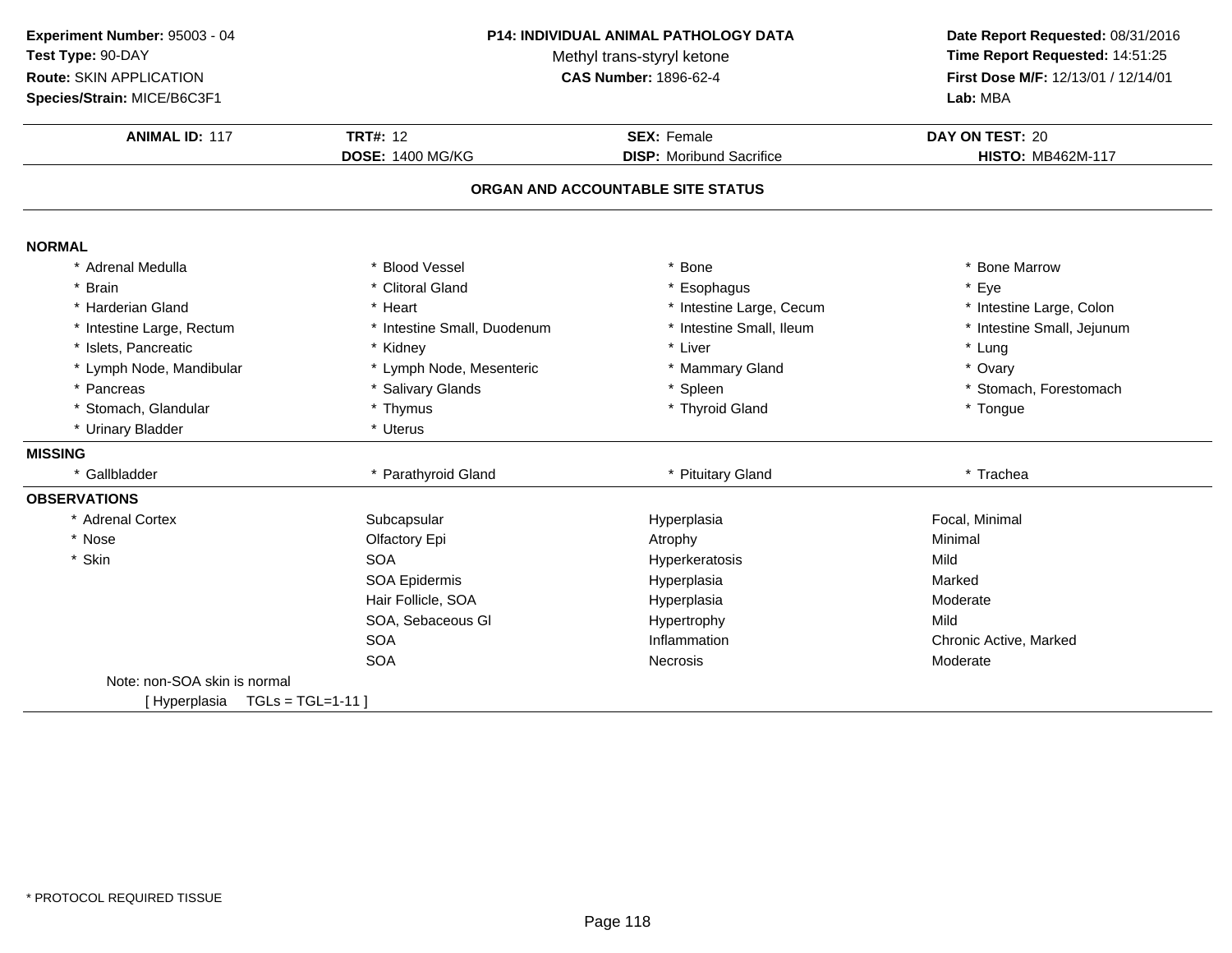**Experiment Number:** 95003 - 04**Test Type:** 90-DAY

**Route:** SKIN APPLICATION

**Species/Strain:** MICE/B6C3F1

### **P14: INDIVIDUAL ANIMAL PATHOLOGY DATA**

Methyl trans-styryl ketone<br>CAS Number: 1896-62-4

# **Date Report Requested:** 08/31/2016 **Time Report Requested:** 14:51:25 **First Dose M/F:** 12/13/01 / 12/14/01<br>Lab: MBA

| <b>ANIMAL ID: 118</b>           | <b>TRT#: 12</b>           | <b>SEX: Female</b>                | DAY ON TEST: 20          |
|---------------------------------|---------------------------|-----------------------------------|--------------------------|
|                                 | <b>DOSE: 1400 MG/KG</b>   | <b>DISP:</b> Moribund Sacrifice   | <b>HISTO: MB462M-118</b> |
|                                 |                           | ORGAN AND ACCOUNTABLE SITE STATUS |                          |
| <b>NORMAL</b>                   |                           |                                   |                          |
| * Adrenal Medulla               | * Blood Vessel            | * Bone                            | * Bone Marrow            |
| <b>Brain</b>                    | * Clitoral Gland          | * Esophagus                       | * Eye                    |
| * Gallbladder                   | * Harderian Gland         | * Heart                           | * Intestine Large, Cecum |
| * Intestine Large, Colon        | * Intestine Large, Rectum | * Intestine Small, Duodenum       | * Intestine Small, Ileum |
| * Intestine Small, Jejunum      | * Islets, Pancreatic      | * Kidney                          | * Liver                  |
| * Lung                          | * Lymph Node, Mandibular  | * Lymph Node, Mesenteric          | * Mammary Gland          |
| * Ovary                         | * Pancreas                | * Parathyroid Gland               | * Pituitary Gland        |
| * Salivary Glands               | * Spleen                  | * Stomach, Forestomach            | * Stomach, Glandular     |
| * Thymus                        | * Thyroid Gland           | * Tongue                          | * Trachea                |
| * Urinary Bladder               | * Uterus                  |                                   |                          |
| <b>OBSERVATIONS</b>             |                           |                                   |                          |
| * Adrenal Cortex                | Subcapsular               | Hyperplasia                       | Focal, Minimal           |
| * Nose                          | Olfactory Epi             | Atrophy                           | Mild                     |
| * Skin                          | <b>SOA</b>                | Hyperkeratosis                    | Mild                     |
|                                 | SOA Epidermis             | Hyperplasia                       | Marked                   |
|                                 | Hair Follicle, SOA        | Hyperplasia                       | Moderate                 |
|                                 | SOA, Sebaceous GI         | Hypertrophy                       | Mild                     |
|                                 | <b>SOA</b>                | Inflammation                      | Chronic Active, Marked   |
|                                 | <b>SOA</b>                | <b>Necrosis</b>                   | Marked                   |
| Note: non-SOA skin is normal    |                           |                                   |                          |
| $TGLs = TGL=1-11$<br>[ Necrosis |                           |                                   |                          |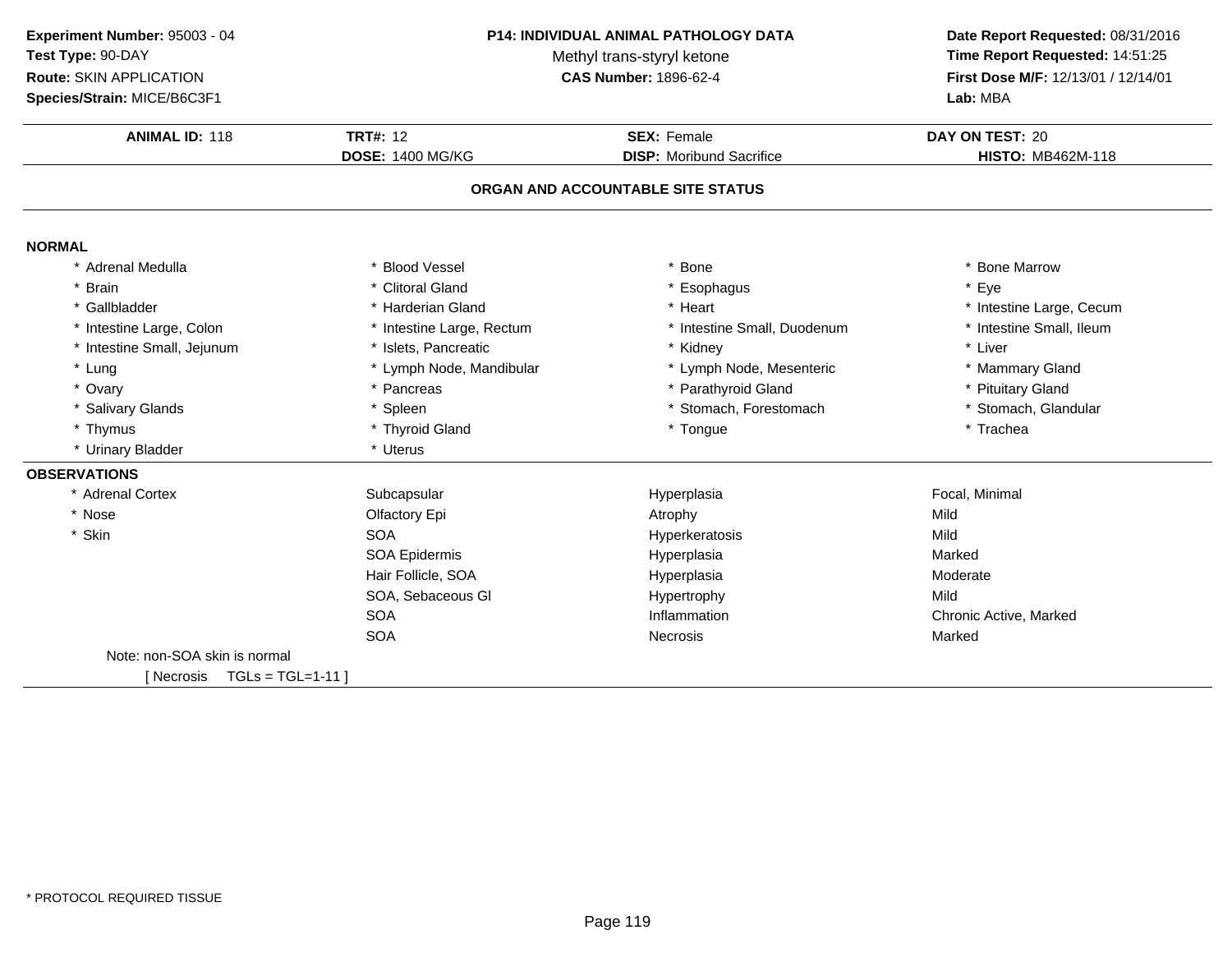| Experiment Number: 95003 - 04 |                             | P14: INDIVIDUAL ANIMAL PATHOLOGY DATA | Date Report Requested: 08/31/2016               |  |
|-------------------------------|-----------------------------|---------------------------------------|-------------------------------------------------|--|
| Test Type: 90-DAY             | Methyl trans-styryl ketone  |                                       | Time Report Requested: 14:51:25                 |  |
| Route: SKIN APPLICATION       |                             | <b>CAS Number: 1896-62-4</b>          |                                                 |  |
| Species/Strain: MICE/B6C3F1   |                             |                                       | First Dose M/F: 12/13/01 / 12/14/01<br>Lab: MBA |  |
| <b>ANIMAL ID: 119</b>         | <b>TRT#: 12</b>             | <b>SEX: Female</b>                    | DAY ON TEST: 20                                 |  |
|                               | <b>DOSE: 1400 MG/KG</b>     | <b>DISP:</b> Moribund Sacrifice       | <b>HISTO: MB462M-119</b>                        |  |
|                               |                             | ORGAN AND ACCOUNTABLE SITE STATUS     |                                                 |  |
| <b>NORMAL</b>                 |                             |                                       |                                                 |  |
| * Adrenal Medulla             | * Blood Vessel              | * Bone                                | * Bone Marrow                                   |  |
| * Brain                       | Esophagus                   | * Eye                                 | * Gallbladder                                   |  |
| * Harderian Gland             | * Heart                     | * Intestine Large, Cecum              | * Intestine Large, Colon                        |  |
| * Intestine Large, Rectum     | * Intestine Small, Duodenum | * Intestine Small, Jejunum            | * Islets, Pancreatic                            |  |
| * Kidney                      | * Liver                     | * Lung                                | * Lymph Node, Mandibular                        |  |
| * Lymph Node, Mesenteric      | * Mammary Gland             | * Ovary                               | * Pancreas                                      |  |
| * Pituitary Gland             | * Salivary Glands           | * Thymus                              | * Tongue                                        |  |
| * Trachea                     | * Urinary Bladder           | * Uterus                              |                                                 |  |
| <b>MISSING</b>                |                             |                                       |                                                 |  |
| * Parathyroid Gland           |                             |                                       |                                                 |  |
| <b>AUTO PRECLUDES DIAG.</b>   |                             |                                       |                                                 |  |
| * Clitoral Gland              | * Intestine Small, Ileum    | * Stomach, Forestomach                | * Stomach, Glandular                            |  |
| <b>INSUFFICIENT TISSUE</b>    |                             |                                       |                                                 |  |
| * Thyroid Gland               |                             |                                       |                                                 |  |
| <b>OBSERVATIONS</b>           |                             |                                       |                                                 |  |
| * Adrenal Cortex              | Subcapsular                 | Hyperplasia                           | Focal, Minimal                                  |  |
| * Nose                        | Olfactory Epi               | Atrophy                               | Mild                                            |  |
| * Skin                        | <b>SOA</b>                  | Hyperkeratosis                        | Mild                                            |  |
|                               | SOA Epidermis               | Hyperplasia                           | Marked                                          |  |
|                               | Hair Follicle, SOA          | Hyperplasia                           | Moderate                                        |  |
|                               | SOA, Sebaceous GI           | Hypertrophy                           | Mild                                            |  |
|                               | <b>SOA</b>                  | Inflammation                          | Chronic Active, Moderate                        |  |
| Note: non-SOA skin is normal  |                             |                                       |                                                 |  |
| [Hyperplasia TGLs = TGL=1-11] |                             |                                       |                                                 |  |
| * Spleen                      |                             | Hematopoietic Cell Proliferation      | Minimal                                         |  |